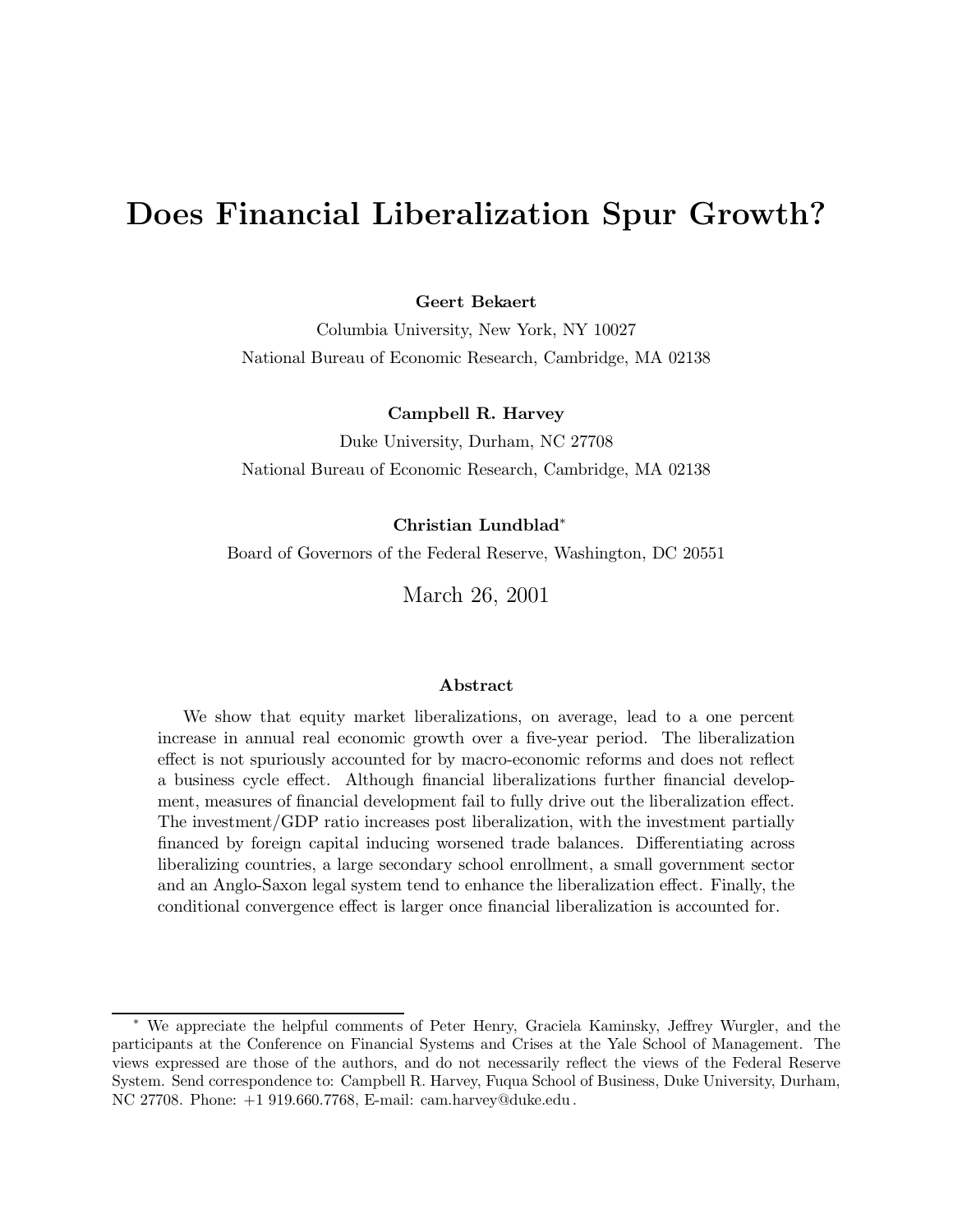# **1 Introduction**

One of the most fundamental national policy decisions of the past 25 years has been the financial liberalization of a country's equity market. We will present evidence, some dramatic, that financial liberalizations are important for economic growth prospects. One might think that financial liberalizations may be subsumed by other variables that are commonly used in the economic growth literature. We find that this is not the case. Indeed, one could view much of our paper as an exercise to drive out the liberalization effect. In the end, we cannot.

In order to investigate the impact of liberalization on economic growth, we need to understand how our contribution fits into the recent economic development literature. Much of the current research on economic growth has been framed in the context of the debate about 'convergence' between low-income and high-income countries. Early investigations found that there was a positive unconditional relation between the initial level of income and subsequent growth - which suggested that wealthy countries would enjoy higher growth rates in the future, i.e. convergence did not appear to materialize. Barro (1997a) and Barro and Sala-i-Martin (1995) argue that this type of exercise is misspecified. It is important to control for determinants of the long-run level of per capita GDP. That is, if one holds constant initial levels of human capital and other determinants of the steady state level of per capita GDP, poorer countries do grow faster per capita than wealthy countries. This is called 'conditional convergence.' Sachs and Warner (1995a) emphasize that policy choices, such as respect for private property rights and open international trade, are particularly important determinants of long-run growth prospects. This suggests that poor countries can become part of the 'convergence club' by implementing appropriate policies.

Recently, endogenous growth theory has sought to potentially explain why rich countries may continue to outgrow poorer countries [see for example Aghion and Hewitt (1992), Rebelo (1991)], since technological advance exhibits increasing returns to scale. In these models, government policies also play a large role ensuring a climate in which the creation of ideas and technological advances can thrive. In his seminal paper on endogenous economic growth, Lucas (1988) wrote: "Is there some action the government of India could take that would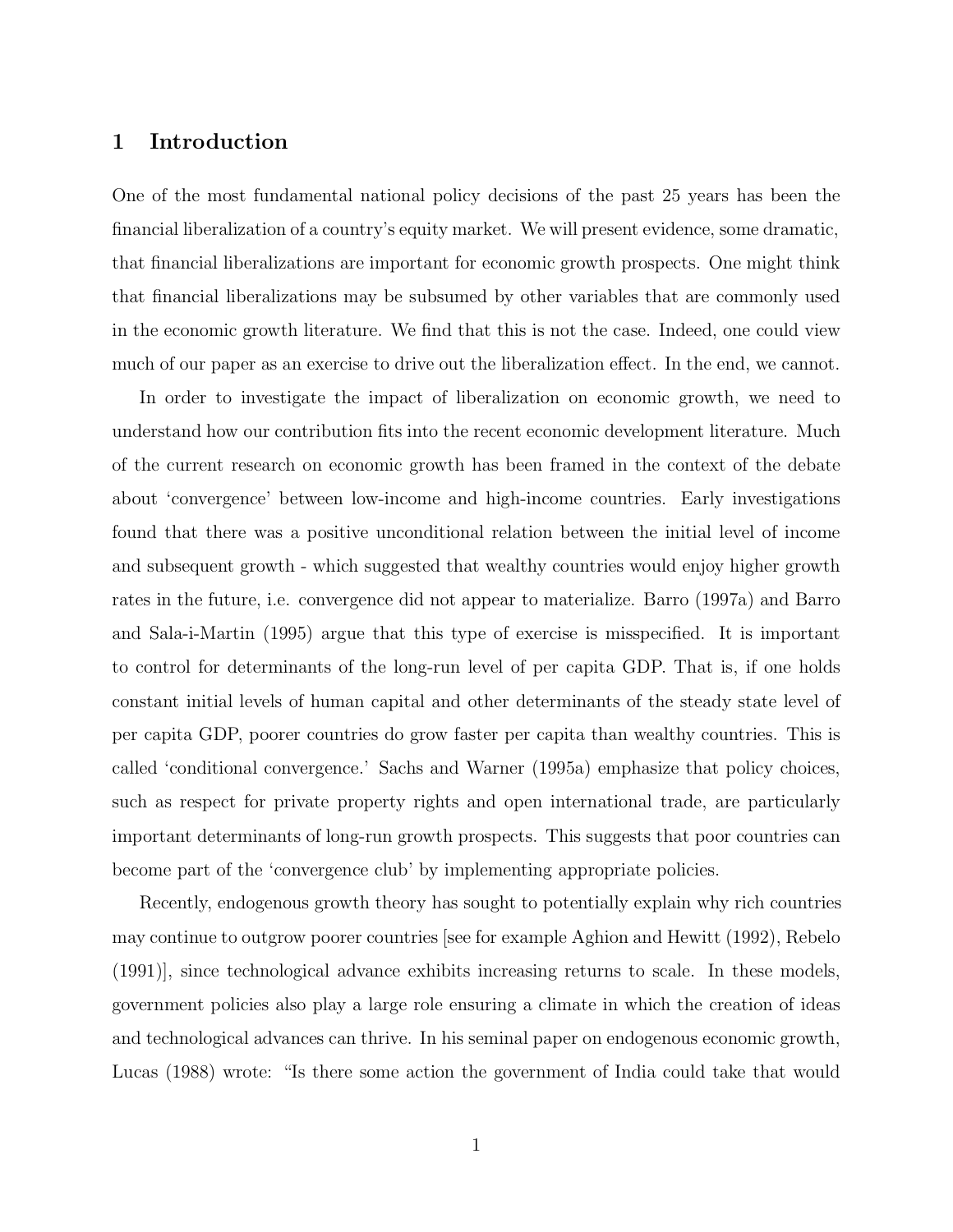lead the Indian economy to grow like Indonesia's or Egypt's? If so, what, exactly? The consequences for human welfare involved in questions like these are simply staggering: Once one starts to think about them, it is hard to think about anything else."

Our paper is related to the literature on policy impacting economic growth. We examine one of the most profound policy reforms: the financial liberalization process of developing economies' equity markets. There are many ways in which the liberalization process may contribute to increased growth. Improved risk sharing may lower the cost of capital enticing additional investment. Improved risk sharing may also lead to investments in riskier higher expected return projects [see Obstfeld (1994)], but it may also lead to lower precautionary savings and reduce growth [Devereux and Smith (1994)]. Open capital markets may mean more efficient markets and generally increase financial development. There is now a large literature documenting how improved financial intermediation can enhance growth [see e.g. Greenwood and Jovanovic (1990); Bencivenga and Smith (1991), St.-Paul (1992) and Bencivenga, Smith and Starr (1996)]. Just as the adoption of better policies and an improvement of institutions permits countries to benefit from frontier technology (Klenow and Rodriguez-Clare (1997), financial liberalization may permit countries to benefit from frontier financial technology that the endogenous growth literature has shown may lead to increased growth.

Although there has been substantial research on the relation between financial development and economic growth, both the finance and development literature lacks a comprehensive analysis of the effects of the liberalization process on economic growth. Levine and Zervos (1995) include a market integration measure in their cross-sectional growth regression but it is not clear how the measure relates to the liberalization process and the regression omits the temporal dimension of financial liberalization. Bekaert and Harvey (2000) and Henry (2000a,b) find that liberalizations have tended to reduce the cost of capital and increase investment. Sachs and Warner (1995a) finds that one of the openness variables most significantly affecting economic growth is the black market exchange rate premium, but this measure is probably correlated with the existence of capital controls (Bekaert (1995)) and hence related to capital market liberalizations. Finally, Bekaert, Harvey and Lundblad (2000) establish that economic growth increases after liberalizations in 30 emerging markets,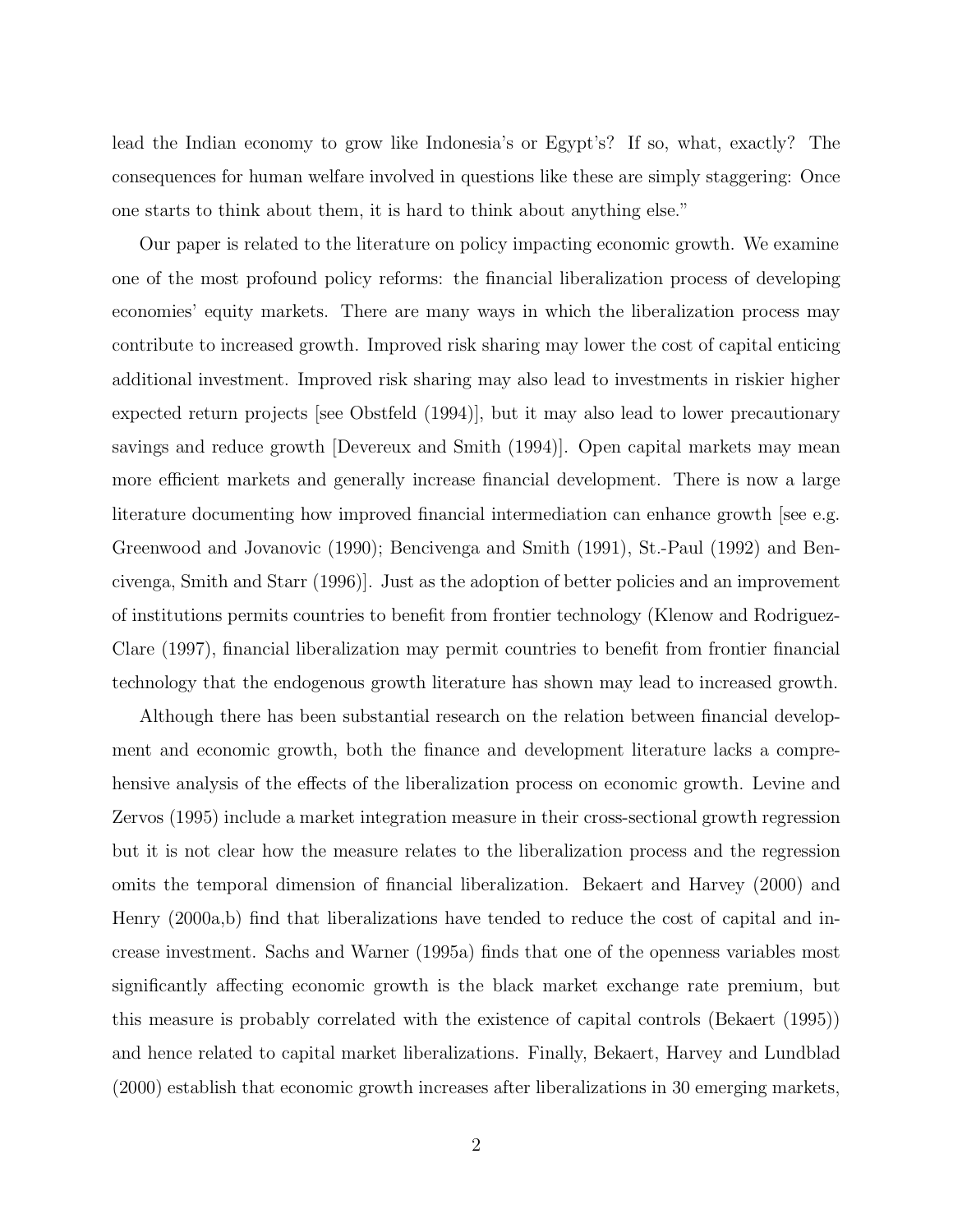even when controlling for a number of standard determinants of economic growth.

Our study addresses four questions using a large cross-section of countries similar to the set of countries used in the empirical growth literature.

### (i) Did financial liberalizations spur economic growth?

Our paper begins by adding a financial liberalization indicator variable to a standard growth regression. Since financial liberalization has a temporal dimension, our econometric methodology uses a General Method of Moments estimator (Hansen (1982)) on panel data with overlapping observations. We find a significant liberalization effect that is distinct from the impact of financial development.

## (ii) How did liberalization increase growth?

Using aggregate data, it is difficult to establish how liberalization leads to increased growth. However, our analysis provides some new insights. First, we decompose GDP into the proportions due to investment, consumption, government and the trade sector. We find that investment to GDP rises after capital market liberalizations. In most of our samples, we find that the consumption to GDP ratio decreases and the trade balance becomes more negative. There is little evidence that the size of the government sector changes around financial liberalization. Our analysis suggests that the capital flowing in after liberalization was not squandered on increased consumption as has been claimed in the literature on the recent Mexico and South-East Asian crises.

Second, increased investment may be due to better growth opportunities and/or a lower cost of capital. We introduce some cost of capital proxies to our regressions to investigate whether they drive out the liberalization effect, but they fail to do so.

Third, if markets are imperfect and financing constraints exist (see e.g. Hubbard (1998) and Gilchrist and Himmelberg (1998)), external finance is more costly than internal finance, and investment will be sensitive to cash flow. Financial liberalization may affect economic growth by reducing capital market imperfections, which might in turn reduce the external finance premium. Rajan and Zingales (1998) show that financially constrained industries grow faster in more financially developed countries, whereas Love (2000) shows that the sen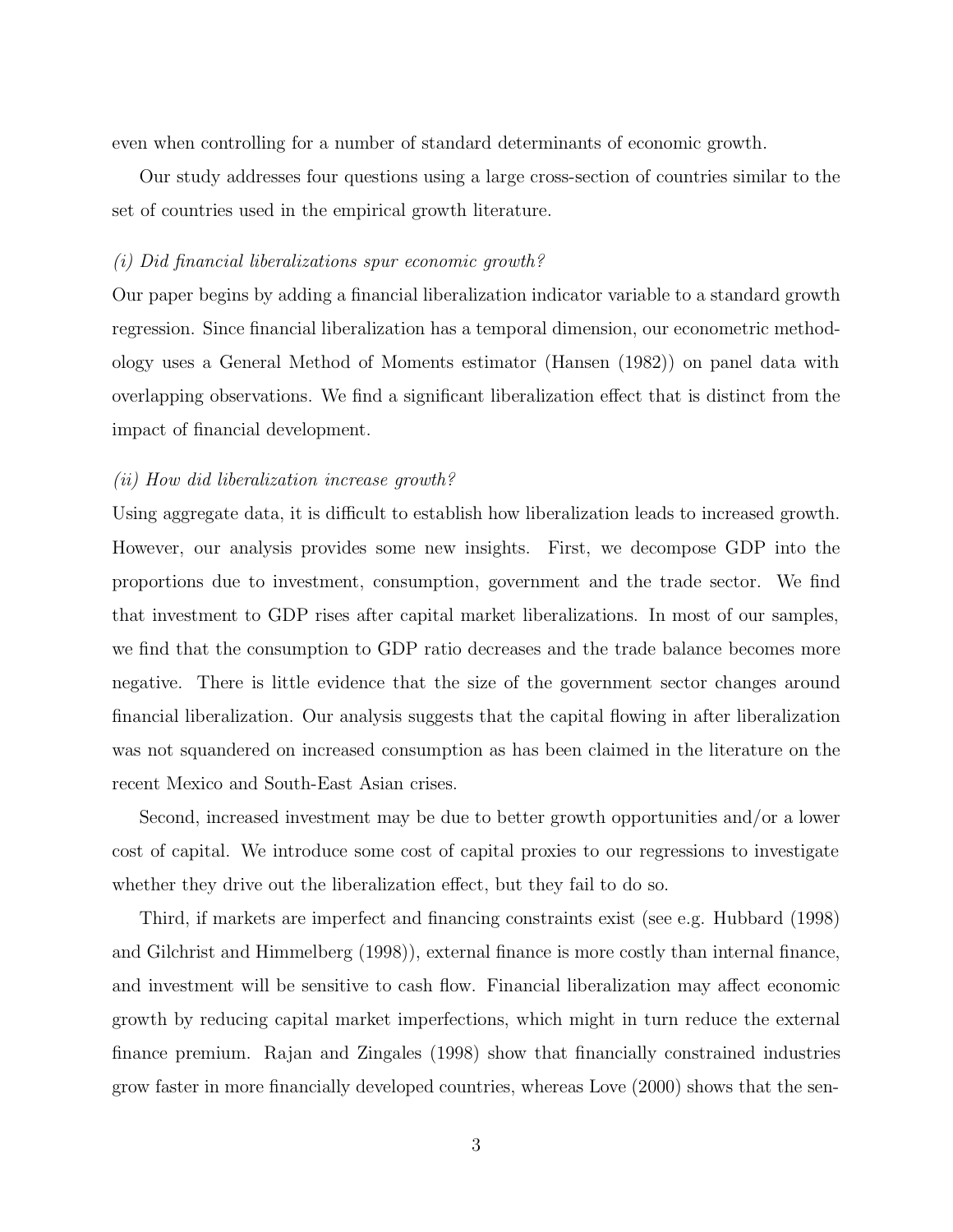sitivity of investment to cash flow, an indicator of financing constraints, depends negatively on financial development. Laeven (2000) shows that liberalization of the banking sector reduces the imperfections firms face when dealing with financial markets. Equity market liberalization has a double effect, it directly reduces financing constraints in the sense that more foreign capital becomes available, and foreign investors may insist on better corporate governance that indirectly reduces the wedge between internal finance and external finance. Hence, the cost of capital may go down because of improved risk sharing or because of the reduction in financing constraints or both. Although it is difficult to distinguish between the two effects, we shed indirect light on this in two ways. First, we introduce an instrument for imperfections in capital markets using the insider trading rule dummy developed by Bhattacharya and Daouk (2000). The inclusion of this variable does not subsume the liberalization effect. Second, we suspect that external financing constraints will be more likely to be relaxed through foreign investment when the financial system is Anglo-Saxon (La Porta et al. (1997, 1998)). Hence when we examine country-specific liberalization effects (see iii), we investigate whether the magnitude of the liberalization effect depends on the legal system.

### (iii) What drives cross-country differences in the liberalization effect?

As is typical in cross-country growth regressions, the coefficient on liberalizations measures an average growth effect. However, local conditions or policies will likely cause some deviation from the average liberalization effect. We investigate whether the presence of schooling, a small government sector, the legal system [see La Porta et al. (1997, 1998)] and democratic institutions help differentiate the magnitude of the liberalization effect across countries. Alternatively, the strength of the liberalization effect may be due to forces outside the control of the government, such as the diversification potential of the local equity market for world investors. We test the importance of this channel as well. Finally, it is difficult to measure how comprehensive liberalizations are across countries, but we attempt to measure their intensity by their effects on capital flows.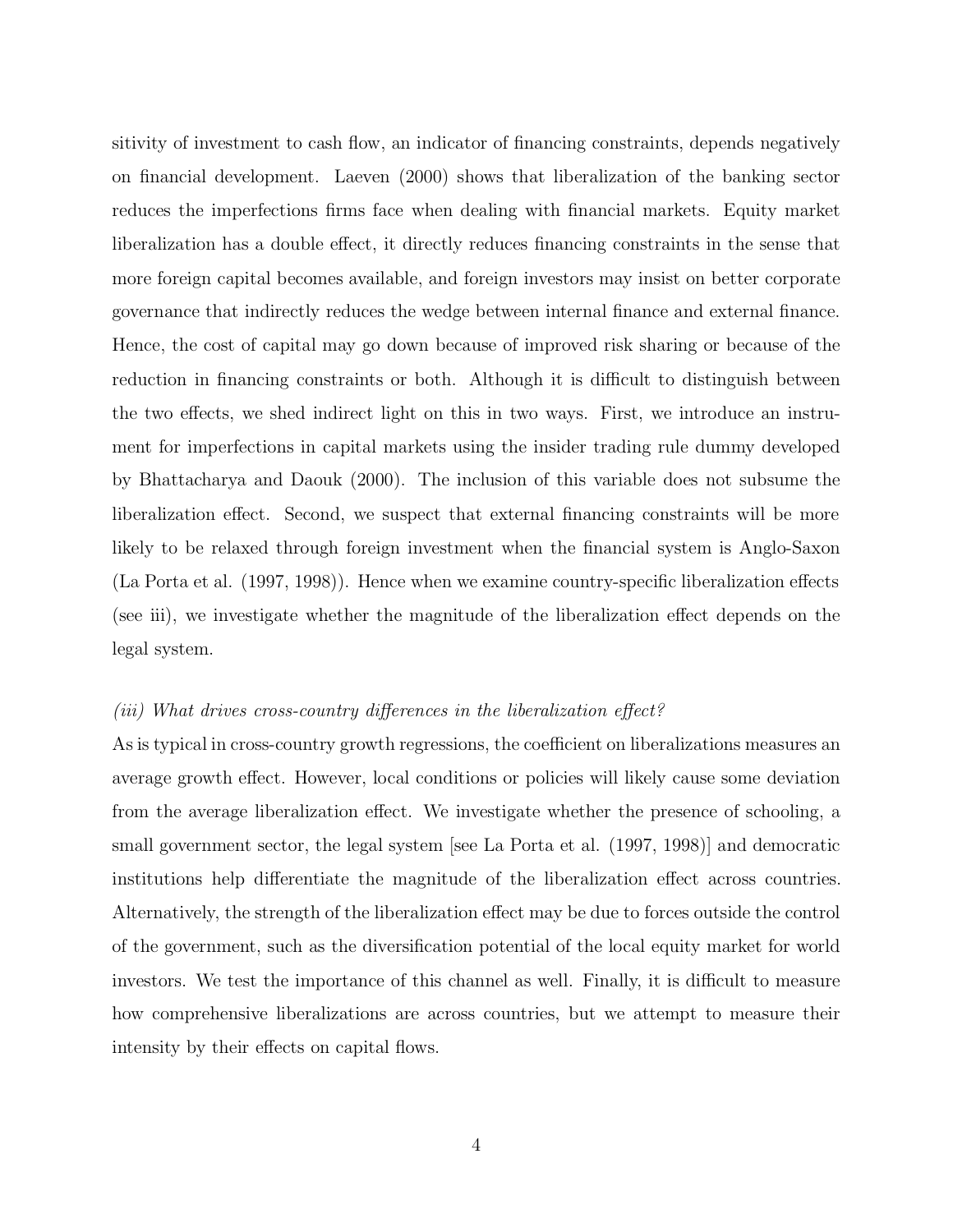### (iv) What is the effect of liberalization on convergence?

One of the main debating points in the growth literature is the rate of convergence between poor and rich countries. Barro and Sala-i-Martin (1992) show that relatively homogeneous countries or regions which should have similar long-run growth levels (such as the OECD countries or American states) display much stronger convergence that the countries in the world at large. Sachs and Warner (1995a) show that convergence is faster among open economies (in terms of trade policy). Our estimates show that adding the liberalization variable increases the convergence coefficient in our largest sample by almost one third. Finally, a large difference between the neoclassical models and endogenous growth theory is that endogenous growth theory is likely to imply divergence of income levels across time. Therefore, we also investigate how the drive towards liberalization over the last two decades has affected the dispersion of incomes across countries.

The paper is organized as follows. The second section describes both the data we use and the econometric framework. Some summary statistics are presented in this section. The third part of the paper examines the determinants of economic growth and the role of financial liberalizations. The fourth section explores the channels of growth. Next we examine country specific liberalization effects. Then we summarize our results on convergence. Some concluding remarks are offered in the final section.

# **2 Empirical Model and Data Description**

# **2.1** Econometric framework

Define the logarithmic growth in real GDP per capita for country i between t and  $t + k$  as follows:

$$
y_{i,t+k,k} = \frac{1}{k} \sum_{j=1}^{k} y_{i,t+j} \ i = 1, \dots, N \tag{1}
$$

where  $y_{i,t} = \ln(\frac{\text{GDP}_{i,t}}{\text{POP}_{i,t}} / \frac{\text{GDP}_{i,t-1}}{\text{POP}_{i,t-1}})$  and N is the number of countries in our sample. Let the initial level of log GDP per capita be denoted as  $Q_{it}$  and the country's long-run (steady state) per capita GDP as  $Q_i^*$ . Taking a first-order approximation to the neoclassical growth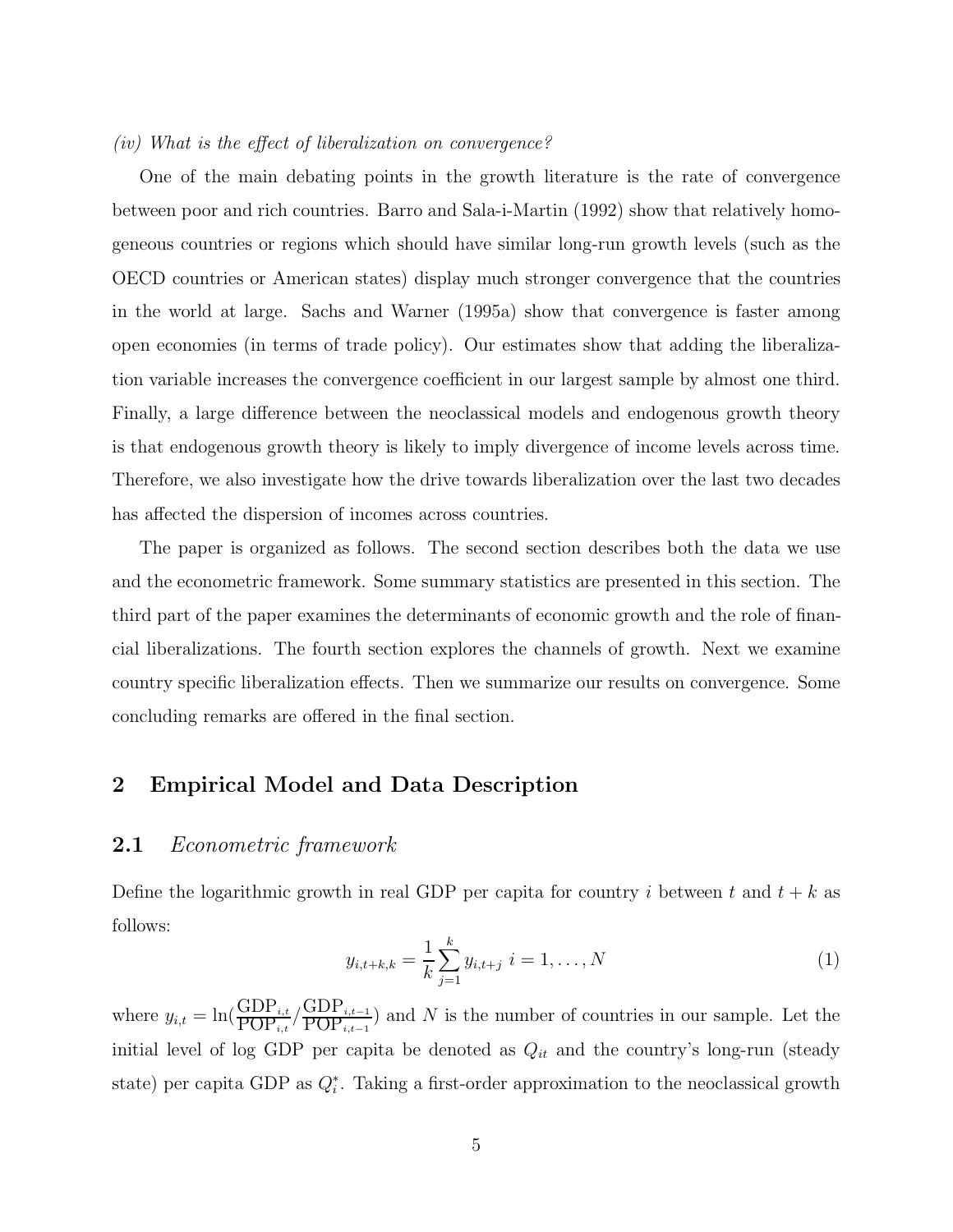model [see e.g. Mankiw (1995)], we can derive:  $y_{i,t+k,k} = -\lambda [Q_{it} - Q_i^*]$ , where  $\lambda$  is a positive convergence parameter. The literature often implicitly models  $Q_i^*$  as a linear function of a number of structural variables such as the initial level of human capital.<sup>1</sup> If human capital is very low in a particular poor country, then this poor country need not grow faster than a rich country with much higher human capital, it depends on whether its initial GDP level is higher or lower than its long-run level appropriate for this level of human capital. Hence a prototypical growth regression can be specified as

$$
y_{i,t+k,k} = -\lambda Q_{i,t} + \gamma' \mathbf{X}_{it} + \epsilon_{i,t+k,k},\tag{2}
$$

where  $\mathbf{X}_{it}$  are the variables controlling for different levels of the long-run per capita GDP level across countries. Our main addition to the literature is to examine the effect of adding a financial liberalization, in particular equity market liberalization variable,  $\text{Lib}_{i,t}$ , to the growth regression.

There are a number of important methodological considerations. First, most of the empirical growth literature relies on purely cross-sectional regressions, where the structural variables  $X_i$  are often taken contemporaneously with the growth rates  $y_i$ . The estimation methods are OLS or instrumental variables, the latter typically using past levels of the variables as instruments.<sup>2</sup> An example of this approach is Sachs and Warner (1995a,b) who try to assess the effect of trade openness on growth using this regression framework. However, in our context, this methodology misses the important temporal dimension of the liberalization process.<sup>3</sup> Since so many countries recently liberalized their equity markets, most of the power of our test may derive from the temporal dimension. Hence, we use panel techniques, combining time-series with cross-sectional information.

Islam's (1995) main motivation in using panel techniques is the fact that allowing for fixed effects will mitigate the omitted variable problem that plagues the usual regression setup.

<sup>&</sup>lt;sup>1</sup>In the basic neo-classical model, long-run growth is zero; in generalized versions there is growth, equal across all countries, driven by technological progress (see Jones (2000)).

 $2$ An exception is Frankel and Romer (1999).

<sup>3</sup>Slaughter (1998) criticizes the Sachs and Warner (1995a) work on trade liberalization for missing the intertemporal dimension.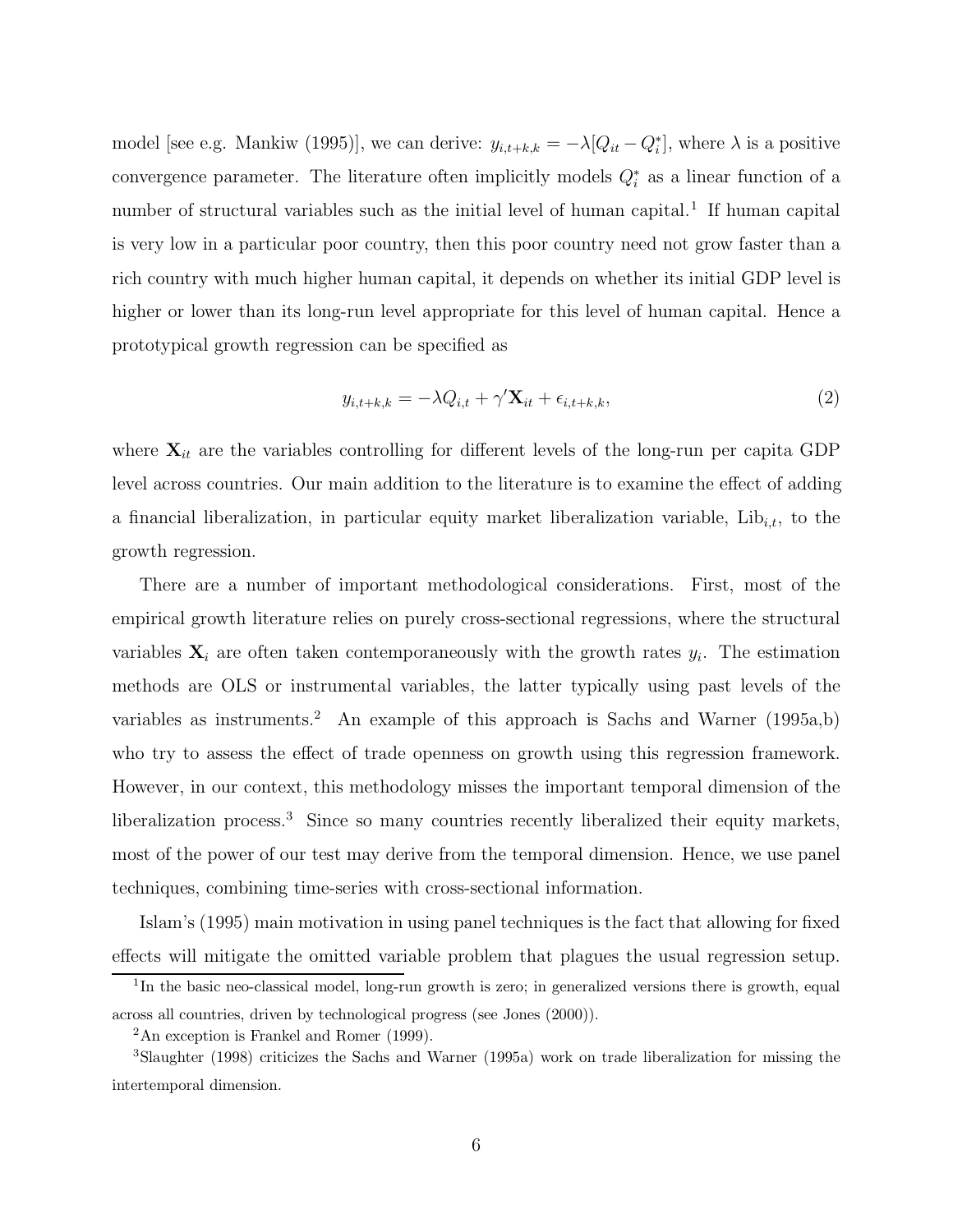Harrison (1996) uses panel techniques to look at the effect of trade policy on economic growth, finding weaker results than Sachs and Warner (1995b). Caselli, Esquivel and Lefort (1996) criticize the endogeneity problems that plague many standard regressions. They use a GMM instrumental panel estimator on differenced data. Barro (1997c) criticizes these methods for losing critical cross-sectional information by differencing and letting measurement error dominate the results. He demonstrates how SUR panel results (albeit with only three time series observations) closely replicate the cross-sectional results, and are quite different from the panel regressions with fixed effects. Our method attempts to combine the best of both of these techniques.

Our main regression is specified as:

$$
y_{i,t+k,t} = \beta Q_{i,1980} + \gamma' \mathbf{X}_{i,t} + \alpha \text{Lib}_{i,t} + \epsilon_{i,t+k,k}
$$
\n
$$
\tag{3}
$$

where  $Q_{i,1980}$  represents the logarithm of GDP in 1980.

To maximize the time-series content in our regression, we use overlapping data and deal with the resulting moving average component in the residuals by adjusting the standard errors as a cross-sectional extension to Newey and West (1987). However, we do not include fixed effects nor do we first-difference the data – we simply estimate a level regression. Since the time-series observations are over a relatively short time span, we include initial log GDP per capita (in 1980),  $Q_{i,1980}$ , as one of the regressors. This avoids the econometric problems introduced by resetting the initial GDP for every time-series observation. When we examine convergence as implied by our estimates, we examine robustness to this particular assumption using a number of alternative specifications.

Note that our regressors are all pre-determined. We identify the parameters by assuming  $E[g_{t+k}] = 0$ , with

$$
g_{t+k} = \begin{bmatrix} \epsilon_{1,t+k,k} \otimes \mathbf{x}_{1,t} \\ \vdots \\ \epsilon_{N,t+k,k} \otimes \mathbf{x}_{N,t} \end{bmatrix}
$$
 (4)

where  $\mathbf{x}_{i,t} = [Q_{i,1980}, \mathbf{X}'_{i,t}, \text{Lib}_{i,t}]'$ . The estimator of  $\theta = [\beta, \gamma', \alpha]'$  can then be written as:

$$
\hat{\theta} = [(\mathbf{X'Z})\mathbf{S}_T^{-1}(\mathbf{Z'X})]^{-1}[(\mathbf{X'Z})\mathbf{S}_T^{-1}(\mathbf{Z'Y})]
$$
\n(5)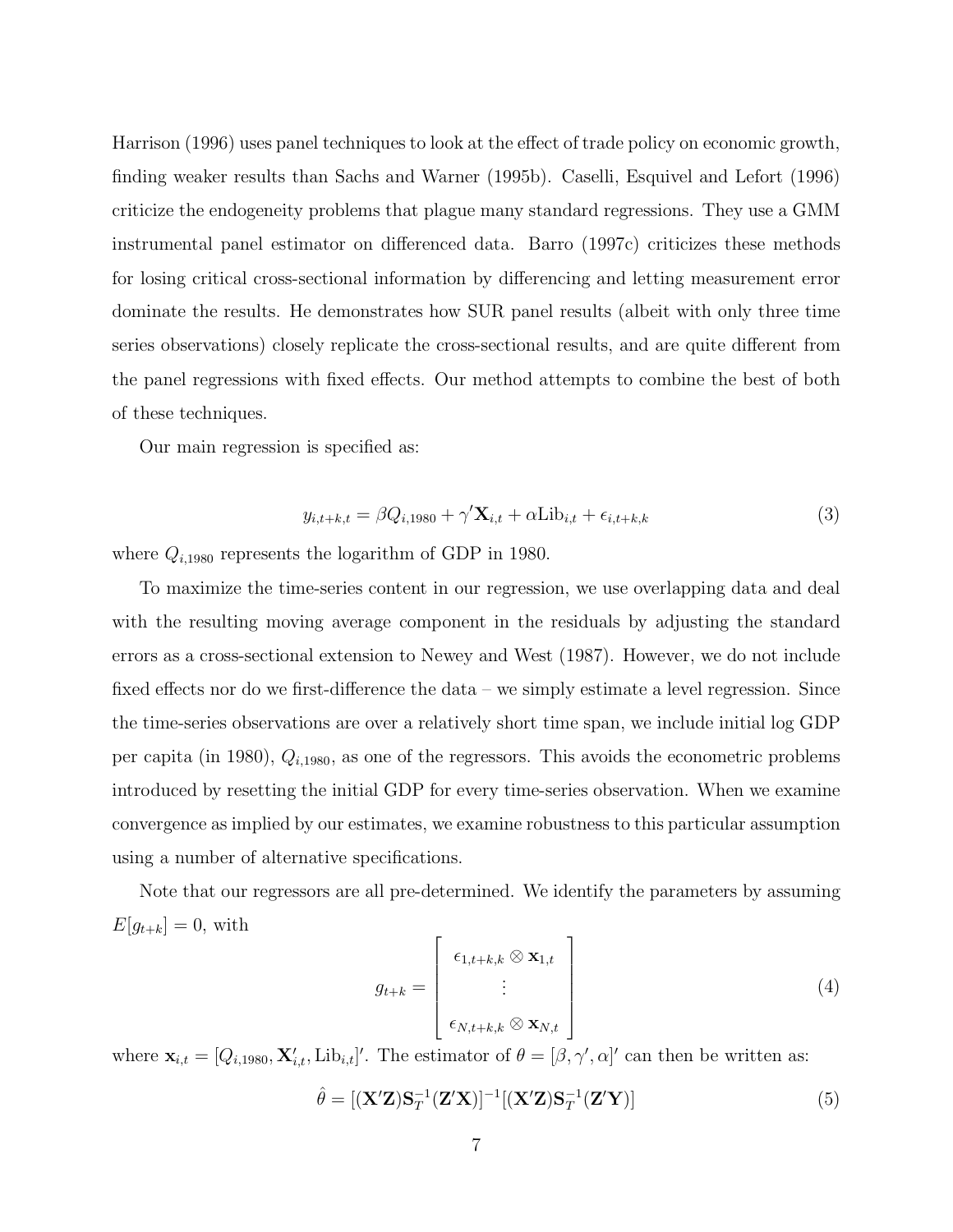where, given  $\mathbf{X_i} = [\mathbf{x'_{i,t}}]$  and  $\mathbf{Y_i} = [y_{i,t+k,k}],$ 

$$
\mathbf{X} = \begin{bmatrix} \mathbf{X_1} \\ \vdots \\ \mathbf{X_N} \end{bmatrix}, \mathbf{Z} = \begin{bmatrix} \mathbf{X_1} & 0 & \cdots & 0 \\ 0 & \mathbf{X_2} & \cdots & 0 \\ \vdots & & & \\ 0 & 0 & \cdots & \mathbf{X_N} \end{bmatrix}
$$
(6)

and  $\mathbf{S}_T$  is the estimated variance covariance matrix of the sample orthogonality conditions,  $g_{t+k}$ , taking all possible autocovariances into account.

This estimator looks like an instrumental variable estimator but it reduces to pooled OLS under simplifying assumptions on the weighting matrix. A more detailed discussion of this estimator is found in Bekaert, Harvey and Lundblad (2000). Since the system is over-identified, the procedure also yields a natural specification test. In particular, a test of overidentifying restrictions can be constructed as follows:

$$
T \cdot \left[\mathbf{g}'_T \mathbf{S}_T^{-1} \mathbf{g}_T\right] \sim \chi^2 [N(K-1)] \tag{7}
$$

where  $\mathbf{g}_T = \frac{1}{T} \sum_{t=1}^T g_{t+k}$ .<sup>4</sup>

Second, growth regressions have been criticized for being contaminated by multicollinearity [see Mankiw (1995), Elliot (1993)]. In a pure cross-sectional regression, the regressors may be highly correlated (highly developed countries score well on all proxies for long-run growth), the data may be measured with error, and every country's observation is implicitly viewed as an independent draw. It is therefore likely that standard errors underestimate the true sampling error. In our panel methods, we can accommodate heteroskedasticity both across countries and across time and correlation between country residuals by choosing the appropriate weighting matrix  $W$ . In the tables, we report results using the method that accommodates overlapping observations, groupwise heteroskedasticity but does not allow for temporal heteroskedasticity nor SUR effects. Results reported in the appendix demonstrate that the main results remain largely robust to accommodating these effects. Moreover, Bekaert, Harvey and Lundblad (2000) report a Monte Carlo experiment that shows that for

<sup>4</sup>For simplicity of notation, we do not distinguish between population and sample constructs.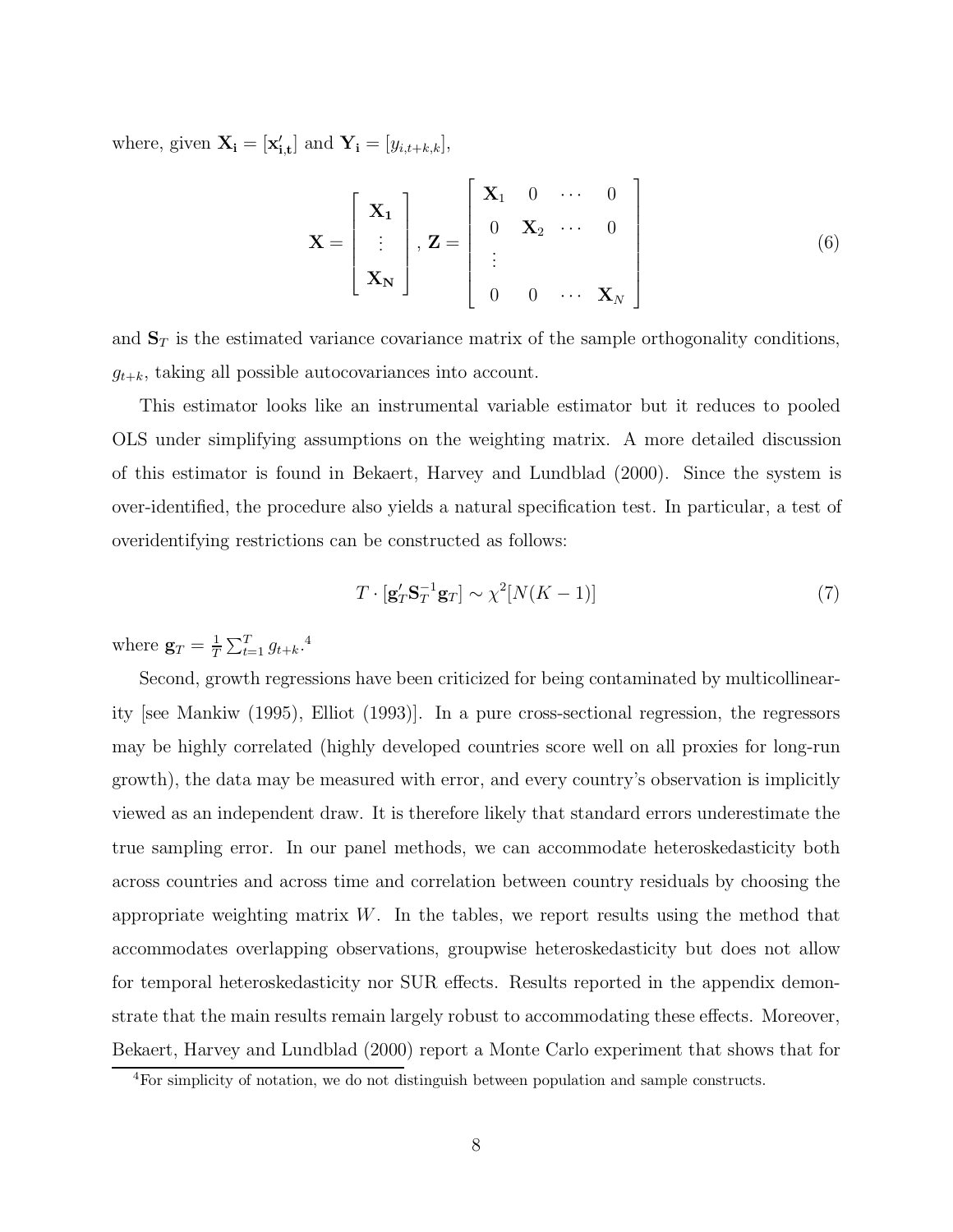the simplest possible weighting matrix choice standard t-tests are well behaved (are correctly sized) for a sample smaller than the one considered here. For more intricate weighting matrices, including the one used here, there is slight over-rejection at the asymptotic critical values, which should be taking into account in judging the evidence.

Third, we have to choose k. Since our sample is relatively short, starting only in  $1980$ and many liberalizations only occurred in the 1990s, the use of  $k = 10$ , which is typical in the literature, is problematic. Whereas Rodriguez and Rodrik (1999) criticize the use of shorter intervals because of the noise introduced by business cycle variation in GDP, both Islam (1995) and Caselli, Esquivel and Lefort (1996) find very similar results using  $k = 5$ versus  $k = 10$ . This motivates us to use  $k = 5$  for most of our tables, but we ran the data through for  $k = 3$ ,  $k = 7$  and  $k = 10$  as well, finding the main results to be resilient to the choice of k. Moreover, in one robustness experiment, we introduce variables controlling for the world business cycle.

Fourth, there is a growing literature on the robustness of variables in standard growth regressions. Levine and Renelt (1991) find that most variables are in a particular sense "fragile." Recently, Dopelhoffer, Miller and Sala-i-Martin (2000) have criticized this study as being too harsh for some of the standard righthand side variables. One danger generated by all the studies trying to find the strongest regressors is that statistical inference is devoid of meaning by data-mining bias. For our purposes, we are primarily interested in the robustness of any effect the liberalization dummy may have on growth. Therefore we start by a simple regression that closely mimics the regression in Barro (1997c).

At first, we exclude the macro-variables in Barro  $(1997c)^5$  and the financial development variables used in studies such as King and Levine (1993a,b) and Atje and Jovanovic (1992) because we want to separately assess whether these variables drive out the liberalization effect. Henry (2000a) and Mathieson and Rojas-Suarez (1992) discuss how policy reforms in

<sup>&</sup>lt;sup>5</sup>We never include investment/GDP, since, as Levine and Renelt (1991) also admit, the influence on growth of most variables we include as independent variables, works through investment/GDP and it is clearly endogenous. Basically, higher growth can come about by higher investment or by a more efficient resource allocation.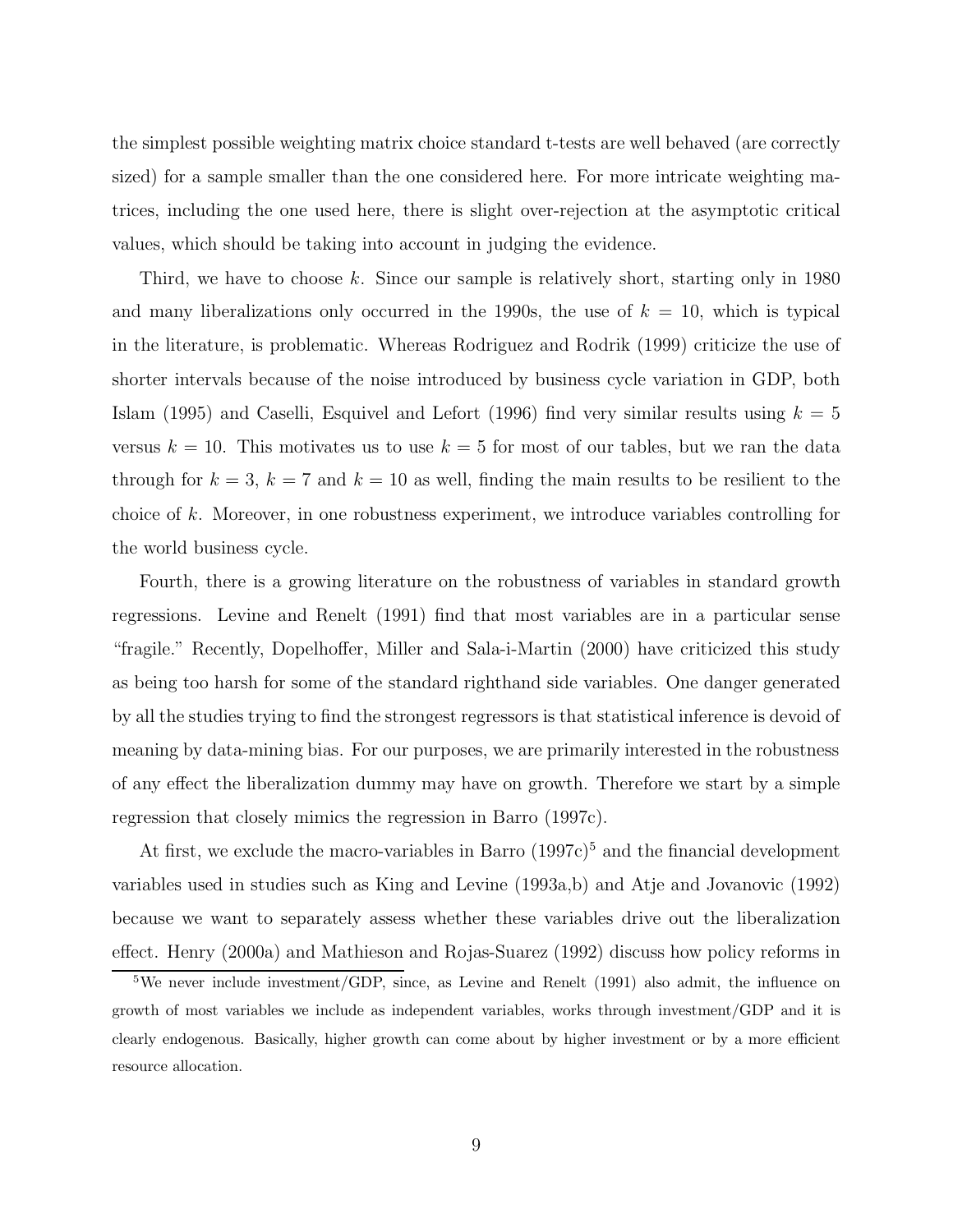developing countries typically involve domestic macro-reforms (including for example trade openings) and financial market reform so that our equity market liberalization indicator may be partially subsumed by the variables measuring macro-economic performance, trade openness or financial development.

Fifth, perhaps the main methodological issue regarding our sample is the construction of the financial liberalization indicator variable and the question whether liberalization of the equity market is a truly exogenous event or not. Our liberalization indicator builds on the work of Bekaert and Harvey (2000) who consider a number of different definitions to financial liberalization. They examine 'official liberalizations' based on the dates of regulatory changes, as well as the dates by which foreigners could access the local market with closed end funds or ADRs. Bekaert and Harvey also examine a date implied by a sharp upward movement in equity capital flows. We choose to focus on the 'official liberalization' date. We have augmented Bekaert and Harvey (2000) by adding the inclusion date for a number of markets that the International Finance Corporation recently added to the IFC composite index. We also added liberalization dates for three developed countries: Japan, Spain and New Zealand (all dates can be found in Appendix Table A1). Although timing capital market reforms is prone to errors, the use of annual data helps in that small timing errors are inconsequential. Nevertheless, we conduct several robustness experiments to increase our confidence that the liberalization effect is not spurious.

As with the effect of financial development on growth, endogeneity issues loom large. Is the liberalization decision an exogenous political decision, or do countries liberalize when they expect improved growth opportunities? These concerns are highly relevant for countries that joined a free market area like Spain and Portugal in the European Union, where membership simultaneously requires relaxing capital controls and favorable growth conditions. Such liberalizations are rare in our sample (Spain and perhaps Mexico) and we believe, as do Sachs and Warner (1995a) for trade liberalizations, that we can take the liberalization decision as an exogenous event. Our test design definitely suffers less from endogeneity concerns than earlier tests of the links between general financial development and growth. Nevertheless, sections 3.3 and 3.4 consider a number of robustness experiments that further enhance our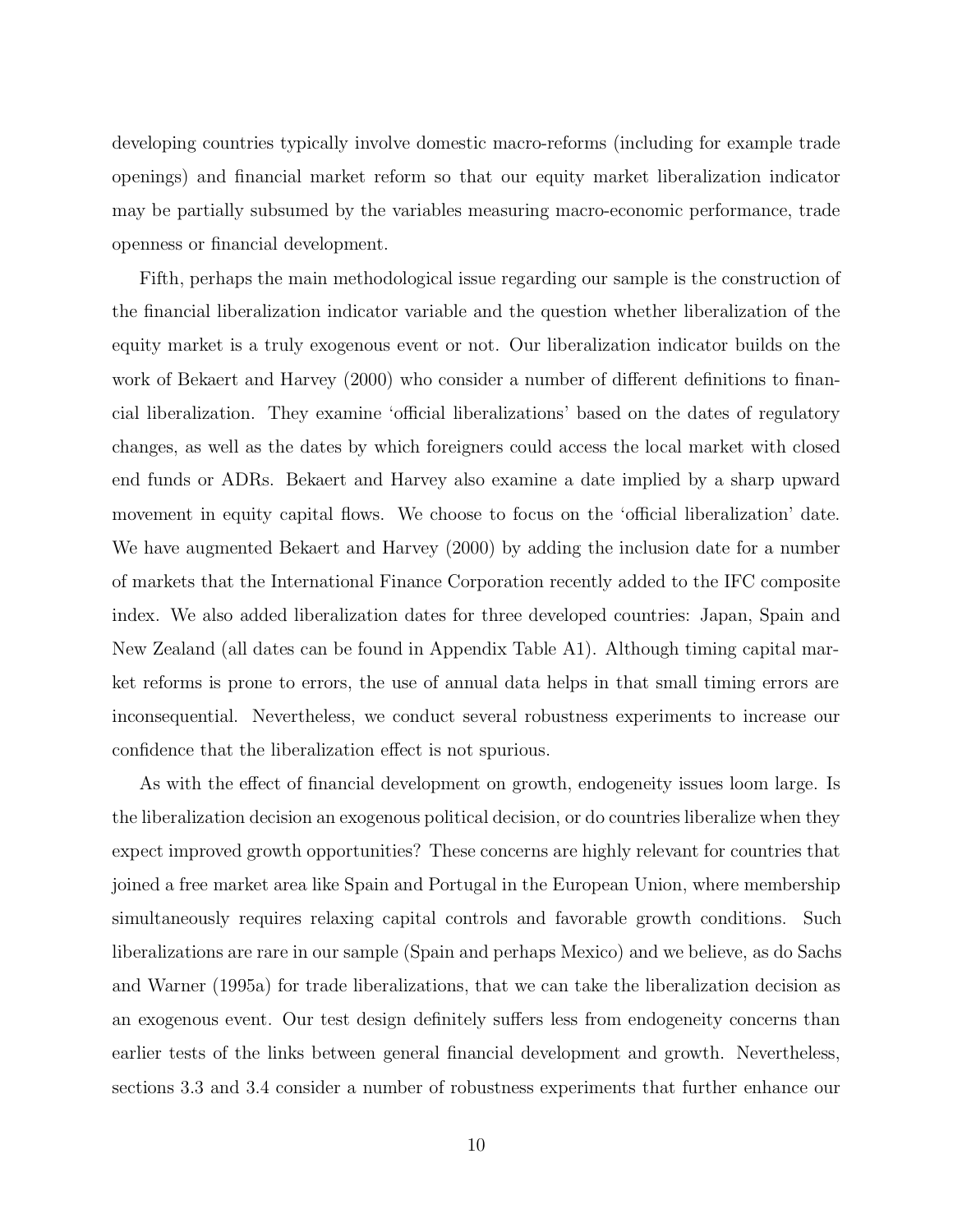confidence that it is liberalization driving growth and not vice versa.

# **2.2 Data and Summary Statistics**

The detailed description of our data is provided in the appendix Table A1. We employ four different data samples, largely determined by data availability. Economic growth rates, the components of GDP (consumption, government, investment and trade), and the official financial liberalization indicator are available for all samples. The samples are divided primarily by control (additional right-hand side) variable availability. Samples I and II, our largest, include 95 and 75 countries, respectively, and employ primarily macroeconomic and demographic data. Samples III and IV, on the other hand, include 50 and 28 countries, respectively, and employ, in addition to the macroeconomic and demographic data, data describing the state of general equity market financial development in each country. Appendix Table A2 describes the different sets of control variables that we use.

Table 1 (panel A) presents evidence on the rates of economic growth averaged over varying horizons both before and after the official equity market liberalization date for those countries that undergo liberalization in our sample. Regardless of the horizon, most countries exhibit larger average real GDP growth after liberalization. For example, 16 of 22 countries exhibit larger real economic growth in the five years after liberalization than in the five years before, the difference being 1.6% on average.

Panel B of Table 1 presents some summary information about the cross-sectional differences between countries that have always been liberalized (17 developed countries) and those that have never experienced a liberalization (51 countries). The differences are stark. The average real growth rate for the countries that have always been liberalized (in our sample) is about 2.3%. The growth rate for the countries that have never liberalized is approximately zero.

However, this type of analysis is unconditional in that it does not control for other influences on growth. Next, we will examine the relationship between liberalization and growth after controling for a range of demographic, economic and financial conditions.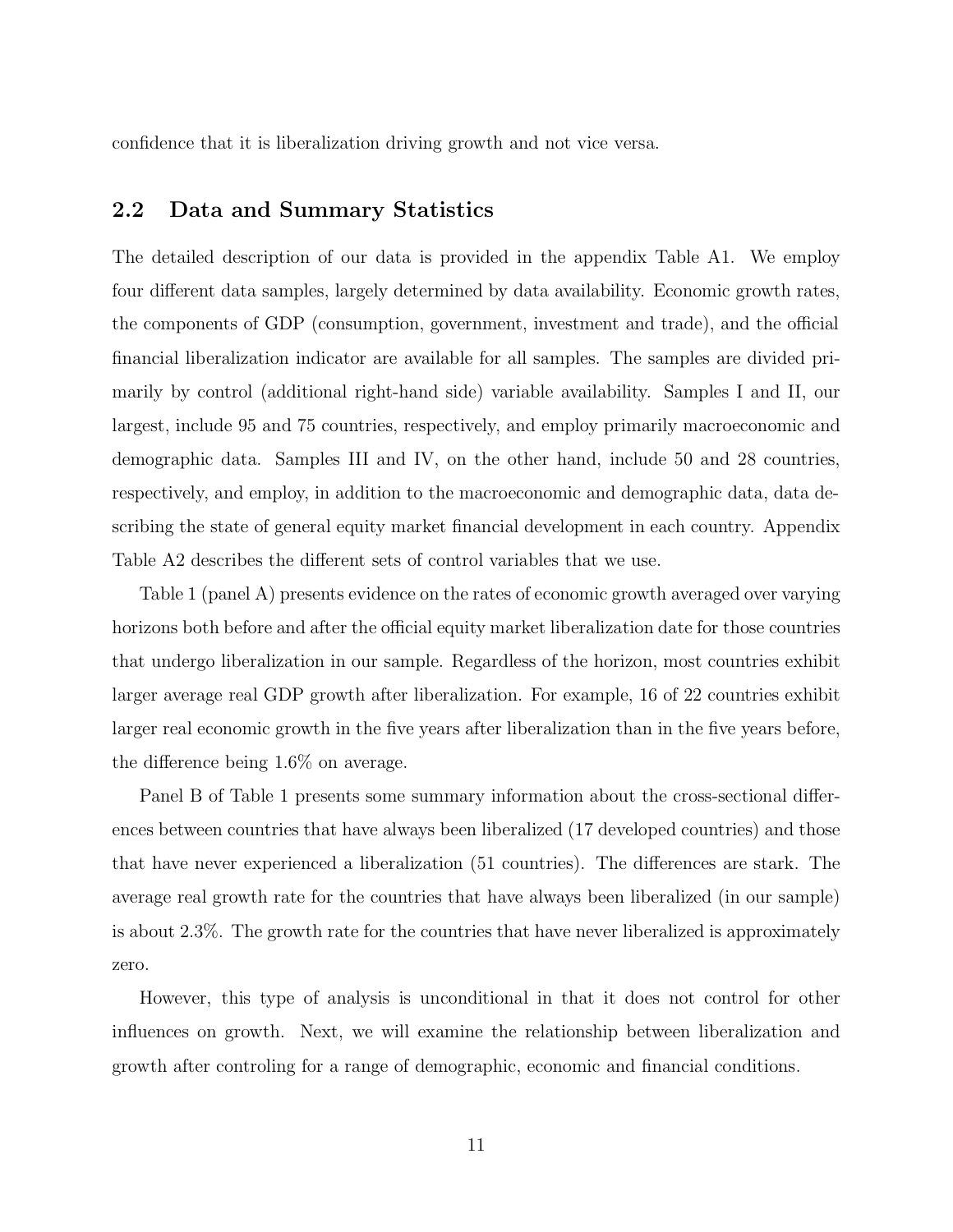# **3 Liberalization and Economic Growth**

# **3.1** The liberalization effect in a classic growth regression

Panel A of Table 2 describes the results of a standard growth regression which includes a constant, initial GDP (1980), government consumption to GDP, secondary school enrollment, population growth, and life expectancy as explanatory variables. We present results for  $k = 5$ , for the four samples.

The results are broadly consistent with the previous literature. Initial GDP enters with a very significant negative coefficient suggesting that low initial GDP levels imply higher growth rates - conditional on the other variables. This is the so-called conditional convergence result. In most of the samples, the secondary school enrollment variable is significant and positive suggesting that countries with high human capital will benefit from higher growth rates. Similarly, life expectancy has a positive coefficient suggesting that long life expectancy is associated with higher economic growth. Barro (1997a,c) documents analogous results for these variables. Population growth has a significantly negative coefficient in the regression. It is also the case that countries with large government sectors are more likely to have lower growth rates - although this is not significant in all the samples. This result is consistent with Barro and Sala-i-Martin (1995).

The introduction of the liberalization indicator to the classic growth regression in panel B of Table 2 does not significantly change the coefficients nor the significance of the usual macro economic variables. However, the liberalization coefficient is positive and significant in all four samples and four to nine standard errors from zero. For example, in sample III (50 countries), the liberalization coefficient is 0.0113 and five standard errors from zero. This suggests that, on average, a liberalization is associated with a 1.13% increase in the real per capita growth rate in GDP. The effect ranges from 0.95% in sample I to 1.30% in sample IV. The one coefficient that does change significantly relative to its standard error in three of the four samples is the coefficient on intial GDP. We find stronger evidence of conditional convergence, once we control for liberalization. We further analyze this result in Section 6.

We also conducted the test of the over-identifying restrictions, described in equation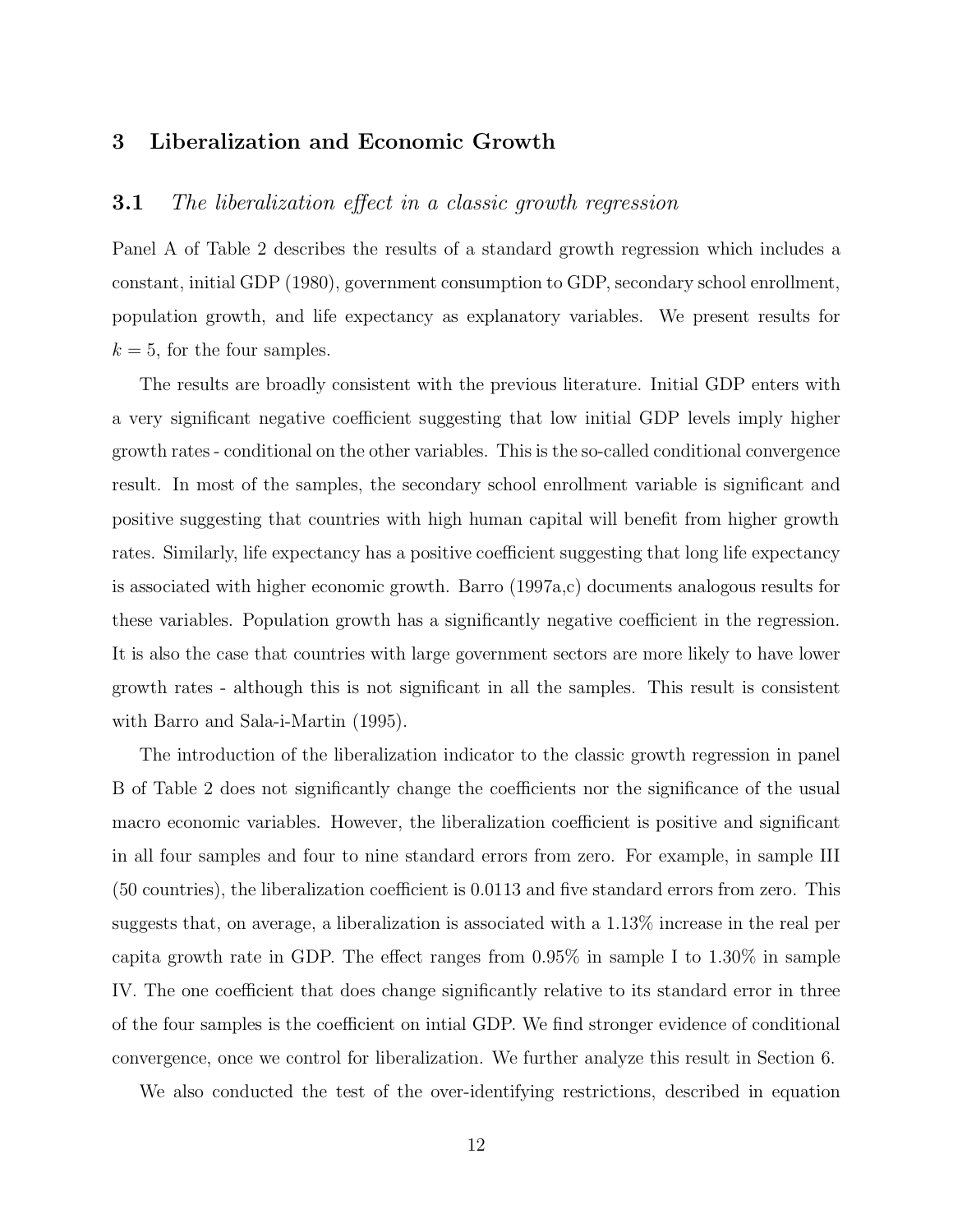(7). The test does not reject for any of the samples with p-values over 0.6. When the liberalization indicator is introduced, the p-values increase even further. Consequently, the regressions appear well-specified and we do not report the test for our other specifications.

# **3.2** Robustness

At this point, we have introduced financial liberalization in the standard cross-sectional growth regression frequently examined in macroeconomics. We find that liberalization appears to increase growth by 1.1% a year. How robust is this result?

We carry out a number robustness experiments. First, we use an alternative set of liberalization dates from Bekaert and Harvey (2000). This set of dates is what they refer to as the 'first sign' dates. This is the earliest of the dates representing: official liberalizations, first American Depositary Receipt (ADR) listing and first country fund launch. The results in panel A of Table 3 suggest that both the coefficients on the main control variables and the coefficient on the liberalization indicator are robust to using the 'first sign' dates.

Another robustness exercise focuses on the role of Latin American countries. Indeed, it is important to know whether the impact of liberalization is simply a local rather than global phenomenon. One might argue that since many of the liberalizations occurred in the late 1980s and early 1990s and given the poor economic performance of Latin American countries during the debt crises in the 1980s, that most of the positive impact of liberalizations is being driven by Latin American economies performing better in the 1990s. To test this, we augment our regressions with an indicator variable for Latin American countries to see if the liberalization effect holds for both Latin American countries and non-Latin American countries. The results presented in panel B of Table 4 are surprising. For both Latin American and non-Latin American countries, the liberalization effect is positive and significant. What is striking is that both the statistical and economic impact of liberalizations is stronger in non-Latin American countries. Hence, we can safely conclude that our results are not being driven by a small number of Latin American countries.

Given that our growth horizon is fairly short (five years) and that the financial liberalizations are clustered during a particular period, we investigated, following Henry (2000b),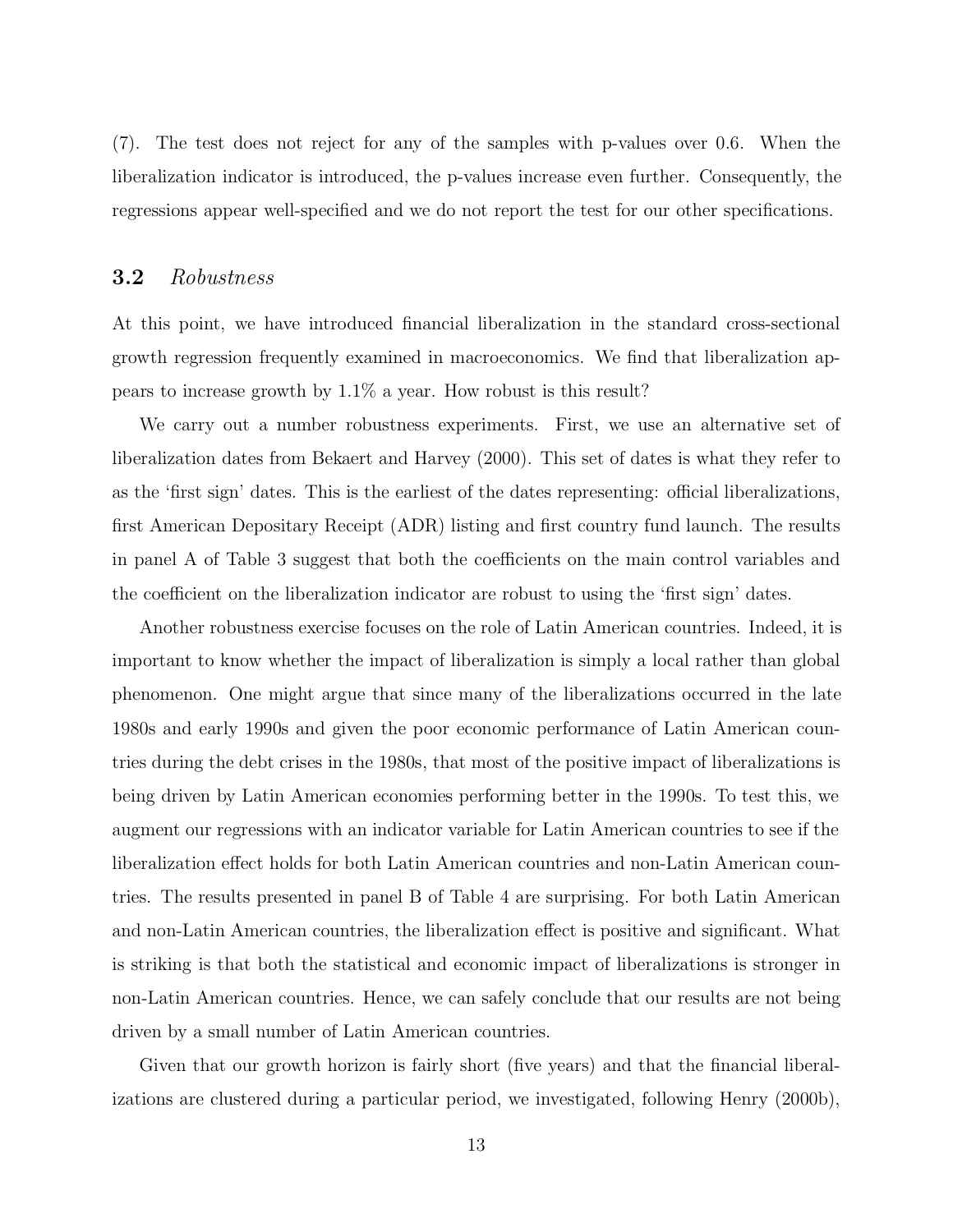whether our result was due to a correlation with the world business cycle. Panel C adds the lagged OECD GDP growth rate as well as the lagged GDP-weighted world real interest rate to the benchmark regression model. While the world growth and interest rate variable enter the regression significantly in some of our samples, there is little impact on the liberalization coefficients. The lagged interest rate variable also controls for "capital push" effects. It has been argued that low interest rates in the U.S. in the early nineties led to massive U.S. capital outflows, much of it benefitting emerging markets. Since many liberalization dates are close to this period of low interest rates, the liberalization effect may have partially captured this exogenous capital flow effect. However, the interest rate variable does not even have the right sign. Panel D contains a stronger test for a spurious business cycle effect in that the contemporaeous values of the world growth and interest rate variables are included. While the world real interest rate is only significant in the largest sample, the contemporaneous OECD growth is strongly associated with country growth. It enters the regression with coefficients more than four standard errors from zero. However, the inclusion of this variable has no significant impact on the liberalization coefficients. Indeed, the coefficients in all four samples are slighly higher than the benchmark regression (Table 2) and the standard errors are the same.

The clustering of the liberalization dates towards the end of the sample for a number of countries leads to additional questions. Is it just that developing countries are doing better in the second set of the sample but the actual liberalization and hence the liberalization event itself is immaterial? To address this critique, we conduct a small Monte Carlo analysis that randomizes the liberalization dates across countries.

It is important to realize that our liberalization effect both incorporates a cross-sectional dimension (the growth of liberalized versus closed economies) and a temporal effect (the growth of liberalizing economies after versus before the liberalization). Unreported results suggest that both components are important, $6$  therefore, the Monte Carlo fully randomizes

<sup>6</sup>These results are available on request. We considered a regression making all closed economies open and vice versa, leaving the liberalization dates intact, to attempt to differentiate cross-sectional from temporal effects. See also Table 10 for related results.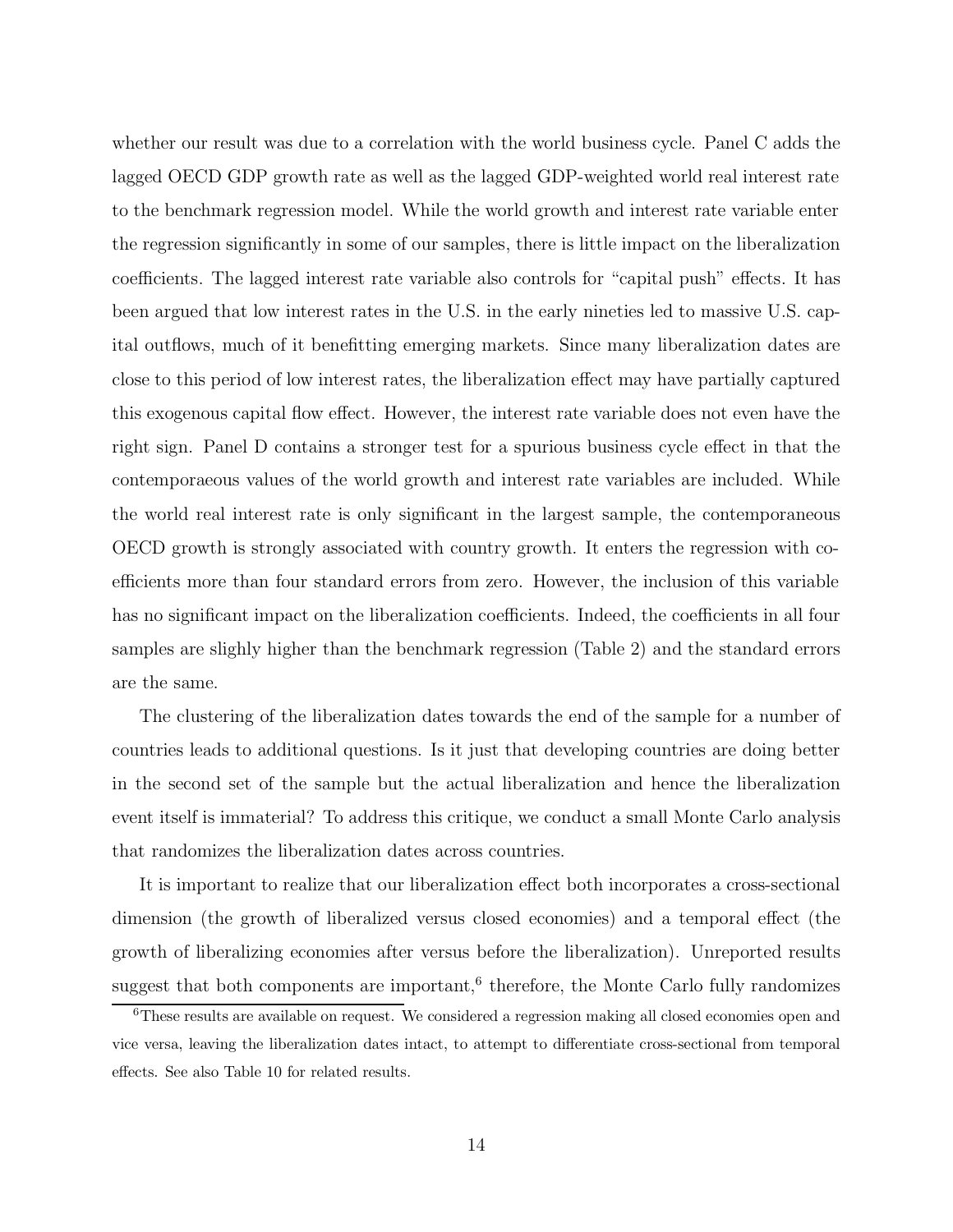the liberalization dates. Consistent with proportions in the overall sample (95 countries), there is a 54% chance of being a totally closed economy, a 18% chance of being a totally liberalized economy, and a 28% chance of being a liberalizing economy with a liberalization date corresponding to one of the dates occurring in sample. For each Monte Carlo replication, we draw 95 uniform random numbers on the interval 1 to 95, and randomly assign one of the existing liberalization dummies to each country. Since this is done with replacement, the design only replicates the actual frequencies present in the sample when the number of observations is large. We retain all the other variables for the various countries and we re-run the regression. We repeat this experiment 1000 times. Hence, the regressions have purely random liberalization events but are otherwise identical to the regressions run previously.

Table 4 presents some relevant quintiles of the empirical distribution for the coefficients and for the t-statistics. The first columns confirm the robustness of the other coefficients to the presence of random liberalization events. The final column is the one of interest. It shows that the liberalization effect we find is very unlikely to be a lucky constellation of liberalization dates. The median coefficient is -0.0003 with a t-statistic of 0.13. The 97.5th percentile of the distribution shows a coefficient of 0.0051 and a t-statistic of 3.14. This is well below our estimated coefficient of 0.0095 and t-statistic of 5.84 reported in Table 2. Hence, the empirical p-value is less than 0.001. In fact, none of the simulated samples displays a t-statistic larger than the one found in the data. We interpret the Monte Carlo evidence as showing that the impact of the liberalization indicator is not by chance and not simply associated with the clustering of liberalizations in the late 1980s and 1990s.

We also investigated the sensitivity of our results to the choice of time horizon for economic growth. Our results might be specific to the five year intervals. Appendix Table A3 presents the classic growth regression with the liberalization indicator for four time horizons: three, five, seven and 10 years. For sample III, the coefficient ranges from 0.0082 for the 10-year horizon to 0.0137 for the three year horizon. The coefficients are always more than five standard errors from zero. However, these represent annual growth rates. The total logarithmic growth due to liberalization is obtained by multiplying these coefficients by the growth interval, making the total growth 4.1% over three years, 5.7% over five years, and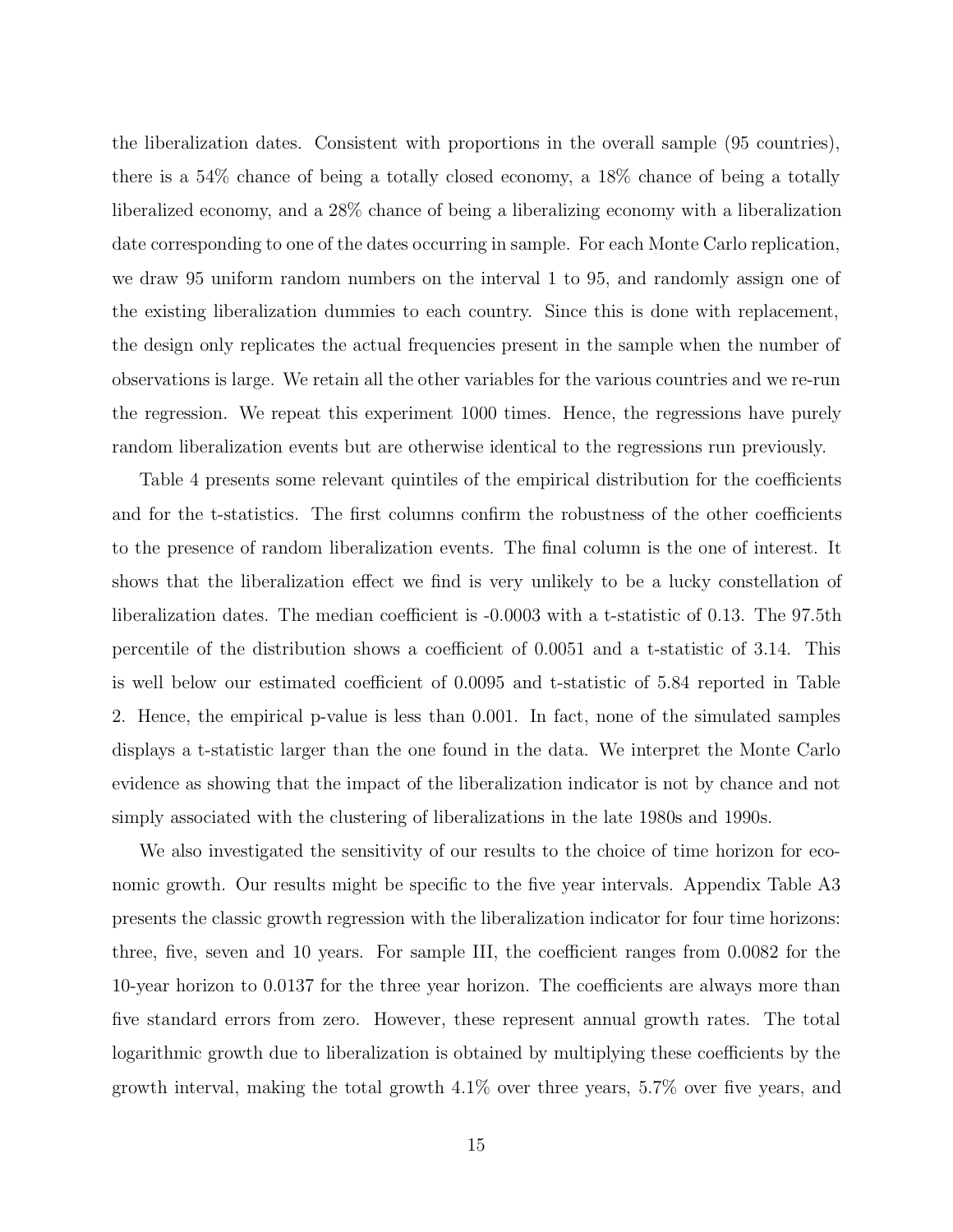8.2% over ten years. Hence, 70% of the liberalization effect on growth takes place in the five years following the liberalization. This suggests that the growth effect is not permanent, a conclusion more consistent with the neoclassical growth model than with endogenous growth theory.

Our final robustness exercise assesses whether our choice of weighting matrix impacted our results (see Appendix Table A4). We examine two additional weighting matrices. Matrix 1 refers to a correction for cross-sectional heteroskedasticity and restricted SUR effects.<sup>7</sup> Weighting matrix 2 refers to a correction for cross-sectional heteroskedasticity (this matrix is used in the main tables). Weighting matrix 3 refers to a simple pooled OLS. Focussing on sample III, we find that the coefficient on the liberalization indicator is slightly smaller with weighting matrix 1 (0.0091 versus 0.0113 reported in text). While the standard error is slightly larger, the coefficient is still almost four standard errors from zero. For sample II however, the liberalization coefficient is positive but not significant. Similarly, the coefficient using weighting matrix 3 is slightly smaller (0.0104 versus 0.0113) but in this case the standard error is much larger than in the base case (0.0034 versus 0.0020 reported in the text). Nevertheless, even with weighting matrix 3, the liberalization effect is statistically significant in all but one of the samples.

# **3.3** Macro-economic reforms versus financial liberalizations

Next, we add two macroeconomic variables to the regression that are often included as regressors in cross-country regressions. The first variable is inflation. Barro (1997a,c) finds a significant negative relation between inflation and economic growth and finds that the result is primarily due to a strong negative relation between very high inflation rates (over 15%) and economic growth. We include inflation in two different specifications, one in levels and one as a range. The inflation spread is the high-low range (subtract lowest value from highest) over the previous five years of inflation rates and proxies for the inflation variability.<sup>8</sup>

Given that the extreme skewness in inflation is primarily due to inflation in Latin-

<sup>&</sup>lt;sup>7</sup>Given the small sample and the large number of non-diagnonal terms, we restrict them to be the same.

<sup>8</sup>See Alizadeh, Brandt and Diebold (1999) for an analysis of range based estimators for variability.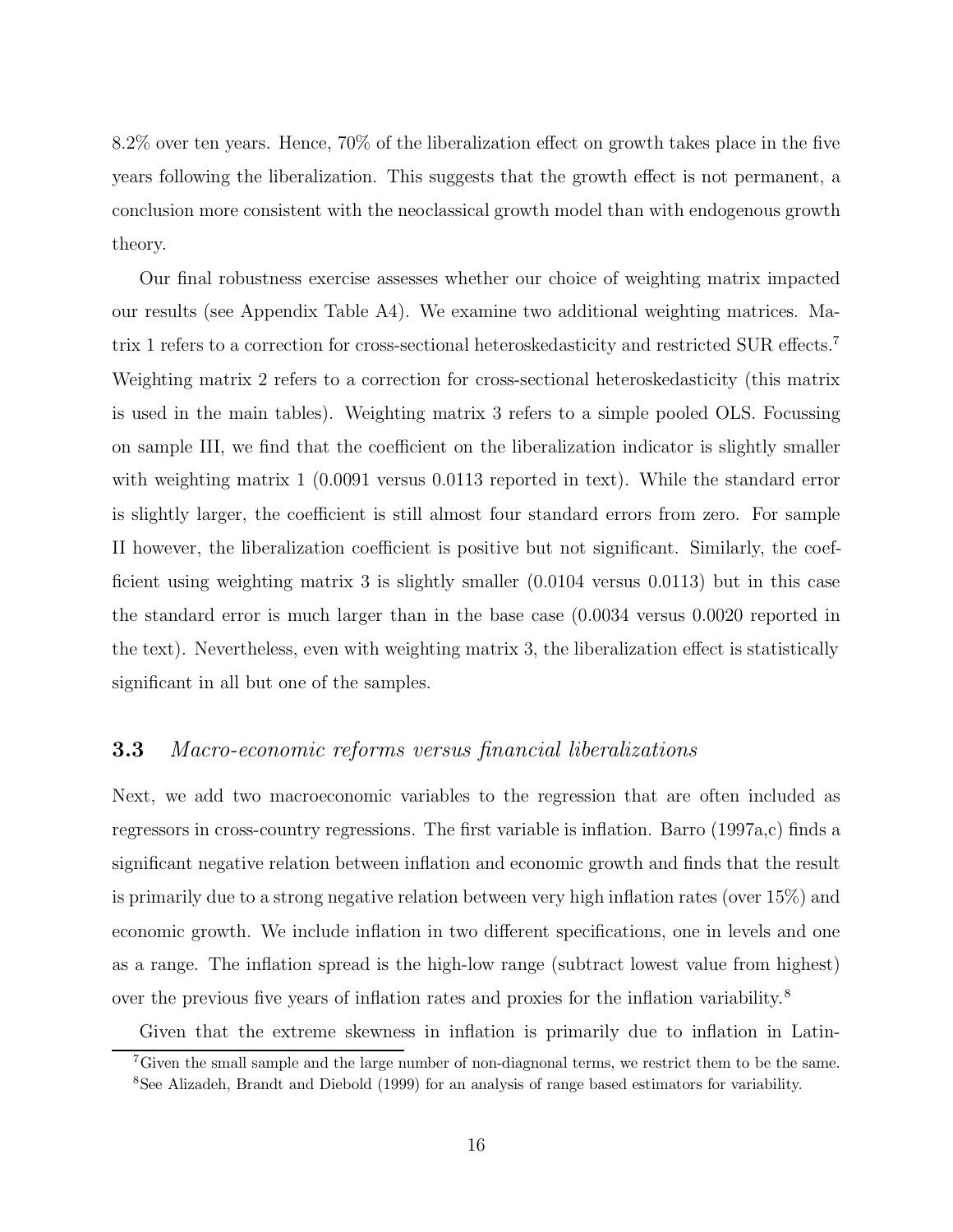American countries, we introduce a dummy for Latin America in both inflation specifications.

Our second variable is a measure of trade openness, the ratio of exports plus imports to GDP. The effect of trade integration and trade liberalization on growth is the subject of a large literature. Dollar (1992), Lee (1993), Edwards (1998), Sachs and Warner (1995a) and more recently Wacziarg (2000) have established that lower barriers to trade induce higher growth. Rodriguez and Rodrik (1999) have recently criticized these studies on many grounds. However, Rodriguez and Rodrik primarily question whether trade policy rather than trade volume has affected growth. In our study, we are interested in the effect of financial market liberalization not in testing the impact of trade policy. Indeed, we introduce these variables at this stage because both trade volume and inflation may be affected by macro-economic reforms aimed at stabilizing an economy. That is, the usual economic reform package involves trade reform and inflation-reducing measures. Since such macro-economic reforms are often part of the same reform package that also liberalizes capital controls and opens up the equity market to foreign investment, our liberalization effect may simply be proxying for the macro-economic effect.

Table 5 augments the regressions in Table 2 by adding the trade and inflation variables. In all samples, the coefficient on trade openness is highly significant and positive suggesting countries that are open will have higher growth than countries that are relatively closed. These results are consistent with the case made by Edwards (1998) and Sachs and Warner (1995a).

The results for the inflation variable are mixed. While Barro (1997) finds a consistently negative relation between inflation and economic growth, we find that most of the coefficients on inflation are not significantly different from zero. However, in sample IV (28 countries), inflation has a significantly negative coefficient for non-Latin American countries. The results of the inflation spread variable are often significant with an unexpected positive coefficient.<sup>9</sup>

<sup>&</sup>lt;sup>9</sup>We also estimated a regression without the Latin American indicator. The coefficient on the single inflation variable was not significantly different from zero. We also considered a regression with dummies for Brazil and Argentina only, the largest outliers in inflation data. Here, we find negative but insignificant coefficients, whereas the effect for Argentina and Brazil is negative and significant.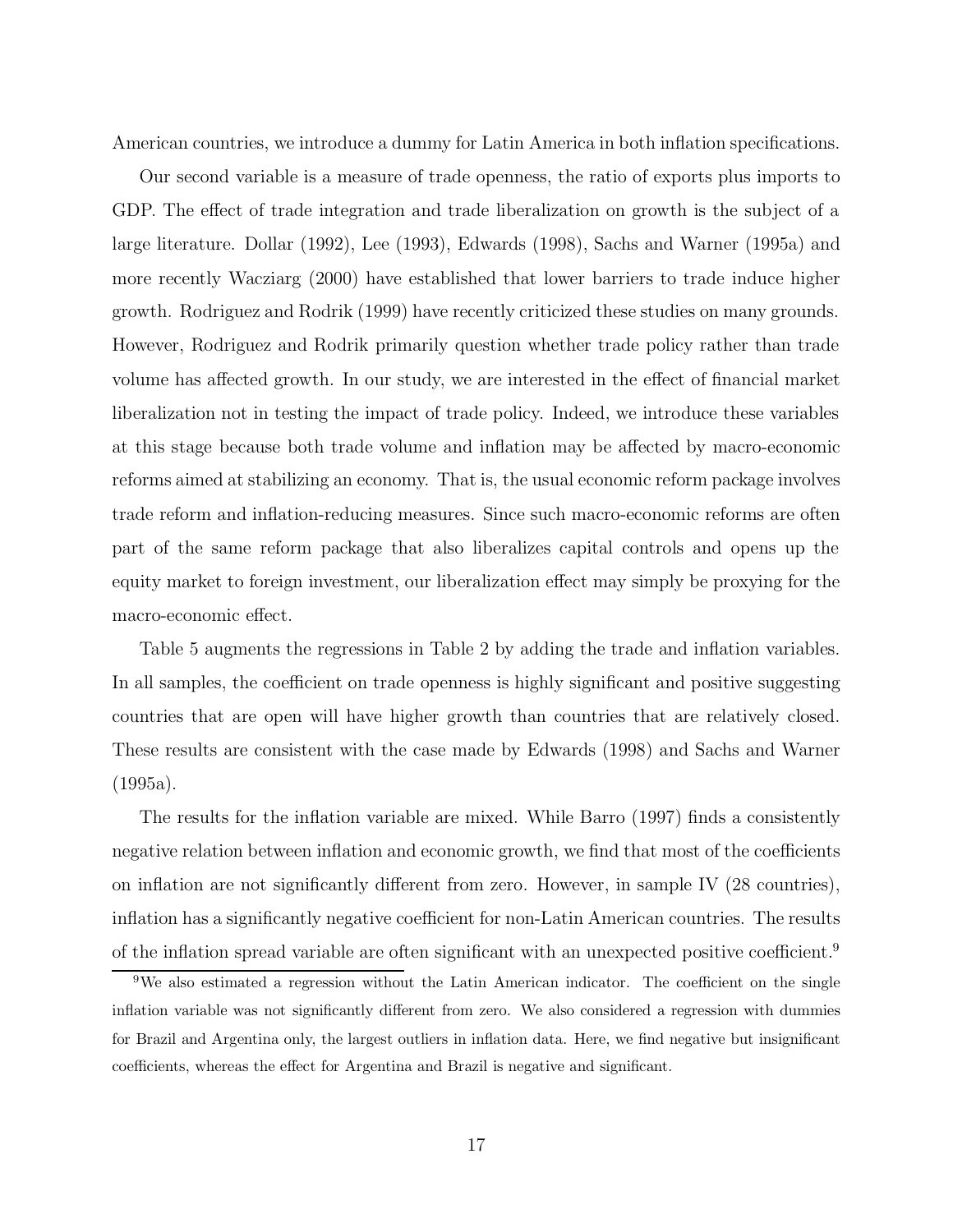The addition of the two reform variables has a dramatic impact on the coefficients on the size of the government sector and secondary school enrollments. For example, comparing Table 2 to Table 3, the coefficient on government consumption to GDP is more negative and significant in samples I, II and III but the negative effect of government on GDP is decreased in sample IV and is insigificant in the specification that includes the inflation spread variable. Secondary school enrollment is now only significant in the regression with 28 countries (sample IV). For example, in Table 2 enrollment had a coefficient of 0.0305 in the regression with 95 countries and was four standard errors from zero. In Table 3, the coefficient is 0.0100 and is not significantly different from zero. These results are consistent with Islam (1995) who points out the lack of robustness of the human capital effect on growth. The other coefficients are not affected.

Importantly, the liberalization variable is not impacted by the inclusion of the trade and inflation variables. In Table 2, the coefficient on the liberation indicator is 0.0113 for the 50 country sample. The coefficient is 0.0112 in the regression with the reform variables. The standard error is similar across the two different specifications with the coefficient being about five standard errors from zero. Only in sample IV does the liberalization effect visibly decrease from 1.3% to around 0.80%.

# **3.4** Financial development versus financial liberalization

There is a significant literature that studies the relation between financial development and growth (see, e.g. McKinnon (1973) and Patick (1966)). Interestingly, it possible to learn something from the time when the U.S. was an emerging market. Rousseau and Sylla (1999) show that early U.S. growth in the 1815-1840 period was finance led. One of their proxies for financial development is the number of corporations - which is similar to one of our financial development variables.

King and Levine (1993a) study the impact of banking sector development on growth prospects.<sup>10</sup> Panel A of Table 6 examines the role of the banking sector by adding private

<sup>10</sup>Jayarathne and Strahan (1996) find that banking deregulation led to higher regional economic growth in the U.S.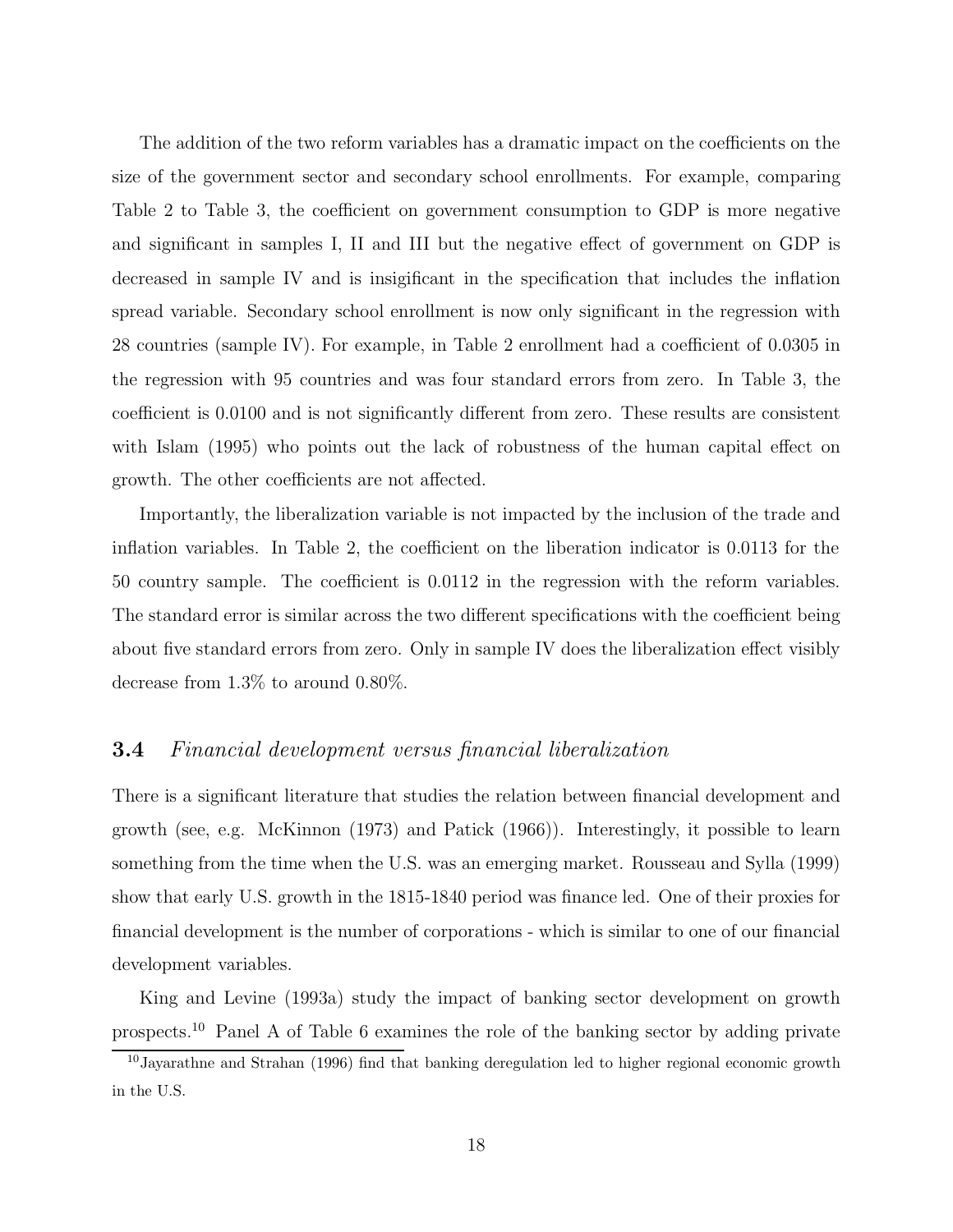credit to GDP to the growth regression. Higher private credit is associated with higher economic growth which is consistent with King and Levine's main results. In all the samples, the variable is at least three standard errors from zero. There is little impact on the other variables by including the private credit variable. The liberalization indicator remains highly significant in all but the sample with the smallest number of countries. Its value drops respectively by 0.15%, 0.24%, 0.10% and 0.13% in the four samples.

Atje and Jovanovic (1989), Demurgüç-Kunt and Levine (1996a,b), Demurgüç-Kunt and Maksimovic (1996) and Levine and Zervos (1996, 1998) examine the effect of stock market development on economic growth. In panel B, we add equity turnover (a measure of trading activity) and the log of the number of companies qualifying for the country index (reflects the size of the equity market).<sup>11</sup> These financial variables are only available for the two smaller sets of countries: 50 and 28 countries. The results show that both the turnover and number of companies variables are significant and positive implying a positive relation between stock market development and economic growth. The turnover results are consistent with Levine and Zervos. No one has previously examined the number of stocks included in the index.

The presence of the financial development variables does not knock out the liberalization effect. The liberalization indicator is highly significant in the sample with 50 countries (four standard errors from zero). The liberalization indicator, while positive, is not significantly different from zero in the smallest sample of countries. Taken together, financial development variables do have a non-neglible effect on our liberalization indicator. For sample III, we started with an equity market liberalization driving up economic growth by 1.15%. After taking into account financial development indicators, the effect is down to 0.83%. Our interpretation is that less than 30% of the liberalization effect can be attributed to the beneficial effects it has on financial development.

We do not believe our original effect spuriously reflects a financial development effect. <sup>11</sup>We do not consider market capitalization to GDP, since this variable is hard to interpret. Having a measure of overall equity values in the numerator, it may simply be a forward looking indicator of future growth or it may be related to the cost of capital. In addition, Rousseau and Wachtel (2000) find market capitalization to GDP to have a weaker impact than value traded in their cross-country analysis of growth.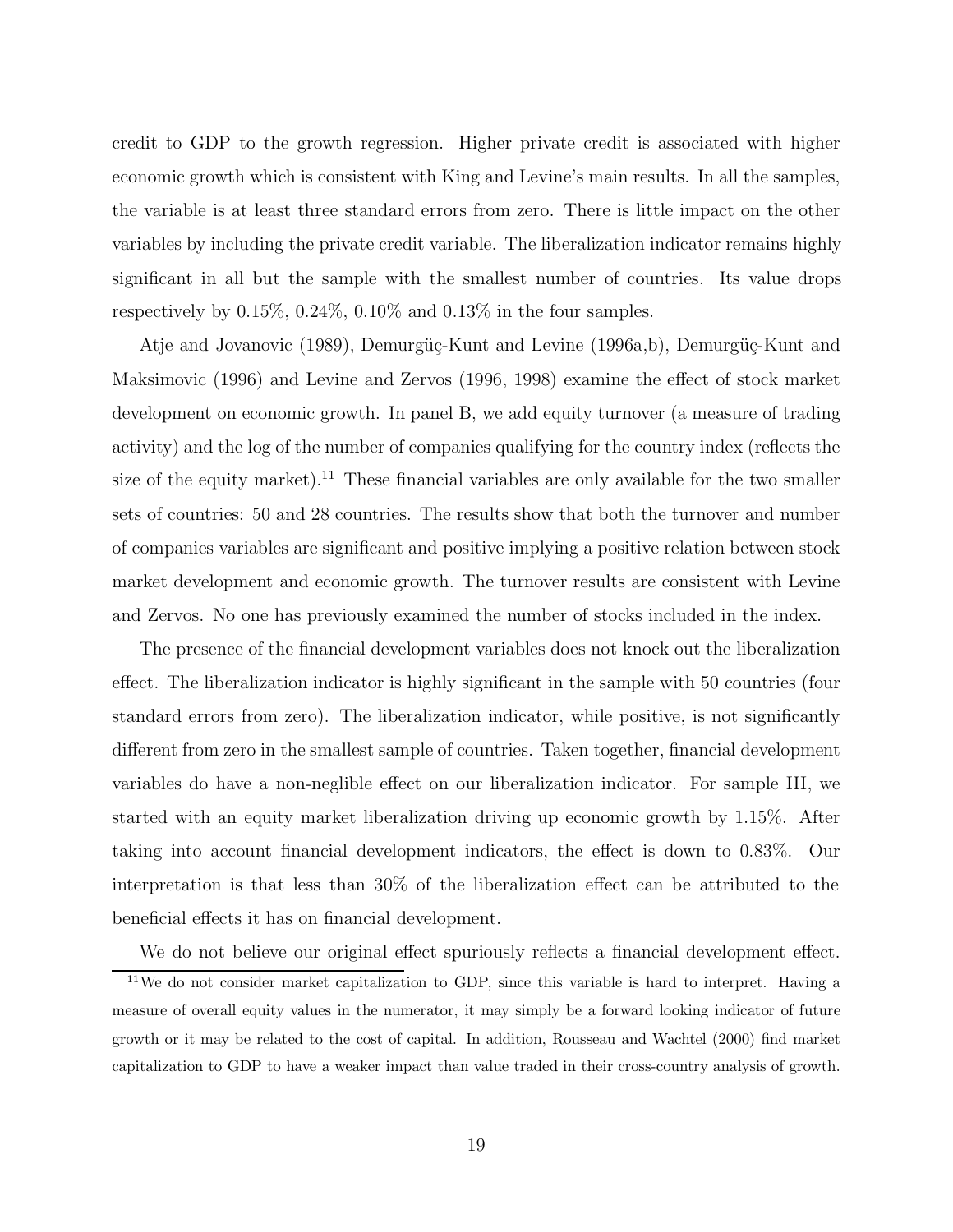To marshall evidence in favor of this interpretation, we regressed our financial development variables onto the independent variables in the classic growth regression. The findings are reported in Table 7.

Our left hand side variables in the regressions are future turnover, the future number of companies in the index as indicators for stock market development and future private credit to GDP as the proxy for bank development, where we take averages exactly as in the growth regressions. The independent variables are the same regressors as in our basic growth regression. We focus the discussion on the  $k = 3$  results (averages over three years). We are not much interested in the relations between the financial development indicators and most right hand side variables, since any significant relation may reflect the joint development of the economy and the financial sector. For example, it is not surprising that initial log GDP is a positive significant predictor of turnover and private credit to GDP. Although positive, in the number of companies regression, the coefficient on initial log GDP is insignificant. Of main interest is the coefficient on the liberalization indicator. The coefficient is positive in all the regressions we run and at least 7.5 standard errors from zero. Private credit/GDP increases by between 0.13 and 0.23 (the mean value of the variable in sample III is 0.591) whereas the log of number of stocks increases by almost  $0.47$  (mean value is  $5.33$ )<sup>12</sup> Perhaps the most striking effect is on turnover which increases by 0.166 (mean value is 0.299). Indeed, in 16 of the 20 markets turnover increases. More precisely, in 13 of these markets, turnover increases by more than 50%. In nine of the markets, turnover more than doubles.

Although this does establish that liberalization predicts future financial development, it does not establish causality and it does not exclude the possibility that only highly developed financial markets liberalize. To investigate the plausibility of the latter argument, we consider a number of cross-sectional probit analyses. Our dependent variable is now the liberalization event, 1 for a liberalized market, zero for a non-liberalized market and our independent variables are the growth indicators and the financial development indicators, averaged over the 5 previous years. That is, the regression is:

<sup>&</sup>lt;sup>12</sup> $\Delta log(x)/\Delta Lib_t = 0.4681$ , so  $\frac{\Delta x}{x}/\Delta (Lib_t) = 0.4681$ , that is, this represents a 47% increase in the number of stocks.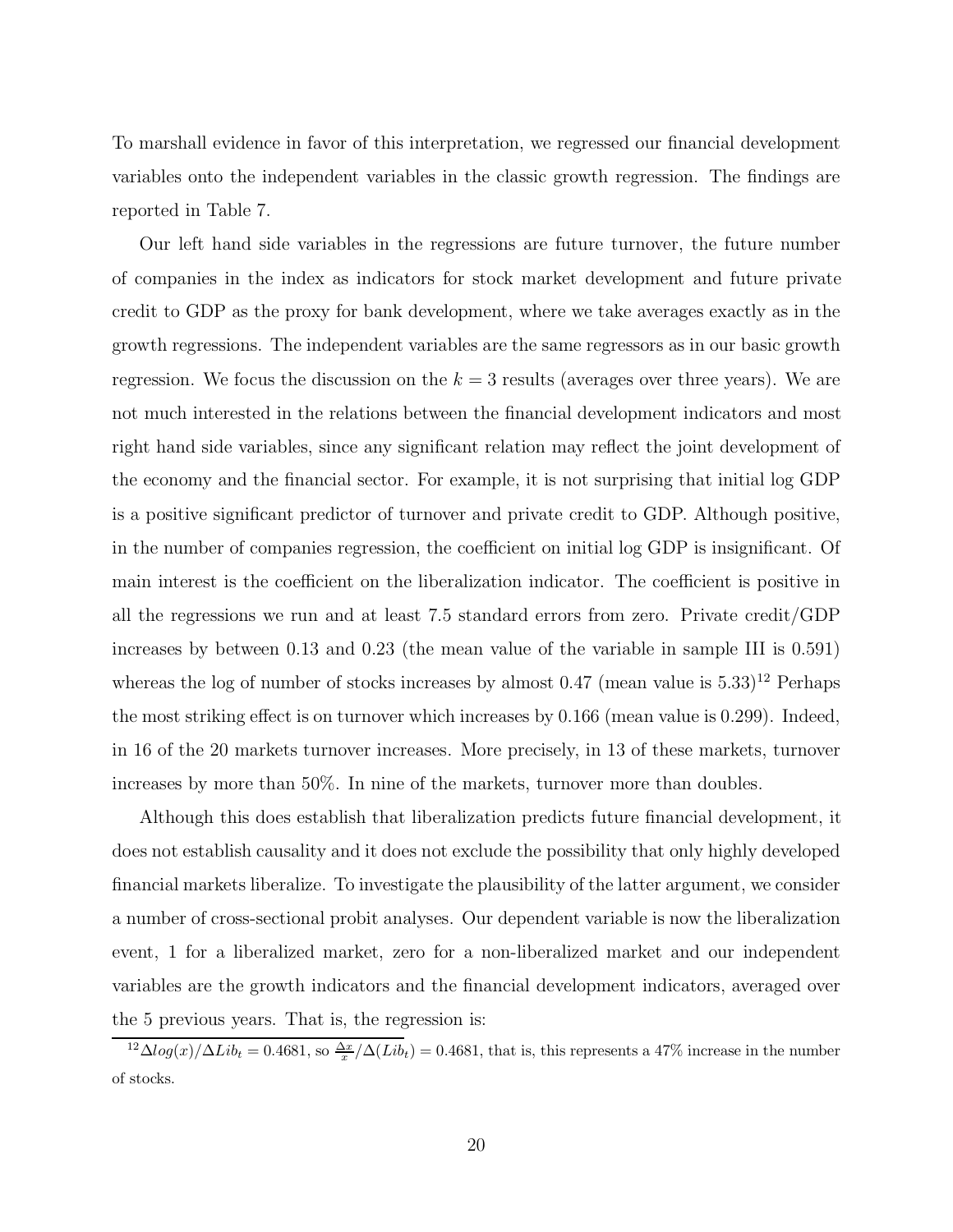$$
Lib_{i,t} = f(\mathbf{B}'\mathbf{X}_{i,t-1}) + \epsilon_{i,t}
$$

where  $Lib_{i,t}$  is a  $\{0,1\}$  variable indicating liberalization and  $\mathbf{X}_{i,t-1}$  includes the average over the past five years of turnover, private credit to GDP and the number of companies in the index all measured starting the year before liberalization. We also include initial GDP and the size of the government sector.

Panel B of Table 7 reports purely cross sectional probit models using quasi-maximum likelihood estimation (QMLE) methods (with robust standard errors) for several different years. Since the number of non-liberalized countries in the sample with financial data is rather limited, the estimation is noisy. Nevertheless, there does not appear to be a significant relation between financial development and future liberalization. Moreover, the signs are not consistently positive across samples. Furthermore, the past log GDP level only enters significantly in the 1987 panel, although its coefficient is always positive. Taken together, we feel that liberalization can be taken to be an exogenous event that enhances financial development but is not a by-product of financial development.

Of course, we must realize that a country cannot liberalize its financial markets when it does not have financial markets. Although our previous exercises controlled for financial development, we selected countries for which we had data on financial markets and therefore were already somewhat financially developed. Hence, by comparing samples I and II with samples III and IV, we basically exclude countries without financial markets and part of the effect that we measure for samples I and II may be a financial under-development phenomenon. Since the liberalization effect is in fact larger for samples III and IV (see panel B of Table 2), this problem does not appear to bias our results towards finding large liberalization effects for our largest samples.

Clayton, Jorgensen and Kavajecz (2000) examine the impact of the existence of financial exchanges on a 16 macroeconomic and financial variables. They find that there is no significant association between the existence of a financial exchange and increased GDP growth prospects. These results are consistent with the theme of our paper. The existence of a capital market is not sufficient for higher growth prospects – the market needs to function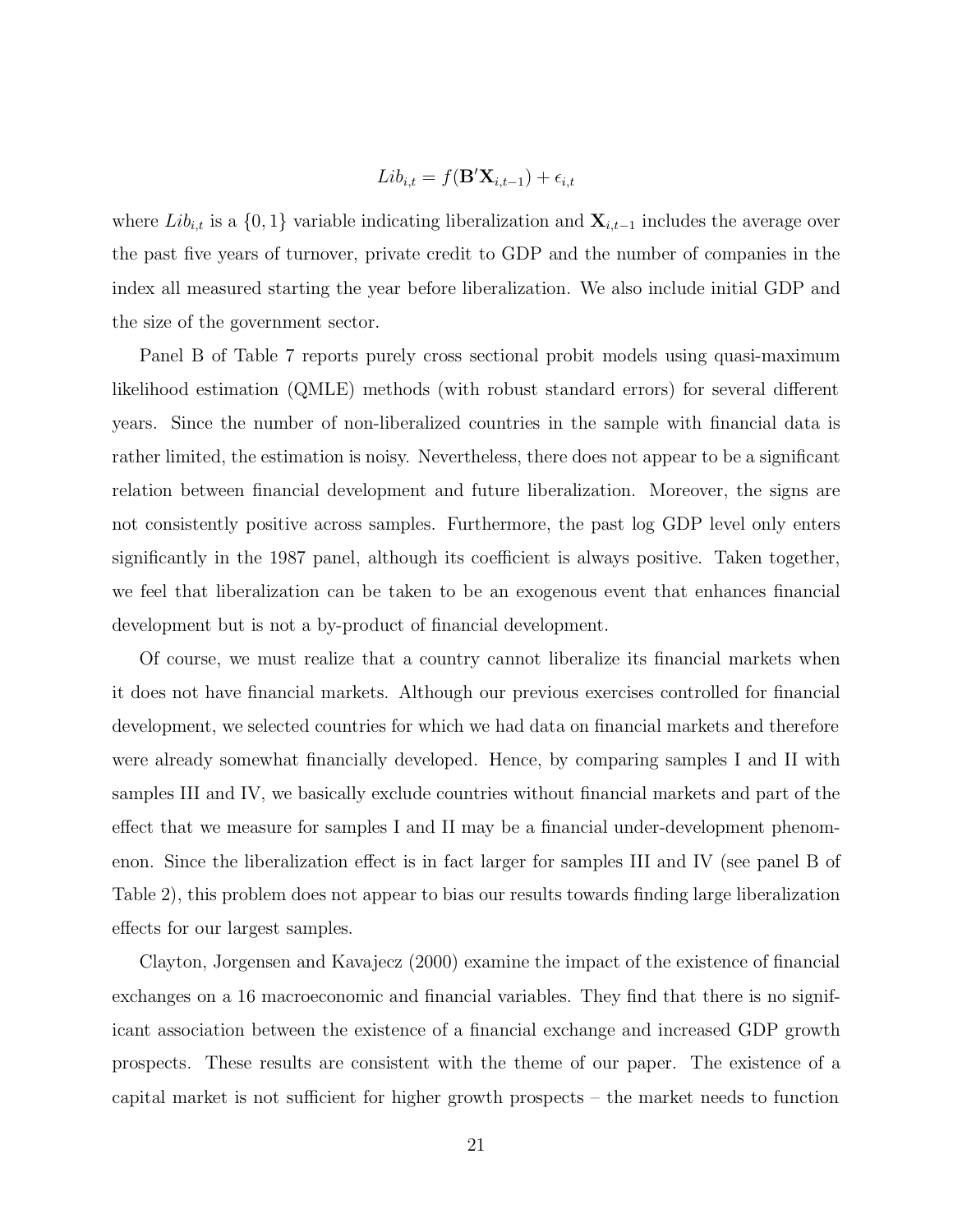efficiently. Financial market liberalization increases the probability that markets operate effectively.

# **4 The sources of the liberalization effect**

# **4.1** Liberalization and the components of GDP

Bekaert and Harvey (2000) and Henry (2000b) argue that liberalizations impact investment. Both of these studies use a very small number of countries. Panel A of Table 8 examines the classic growth regression with investment to GDP as the dependent variable and then introduces the financial liberalization indicator. The results suggest that liberalizations are associated with significantly higher investment to GDP ratios. In each of the samples, the liberalization indicator is more than two standard errors above zero.<sup>13</sup> Overall, the investment to GDP ratio appears to increase by at least one percent after liberalization. The 0.79% in sample III effect is the only coefficient below one percent that we find in the four regressions. Interestingly, Wacziarg (2000) has established that trade openness affects growth by mainly raising the ratio of investment to GDP.

If investment to GDP increases, some other components of GDP must decrease. In the rest of the table, we look at the other components, private consumption, government consumption and the trade balance. A standard macro-economic interpretation of the recent currency crises in Mexico and South-East Asia is that these countries ran large current account deficits, and used the capital to go on an unproductive consumption and investment binge, which eventually led to pressure on their currencies. Since financial liberalization made borrowing from abroad easier, the proponents of this interpretation typically advocate some form of capital controls. Our results here can indirectly shed light on this.

Panel B of Table 8 shows that the impact on consumption is inconsistent across the different samples, using the official liberalization indicator. In sample II (75 countries), there is

<sup>&</sup>lt;sup>13</sup>We also investigated the sensitivity to the alternative liberalization dates. The liberalization effect is even larger given these alternative dates. For example, in sample III the coefficient on the official liberalization indicator is 0.0079 while the first sign indicator has a coefficient of 0.0119.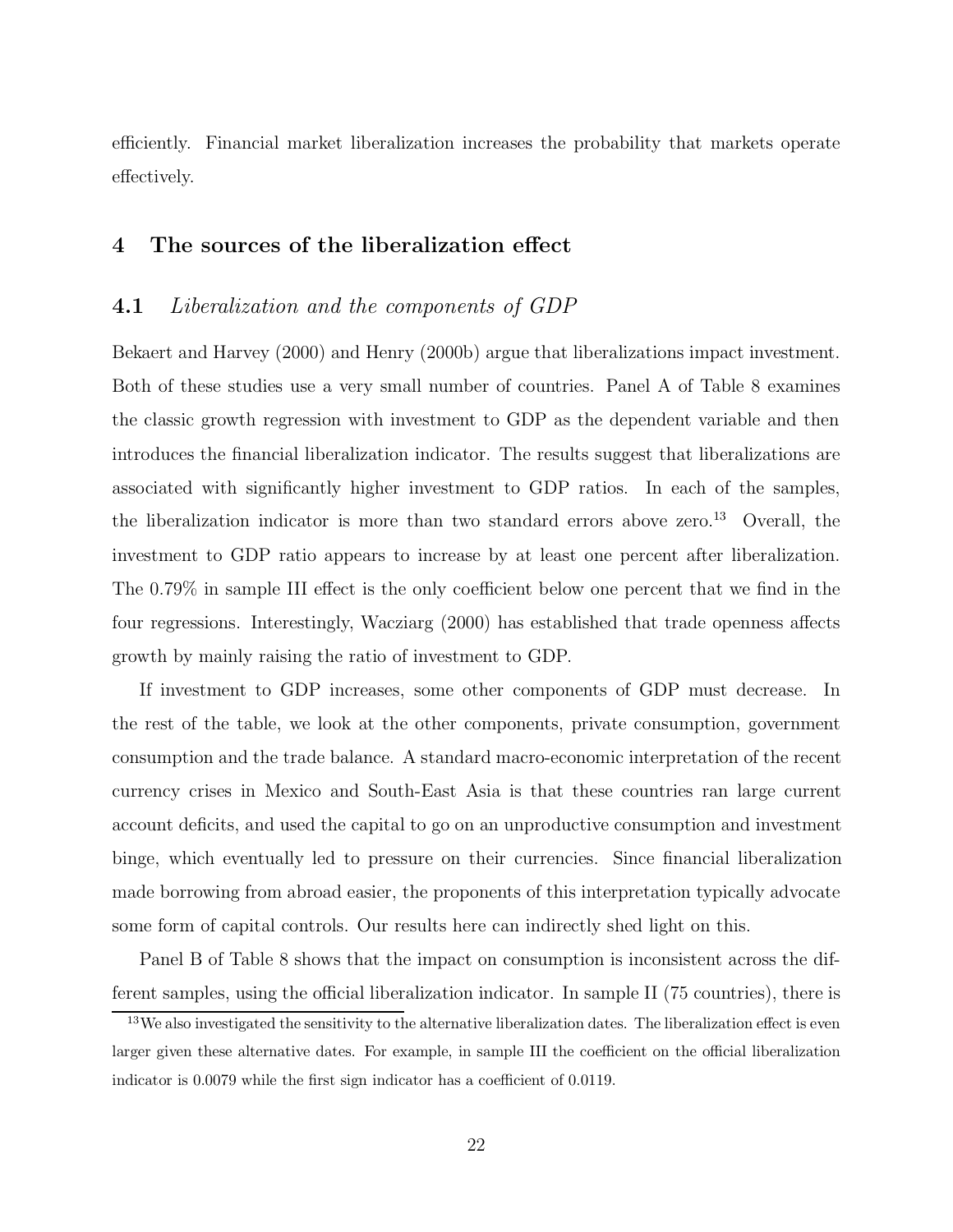a strong negative impact on consumption which is statistically significant. In the other samples, the estimated coefficient is not significant at conventional levels. Interestingly, when the first sign liberalization indicator is used (not reported), the impact on the consumption ratio is negative in all samples. In samples I, II and III, it is significantly negative. These results are inconsistent with the hypothesis that most of the capital flowing in after liberalizations was squandered on consumption.

The final panels of Table 8 detail the impact of liberalizations on the government sector and the relative trade balance. Liberalizations have an inconsistent impact on the size of the government sector. The coefficient is negative for the largest sample, but positive and significant for the smallest sample. The trade balance is negatively affected by financial liberalization, and significantly so, worsening between 0.6% and 2.3% of GDP. On average, financial liberalization has helped to bring in foreign capital that financed additional investment with a worsened current account as a result.

In the neo-classical growth model, one important channel to increase growth is to increase savings rates, and hence investment. Bonser-Neal and Dewenter (1999) do not find a significant effect of financial development on savings rates in a sample of 16 developing countries. Despite the links we find between liberalization and financial development, our strong results for higher investment rates are not necessarily inconsistent with the results of Bonser-Neal and Dewenter since our trade balance findings demonstrate the importance of foreign savings fueling increased investment.

# **4.2** Liberalization and the cost of capital

Section 4.1 established that investment increases substantially after liberalizations. An obvious channel for increased investment is a lower cost of capital, brought about by reduced prices of risk and risk exposures (see Errunza and Losq (1985), Bekaert and Harvey (1995) and Stulz (1995)). Bekaert and Harvey (2000) and Henry (2000) argue that financial liberalizations led to lower costs of capital. However, the cost of capital is notoriously difficult to measure. Since financial integration constitutes a major structural break, the use of an assetpricing model such as the CAPM to compute the cost of capital is fraught with difficulty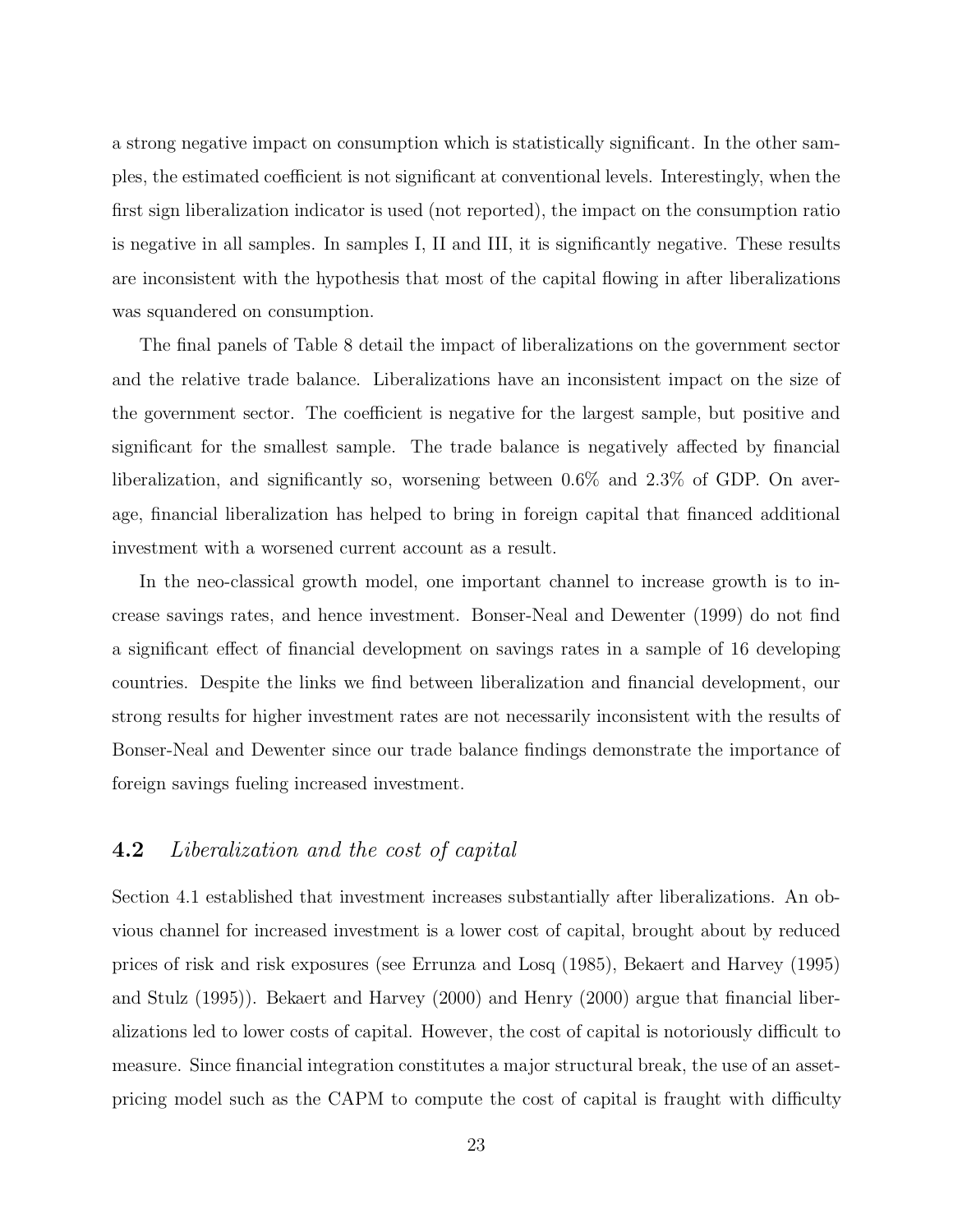(see Bekaert and Harvey (1995, 2000)). We use two proxies for the cost of capital.

Erb, Harvey and Viskanta (1996a) argue that country credit ratings have the ability to explain both the cross-section of expected returns and of volatility. They argue that in emerging, segregated markets, the credit rating is a useful proxy for the cost of equity capital. If this is correct, liberalization should reduce the cost of capital and improve credit ratings, not only because of a reduction in political risk, but also because of the standard integration effect. Nevertheless, although we expect this measure to be positively related to economic growth, the mechanism is not necessarily a reduced cost of capital. The standard empirical growth literature has shown political unrest to be negatively related to growth. Our credit ratings will obviously be negatively correlated with political unrest measures (see e.g. Barro  $(1997a)$ <sup>14</sup>

Panel A of Table 9 adds the log of the credit rating to the benchmark regression. The rating is highly significant in the group of 75 countries (10 standard errors from zero) and the group of 50 countries (4 standard errors from zero) but it is not significant for the smallest group of countries. The significant coefficients are positive suggesting the higher the rating the better the growth prospects. Although this result is subject to multiple interpretations, the main point of interest is to see whether the liberalization effect survives. We find that the liberalization indicator is strongly significant in samples III and IV but no longer significant in sample II.<sup>15</sup>

Our second proxy builds on Bekaert and Harvey (2000) who suggest that dividend yields are a reasonable way to examine the impact on the cost of capital. Even though dividend yields reflect both expected growth and the cost of capital, they may be valuable in picking

<sup>&</sup>lt;sup>14</sup>Erb, Harvey and Viskanta (1996b) show that the correlation between the International Country Risk Guide measure of political risk and the Institutional Investor Country Credit Rating (the measure we use) is 30.0%.

 $15$ To explore the sample II results further, we estimated a model that included the liberalization indicator, the country credit rating and the interaction between the credit rating and the liberalization indicator. All three of these coefficients are highly significant with the coefficient on the liberalization indicator being four standard errors from zero. The interaction specification suggests that the impact of credit rating on growth is greatly diminished once you liberalize.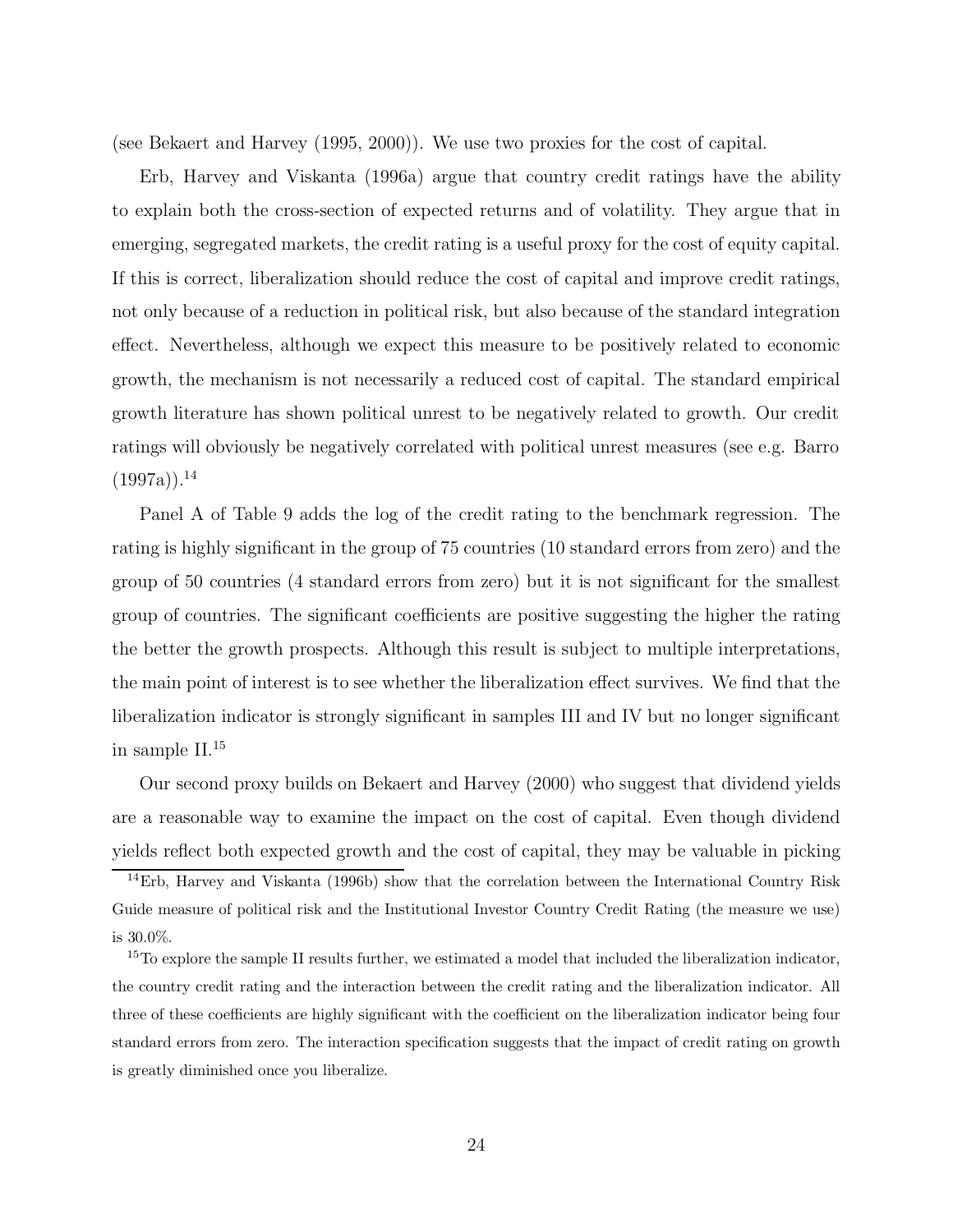up permanent changes in the cost of capital. Unfortunately, we have only the smallest sample to work with for the dividend yield regression. Moreover, there is quite a bit of cross-country variation in dividend yields due to country-specific corporate and tax policies. Since we are only interested in the change in the cost of capital after liberalization, we control for these country-specific factors, by country-specific demeaning of the dividend yields.<sup>16</sup> Hence, we measure whether growth is large after periods of low dividend yields.

When we add the dividend yield variable to the benchmark regression, we find an insignificant coefficient. We do not report the results for this regression. The specification we report in panel B of Table 9 also includes an interaction term between the dividend yield and the liberalization indicator. Whereas the dividend yield remains insignificant in the growth regression, the interaction of the dividend yield and the liberalization indicator has a negative effect on growth. The interaction term weights the countries that underwent the largest decreases in the dividend yield with a larger negative weight. The negative, marginally significant coefficient, then means that the lower the cost of capital, the larger economic growth is subsequently. Nevertheless, despite the inclusion of the dividend yield, the liberalization effect remains strongly significant. It enters the regression reported in panel B of Table 9 with a coefficient of 0.016 and is more than three standard errors from zero. Interestingly, the coefficient on the liberalization indicator is larger than the 0.013 reported in the benchmark regression in Table 2.

Since the cost of capital affect should operate through increased investment, panels C and D repeat our analysis of panels A and B but with investment to GDP on the left-hand side. In panel C, the credit rating variable is no longer significant in sample II but highly significant in sample III and marginally significant in sample IV. The liberalization variable is always positive and strongly or marginally significant. When we compare its magnitude to the original investment effect in Table 8, it is apparent that the inclusion of the credit rating only marginally reduces the liberalization effect. In panel D, we record both a strong liberalization affect (over 2%) and a very strong interaction effect with dividend yields (the

<sup>&</sup>lt;sup>16</sup>For the countries that liberalize, we demean using the pre-liberalization data to calculate the mean. For countries that do not liberalize, we use all the data to demean.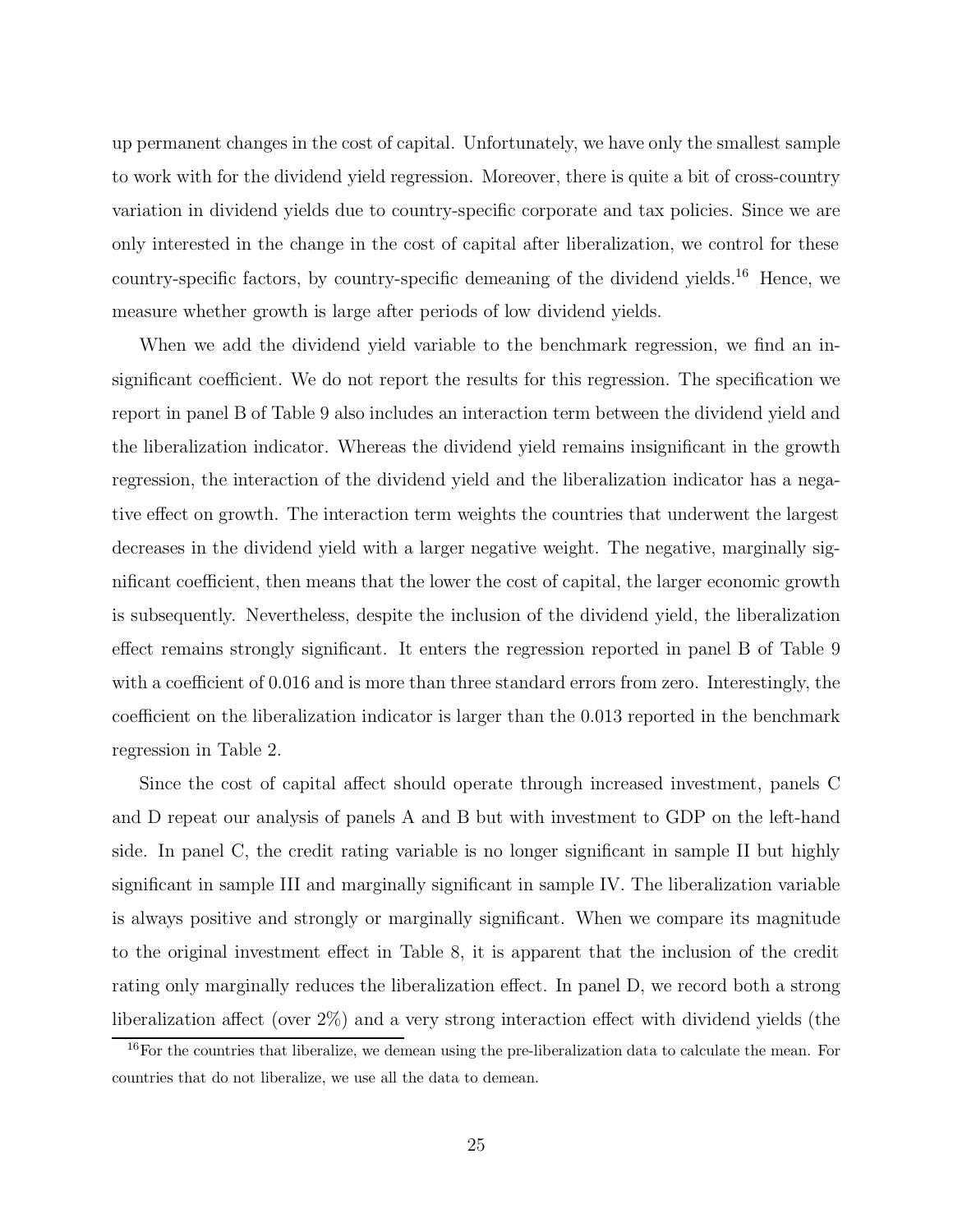lower the dividend yield, the larger the liberalization effect). Moreover, the sign on the dividend yield variable itself has the right (negative sign) and is almost significant (t-statistic of 1.78). We interpret this to mean that lower costs of capital provided a channel for more investment and larger economic growth. Of course, we cannot exclude the possibility that the decrease in the dividend yield can also be a direct indication of growth opportunities.

# **4.3** Insider trading and financial liberalizations

Section 4.1 established that investment increased substantially post liberalization, whereas section 4.2 showed that the cost of capital may have mattered in increasing the rate of physical investment. However, both cost of capital proxies have multiple interpretations. The credit rating may simply reflect political risk and the dividend yield growth opportunities. Moreover, the liberalization effect is not fully driven out by including these variables in the regression. Hence, we have not been able to conclusively establish that it is the cost of capital rather than perhaps the availability of (foreign) capital that led to increased investment, and subsequently growth.

The recent literature on financing constraints stresses both the availability of capital and its cost. If capital markets are imperfect, external capital is likely to be more costly than internal capital and a shortage of internal capital will reduce investment below firstbest optimal levels. Recent empirical work by Rajan and Zingales (1998), Love (2000) and Laeven (2000) shows that financial development may help relax these financing constraints and increase investment. Financial liberalization will make available more foreign capital but this does not necessarily resolve the market imperfections that lead to a wedge between the internal and external finance cost of capital. However, since we have established that liberalizations bring about financial development, they should also reduce financing constraints and the external finance cost of capital premium. At our aggregate data level, it is difficult to ascribe part of the liberalization effect to this factor. Our only attempt relies on the work of Bhattacharya and Daouk (2000).

Bhattacharya and Daouk (2000) argue that the enforcement of insider trading laws makes developing markets more attractive to international investors. They present evidence that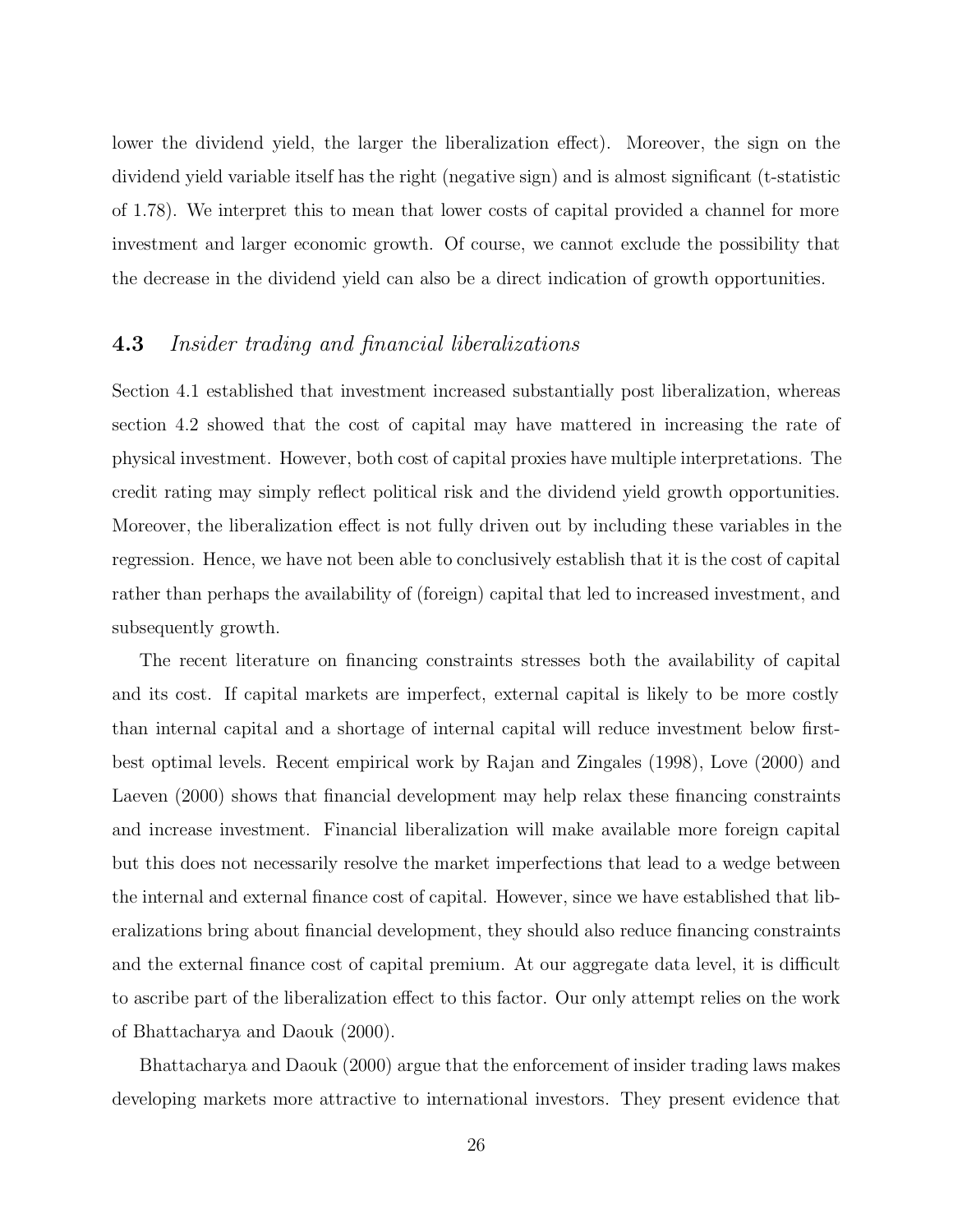associates insider trading laws with a lower cost of capital in a sample of 95 countries. Importantly, Bhattacharya and Daouk distinguish between enactment of insider trading laws and the enforcement of these laws. [These dates are provided in appendix A3.]

Insider trading laws, and especially their enforcement, may be quite closely related to the corporate governance problems that lead to the external finance premium. Enforcement of insider trading laws may be a good instrument for reduced external financing constraints. It is possible that the enactment of such rules are particularly valued and perhaps demanded by foreigners before they risk investing in emerging markets. By adding the Bhattacharya and Daouk dummy, we can see whether these laws matter for economic growth and whether they drive out the liberalization effect.

Panels A and B of Table 10 examine the impact of the enactment and enforcement of insider trading laws on economic growth. The existence of these laws has no significant effect on economic growth, as evidenced in panel A. However, insider trading prosecutions present a different story. In all of the samples, the coefficient on insider trading prosecution is positive suggesting higher growth prospects. The coefficient is more than three standard errors from zero in all but the smallest sample, where it is 1.3 standard errors above zero. The magnitude of the effect varies between 0.15% (sample IV) and 0.37% (sample III).

The financial liberalization impact survives the inclusion of the insider trading variable. In the three largest samples, the liberalization variable is more than four standard errors above zero. In the smallest sample, the coefficient is positive and three standard errors from zero.<sup>17</sup> The coefficients on the liberalization indicator are remarkably similar to those reported in the benchmark regression in Table 2. The coefficients are never more than 0.03% lower than those reported in Table 2. For example, in the largest sample the coefficient drops from 0.95% in Table 2 to 0.92% in panel B of Table 10. Consequently, the liberalization effect we find does not appear to be driven by the relaxation of financing constraints as proxied by the insider trading variables.<sup>18</sup>

<sup>17</sup>Bhattacharya and Daouk (2000) examine the differential impact of insider trading laws and financial liberalizations on the cost of capital. While they find that both factors are important, the liberalization effect is more prominent.

<sup>&</sup>lt;sup>18</sup>When we use investment to GDP as the left-hand side variable, the liberalization effect remains intact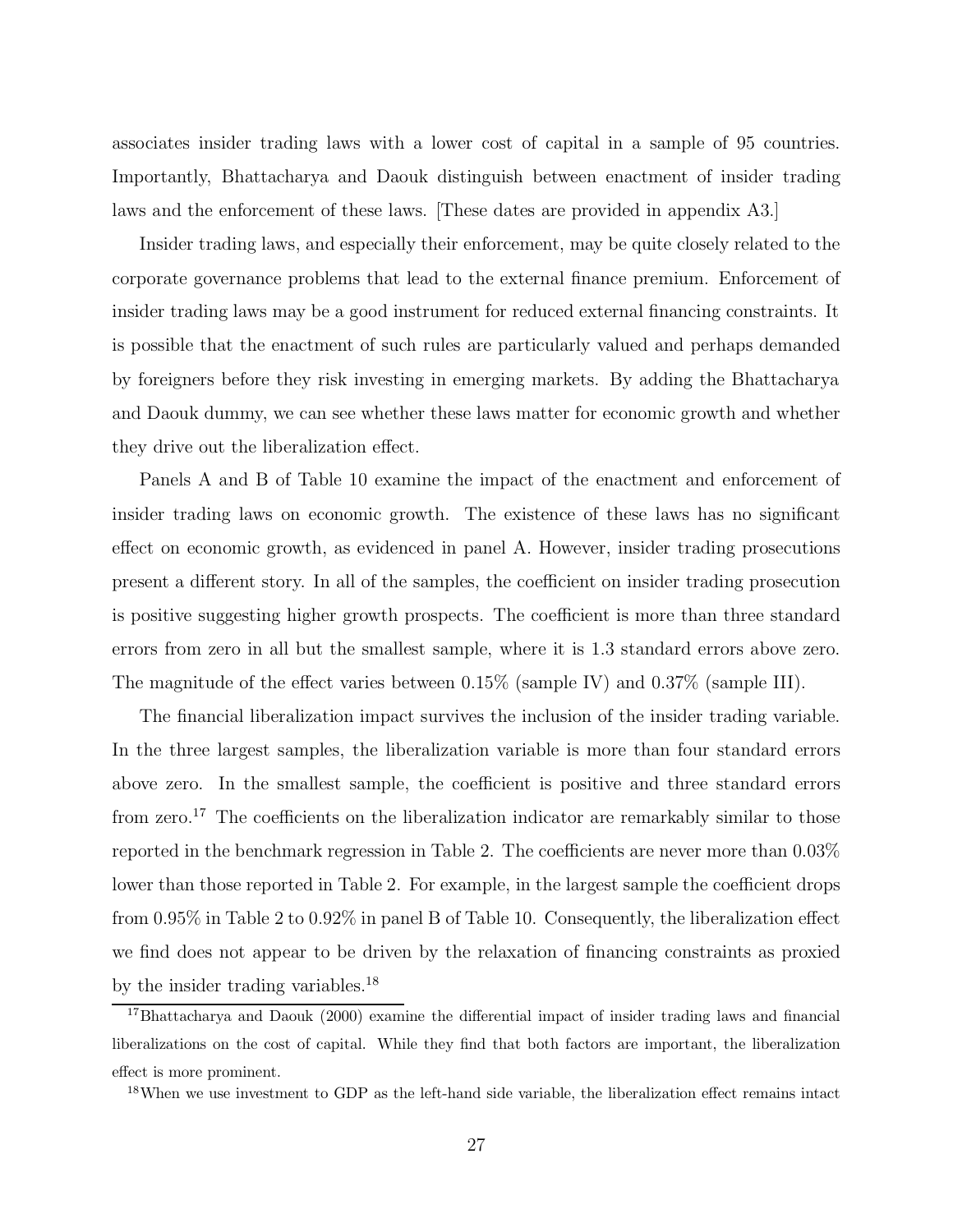# **4.4** Financial liberalizations and the efficiency of investment

Apart from increasing investment, financial liberalizations may have improved the efficiency of capital allocation. An obvious channel through which this could occur is the financial development (see section 3.4) and improved market efficiency (see previous section) liberalizations might bring about. In a recent paper, Wurgler (2000) demonstrates an empirical link between financial development and the efficiency of capital allocation. He shows that countries with developed financial sectors increase investment more in their growing industries and decrease investment more in their declining industries than those with undeveloped financial sectors.

Our empirical setup is not well suited to address this question since we do not have investment/GDP on the right-hand side of our regressions. Ideally, we would like to investigate whether the same investment/GDP rate at time  $t$  increases future growth more for liberalized countries than for closed countries. One simple regression that accomplishes this is the one in which we replace the secondary school enrollment and government sector variables, which are highly correlated with investment/GDP, by investment/GDP and we introduce an interaction variable between investment/GDP and our liberalization variable.

We do indeed find that the interaction variable is positive – it is always larger than  $0.03$  – and highly significant. This result suggests that in addition to driving up investment/GDP, liberalizations also contributed to the efficiency of investment. When we introduce a separate liberalization indicator in this regression, the interaction result remains significant in three of our samples and drives out the independent liberalization effect. But in sample IV, our smallest sample, the direct liberalization effect survives and drives out the interaction effect. and the insider trading variables carry negative coefficients. On interpretation is that the liberalization effect subsumes the insider trading effect, since the two variables are highly correlated with liberalizations often preceding insider trading prosecutions.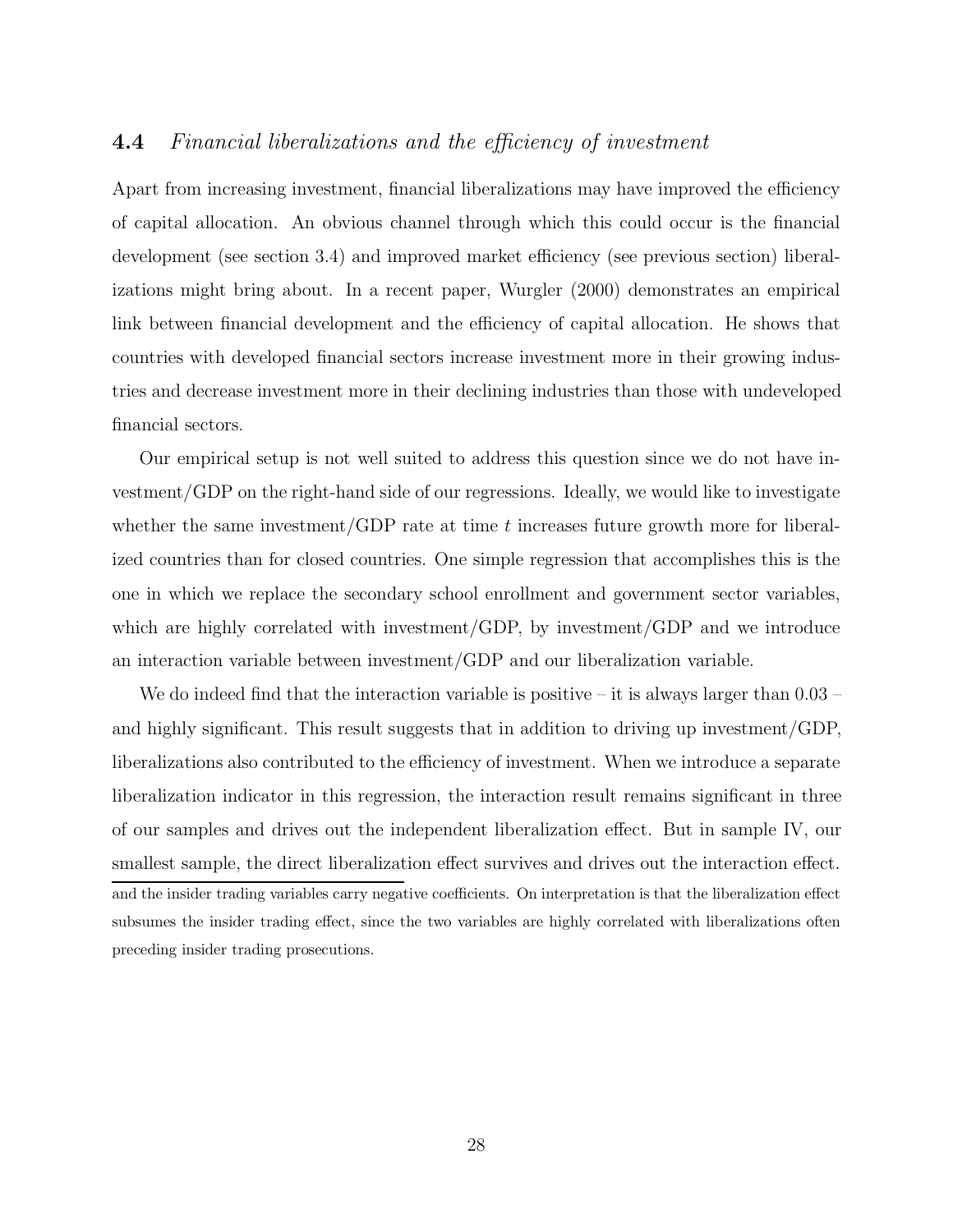# **5 Cross-country differences in the liberalization effect**

Our battery of regressions suggest that it is difficult to diminish the impact of liberalizations on economic growth. But our framework, by construction, forces a common coefficient relating liberalizations to growth in every country. The coefficient is best interpreted as an average effect, conditioning on a number of control variables. It makes sense that there are country-specific deviations from the average. It is of great interest to investigate what might make a country have a greater (or lesser) response to a financial liberalization. In his book on trade openness, Rodrik (1999) argues that openness may not be suitable for all countries. Likewise financial liberalization may not bring the anticipated benefits depending on the strength of the domestic institutions and other factors.

Our method involves interacting the liberalization indicator with country-specific variables that potentially could enhance or diminish the liberalization effect. We examine six different variables. First, we examine the role of human capital. Bekaert, Harvey and Lundblad (2000) present evidence on a small group of countries that the impact of liberalization is enhanced for those countries with high secondary school enrollment. The second variable is the size of the government sector. Is it the case, that countries with small government sectors are more likely to benefit from financial liberalizations? For these two first variables, we have already used data on government/GDP and secondary school enrollment. To test whether a more educated work force and smaller government sector enhance the effects of liberalization, we look at the cross-sectional distribution of the 5-year average of these variables before the liberalization. We then consider different coefficients for three groups of countries: always liberalized, liberalizing countries with small government sectors or secondary enrollments preliberalization and liberalizing countries with large governments sectors or secondary enrollment. The median liberalizing country(ies) get a value of 0.5 for both groups.

The results of these experiments are contained in Table 11. In panel A, it is clear that education is a crucial factor in harvesting the benefits of a liberalization. The countries with a high secondary school enrollment have significant positive coefficients on the liberalization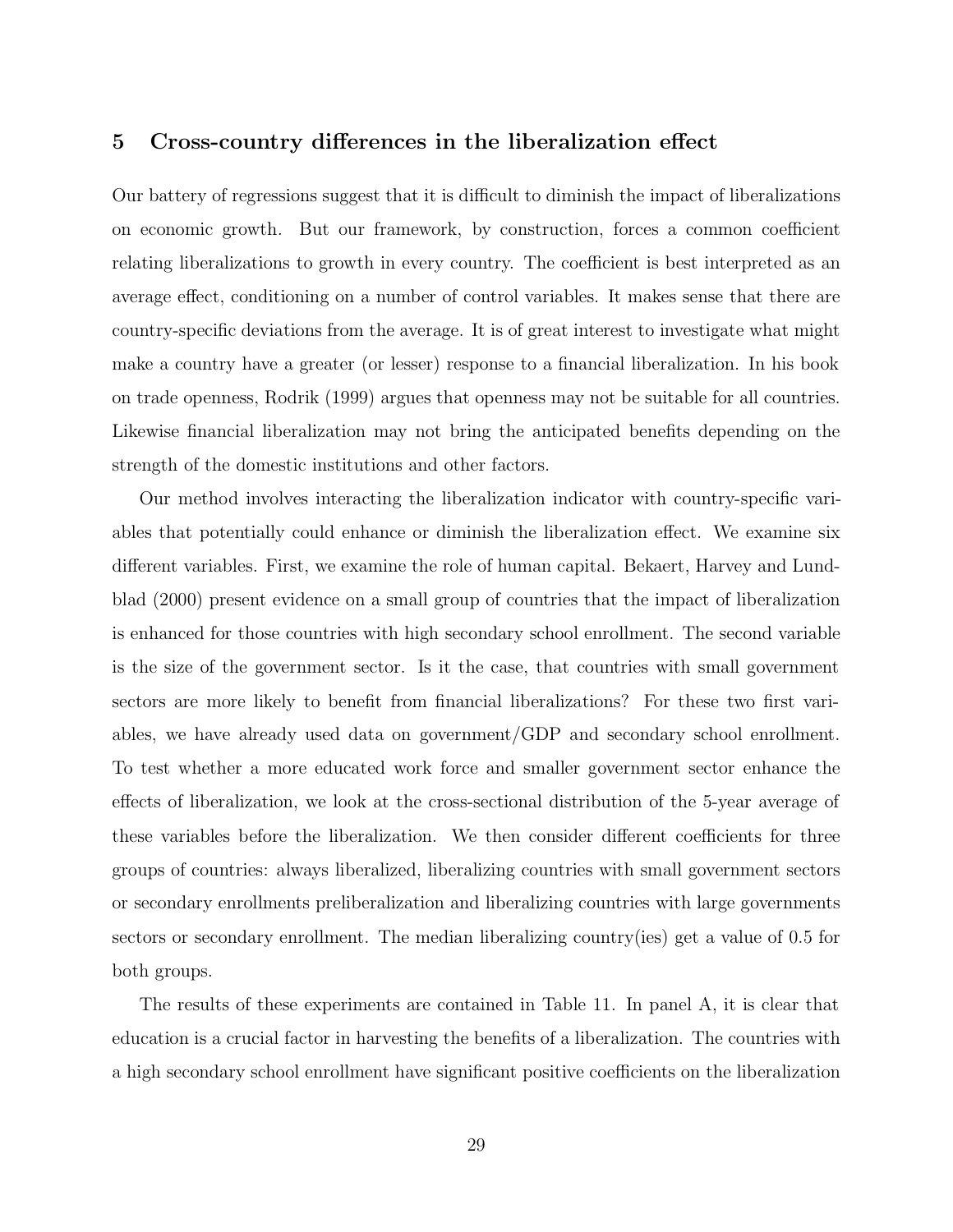indicator in all the samples. However, the countries with low secondary school enrollment have negative but insignificant coefficients in all the samples. We can reject the equality of the coefficients at the 1% level in all four samples. It is also the case that the size of the government sector appears to matter (see Panel B). Countries with smaller government sectors had positive significant coefficients on the liberalization indicator in all but the smallest sample. The coefficients on the countries with larger government sectors were never more than two standard errors from zero. However, we can reject the equality of the coefficients across small and large government sectors at the 5% level in all four samples.

Third, we follow Barro (1997b) and look at the structure of government. The effects of democracy on growth are not obviously positive (see Barro (1997b) and Tavares and Wacziarg (2000)). It is possible, however, that democratic countries get a larger boost from financial liberalizations since non-democratic countries may be less amenable to foreign investors. To measure democracy, we use the [0,1] index developed by Barro (1997b) and scale the liberalization variable with this index.<sup>19</sup> If democratic countries record much larger liberalization effects than non-democratic countries, our liberalization coefficient should increase and be interpreted as the growth effect for a fully democratic country.<sup>20</sup>

The results are contained in panel C of Table 11. In all of the samples, the liberalization indicator interacted with the democracy indicator is positive and significantly different from zero. However, the magnitude of the coefficient to the liberalization indicator is lower than the one reported in the benchmark regression in Table 2 in all four of the samples. The main reason is that among the liberalized and liberalizing countries these is little variation in the democracy index: most of the values are 1.0 or close to 1.0.

Fourth, we revisit the literature on the rule of law and finance. La Porta et al. (1997, 1998) assert that countries with an Anglo-Saxon legal system tend to protect investors much better than do countries with a French civil law system. We examine whether different types of legal systems lead to a differential impact of liberalizations across countries. We

<sup>19</sup>A value of 1 means represents a fully democratic country and a value of zero represents an undemocratic country.

<sup>&</sup>lt;sup>20</sup>Barro's classification did not extend to all of our countries. There was only one liberalized country that we were missing, Nigeria, and we assigned a value based on the African average.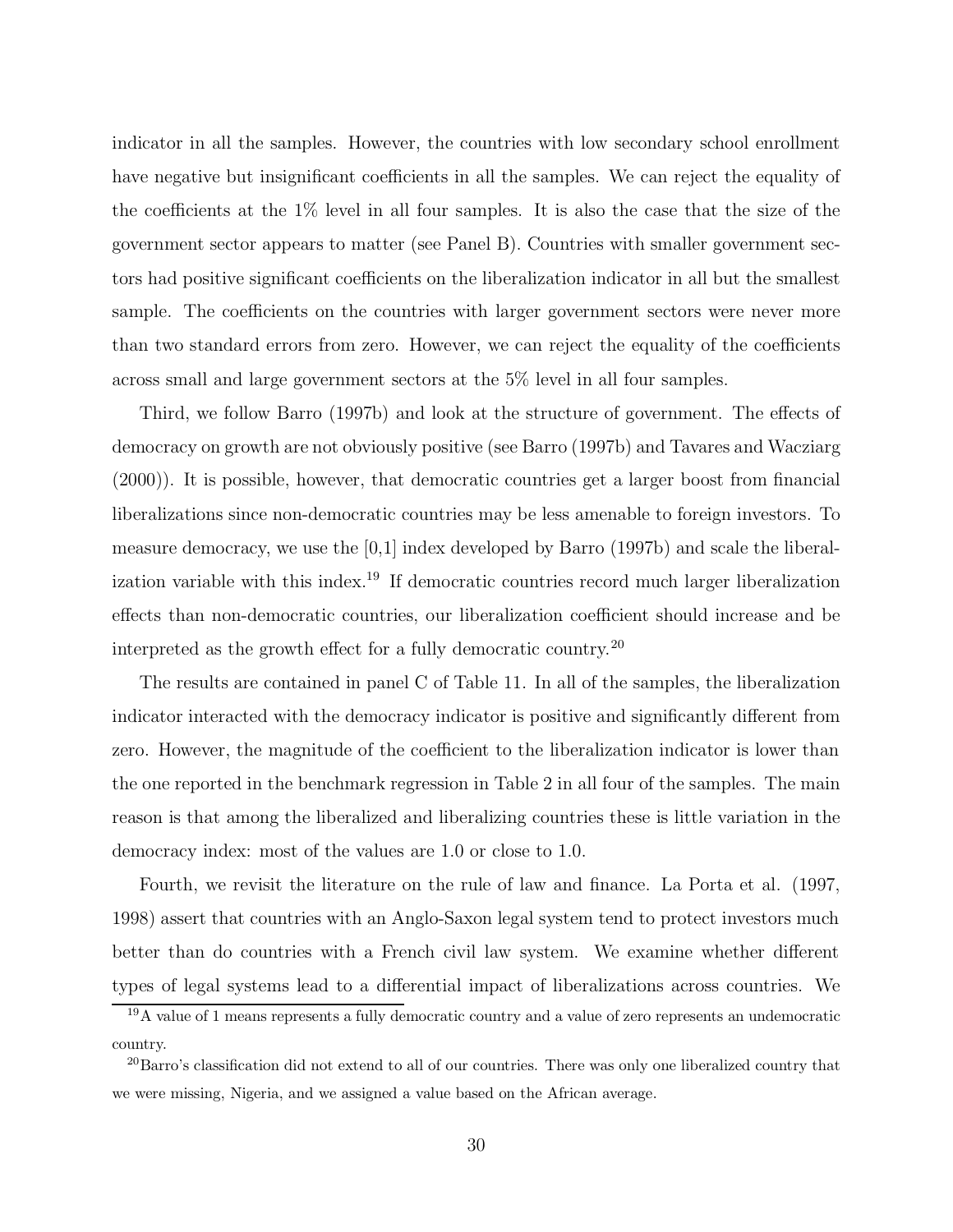primarily differentiate between the French and the Anglo-Saxon systems. We also have another category, that includes countries with the German or Scandinavian legal origins and a few countries we could not classify.<sup>21</sup> Since corporate governance may be an important factor in financial markets, it is conceivable that Anglo-Saxon countries record larger gains from liberalization.

The results are presented in panel D of Table 11. The strongest growth effects are found for English law systems. The next most important legal systems are the 'others' category. The Wald test rejects the equality of the coefficients across different legal systems at the 1% level of significance. The weakest impact on economic growth arises from countries with French legal origins. This is consistent with the argument in La Porta et al. (1998) that French law provides little investor protection, which may also result in keeping foreign investors out.

In addition, we examine the role of capital flows directly. One might enact financial liberalizations but if no capital flows in, there is unlikely to be much benefit in terms of lower costs of capital. To differentiate countries according to capital flows, we use the recent high-quality data on U.S. foreign holdings computed by Warnock and Mason  $(2000)$ , who report estimates of U.S. holdings of foreign stocks. We compute these holdings as a fraction of local market capitalization for these countries for which we have that information and as a percent of GDP. For the U.S., we use the fraction of the US stock market held by foreigners. Unfortunately, we only have data for  $1997<sup>22</sup>$  Since these data are percentages, we can again scale the liberalization dummy with this "foreign holdings" variable. We again expect the liberalization coefficient to be much larger than our previously estimated coefficients, indicating that it is important to actually attract foreign capital. Of course, foreign capital will be attracted by good growth opportunities, so a positive effect is not surprising.

The results are contained in panels E and F of Table 11. When scaling by holdings to GDP (in panel E), the coefficients on the liberalization dummy decrease in samples II

<sup>&</sup>lt;sup>21</sup>Our classification by the origin of legal systems is taken from Levine, Loayza and Beck (1999) who extend the original La Porta et al. (1997) sample.

<sup>&</sup>lt;sup>22</sup>Holdings data are from the U.S. Treasury Department's comprehensive survey of U.S. holdings of foreign equities, conducted as of December 31, 1997.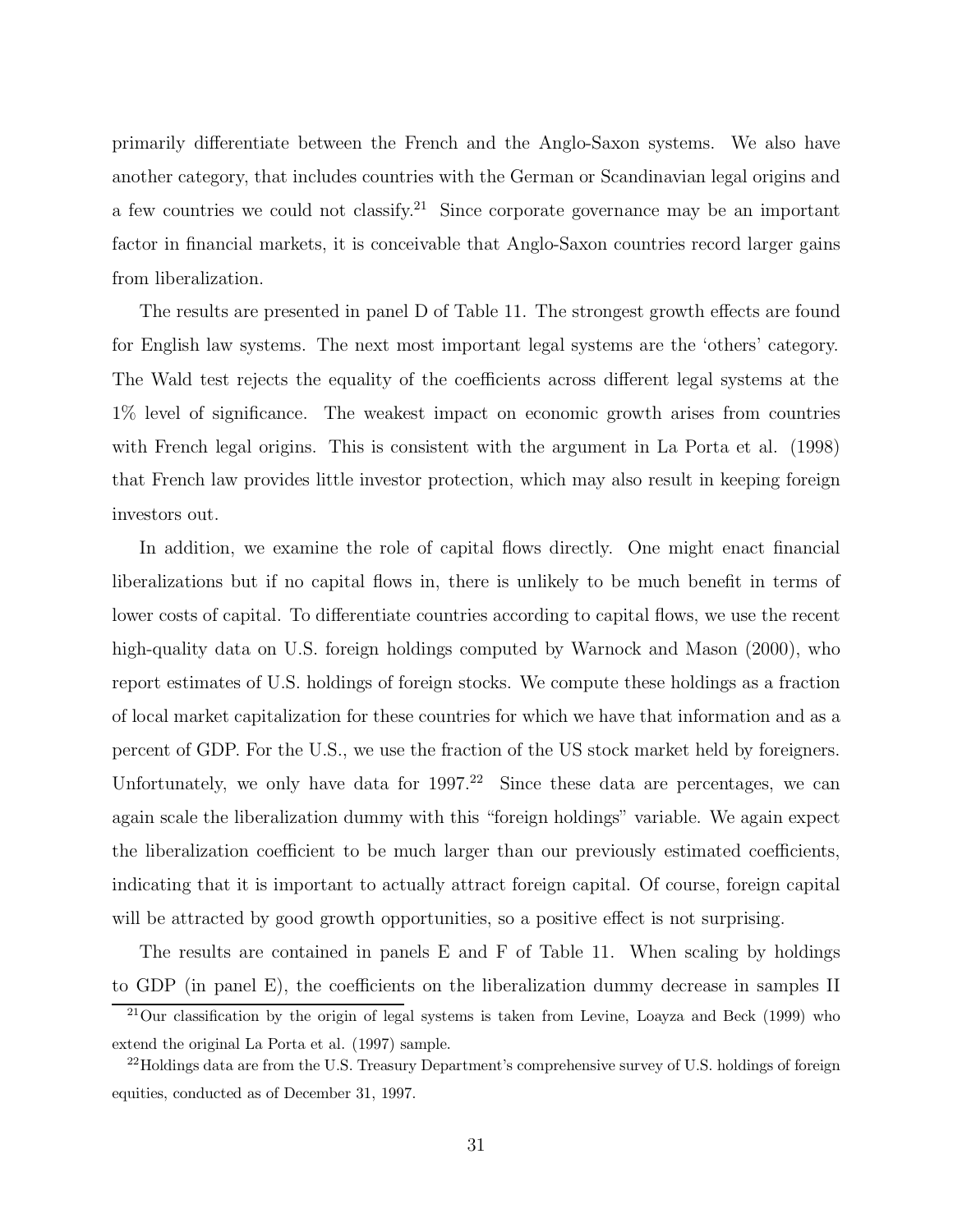through IV and the t-statistics invariably decrease relative to the results in Table 2. When the liberalization indicator is scaled by U.S. holdings to market capitalization, we find that the liberalization indicator has roughly the same t-statistics as those obtained in the benchmark regression. However, the coefficients are much larger in magnitude, as we would expect if foreign ownership is important.

Finally, we examine the role of global portfolio diversification. Is it the case that countries with low correlations with the world market return receive more capital after liberalizations and grow more? We rescale the correlations to be between zero and one with one representing perfect negative correlation.<sup>23</sup>

The results are presented in panel G of Table 11. For this scaling factor, we needed equity returns and hence could work with only the smallest sample. The standard error is large relative to the coefficient. There is no evidence that global diversification plays a role in the relation between liberalization and growth.

# **6 Convergence and Financial Liberalization**

One of the primary coefficients we estimate from the perspective of the empirical growth literature is the  $\lambda$  parameter, which measures the speed of convergence for poor countries. Table 12 summarizes the estimates of the  $\lambda$  parameter over our various different samples and distinguishes the estimates with and without a liberalization indicator variable.

The main idea behind conditional convergence is that countries only show convergence, once we control for the determinants of steady state per capita GDP level. This also implies that if the regression omits important determinants of the steady state development level, the convergence speed may be underestimated.

Many of the patterns we see in the convergence coefficients are consistent with intuition.

<sup>&</sup>lt;sup>23</sup>We compute total return correlations with the world MSCI portfolio return for in the following two ways. For liberalizing countries, we use the five years (or most recently available) pre-liberalization to estimate correlations. For fully liberalized countries, we use the first five-years (1980-1984) correlations. We then scale the correlations to fall between zero and one using the following transformation: scaling  $=$  $ln(2$ -correlation)/ $ln(3)$ .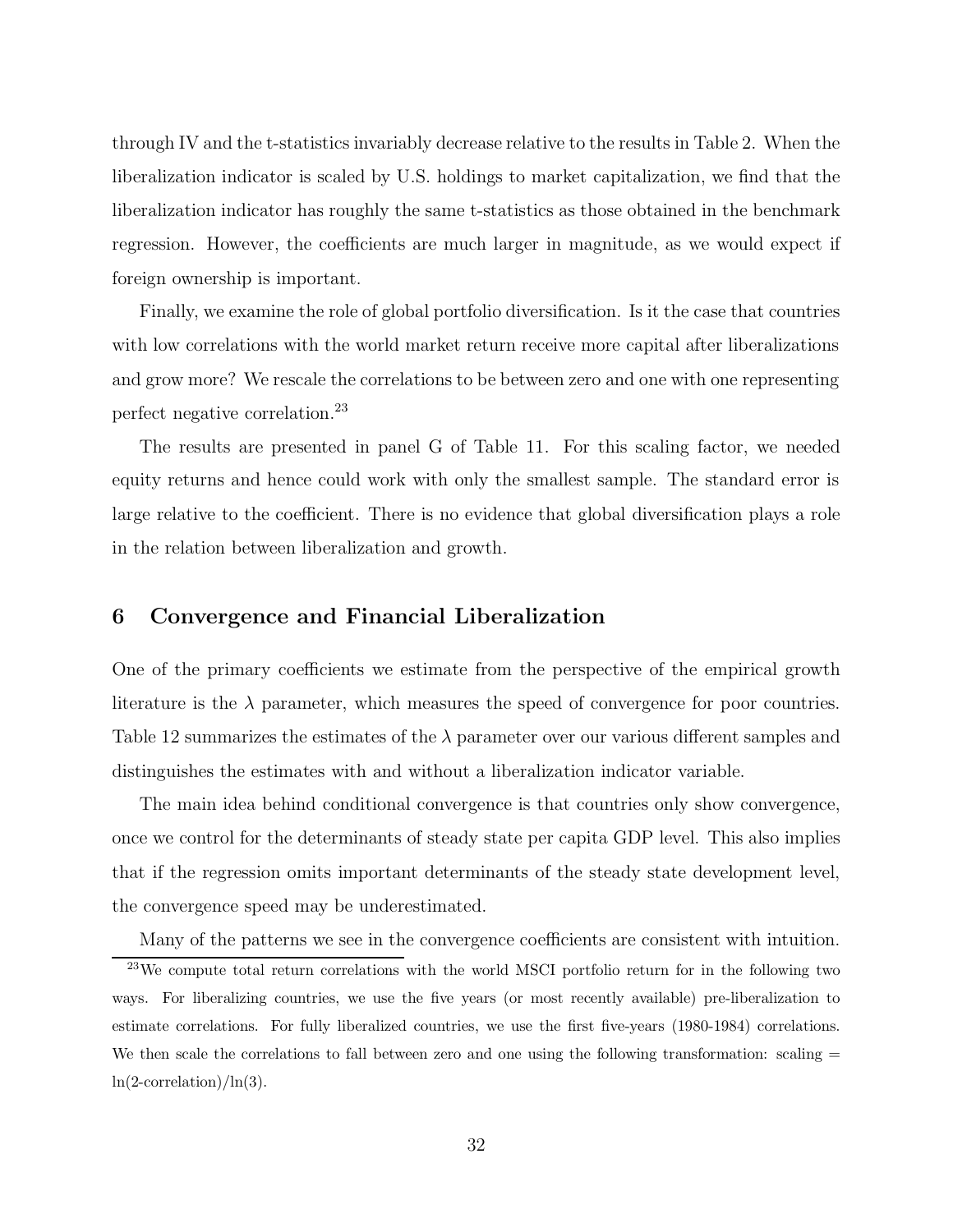When we move from sample I to sample IV, we increase the data requirements, inadvertently making the group of countries we consider more homogeneous with respect to steady state levels of GDP. As the results in Barro and Sala-i-Martin (1997c) would suggest, we indeed find stronger convergence for the smaller sets of countries.

Table 12 shows that for all samples convergence is stronger when the liberalization indicator is included reaching a maximum of 0.0104 in the largest sample for the model that includes banking development indicators. This is consistent with the Sachs and Warner (1995a) argument that efficient economic institutions are necessary for economic growth and therefore for economic convergence. In other words, they believe that efficient economic institutions are important determinants of long-run growth and that the failure to observe convergence for the poorest countries is reversible by adopting the right policies. Although they focus on trade openness, we show that financial liberalization may be equally important.

Sachs and Warner (1995a) also show that trade-liberalized countries as a group show stronger convergence than closed economies. In our regression framework, this suggests an interaction variable between the liberalization indicator and initial GDP. The result is reported in panel A of Table 13. The convergence coefficient for the liberalized countries equals the coefficient on the initial GDP plus the coefficient on the interaction variable. For samples I and II, the interaction variable is significantly negative suggesting stronger convergence among liberalized economies than among segmented ones. For samples III and IV, there is no significant effect, perhaps because these samples are somewhat more homogeneous to start with, containing only economies with a certain level of equity market development.

Our regression differs from the usual empirical growth literature, in that we kept initial GDP constant at the 1980 level. To check the importance of this assumption, we consider two additional experiments. In the first, we reset initial GDP just once in the beginning of 1990 (panel B of Table 13). In the second, we re-set initial GDP when countries liberalize, at the GDP level at liberalization (panel C of Table 13). The results of these experiments suggest that there is little sensitivity to adjusting the initial level of GDP. The coefficient on initial GDP is similar to the results presented in Table 2.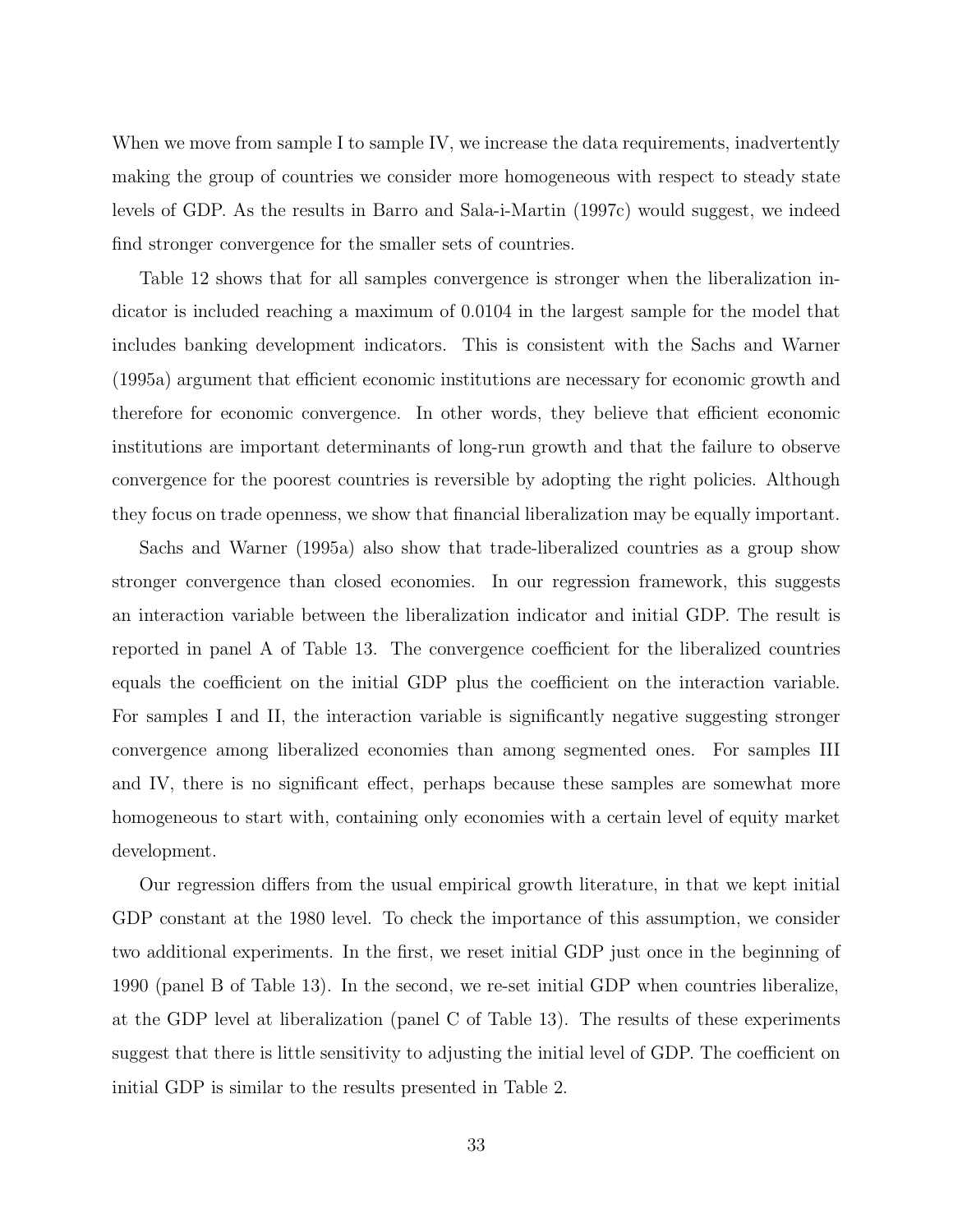There is also a substantial literature on  $\sigma$ -convergence, the idea that the dispersion of income across countries should fall with development. Although Barro and Sala-i-Martin (1995) clearly show that the neoclassical model does not necessarily imply  $\sigma$ -convergence, many find the hypothesis of independent interest, also because endogenous growth models typically imply the divergence of incomes (see Klenow and Rodriguez-Clare (1997)). Ben-David (1993) and Sachs and Warner (1995a) have demonstrated  $σ$ -convergence for tradeliberalized countries but their work has been severely criticized by Slaughter (1998). In our framework, we simply test the hypothesis whether the number of liberalized countries has resulted in lower dispersion of incomes across countries. The regression is a pure times series regression of the following form:

$$
\sigma_t^2 = a + bt + c\text{CUMLIB}_t + e_t
$$

where t represents a time dummy,  $\sigma$  is the cross-sectional standard deviation of the log GDP per capita levels and CUMLIB is the number of liberalized countries.

Panel D, Table 13 shows that dispersion is increasing over time in our sample (the b coefficient is significantly positive) which is consistent with the results in, for example, Quah (1993). The c coefficient is negative and almost three standard errors below zero indicating that liberalizations counteract the dispersion of incomes.

# **7 Conclusions**

Our research demonstrates that financial liberalization did increase economic growth. We augment the standard set of variables used in economic development research with an indicator variable for financial liberalization. We find that a financial liberalization leads to a one percent increase in annual real per capita GDP growth over a five year period and find this increase to be statistically significant. This result is robust to a wide variety of experiments including: an alternative set of liberalization dates, different groupings of countries, regional indicator variables, different weighting matrices for the calculation of standard errors and four different time-horizons for measuring economic growth.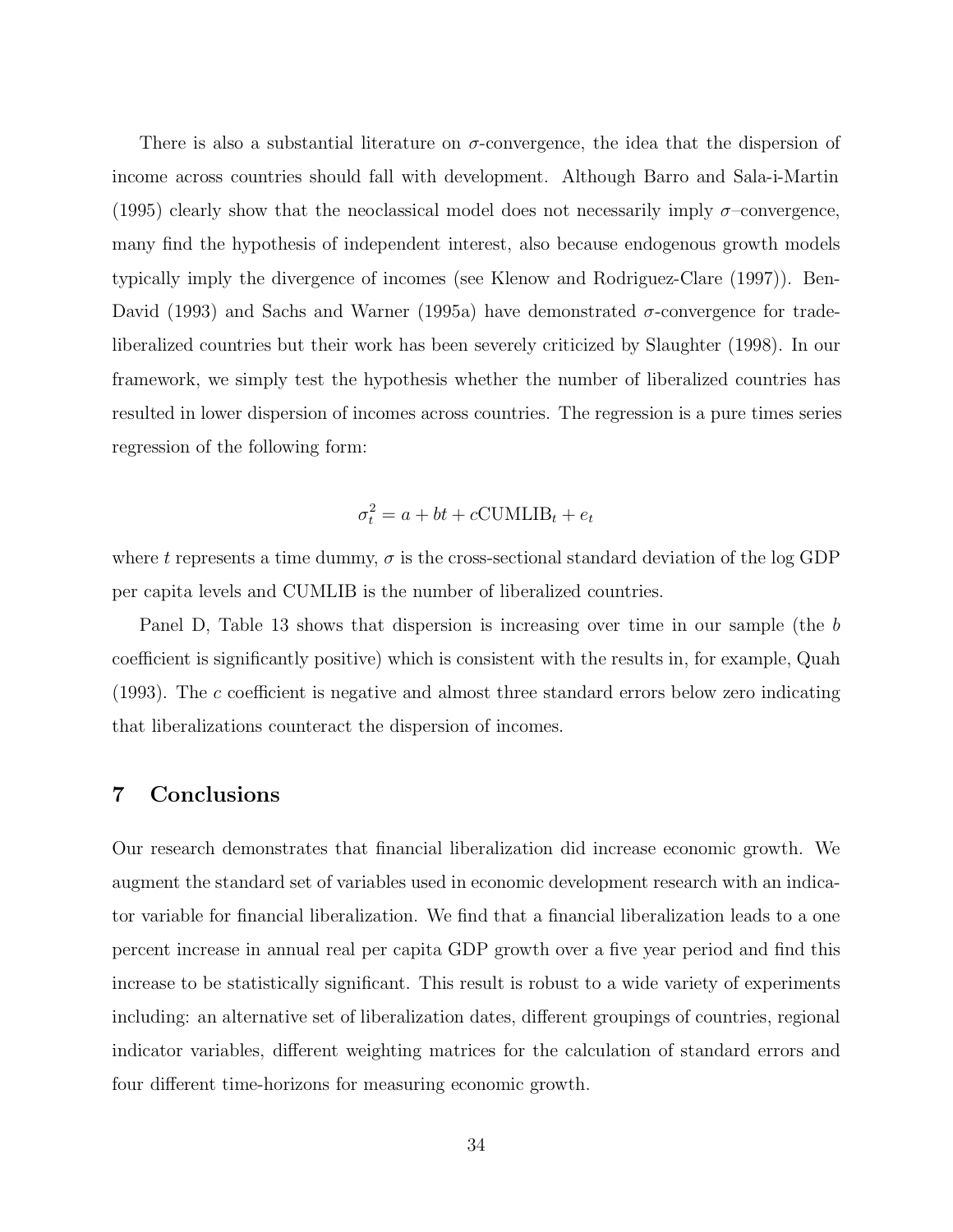The liberalization effect is also economically important. Consider the following exercise. Using the classic growth regression framework, we examine the impact on growth for a developing country that liberalizes. We assume that the human capital variables (education and life expectancy) move from the 25th percentile of all countries to the median. We also move the size of the government sector and the population growth from the 75th percentile to the cross-sectional median. We calculate the predicted positive impact on growth given the changes in these four variables. We compare this to the impact of a liberalization. In the sample with 50 countries, the rather dramatic changes in the classic regression variables add 1.9% to real economic growth. The liberalization indicator adds 1.1%. Hence, the liberalization is contributing close to 40% of the total growth increment.

Our analysis also investigates the channels whereby liberalizations impact economic growth. We establish that the liberalization effect is not spuriously accounted for by macroeconomic reforms and does not reflect a business cycle effect. Although financial liberalizations further financial development, measures of financial development fail to fully drive out the liberalization effect. We do find that the investment/GDP ratio increases, with investment partially financed by foreign capital inducing worsened trade balances post liberalization. However, we fail to convincingly attribute the increased growth to a direct cost of capital effect or the relaxation of financing constraints.

The liberalization effect that we measure is an average effect. Our paper also sheds light on country-specific conditions that might lead a particular country to benefit more or less than average after experiencing a financial liberalization. We find that large secondary school enrollment, as well as a small government sector and an Anglo-Saxon legal system enhance the liberalization effect.

Although our regressions are predictive, it is important to keep in mind that they reveal association not causality. While our analysis describes a number of plausible channels through which the liberalization effect may have occurred, the answer to the question 'does' rather than 'did' financial liberalization affect economic growth? remains somewhat elusive. The best way to address this question is to model the transition process and use finer data than the country level to explore the decisions of firms in liberalizing countries. We are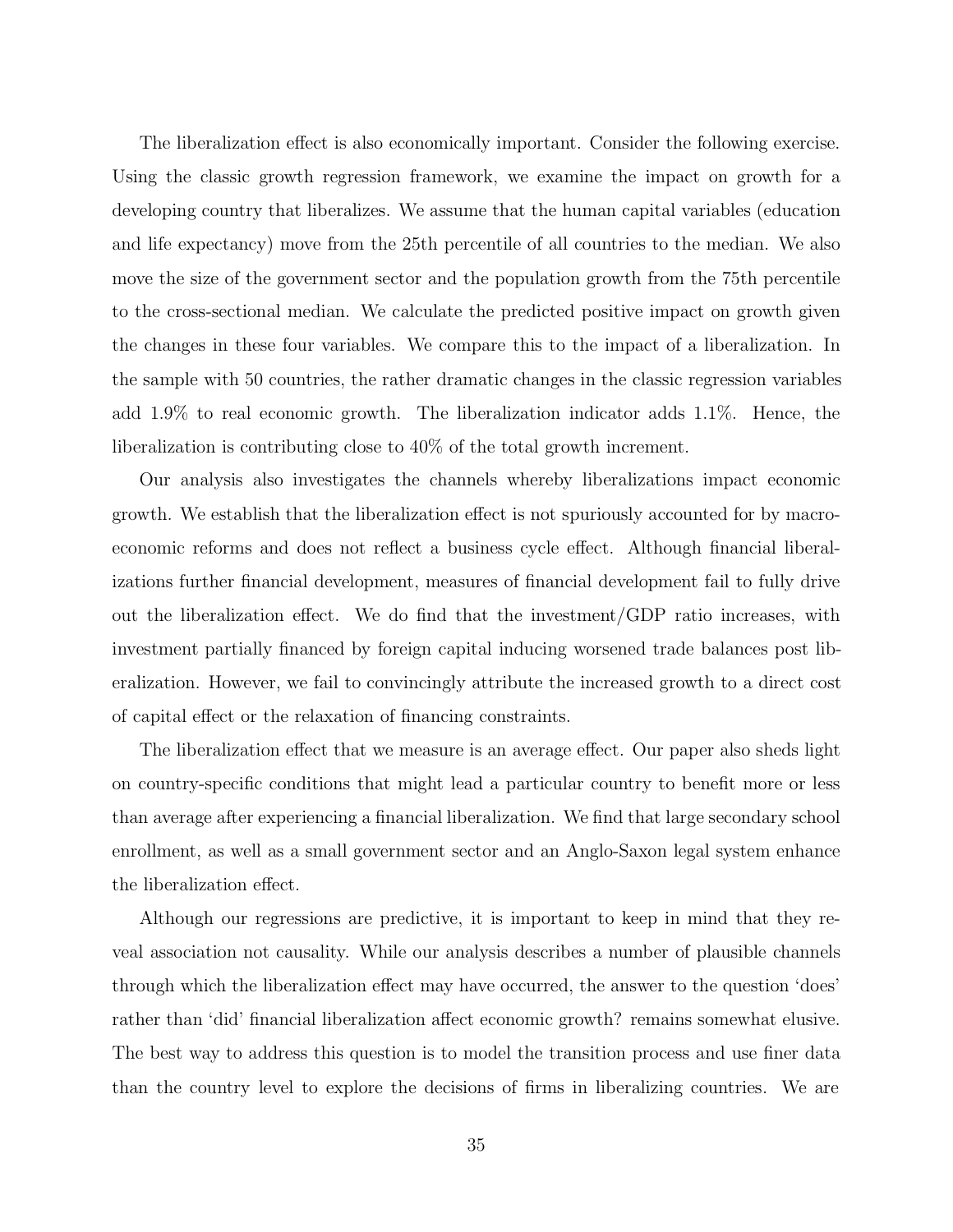currently pursuing this research direction. Also, we measure an average growth effect. If true, the distribution of the welfare gain is an important social issue. Das and Mohapatra (2000) show that the gains from increased growth are unequally distributed, accruing mostly to the top quintile of the population.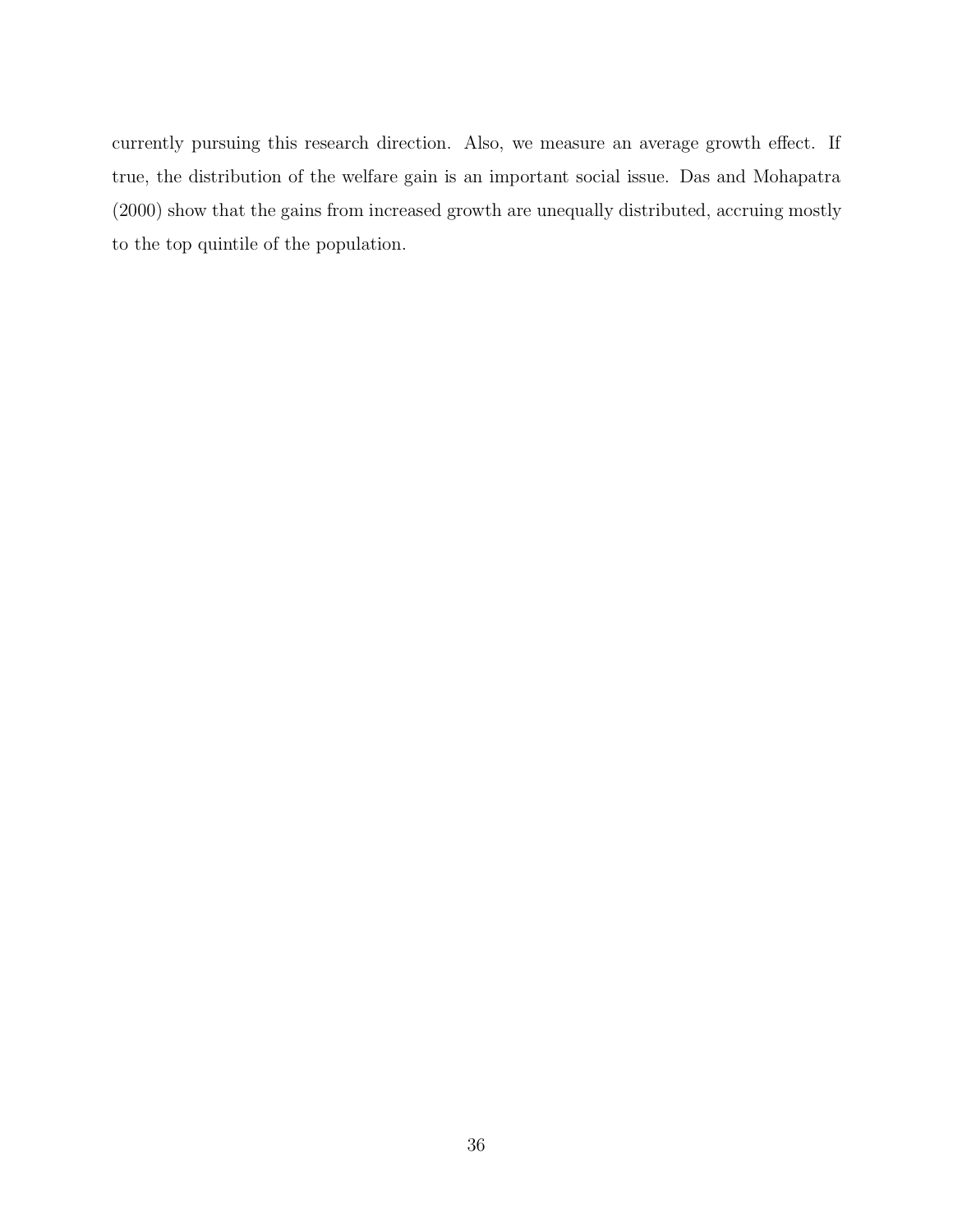# **8 Bibliography**

- Aghion, P. and P. Howitt, 1992, A Model of Growth Through Creative Destruction, *Economet*rica, 60, 323-351.
- Alizadeh, S., and M. Brandt and F. Diebold, 1999, Range-Based Estimation of Stochastic Volatility Models, or Exchange Rate Dynamics are More Interesting Than You Think, manuscript, New York University.
- Atje, R., and B. Jovanovic, 1989, Stock Markets and Development, European Economic Review 37, 632-640.
- Barro, R., 1997a, Determinants of Economic Growth, MIT Press: Cambridge, MA.
- Barro, R. J., 1997b, Determinants of Democracy, Harvard Institute for International Development, Development Discussion Paper No. 570.
- Barro, R. J., 1997c, Determinants of Economic Growth: A Cross-Country Empirical Study, Harvard Institute for International Development, Development Discussion Paper No. 579.
- Barro, R. J. and X. Sala-i-Martin, 1992, Convergence, *Journal of Political Economy* 100 (2:223-251).
- Barro, R. and X. Sala-i-Martin, 1995, Economic Growth McGraw-Hill, New York, NY.
- Bekaert, G., 1995, Market Integration and Investment Barriers in Emerging Equity Markets, World Bank Economic Review 9, 75-107.
- Bekaert, G. and C. R. Harvey, 1995, Time-varying World Market Integration, Journal of Finance 50, 403-444.
- Bekaert, G. and C. R. Harvey, 2000, Foreign Speculators and Emerging Equity Markets, Journal of Finance 55, 565-614.
- Bekaert, G., C. R. Harvey and C. Lundblad, 2000, Emerging Equity Markets and Economic Development, Journal of Development Economics, forthcoming. Also available as NBER working paper #7763.
- Ben-David, D., 1993, Equalizing Exchange: Trade Liberalization and Income Convergence, Quarterly Journal of Economics 103, 653-679.
- Bencivenga, V. R., and B. D. Smith, 1991, Financial Intermediation and Endogenous Growth, Review of Economic Studies 58, 195-209.
- Bencivenga, V. R., B. D. Smith and R. M. Starr, 1996, Equity Markets, Transactions Costs, and Capital Accumulation: An Illustration, The World Bank Economic Review 10, 241-265.
- Bhattacharya, U. and H. Daouk (2000), The World Price of Insider Trading, working paper, Indiana University.
- Bonser-Neal, C. and K. L. Dewenter, 1999, Does Financial Market Development Stimulate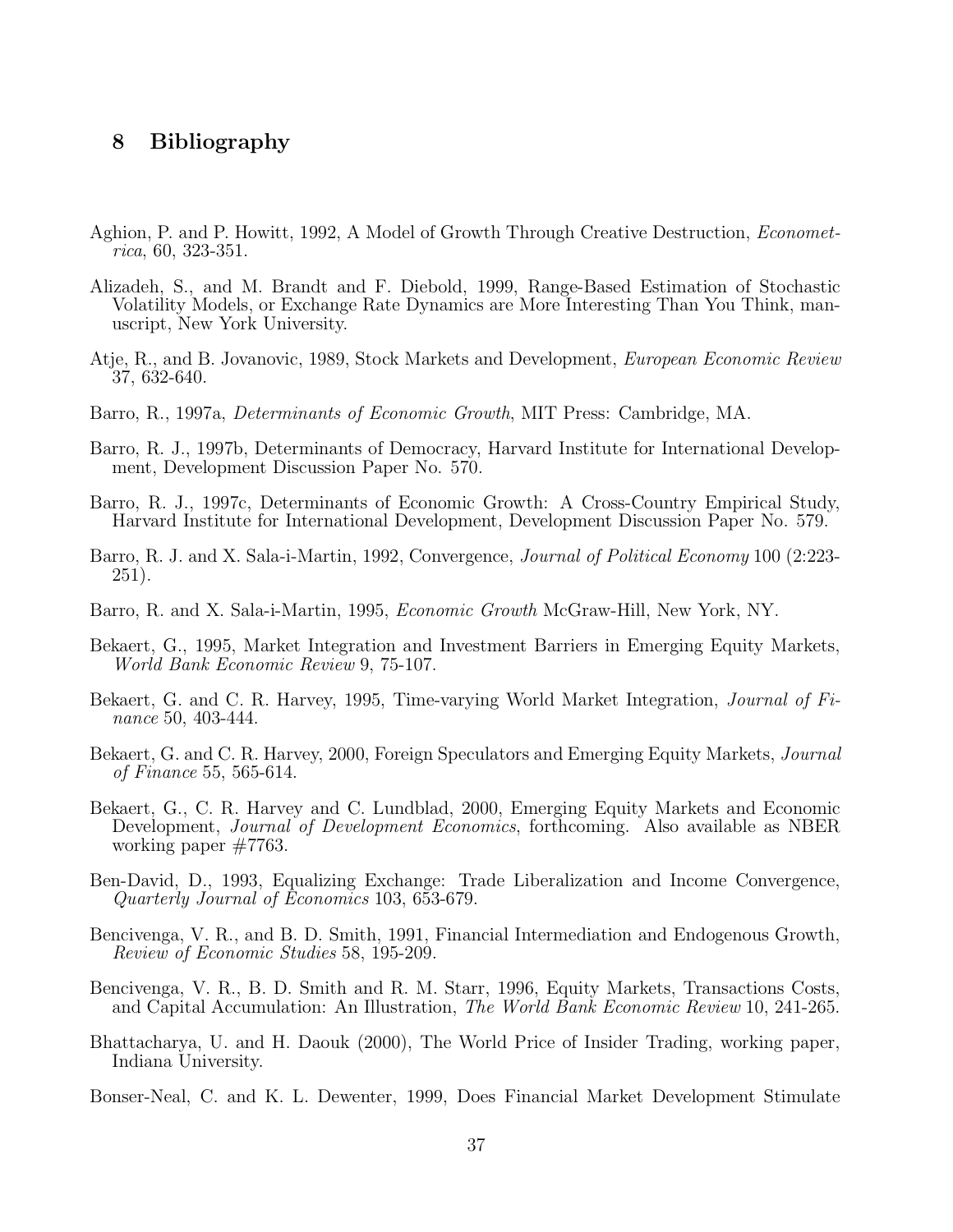Savings? Evidence from Emerging Markets, Contemporary Economic Policy, 370-380.

- Caselli, F., G. Esquivel and F. Lefort, 1996, Reopening the Convergence Debate: A New Look at Cross-Country Growth Empirics, Journal of Economic Growth 1, 363-389.
- Clayton, M. J., B. N. Jorgensen, and K. A. Kavajecz, 2000, On the Formation and Structure of International Exchanges, Working paper, New York University.
- Das, M., and S. Mohapatra, 2000, Income Inequality: The Aftermath of Stock Market Liberalization in Emerging Markets, manuscript, Columbia University.
- Demurgüç-Kunt, A., and R. Levine. 1996a. Stock Markets, Corporate Finance, and Economic Growth: An Overview, World Bank Economic Review, 10, 223-240.
- Demurgüc-Kunt, A. and R. Levine, 1996b, Stock Market Development and Financial Intermediaries: Stylized Facts, World Bank Economic Review, 291-322.
- Demurgüç-Kunt, A., and V. Maksimovic. 1996. Stock Market Development and Financing Choices of Firms, World Bank Economic Review, 10, 341-370.
- Devereux, M. B. and G. W. Smith, 1994, International Risk Sharing and Economic Growth, International Economic Review 35, 535-551.
- Dollar, David, 1992, Outward-Oriented Developing Countries Really Do Grow More Rapidly: Evidence from 95 LDCs, 1976-85, Economic Development and Cultural Change, April, 523- 544.
- Doppelhofer, G., R. I. Miller and X. Sala-i-Martin, 2000, Determinants of Long-Term Growth: A Bayesian Averaging of Classical Estimates (BACE) Approach, NBER Working Paper 7750.
- Elliot, G., 1993, Spatial Correlation and Cross-Country Regressions, manuscript, Harvard University.
- Edwards, S., 1998, Openness, Productivity, and Growth: What Do We Really Know?, Economic Journal, 108, 383-398.
- Erb, C., C. R. Harvey and T. Viskanta, 1996a, Expected Returns and Volatility in 135 countries, Journal of Portfolio Management, 22, Spring, 46-58.
- Erb, C., C. R. Harvey and T. Viskanta, 1996b, Political Risk, Economic Risk and Financial Risk, Financial Analysts Journal November/December, 29-46.
- Errunza, V. R., and E. Losq, 1985, International Asset Pricing Under Mild Segmentation: Theory and Test, Journal of Finance 40, 105–124.
- Frankel, J. and D. Romer, 1999, Does Trade Cause Growth, American Economic Review 89, 379-399.
- Gilchrist, S. and C. Himmelberg, 1998, *Investment, Fundamentals and Finance*, NBER Macroeconomics Annual, MIT Press.
- Greenwood, J., and B. Jovanovic, 1990, Financial Development, Growth, and the Distribution of Income, Journal of Political Economy, 1076-1107.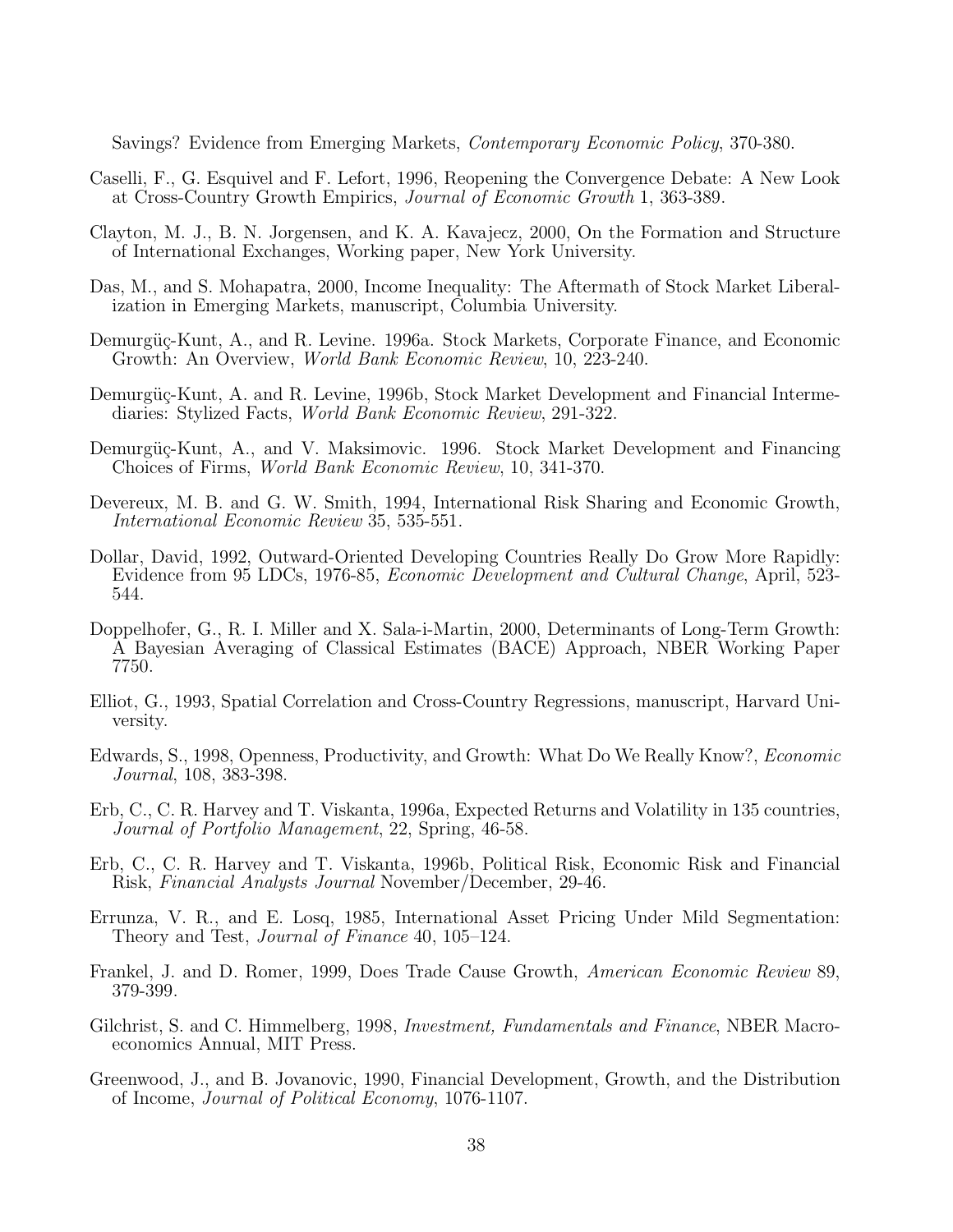- Hansen L., 1982, Large Sample Properties of Generalized Method of Moments Estimators, Econometrica, 50, 1029-1054.
- Harrison, A., 1996, Openness and Growth: A Time-Series, Cross-Country Analysis for Developing Countries, Journal of Development Economics 48, 419-447.
- Henry, P., 2000a, Stock Market Liberalization, Economic Reform, and Emerging Market Equity Prices, Journal of Finance 55, 529-564
- Henry, P., 2000b, Do Stock Market Liberalizations Cause Investment Booms, Journal of Financial Economics
- Hubbard, G., 1997, Capital Market Imperfections and Investment, Journal of Economic Literature 36, 3.
- Islam, N. 1995, Growth Empirics: A Panel Data Approach, Quarterly Journal of Economics 107, 1127-1170.
- Jayaratne, J. and P. E. Strahan, 1996, The Finance-Growth Nexus: Evidence from Bank Branch Deregulation, *Quarterly Journal of Economics* CXI, 639-670.
- Jones, C. I., 2000, Introduction to Economic Growth, Norton.
- Kaminsky, G. L. and C. Reihart, 1998, Financial Crises in Latin America: Then and Now, American Economic Review 88, 444-449.
- Kaminsky, G. L. and C. Reihart, 1999, Papers on Crises and Contagion The Twin Crises: The Causes of Banking and Balance of Payments Problems, American Economic Review 89, 473-500.
- King, R. G., and R. Levine. 1993a. Finance, Entrepreneurship and Growth. Journal of Monetary Economics 32, 513-542.
- King, R. and R. Levine, 1993b, Finance and Growth: Schumpeter Might Be Right, *Quarterly* Journal of Economics 108, 717-738.
- Klenow, P. J. and A. Rodriquez-Clare, 1997, Economic Growth: A Review Essay, Journal of Monetary Economics 40, 597-617.
- La Porta, R., F. Lopez-de-Silanes; A. Shleifer, and R. W. Vishny, 1997, Legal Determinants of External Finance, Journal of Finance, 52, 1131-1150.
- La Porta, R., F. Lopez-de-Silanes; A. Shleifer, and R.W. Vishny, 1998, Law and Finance, Journal of Political Economy 106, 1113-1155.
- Laeven, L., 2000, Financial Liberalization and Financing Constraints: Evidence from Panel Data on Emerging Economies, Working paper, World Bank.
- Lee, J.W., 1993, International Trade, Distortions and Long-run Economic Growth, *IMF Staff* Papers 40, 299-328.
- Levine, R., N. Loayza and T. Beck, 1999, Financial Intermediation and Growth: Causality and Causes, manuscript, World Bank.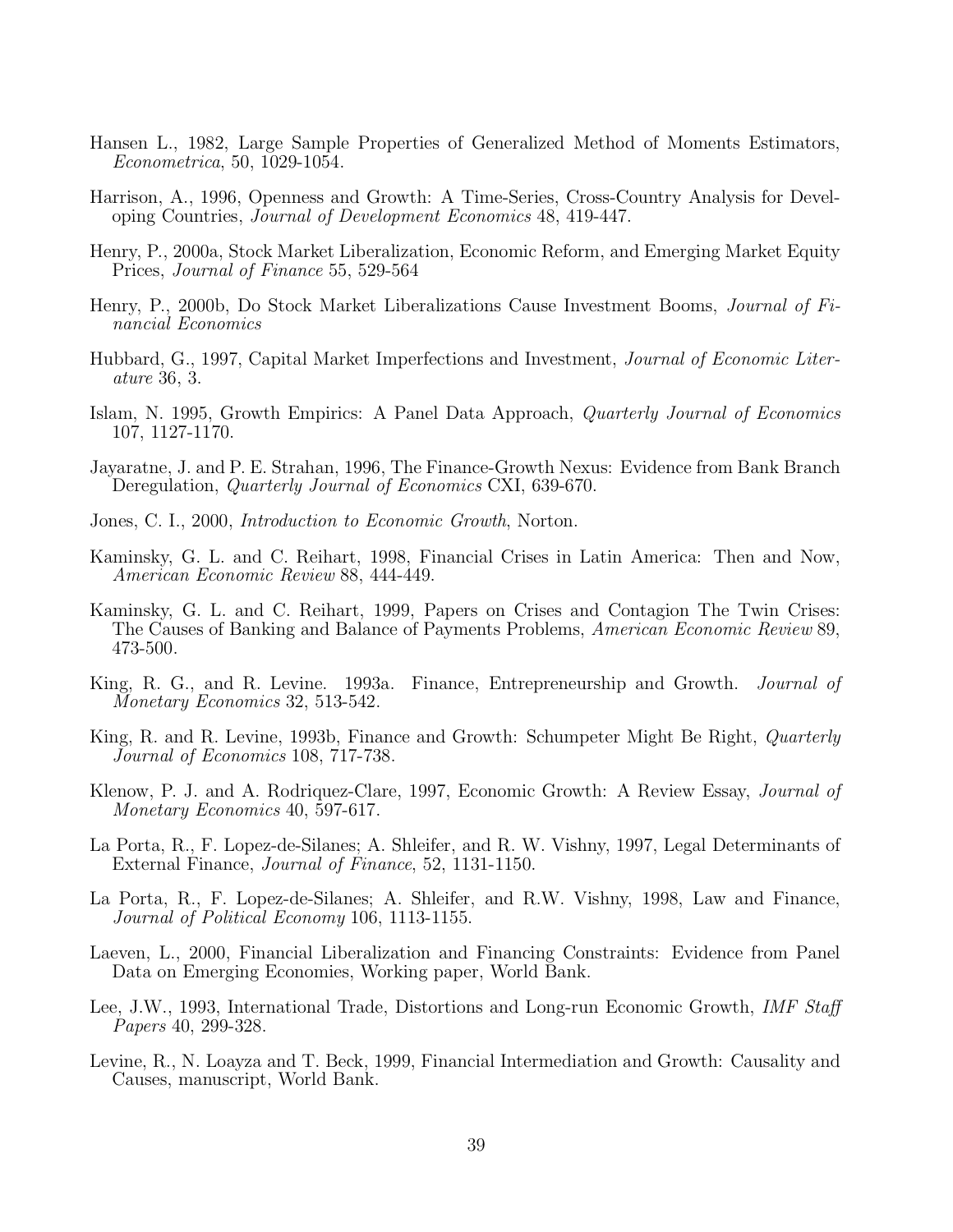- Levine, R. and D. Renelt, 1991, A Sensitivity Analysis of Cross-Country Growth Regressions, American Economic Review 82, 942-963.
- Levine, R., 1991 Stock Markets, Growth, and Tax Policy, *Journal of Finance* 46, 1445-1465.
- Levine, R. and S. Zervos, 1996, Stock Market Development and Economic Growth, World Bank Economic Review 10, 323-340.
- Levine, R. and S. Zervos, 1998, Stock Markets, Banks, and Economic Growth, American Economic Review 88:3, 537–558.
- Love, I., 2000, Financial Development and Financing Constraints: International Evidence from the Structural Investment Model, manuscript, Columbia University.
- Lucas, R. 1988. On the Mechanics of Economic Development. Journal of Monetary Economics 22, 3-42.
- Mankiw, N. G., 1995, The Growth of Nations, Brookings Papers on Economic Activity, 1, 275-310.
- Mathieson, D. and L. Rojaz-Suarez, 1992, Liberalization of the Capital Account: Experiences and Issues, Staff papers, International Monetary Fund, Washington, D.C.
- McKinnon, R. I. 1973. Money and Capital in Economic Development, Washington, D.C.: Brookings Institution.
- Newey, W., and K. West, 1987, A Simple, Positive Semi-Definite, Heteroskedasticity and Autocorrelation Consistent Covariance Matrix, Econometrica, 55, 703-708.
- Obstfeld, M., 1994, Risk Taking, Global Diversification and Growth, American Economic Review 84, 1310-1329.
- Pagano, M. 1993, Financial Markets and Growth: An Overview, European Economic Review 37, 613-622.
- Patrick, H., 1966, Financial Development and Economic Growth in Underdeveloped Countries, Economic Development Cultural Change 14, 174-89.
- Quah, D., 1993, Galton's Fallacy and Tests of the Convergence Hypothesis, Scandinavian Journal of Economics 95, 427-443.
- Rajan, R. G. and L. Zingales, 1998, Financial Dependence and Growth, American Economic Review 88, 559-586.
- Rebelo S., 1991, Long-Run Policy Analysis and Long-Run Economic Growth, Journal of Political Economy, 99, 500-521.
- Rodriguez, F. and D. Rodrik, 1999, Trade Policy and Economic Growth: A Skeptic's Guide to the Cross-National Evidence, NBER Working Paper 7081.
- Rodrik, D., 1999, Determinants of Economic Growth, Overseas Development Council, Washington, DC.
- Rousseau, P. L. and R. Sylla, 1999, Emerging financial markets and early U.S. growth, Working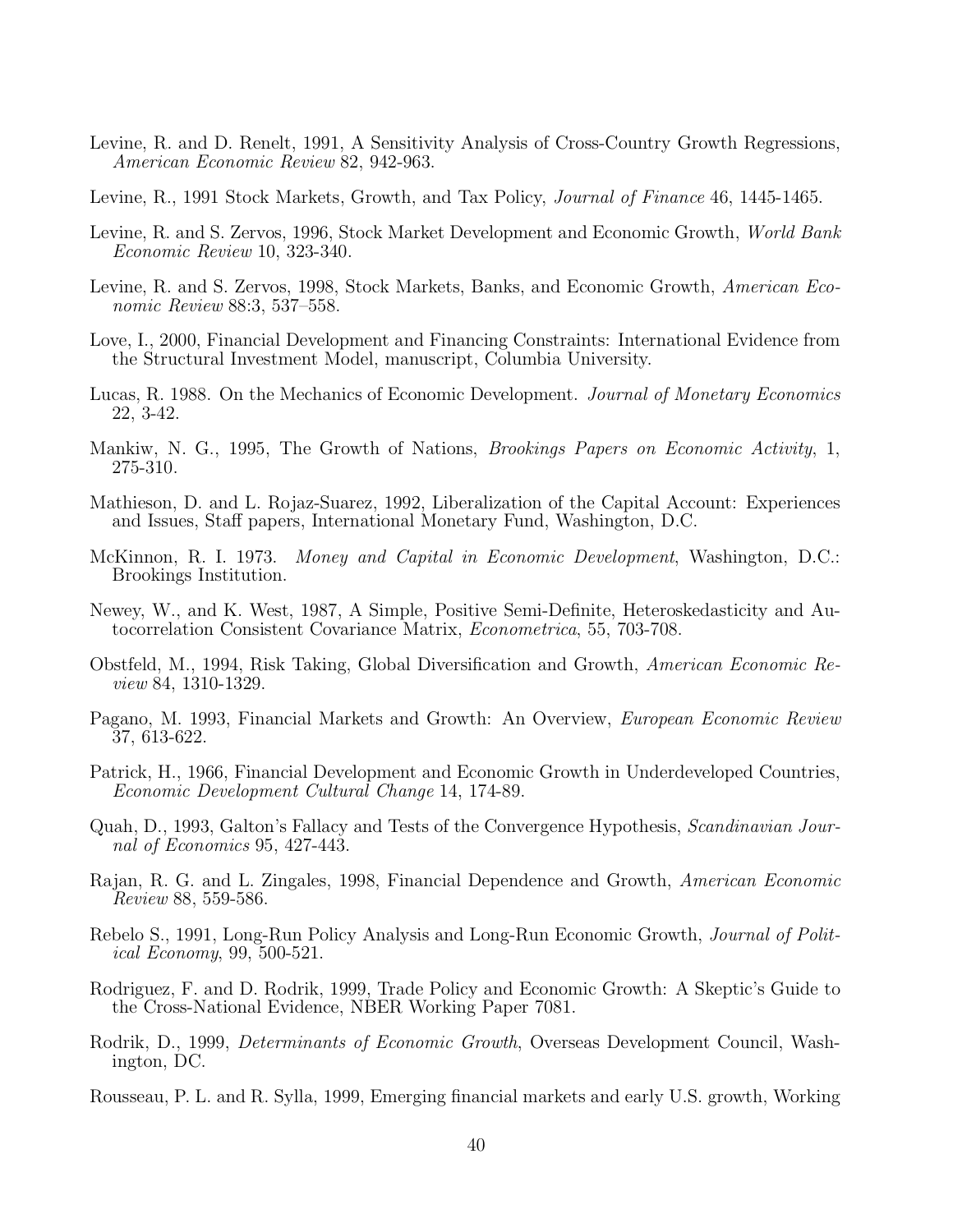paper, New York University.

- Rousseau, P. L., and P. Wachtel, 2000, Equity markets and growth: Cross-country evidence on timing and outcomes, 1980–1995, Journal of Banking and Finance 1933-1958.
- Sachs, J. D. and A. M. Warner, 1995a, Economic Reform and the Process of Global Integration, Brookings Papers on Economic Activity, 1-118.
- Sachs, J. D. and A. M. Warner, 1995c, Economic Convergence and Economic Policies, Harvard University and Harvard Institute for International Development.
- Saint-Paul, G. 1992. Technological Choice, Financial Markets and Economic Development, European Economic Review 36, 738-781.
- Slaughter, M. J., 1998, International Trade and Per Capital Income Convergence: A Difference in Difference Analysis, NBER working paper.
- Stiglitz, J. E. 1989, Financial Markets and Development, Oxford Review of Economic Policy 5, 55-68.
- Stulz, R. M., 1995, International Asset Pricing: An Integrative Survey, Handbook of Modern Finance, R. Jarrow, M. Maksimovic and W. Ziemba, eds., North Holland-Elsevier, 201-223.
- Tavares, J. and R. Wacziarg, 2000, How Democracy Affects Growth, European Economic Review, forthcoming.
- Warnock, F. and M. Mason, 2001, The Reliability of U.S. Data on Transactions in Foreign Equities, Emerging Markets Quarterly, forthcoming.
- Wacziarg, R., 2000, Measuring the Dynamic Gains From Trade, *World Bank Economic Review*, forthcoming.
- Wurgler, J., 2000, Financial Markets and the Allocation of Capital, *Journal of Financial Eco*nomics 58, 187-214.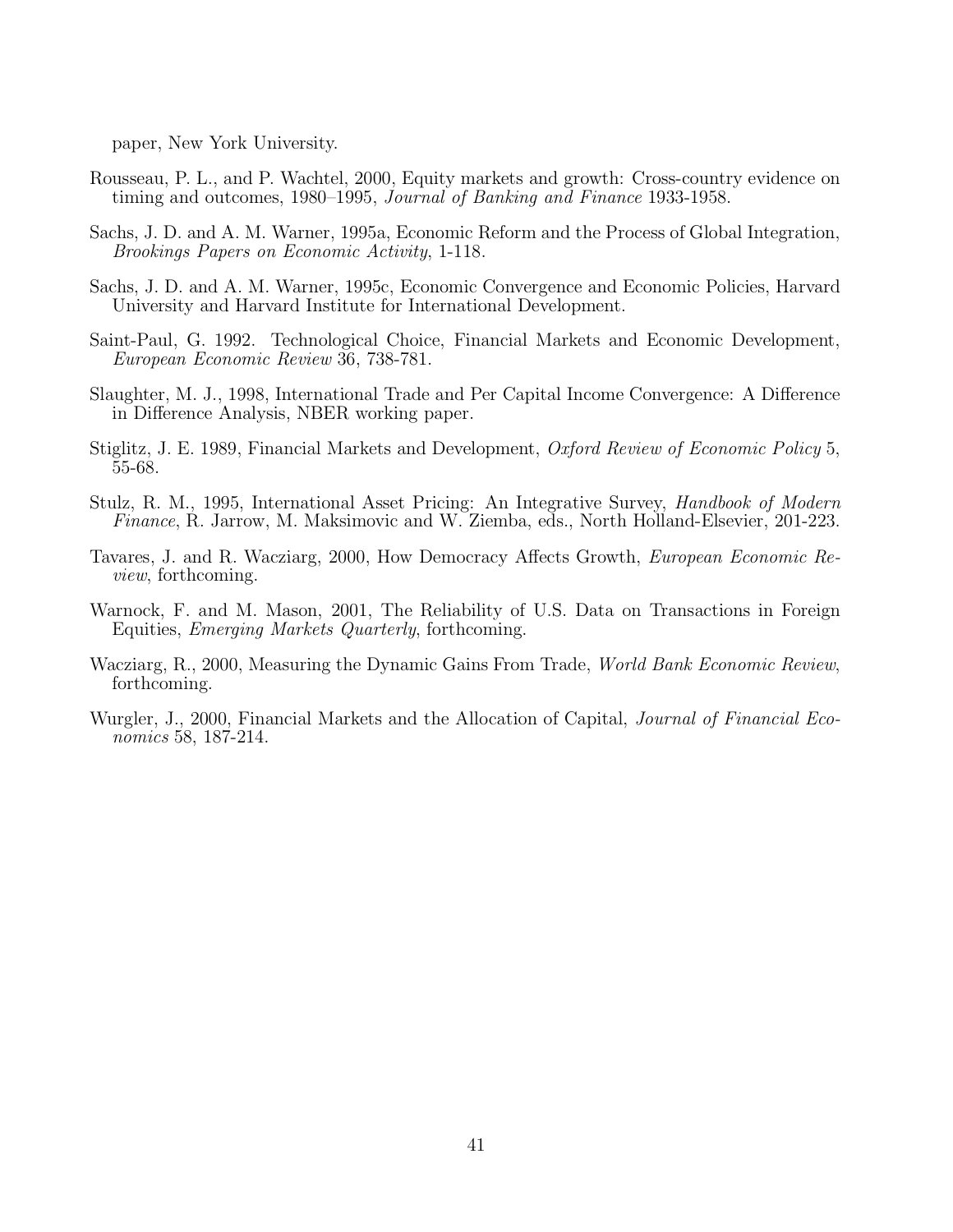### **Appendix Table A1: Data for Growth Analysis**

| (Consumption,<br>Log(Life<br>Priv Credit/<br>$ln(f)$ of<br>Dividend<br>Log(Credit Insider Trading<br><b>Insider Trading</b><br>Pop<br>Enrollment<br>Inflation<br>Turnover<br>Invest, Gov't,<br>Growth<br>Expectancy)<br><b>GDP</b><br>stocks)<br>Yield<br>Rating)<br>Law<br>Prosecution<br>Trade)<br>Country<br>Sample<br>$\checkmark$<br>$\checkmark$<br>$\checkmark$<br>$\checkmark$<br>$\checkmark$<br>$\checkmark$<br>$\checkmark$<br>(I,II)<br>Algeria<br>v<br>v<br>$\checkmark$<br>v<br>$\checkmark$<br>$\checkmark$<br>v<br>$\checkmark$<br>$\checkmark$<br>✓<br>1991<br>1995<br>(I, II, III, IV)<br>Argentina<br>$\checkmark$<br>$\checkmark$<br>$\checkmark$<br>$\checkmark$<br>v<br>v<br>v<br>$\checkmark$<br>✔<br>1991<br>1996<br>✓<br>(I, II, III, IV)<br>Australia | <b>Official Financial</b><br>Liberalization<br>1989<br>1980*<br>1980* |
|---------------------------------------------------------------------------------------------------------------------------------------------------------------------------------------------------------------------------------------------------------------------------------------------------------------------------------------------------------------------------------------------------------------------------------------------------------------------------------------------------------------------------------------------------------------------------------------------------------------------------------------------------------------------------------------------------------------------------------------------------------------------------------|-----------------------------------------------------------------------|
|                                                                                                                                                                                                                                                                                                                                                                                                                                                                                                                                                                                                                                                                                                                                                                                 |                                                                       |
|                                                                                                                                                                                                                                                                                                                                                                                                                                                                                                                                                                                                                                                                                                                                                                                 |                                                                       |
|                                                                                                                                                                                                                                                                                                                                                                                                                                                                                                                                                                                                                                                                                                                                                                                 |                                                                       |
|                                                                                                                                                                                                                                                                                                                                                                                                                                                                                                                                                                                                                                                                                                                                                                                 |                                                                       |
|                                                                                                                                                                                                                                                                                                                                                                                                                                                                                                                                                                                                                                                                                                                                                                                 |                                                                       |
| $\checkmark$<br>$\checkmark$<br>✓<br>$\checkmark$<br>$\checkmark$<br>v<br>1993<br>u                                                                                                                                                                                                                                                                                                                                                                                                                                                                                                                                                                                                                                                                                             |                                                                       |
| (I, II, III, IV)<br>Austria<br>v<br>$\checkmark$<br>v<br>$\checkmark$<br>$\checkmark$<br>$\checkmark$<br>1995<br>1996<br>v<br>v                                                                                                                                                                                                                                                                                                                                                                                                                                                                                                                                                                                                                                                 |                                                                       |
| (I, II, III)<br>Bangladesh<br>ں<br>$\checkmark$<br>$\checkmark$<br>1987<br>✓<br>$\checkmark$                                                                                                                                                                                                                                                                                                                                                                                                                                                                                                                                                                                                                                                                                    |                                                                       |
| Barbados<br>$\left( \mathrm{I}\right)$<br>$\checkmark$<br>v<br>$\checkmark$<br>$\checkmark$<br>v<br>v<br>$\checkmark$<br>$\checkmark$                                                                                                                                                                                                                                                                                                                                                                                                                                                                                                                                                                                                                                           |                                                                       |
| 1990<br>1994<br>(I, II, III, IV)<br>Belgium<br>v<br>$\checkmark$<br>$\checkmark$<br>$\checkmark$                                                                                                                                                                                                                                                                                                                                                                                                                                                                                                                                                                                                                                                                                |                                                                       |
| Benin<br>$\left( \mathrm{I}\right)$<br>$\checkmark$<br>$\checkmark$<br>$\checkmark$<br>v                                                                                                                                                                                                                                                                                                                                                                                                                                                                                                                                                                                                                                                                                        |                                                                       |
| $($ $\Gamma$<br>Botswana<br>$\checkmark$<br>$\checkmark$<br>v<br>$\checkmark$<br>$\checkmark$                                                                                                                                                                                                                                                                                                                                                                                                                                                                                                                                                                                                                                                                                   |                                                                       |
| v<br>$\checkmark$<br>v<br>1978<br>1976<br>(I, II, III, IV)<br>Brazil<br>v<br>v<br>$\checkmark$<br>$\checkmark$<br>$\checkmark$                                                                                                                                                                                                                                                                                                                                                                                                                                                                                                                                                                                                                                                  | 1991                                                                  |
| $\left( \mathrm{I}\right)$<br>Burkina Faso                                                                                                                                                                                                                                                                                                                                                                                                                                                                                                                                                                                                                                                                                                                                      |                                                                       |
| $\checkmark$<br>✓<br>u<br>$\checkmark$<br>$\checkmark$<br>(I,II)<br>Cameroon                                                                                                                                                                                                                                                                                                                                                                                                                                                                                                                                                                                                                                                                                                    |                                                                       |
| v<br>$\checkmark$<br>v<br>v<br>1976<br>v<br>$\checkmark$<br>$\checkmark$<br>$\checkmark$<br>1966<br>(I, II, III, IV)<br>Canada                                                                                                                                                                                                                                                                                                                                                                                                                                                                                                                                                                                                                                                  | 1980*                                                                 |
| $\checkmark$<br>$\checkmark$<br>v<br>v<br>v<br>Central African Republic<br>$\left( I\right)$                                                                                                                                                                                                                                                                                                                                                                                                                                                                                                                                                                                                                                                                                    |                                                                       |
| $\checkmark$<br>v<br>$\checkmark$<br>$\checkmark$<br>$\left( \mathrm{I}\right)$<br>Chad                                                                                                                                                                                                                                                                                                                                                                                                                                                                                                                                                                                                                                                                                         |                                                                       |
| $\checkmark$<br>$\checkmark$<br>$\checkmark$<br>$\checkmark$<br>1981<br>1996<br>v<br>$\checkmark$<br>$\checkmark$<br>✔<br>(I, II, III, IV)<br>Chile                                                                                                                                                                                                                                                                                                                                                                                                                                                                                                                                                                                                                             | 1992                                                                  |
| $\checkmark$<br>$\checkmark$<br>1990<br>$\checkmark$<br>$\checkmark$<br>v<br>Colombia<br>(I, II, III)                                                                                                                                                                                                                                                                                                                                                                                                                                                                                                                                                                                                                                                                           | 1991                                                                  |
| V<br>$\checkmark$<br>$\checkmark$<br>$\checkmark$<br>v<br>Congo, Rep.<br>(I,II)                                                                                                                                                                                                                                                                                                                                                                                                                                                                                                                                                                                                                                                                                                 |                                                                       |
| ں<br>$\checkmark$<br>$\checkmark$<br>v<br>1990<br>$\checkmark$<br>Costa Rica<br>(I,II)                                                                                                                                                                                                                                                                                                                                                                                                                                                                                                                                                                                                                                                                                          |                                                                       |
| $\checkmark$<br>$\checkmark$<br>✔<br>$\checkmark$<br>✓<br>✓<br>$\checkmark$<br>Cote d'Ivoire<br>(I, II, III)                                                                                                                                                                                                                                                                                                                                                                                                                                                                                                                                                                                                                                                                    |                                                                       |
| v<br>$\checkmark$<br>$\checkmark$<br>v<br>$\checkmark$<br>$\checkmark$<br>✓<br>1991<br>1996<br>$\checkmark$<br>(I, II, III, IV)<br>Denmark                                                                                                                                                                                                                                                                                                                                                                                                                                                                                                                                                                                                                                      | 1980*                                                                 |
| U<br>$\checkmark$<br>$\checkmark$<br>$\overline{\phantom{0}}$<br>v<br>Dominican Republic<br>(I,II)                                                                                                                                                                                                                                                                                                                                                                                                                                                                                                                                                                                                                                                                              |                                                                       |
| V<br>$\checkmark$<br>v<br>$\checkmark$<br>$\checkmark$<br>1993<br>Ecuador<br>(I,II)                                                                                                                                                                                                                                                                                                                                                                                                                                                                                                                                                                                                                                                                                             |                                                                       |
| v<br>$\checkmark$<br>V<br>v<br>$\checkmark$<br>$\checkmark$<br>$\checkmark$<br>1992<br>Egypt, Arab Rep.<br>(I, II, III)                                                                                                                                                                                                                                                                                                                                                                                                                                                                                                                                                                                                                                                         | 1997                                                                  |
| $\checkmark$<br>$\checkmark$<br>✓<br>v<br>✓<br>El Salvador<br>(I,II)                                                                                                                                                                                                                                                                                                                                                                                                                                                                                                                                                                                                                                                                                                            |                                                                       |
| v<br>$\checkmark$<br>$\checkmark$<br>$\checkmark$<br>Fiji<br>$\left( \mathrm{I}\right)$                                                                                                                                                                                                                                                                                                                                                                                                                                                                                                                                                                                                                                                                                         |                                                                       |
| V<br>$\checkmark$<br>v<br>$\checkmark$<br>1989<br>1993<br>v<br>$\checkmark$<br>$\checkmark$<br>Finland<br>(I, II, III)                                                                                                                                                                                                                                                                                                                                                                                                                                                                                                                                                                                                                                                          | 1980*                                                                 |
| v<br>$\checkmark$<br>$\checkmark$<br>$\checkmark$<br>✓<br>1975<br>v<br>$\checkmark$<br>1967<br>(I, II, III, IV)<br>France                                                                                                                                                                                                                                                                                                                                                                                                                                                                                                                                                                                                                                                       | 1980*                                                                 |
| $\checkmark$<br>v<br>v<br>$\checkmark$<br>$\checkmark$<br>(I,II)<br>Gabon                                                                                                                                                                                                                                                                                                                                                                                                                                                                                                                                                                                                                                                                                                       |                                                                       |
| $\checkmark$<br>$\checkmark$<br>Gambia, The<br>$\left( \mathrm{I}\right)$                                                                                                                                                                                                                                                                                                                                                                                                                                                                                                                                                                                                                                                                                                       |                                                                       |
| v<br>$\checkmark$<br>v<br>$\checkmark$<br>$\checkmark$<br>$\checkmark$<br>1994<br>1995<br>v<br>$\checkmark$<br>✓<br>(I, II, III, IV)<br>Germany                                                                                                                                                                                                                                                                                                                                                                                                                                                                                                                                                                                                                                 | 1980*                                                                 |
| ں<br>$\checkmark$<br>$\checkmark$<br>$\checkmark$<br>1993<br>Ghana<br>$\left( I\right)$                                                                                                                                                                                                                                                                                                                                                                                                                                                                                                                                                                                                                                                                                         |                                                                       |
| $\checkmark$<br>$\checkmark$<br>$\checkmark$<br>$\checkmark$<br>1988<br>1996<br>$\checkmark$<br>$\checkmark$<br>✓<br>$\checkmark$<br>(I, II, III, IV)<br>Greece                                                                                                                                                                                                                                                                                                                                                                                                                                                                                                                                                                                                                 | 1987                                                                  |
| v<br>$\checkmark$<br>$\checkmark$<br>$\checkmark$<br>✓<br>1996<br>Guatemala<br>(I,II)                                                                                                                                                                                                                                                                                                                                                                                                                                                                                                                                                                                                                                                                                           |                                                                       |
| $\checkmark$<br>$\checkmark$<br>$\checkmark$<br>v<br>$\left( I\right)$<br>Guyana                                                                                                                                                                                                                                                                                                                                                                                                                                                                                                                                                                                                                                                                                                |                                                                       |
| $\checkmark$<br>v<br>$\checkmark$<br>$\checkmark$<br>Haiti<br>$\left( \mathrm{I}\right)$                                                                                                                                                                                                                                                                                                                                                                                                                                                                                                                                                                                                                                                                                        |                                                                       |
| $\mathbf{v}$<br>$\checkmark$<br>1988<br>v<br>$\checkmark$<br>$\checkmark$<br>M<br>(I,II)<br>Honduras                                                                                                                                                                                                                                                                                                                                                                                                                                                                                                                                                                                                                                                                            |                                                                       |
| 1989<br>$\checkmark$<br>$\checkmark$<br>✓<br>v<br>✓<br>(I,II)<br>Iceland                                                                                                                                                                                                                                                                                                                                                                                                                                                                                                                                                                                                                                                                                                        |                                                                       |
| $\checkmark$<br>$\checkmark$<br>v<br>$\checkmark$<br>$\checkmark$<br>$\checkmark$<br>$\checkmark$<br>$\checkmark$<br>1992<br>1996<br>(I, II, III, IV)<br>India                                                                                                                                                                                                                                                                                                                                                                                                                                                                                                                                                                                                                  | 1992                                                                  |
| $\checkmark$<br>$\checkmark$<br>$\checkmark$<br>$\checkmark$<br>$\checkmark$<br>v<br>1991<br>1996<br>v<br>v<br>(I, II, III)<br>Indonesia                                                                                                                                                                                                                                                                                                                                                                                                                                                                                                                                                                                                                                        | 1989                                                                  |
| $\checkmark$<br>$\checkmark$<br>$\checkmark$<br>$\checkmark$<br>$\checkmark$<br>v<br>✔<br>(I,II)<br>Iran, Islamic Rep.                                                                                                                                                                                                                                                                                                                                                                                                                                                                                                                                                                                                                                                          |                                                                       |
| v<br>$\checkmark$<br>$\mathbf{v}$<br>v<br>$\checkmark$<br>v<br>V<br>v<br>$\checkmark$<br>✓<br>1990<br>(I, II, III, IV)<br>Ireland                                                                                                                                                                                                                                                                                                                                                                                                                                                                                                                                                                                                                                               | 1980*                                                                 |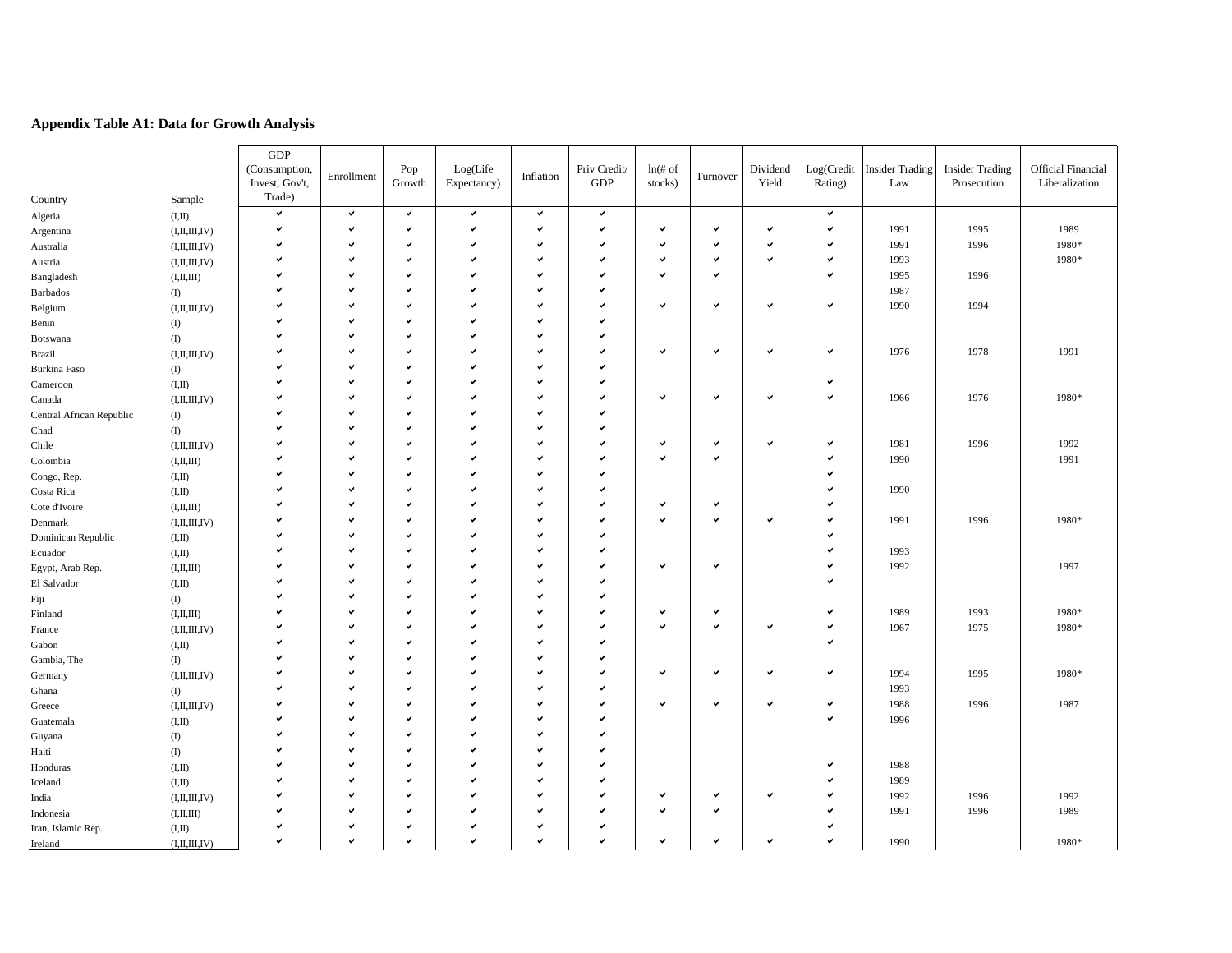### Appendix Table A1 (continued)

| Growth<br>GDP<br>stocks)<br>Yield<br>Rating)<br>Liberalization<br>Expectancy)<br>Law<br>Prosecution<br>Sample<br>$\checkmark$<br>$\checkmark$<br>v<br>$\checkmark$<br>v<br>$\checkmark$<br>$\checkmark$<br>$\checkmark$<br>1981<br>1989<br>1996<br>$\checkmark$<br>(I, II, III)<br>$\checkmark$<br>1991<br>1980*<br>v<br>$\checkmark$<br>v<br>1996<br>v<br>✓<br>✓<br>✓<br>v<br>(I, II, III, IV)<br>Italy<br>v<br>٧<br>$\checkmark$<br>$\checkmark$<br>٧<br>✓<br>$\checkmark$<br>$\checkmark$<br>1993<br>(I, II, III)<br>Jamaica<br>$\checkmark$<br>$\checkmark$<br>v<br>1988<br>1990<br>1983<br>v<br>$\checkmark$<br>$\checkmark$<br>✓<br>$\checkmark$<br>v<br>✓<br>(I, II, III, IV)<br>Japan<br>1995<br>$\checkmark$<br>$\checkmark$<br>ں<br>v<br>v<br>$\checkmark$<br>v<br>۷<br>(I, II, III)<br>Jordan<br>1989<br>$\checkmark$<br>ں<br>$\checkmark$<br>✓<br>$\checkmark$<br>$\checkmark$<br>v<br>$\checkmark$<br>v<br>(I, II, III)<br>Kenya<br>v<br>$\checkmark$<br>$\checkmark$<br>$\checkmark$<br>1992<br>$\checkmark$<br>✓<br>v<br>✓<br>(I, II, III, IV)<br>Korea<br>$\checkmark$<br>$\checkmark$<br>$\checkmark$<br>v<br>v<br>◡<br>v<br>(I,II)<br>Kuwait<br>$\checkmark$<br>v<br>ں<br>$\checkmark$<br>v<br>$\left( I\right)$<br>Lesotho<br>M<br>$\checkmark$<br>✓<br>u<br>v<br>◡<br>$\left( I\right)$<br>Madagascar<br>$\checkmark$<br>✓<br>$\checkmark$<br>$\checkmark$<br>✓<br>v<br>(I,II)<br>Malawi<br>v<br>$\checkmark$<br>v<br>1973<br>1996<br>1988<br>v<br>$\checkmark$<br>$\checkmark$<br>✓<br>$\checkmark$<br>v<br>(I, II, III)<br>Malaysia<br>$\checkmark$<br>v<br>v<br>v<br>$\left( \mathrm{I}\right)$<br>Mali<br>1990<br>$\checkmark$<br>M<br>$\checkmark$<br>u<br>$\checkmark$<br>◡<br>$\left( \mathrm{I}\right)$<br>Malta<br>1988<br>$\checkmark$<br>✔<br>✓<br>✓<br>✓<br>(I,II)<br>Mauritius<br>$\checkmark$<br>$\checkmark$<br>$\checkmark$<br>$\checkmark$<br>$\checkmark$<br>$\checkmark$<br>$\checkmark$<br>1975<br>1989<br>u<br>✓<br>٧<br>(I, II, III, IV)<br>Mexico<br>V<br>$\checkmark$<br>v<br>ں<br>$\checkmark$<br>$\checkmark$<br>$\checkmark$<br>1993<br>1997<br>v<br>(I, II, III)<br>Morocco<br>u<br>$\checkmark$<br>✓<br>v<br>(1)<br>ں<br>Nepal<br>✓<br>$\checkmark$<br>$\checkmark$<br>$\checkmark$<br>1991<br>1980*<br>$\checkmark$<br>✔<br>✔<br>v<br>(I, II, III, IV)<br>Netherlands<br>V<br>$\checkmark$<br>$\checkmark$<br>$\checkmark$<br>v<br>$\checkmark$<br>$\checkmark$<br>v<br>1988<br>1987<br>◡<br>New Zealand<br>(I,II,III)<br>$\checkmark$<br>$\checkmark$<br>ں<br>v<br>v<br>✓<br>(I,II)<br>$\checkmark$<br>M<br>$\checkmark$<br>u<br>$\checkmark$<br>◡<br>$\left( \mathrm{I}\right)$<br>1979<br>1995<br>$\checkmark$<br>✔<br>✓<br>✓<br>$\checkmark$<br>✓<br>✓<br>(I, II, III)<br>$\checkmark$<br>$\checkmark$<br>$\checkmark$<br>$\checkmark$<br>$\checkmark$<br>$\checkmark$<br>$\checkmark$<br>◡<br>1990<br>1980*<br>ں<br>1985<br>(I, II, III, IV)<br>$\checkmark$<br>v<br>v<br>$\checkmark$<br>v<br>1989<br>1999<br>✓<br>(I,II)<br>V<br>$\checkmark$<br>1991<br>v<br>1995<br>u<br>$\checkmark$<br>$\checkmark$<br>u<br>v<br>✓<br>(I, II, III)<br>$\checkmark$<br>1999<br>$\checkmark$<br>$\checkmark$<br>✓<br>v<br>(I,II)<br>$\checkmark$<br>$\checkmark$<br>v<br>$\checkmark$<br>$\checkmark$<br>◡<br>1994<br>✓<br>1991<br>(I,II)<br>$\checkmark$<br>v<br>v<br>$\checkmark$<br>$\checkmark$<br>v<br>1982<br>1991<br>۷<br>(I,II,III)<br>Philippines<br>V<br>$\checkmark$<br>1986<br>v<br>1986<br>M<br>$\checkmark$<br>$\checkmark$<br>u<br>$\checkmark$<br>◡<br>(I, II, III)<br>$\checkmark$<br>✓<br>v<br>v<br>$\left( \mathrm{I}\right)$<br>$\checkmark$<br>ں<br>$\checkmark$<br>$\checkmark$<br>v<br>$\checkmark$<br>✓<br>1990<br>(I,II)<br>$\checkmark$<br>v<br>v<br>v<br>◡<br>✓<br>(I,II)<br>Senegal<br>$\checkmark$<br>$\checkmark$<br>v<br>◡<br>ں<br>(I,II)<br>$\checkmark$<br>1973<br>1978<br>1980*<br>$\checkmark$<br>v<br>$\checkmark$<br>v<br>$\checkmark$<br>$\checkmark$<br>(I, II, III, IV)<br>Singapore<br>1989<br>1992<br>v<br>$\checkmark$<br>$\checkmark$<br>✓<br>$\checkmark$<br>✓<br>$\checkmark$<br>✓<br>✓<br>✓<br>South Africa<br>(I, II, III, IV)<br>1985<br>$\checkmark$<br>v<br>v<br>v<br>$\checkmark$<br>v<br>v<br>1994<br>1998<br>◡<br>٧<br>(I, II, III, IV)<br>Spain<br>v<br>$\checkmark$<br>1992<br>M<br>$\checkmark$<br>$\checkmark$<br>u<br>$\checkmark$<br>◡<br>✓<br>(I, II, III)<br>Sri Lanka<br>$\checkmark$<br>v<br>v<br>v<br>$\left( \mathrm{I}\right)$<br>Swaziland<br>$\checkmark$<br>$\checkmark$<br>$\checkmark$<br>✓<br>v<br>✓<br>v<br>1971<br>1990<br>1980*<br>v<br>$\checkmark$<br>✓<br>Sweden<br>(I, II, III, IV)<br>V<br>1980*<br>$\checkmark$<br>$\checkmark$<br>v<br>$\checkmark$<br>$\checkmark$<br>v<br>$\checkmark$<br>$\checkmark$<br>$\checkmark$<br>1988<br>1995<br>Switzerland<br>(I, II, III, IV)<br>V<br>$\mathbf{v}$<br>$\mathbf{v}$<br>v<br>v<br>v<br>◡<br>(I,II)<br>Syrian Arab Republic |              | Log(GDP) | Enrollment | Pop | $\rm Log(Life$ | Inflation | Priv Credit/ | $ln($ # of | Turnover | Dividend | Log(Credit | <b>Insider Trading</b> | <b>Insider Trading</b> | <b>Official Financial</b> |
|------------------------------------------------------------------------------------------------------------------------------------------------------------------------------------------------------------------------------------------------------------------------------------------------------------------------------------------------------------------------------------------------------------------------------------------------------------------------------------------------------------------------------------------------------------------------------------------------------------------------------------------------------------------------------------------------------------------------------------------------------------------------------------------------------------------------------------------------------------------------------------------------------------------------------------------------------------------------------------------------------------------------------------------------------------------------------------------------------------------------------------------------------------------------------------------------------------------------------------------------------------------------------------------------------------------------------------------------------------------------------------------------------------------------------------------------------------------------------------------------------------------------------------------------------------------------------------------------------------------------------------------------------------------------------------------------------------------------------------------------------------------------------------------------------------------------------------------------------------------------------------------------------------------------------------------------------------------------------------------------------------------------------------------------------------------------------------------------------------------------------------------------------------------------------------------------------------------------------------------------------------------------------------------------------------------------------------------------------------------------------------------------------------------------------------------------------------------------------------------------------------------------------------------------------------------------------------------------------------------------------------------------------------------------------------------------------------------------------------------------------------------------------------------------------------------------------------------------------------------------------------------------------------------------------------------------------------------------------------------------------------------------------------------------------------------------------------------------------------------------------------------------------------------------------------------------------------------------------------------------------------------------------------------------------------------------------------------------------------------------------------------------------------------------------------------------------------------------------------------------------------------------------------------------------------------------------------------------------------------------------------------------------------------------------------------------------------------------------------------------------------------------------------------------------------------------------------------------------------------------------------------------------------------------------------------------------------------------------------------------------------------------------------------------------------------------------------------------------------------------------------------------------------------------------------------------------------------------------------------------------------------------------------------------------------------------------------------------------------------------------------------------------------------------------------------------------------------------------------------------------------------------------------------------------------------------------------------------------------------------------------------------------------------------------------------------------------------------------------------------------------------------------------------------------------------------------------------------------------------------------------------------------|--------------|----------|------------|-----|----------------|-----------|--------------|------------|----------|----------|------------|------------------------|------------------------|---------------------------|
|                                                                                                                                                                                                                                                                                                                                                                                                                                                                                                                                                                                                                                                                                                                                                                                                                                                                                                                                                                                                                                                                                                                                                                                                                                                                                                                                                                                                                                                                                                                                                                                                                                                                                                                                                                                                                                                                                                                                                                                                                                                                                                                                                                                                                                                                                                                                                                                                                                                                                                                                                                                                                                                                                                                                                                                                                                                                                                                                                                                                                                                                                                                                                                                                                                                                                                                                                                                                                                                                                                                                                                                                                                                                                                                                                                                                                                                                                                                                                                                                                                                                                                                                                                                                                                                                                                                                                                                                                                                                                                                                                                                                                                                                                                                                                                                                                                                                                                      | Country      |          |            |     |                |           |              |            |          |          |            |                        |                        |                           |
|                                                                                                                                                                                                                                                                                                                                                                                                                                                                                                                                                                                                                                                                                                                                                                                                                                                                                                                                                                                                                                                                                                                                                                                                                                                                                                                                                                                                                                                                                                                                                                                                                                                                                                                                                                                                                                                                                                                                                                                                                                                                                                                                                                                                                                                                                                                                                                                                                                                                                                                                                                                                                                                                                                                                                                                                                                                                                                                                                                                                                                                                                                                                                                                                                                                                                                                                                                                                                                                                                                                                                                                                                                                                                                                                                                                                                                                                                                                                                                                                                                                                                                                                                                                                                                                                                                                                                                                                                                                                                                                                                                                                                                                                                                                                                                                                                                                                                                      |              |          |            |     |                |           |              |            |          |          |            |                        |                        |                           |
|                                                                                                                                                                                                                                                                                                                                                                                                                                                                                                                                                                                                                                                                                                                                                                                                                                                                                                                                                                                                                                                                                                                                                                                                                                                                                                                                                                                                                                                                                                                                                                                                                                                                                                                                                                                                                                                                                                                                                                                                                                                                                                                                                                                                                                                                                                                                                                                                                                                                                                                                                                                                                                                                                                                                                                                                                                                                                                                                                                                                                                                                                                                                                                                                                                                                                                                                                                                                                                                                                                                                                                                                                                                                                                                                                                                                                                                                                                                                                                                                                                                                                                                                                                                                                                                                                                                                                                                                                                                                                                                                                                                                                                                                                                                                                                                                                                                                                                      | Israel       |          |            |     |                |           |              |            |          |          |            |                        |                        |                           |
|                                                                                                                                                                                                                                                                                                                                                                                                                                                                                                                                                                                                                                                                                                                                                                                                                                                                                                                                                                                                                                                                                                                                                                                                                                                                                                                                                                                                                                                                                                                                                                                                                                                                                                                                                                                                                                                                                                                                                                                                                                                                                                                                                                                                                                                                                                                                                                                                                                                                                                                                                                                                                                                                                                                                                                                                                                                                                                                                                                                                                                                                                                                                                                                                                                                                                                                                                                                                                                                                                                                                                                                                                                                                                                                                                                                                                                                                                                                                                                                                                                                                                                                                                                                                                                                                                                                                                                                                                                                                                                                                                                                                                                                                                                                                                                                                                                                                                                      |              |          |            |     |                |           |              |            |          |          |            |                        |                        |                           |
|                                                                                                                                                                                                                                                                                                                                                                                                                                                                                                                                                                                                                                                                                                                                                                                                                                                                                                                                                                                                                                                                                                                                                                                                                                                                                                                                                                                                                                                                                                                                                                                                                                                                                                                                                                                                                                                                                                                                                                                                                                                                                                                                                                                                                                                                                                                                                                                                                                                                                                                                                                                                                                                                                                                                                                                                                                                                                                                                                                                                                                                                                                                                                                                                                                                                                                                                                                                                                                                                                                                                                                                                                                                                                                                                                                                                                                                                                                                                                                                                                                                                                                                                                                                                                                                                                                                                                                                                                                                                                                                                                                                                                                                                                                                                                                                                                                                                                                      |              |          |            |     |                |           |              |            |          |          |            |                        |                        |                           |
|                                                                                                                                                                                                                                                                                                                                                                                                                                                                                                                                                                                                                                                                                                                                                                                                                                                                                                                                                                                                                                                                                                                                                                                                                                                                                                                                                                                                                                                                                                                                                                                                                                                                                                                                                                                                                                                                                                                                                                                                                                                                                                                                                                                                                                                                                                                                                                                                                                                                                                                                                                                                                                                                                                                                                                                                                                                                                                                                                                                                                                                                                                                                                                                                                                                                                                                                                                                                                                                                                                                                                                                                                                                                                                                                                                                                                                                                                                                                                                                                                                                                                                                                                                                                                                                                                                                                                                                                                                                                                                                                                                                                                                                                                                                                                                                                                                                                                                      |              |          |            |     |                |           |              |            |          |          |            |                        |                        |                           |
|                                                                                                                                                                                                                                                                                                                                                                                                                                                                                                                                                                                                                                                                                                                                                                                                                                                                                                                                                                                                                                                                                                                                                                                                                                                                                                                                                                                                                                                                                                                                                                                                                                                                                                                                                                                                                                                                                                                                                                                                                                                                                                                                                                                                                                                                                                                                                                                                                                                                                                                                                                                                                                                                                                                                                                                                                                                                                                                                                                                                                                                                                                                                                                                                                                                                                                                                                                                                                                                                                                                                                                                                                                                                                                                                                                                                                                                                                                                                                                                                                                                                                                                                                                                                                                                                                                                                                                                                                                                                                                                                                                                                                                                                                                                                                                                                                                                                                                      |              |          |            |     |                |           |              |            |          |          |            |                        |                        |                           |
|                                                                                                                                                                                                                                                                                                                                                                                                                                                                                                                                                                                                                                                                                                                                                                                                                                                                                                                                                                                                                                                                                                                                                                                                                                                                                                                                                                                                                                                                                                                                                                                                                                                                                                                                                                                                                                                                                                                                                                                                                                                                                                                                                                                                                                                                                                                                                                                                                                                                                                                                                                                                                                                                                                                                                                                                                                                                                                                                                                                                                                                                                                                                                                                                                                                                                                                                                                                                                                                                                                                                                                                                                                                                                                                                                                                                                                                                                                                                                                                                                                                                                                                                                                                                                                                                                                                                                                                                                                                                                                                                                                                                                                                                                                                                                                                                                                                                                                      |              |          |            |     |                |           |              |            |          |          |            |                        |                        |                           |
|                                                                                                                                                                                                                                                                                                                                                                                                                                                                                                                                                                                                                                                                                                                                                                                                                                                                                                                                                                                                                                                                                                                                                                                                                                                                                                                                                                                                                                                                                                                                                                                                                                                                                                                                                                                                                                                                                                                                                                                                                                                                                                                                                                                                                                                                                                                                                                                                                                                                                                                                                                                                                                                                                                                                                                                                                                                                                                                                                                                                                                                                                                                                                                                                                                                                                                                                                                                                                                                                                                                                                                                                                                                                                                                                                                                                                                                                                                                                                                                                                                                                                                                                                                                                                                                                                                                                                                                                                                                                                                                                                                                                                                                                                                                                                                                                                                                                                                      |              |          |            |     |                |           |              |            |          |          |            |                        |                        |                           |
|                                                                                                                                                                                                                                                                                                                                                                                                                                                                                                                                                                                                                                                                                                                                                                                                                                                                                                                                                                                                                                                                                                                                                                                                                                                                                                                                                                                                                                                                                                                                                                                                                                                                                                                                                                                                                                                                                                                                                                                                                                                                                                                                                                                                                                                                                                                                                                                                                                                                                                                                                                                                                                                                                                                                                                                                                                                                                                                                                                                                                                                                                                                                                                                                                                                                                                                                                                                                                                                                                                                                                                                                                                                                                                                                                                                                                                                                                                                                                                                                                                                                                                                                                                                                                                                                                                                                                                                                                                                                                                                                                                                                                                                                                                                                                                                                                                                                                                      |              |          |            |     |                |           |              |            |          |          |            |                        |                        |                           |
|                                                                                                                                                                                                                                                                                                                                                                                                                                                                                                                                                                                                                                                                                                                                                                                                                                                                                                                                                                                                                                                                                                                                                                                                                                                                                                                                                                                                                                                                                                                                                                                                                                                                                                                                                                                                                                                                                                                                                                                                                                                                                                                                                                                                                                                                                                                                                                                                                                                                                                                                                                                                                                                                                                                                                                                                                                                                                                                                                                                                                                                                                                                                                                                                                                                                                                                                                                                                                                                                                                                                                                                                                                                                                                                                                                                                                                                                                                                                                                                                                                                                                                                                                                                                                                                                                                                                                                                                                                                                                                                                                                                                                                                                                                                                                                                                                                                                                                      |              |          |            |     |                |           |              |            |          |          |            |                        |                        |                           |
|                                                                                                                                                                                                                                                                                                                                                                                                                                                                                                                                                                                                                                                                                                                                                                                                                                                                                                                                                                                                                                                                                                                                                                                                                                                                                                                                                                                                                                                                                                                                                                                                                                                                                                                                                                                                                                                                                                                                                                                                                                                                                                                                                                                                                                                                                                                                                                                                                                                                                                                                                                                                                                                                                                                                                                                                                                                                                                                                                                                                                                                                                                                                                                                                                                                                                                                                                                                                                                                                                                                                                                                                                                                                                                                                                                                                                                                                                                                                                                                                                                                                                                                                                                                                                                                                                                                                                                                                                                                                                                                                                                                                                                                                                                                                                                                                                                                                                                      |              |          |            |     |                |           |              |            |          |          |            |                        |                        |                           |
|                                                                                                                                                                                                                                                                                                                                                                                                                                                                                                                                                                                                                                                                                                                                                                                                                                                                                                                                                                                                                                                                                                                                                                                                                                                                                                                                                                                                                                                                                                                                                                                                                                                                                                                                                                                                                                                                                                                                                                                                                                                                                                                                                                                                                                                                                                                                                                                                                                                                                                                                                                                                                                                                                                                                                                                                                                                                                                                                                                                                                                                                                                                                                                                                                                                                                                                                                                                                                                                                                                                                                                                                                                                                                                                                                                                                                                                                                                                                                                                                                                                                                                                                                                                                                                                                                                                                                                                                                                                                                                                                                                                                                                                                                                                                                                                                                                                                                                      |              |          |            |     |                |           |              |            |          |          |            |                        |                        |                           |
|                                                                                                                                                                                                                                                                                                                                                                                                                                                                                                                                                                                                                                                                                                                                                                                                                                                                                                                                                                                                                                                                                                                                                                                                                                                                                                                                                                                                                                                                                                                                                                                                                                                                                                                                                                                                                                                                                                                                                                                                                                                                                                                                                                                                                                                                                                                                                                                                                                                                                                                                                                                                                                                                                                                                                                                                                                                                                                                                                                                                                                                                                                                                                                                                                                                                                                                                                                                                                                                                                                                                                                                                                                                                                                                                                                                                                                                                                                                                                                                                                                                                                                                                                                                                                                                                                                                                                                                                                                                                                                                                                                                                                                                                                                                                                                                                                                                                                                      |              |          |            |     |                |           |              |            |          |          |            |                        |                        |                           |
|                                                                                                                                                                                                                                                                                                                                                                                                                                                                                                                                                                                                                                                                                                                                                                                                                                                                                                                                                                                                                                                                                                                                                                                                                                                                                                                                                                                                                                                                                                                                                                                                                                                                                                                                                                                                                                                                                                                                                                                                                                                                                                                                                                                                                                                                                                                                                                                                                                                                                                                                                                                                                                                                                                                                                                                                                                                                                                                                                                                                                                                                                                                                                                                                                                                                                                                                                                                                                                                                                                                                                                                                                                                                                                                                                                                                                                                                                                                                                                                                                                                                                                                                                                                                                                                                                                                                                                                                                                                                                                                                                                                                                                                                                                                                                                                                                                                                                                      |              |          |            |     |                |           |              |            |          |          |            |                        |                        |                           |
|                                                                                                                                                                                                                                                                                                                                                                                                                                                                                                                                                                                                                                                                                                                                                                                                                                                                                                                                                                                                                                                                                                                                                                                                                                                                                                                                                                                                                                                                                                                                                                                                                                                                                                                                                                                                                                                                                                                                                                                                                                                                                                                                                                                                                                                                                                                                                                                                                                                                                                                                                                                                                                                                                                                                                                                                                                                                                                                                                                                                                                                                                                                                                                                                                                                                                                                                                                                                                                                                                                                                                                                                                                                                                                                                                                                                                                                                                                                                                                                                                                                                                                                                                                                                                                                                                                                                                                                                                                                                                                                                                                                                                                                                                                                                                                                                                                                                                                      |              |          |            |     |                |           |              |            |          |          |            |                        |                        |                           |
|                                                                                                                                                                                                                                                                                                                                                                                                                                                                                                                                                                                                                                                                                                                                                                                                                                                                                                                                                                                                                                                                                                                                                                                                                                                                                                                                                                                                                                                                                                                                                                                                                                                                                                                                                                                                                                                                                                                                                                                                                                                                                                                                                                                                                                                                                                                                                                                                                                                                                                                                                                                                                                                                                                                                                                                                                                                                                                                                                                                                                                                                                                                                                                                                                                                                                                                                                                                                                                                                                                                                                                                                                                                                                                                                                                                                                                                                                                                                                                                                                                                                                                                                                                                                                                                                                                                                                                                                                                                                                                                                                                                                                                                                                                                                                                                                                                                                                                      |              |          |            |     |                |           |              |            |          |          |            |                        |                        |                           |
|                                                                                                                                                                                                                                                                                                                                                                                                                                                                                                                                                                                                                                                                                                                                                                                                                                                                                                                                                                                                                                                                                                                                                                                                                                                                                                                                                                                                                                                                                                                                                                                                                                                                                                                                                                                                                                                                                                                                                                                                                                                                                                                                                                                                                                                                                                                                                                                                                                                                                                                                                                                                                                                                                                                                                                                                                                                                                                                                                                                                                                                                                                                                                                                                                                                                                                                                                                                                                                                                                                                                                                                                                                                                                                                                                                                                                                                                                                                                                                                                                                                                                                                                                                                                                                                                                                                                                                                                                                                                                                                                                                                                                                                                                                                                                                                                                                                                                                      |              |          |            |     |                |           |              |            |          |          |            |                        |                        |                           |
|                                                                                                                                                                                                                                                                                                                                                                                                                                                                                                                                                                                                                                                                                                                                                                                                                                                                                                                                                                                                                                                                                                                                                                                                                                                                                                                                                                                                                                                                                                                                                                                                                                                                                                                                                                                                                                                                                                                                                                                                                                                                                                                                                                                                                                                                                                                                                                                                                                                                                                                                                                                                                                                                                                                                                                                                                                                                                                                                                                                                                                                                                                                                                                                                                                                                                                                                                                                                                                                                                                                                                                                                                                                                                                                                                                                                                                                                                                                                                                                                                                                                                                                                                                                                                                                                                                                                                                                                                                                                                                                                                                                                                                                                                                                                                                                                                                                                                                      |              |          |            |     |                |           |              |            |          |          |            |                        |                        |                           |
|                                                                                                                                                                                                                                                                                                                                                                                                                                                                                                                                                                                                                                                                                                                                                                                                                                                                                                                                                                                                                                                                                                                                                                                                                                                                                                                                                                                                                                                                                                                                                                                                                                                                                                                                                                                                                                                                                                                                                                                                                                                                                                                                                                                                                                                                                                                                                                                                                                                                                                                                                                                                                                                                                                                                                                                                                                                                                                                                                                                                                                                                                                                                                                                                                                                                                                                                                                                                                                                                                                                                                                                                                                                                                                                                                                                                                                                                                                                                                                                                                                                                                                                                                                                                                                                                                                                                                                                                                                                                                                                                                                                                                                                                                                                                                                                                                                                                                                      |              |          |            |     |                |           |              |            |          |          |            |                        |                        |                           |
|                                                                                                                                                                                                                                                                                                                                                                                                                                                                                                                                                                                                                                                                                                                                                                                                                                                                                                                                                                                                                                                                                                                                                                                                                                                                                                                                                                                                                                                                                                                                                                                                                                                                                                                                                                                                                                                                                                                                                                                                                                                                                                                                                                                                                                                                                                                                                                                                                                                                                                                                                                                                                                                                                                                                                                                                                                                                                                                                                                                                                                                                                                                                                                                                                                                                                                                                                                                                                                                                                                                                                                                                                                                                                                                                                                                                                                                                                                                                                                                                                                                                                                                                                                                                                                                                                                                                                                                                                                                                                                                                                                                                                                                                                                                                                                                                                                                                                                      |              |          |            |     |                |           |              |            |          |          |            |                        |                        |                           |
|                                                                                                                                                                                                                                                                                                                                                                                                                                                                                                                                                                                                                                                                                                                                                                                                                                                                                                                                                                                                                                                                                                                                                                                                                                                                                                                                                                                                                                                                                                                                                                                                                                                                                                                                                                                                                                                                                                                                                                                                                                                                                                                                                                                                                                                                                                                                                                                                                                                                                                                                                                                                                                                                                                                                                                                                                                                                                                                                                                                                                                                                                                                                                                                                                                                                                                                                                                                                                                                                                                                                                                                                                                                                                                                                                                                                                                                                                                                                                                                                                                                                                                                                                                                                                                                                                                                                                                                                                                                                                                                                                                                                                                                                                                                                                                                                                                                                                                      |              |          |            |     |                |           |              |            |          |          |            |                        |                        |                           |
|                                                                                                                                                                                                                                                                                                                                                                                                                                                                                                                                                                                                                                                                                                                                                                                                                                                                                                                                                                                                                                                                                                                                                                                                                                                                                                                                                                                                                                                                                                                                                                                                                                                                                                                                                                                                                                                                                                                                                                                                                                                                                                                                                                                                                                                                                                                                                                                                                                                                                                                                                                                                                                                                                                                                                                                                                                                                                                                                                                                                                                                                                                                                                                                                                                                                                                                                                                                                                                                                                                                                                                                                                                                                                                                                                                                                                                                                                                                                                                                                                                                                                                                                                                                                                                                                                                                                                                                                                                                                                                                                                                                                                                                                                                                                                                                                                                                                                                      |              |          |            |     |                |           |              |            |          |          |            |                        |                        |                           |
|                                                                                                                                                                                                                                                                                                                                                                                                                                                                                                                                                                                                                                                                                                                                                                                                                                                                                                                                                                                                                                                                                                                                                                                                                                                                                                                                                                                                                                                                                                                                                                                                                                                                                                                                                                                                                                                                                                                                                                                                                                                                                                                                                                                                                                                                                                                                                                                                                                                                                                                                                                                                                                                                                                                                                                                                                                                                                                                                                                                                                                                                                                                                                                                                                                                                                                                                                                                                                                                                                                                                                                                                                                                                                                                                                                                                                                                                                                                                                                                                                                                                                                                                                                                                                                                                                                                                                                                                                                                                                                                                                                                                                                                                                                                                                                                                                                                                                                      | Nicaragua    |          |            |     |                |           |              |            |          |          |            |                        |                        |                           |
|                                                                                                                                                                                                                                                                                                                                                                                                                                                                                                                                                                                                                                                                                                                                                                                                                                                                                                                                                                                                                                                                                                                                                                                                                                                                                                                                                                                                                                                                                                                                                                                                                                                                                                                                                                                                                                                                                                                                                                                                                                                                                                                                                                                                                                                                                                                                                                                                                                                                                                                                                                                                                                                                                                                                                                                                                                                                                                                                                                                                                                                                                                                                                                                                                                                                                                                                                                                                                                                                                                                                                                                                                                                                                                                                                                                                                                                                                                                                                                                                                                                                                                                                                                                                                                                                                                                                                                                                                                                                                                                                                                                                                                                                                                                                                                                                                                                                                                      | Niger        |          |            |     |                |           |              |            |          |          |            |                        |                        |                           |
|                                                                                                                                                                                                                                                                                                                                                                                                                                                                                                                                                                                                                                                                                                                                                                                                                                                                                                                                                                                                                                                                                                                                                                                                                                                                                                                                                                                                                                                                                                                                                                                                                                                                                                                                                                                                                                                                                                                                                                                                                                                                                                                                                                                                                                                                                                                                                                                                                                                                                                                                                                                                                                                                                                                                                                                                                                                                                                                                                                                                                                                                                                                                                                                                                                                                                                                                                                                                                                                                                                                                                                                                                                                                                                                                                                                                                                                                                                                                                                                                                                                                                                                                                                                                                                                                                                                                                                                                                                                                                                                                                                                                                                                                                                                                                                                                                                                                                                      | Nigeria      |          |            |     |                |           |              |            |          |          |            |                        |                        |                           |
|                                                                                                                                                                                                                                                                                                                                                                                                                                                                                                                                                                                                                                                                                                                                                                                                                                                                                                                                                                                                                                                                                                                                                                                                                                                                                                                                                                                                                                                                                                                                                                                                                                                                                                                                                                                                                                                                                                                                                                                                                                                                                                                                                                                                                                                                                                                                                                                                                                                                                                                                                                                                                                                                                                                                                                                                                                                                                                                                                                                                                                                                                                                                                                                                                                                                                                                                                                                                                                                                                                                                                                                                                                                                                                                                                                                                                                                                                                                                                                                                                                                                                                                                                                                                                                                                                                                                                                                                                                                                                                                                                                                                                                                                                                                                                                                                                                                                                                      | Norway       |          |            |     |                |           |              |            |          |          |            |                        |                        |                           |
|                                                                                                                                                                                                                                                                                                                                                                                                                                                                                                                                                                                                                                                                                                                                                                                                                                                                                                                                                                                                                                                                                                                                                                                                                                                                                                                                                                                                                                                                                                                                                                                                                                                                                                                                                                                                                                                                                                                                                                                                                                                                                                                                                                                                                                                                                                                                                                                                                                                                                                                                                                                                                                                                                                                                                                                                                                                                                                                                                                                                                                                                                                                                                                                                                                                                                                                                                                                                                                                                                                                                                                                                                                                                                                                                                                                                                                                                                                                                                                                                                                                                                                                                                                                                                                                                                                                                                                                                                                                                                                                                                                                                                                                                                                                                                                                                                                                                                                      | Oman         |          |            |     |                |           |              |            |          |          |            |                        |                        |                           |
|                                                                                                                                                                                                                                                                                                                                                                                                                                                                                                                                                                                                                                                                                                                                                                                                                                                                                                                                                                                                                                                                                                                                                                                                                                                                                                                                                                                                                                                                                                                                                                                                                                                                                                                                                                                                                                                                                                                                                                                                                                                                                                                                                                                                                                                                                                                                                                                                                                                                                                                                                                                                                                                                                                                                                                                                                                                                                                                                                                                                                                                                                                                                                                                                                                                                                                                                                                                                                                                                                                                                                                                                                                                                                                                                                                                                                                                                                                                                                                                                                                                                                                                                                                                                                                                                                                                                                                                                                                                                                                                                                                                                                                                                                                                                                                                                                                                                                                      | Pakistan     |          |            |     |                |           |              |            |          |          |            |                        |                        |                           |
|                                                                                                                                                                                                                                                                                                                                                                                                                                                                                                                                                                                                                                                                                                                                                                                                                                                                                                                                                                                                                                                                                                                                                                                                                                                                                                                                                                                                                                                                                                                                                                                                                                                                                                                                                                                                                                                                                                                                                                                                                                                                                                                                                                                                                                                                                                                                                                                                                                                                                                                                                                                                                                                                                                                                                                                                                                                                                                                                                                                                                                                                                                                                                                                                                                                                                                                                                                                                                                                                                                                                                                                                                                                                                                                                                                                                                                                                                                                                                                                                                                                                                                                                                                                                                                                                                                                                                                                                                                                                                                                                                                                                                                                                                                                                                                                                                                                                                                      | Paraguay     |          |            |     |                |           |              |            |          |          |            |                        |                        |                           |
|                                                                                                                                                                                                                                                                                                                                                                                                                                                                                                                                                                                                                                                                                                                                                                                                                                                                                                                                                                                                                                                                                                                                                                                                                                                                                                                                                                                                                                                                                                                                                                                                                                                                                                                                                                                                                                                                                                                                                                                                                                                                                                                                                                                                                                                                                                                                                                                                                                                                                                                                                                                                                                                                                                                                                                                                                                                                                                                                                                                                                                                                                                                                                                                                                                                                                                                                                                                                                                                                                                                                                                                                                                                                                                                                                                                                                                                                                                                                                                                                                                                                                                                                                                                                                                                                                                                                                                                                                                                                                                                                                                                                                                                                                                                                                                                                                                                                                                      | Peru         |          |            |     |                |           |              |            |          |          |            |                        |                        |                           |
|                                                                                                                                                                                                                                                                                                                                                                                                                                                                                                                                                                                                                                                                                                                                                                                                                                                                                                                                                                                                                                                                                                                                                                                                                                                                                                                                                                                                                                                                                                                                                                                                                                                                                                                                                                                                                                                                                                                                                                                                                                                                                                                                                                                                                                                                                                                                                                                                                                                                                                                                                                                                                                                                                                                                                                                                                                                                                                                                                                                                                                                                                                                                                                                                                                                                                                                                                                                                                                                                                                                                                                                                                                                                                                                                                                                                                                                                                                                                                                                                                                                                                                                                                                                                                                                                                                                                                                                                                                                                                                                                                                                                                                                                                                                                                                                                                                                                                                      |              |          |            |     |                |           |              |            |          |          |            |                        |                        |                           |
|                                                                                                                                                                                                                                                                                                                                                                                                                                                                                                                                                                                                                                                                                                                                                                                                                                                                                                                                                                                                                                                                                                                                                                                                                                                                                                                                                                                                                                                                                                                                                                                                                                                                                                                                                                                                                                                                                                                                                                                                                                                                                                                                                                                                                                                                                                                                                                                                                                                                                                                                                                                                                                                                                                                                                                                                                                                                                                                                                                                                                                                                                                                                                                                                                                                                                                                                                                                                                                                                                                                                                                                                                                                                                                                                                                                                                                                                                                                                                                                                                                                                                                                                                                                                                                                                                                                                                                                                                                                                                                                                                                                                                                                                                                                                                                                                                                                                                                      | Portugal     |          |            |     |                |           |              |            |          |          |            |                        |                        |                           |
|                                                                                                                                                                                                                                                                                                                                                                                                                                                                                                                                                                                                                                                                                                                                                                                                                                                                                                                                                                                                                                                                                                                                                                                                                                                                                                                                                                                                                                                                                                                                                                                                                                                                                                                                                                                                                                                                                                                                                                                                                                                                                                                                                                                                                                                                                                                                                                                                                                                                                                                                                                                                                                                                                                                                                                                                                                                                                                                                                                                                                                                                                                                                                                                                                                                                                                                                                                                                                                                                                                                                                                                                                                                                                                                                                                                                                                                                                                                                                                                                                                                                                                                                                                                                                                                                                                                                                                                                                                                                                                                                                                                                                                                                                                                                                                                                                                                                                                      | Rwanda       |          |            |     |                |           |              |            |          |          |            |                        |                        |                           |
|                                                                                                                                                                                                                                                                                                                                                                                                                                                                                                                                                                                                                                                                                                                                                                                                                                                                                                                                                                                                                                                                                                                                                                                                                                                                                                                                                                                                                                                                                                                                                                                                                                                                                                                                                                                                                                                                                                                                                                                                                                                                                                                                                                                                                                                                                                                                                                                                                                                                                                                                                                                                                                                                                                                                                                                                                                                                                                                                                                                                                                                                                                                                                                                                                                                                                                                                                                                                                                                                                                                                                                                                                                                                                                                                                                                                                                                                                                                                                                                                                                                                                                                                                                                                                                                                                                                                                                                                                                                                                                                                                                                                                                                                                                                                                                                                                                                                                                      | Saudi Arabia |          |            |     |                |           |              |            |          |          |            |                        |                        |                           |
|                                                                                                                                                                                                                                                                                                                                                                                                                                                                                                                                                                                                                                                                                                                                                                                                                                                                                                                                                                                                                                                                                                                                                                                                                                                                                                                                                                                                                                                                                                                                                                                                                                                                                                                                                                                                                                                                                                                                                                                                                                                                                                                                                                                                                                                                                                                                                                                                                                                                                                                                                                                                                                                                                                                                                                                                                                                                                                                                                                                                                                                                                                                                                                                                                                                                                                                                                                                                                                                                                                                                                                                                                                                                                                                                                                                                                                                                                                                                                                                                                                                                                                                                                                                                                                                                                                                                                                                                                                                                                                                                                                                                                                                                                                                                                                                                                                                                                                      |              |          |            |     |                |           |              |            |          |          |            |                        |                        |                           |
|                                                                                                                                                                                                                                                                                                                                                                                                                                                                                                                                                                                                                                                                                                                                                                                                                                                                                                                                                                                                                                                                                                                                                                                                                                                                                                                                                                                                                                                                                                                                                                                                                                                                                                                                                                                                                                                                                                                                                                                                                                                                                                                                                                                                                                                                                                                                                                                                                                                                                                                                                                                                                                                                                                                                                                                                                                                                                                                                                                                                                                                                                                                                                                                                                                                                                                                                                                                                                                                                                                                                                                                                                                                                                                                                                                                                                                                                                                                                                                                                                                                                                                                                                                                                                                                                                                                                                                                                                                                                                                                                                                                                                                                                                                                                                                                                                                                                                                      | Sierra Leone |          |            |     |                |           |              |            |          |          |            |                        |                        |                           |
|                                                                                                                                                                                                                                                                                                                                                                                                                                                                                                                                                                                                                                                                                                                                                                                                                                                                                                                                                                                                                                                                                                                                                                                                                                                                                                                                                                                                                                                                                                                                                                                                                                                                                                                                                                                                                                                                                                                                                                                                                                                                                                                                                                                                                                                                                                                                                                                                                                                                                                                                                                                                                                                                                                                                                                                                                                                                                                                                                                                                                                                                                                                                                                                                                                                                                                                                                                                                                                                                                                                                                                                                                                                                                                                                                                                                                                                                                                                                                                                                                                                                                                                                                                                                                                                                                                                                                                                                                                                                                                                                                                                                                                                                                                                                                                                                                                                                                                      |              |          |            |     |                |           |              |            |          |          |            |                        |                        |                           |
|                                                                                                                                                                                                                                                                                                                                                                                                                                                                                                                                                                                                                                                                                                                                                                                                                                                                                                                                                                                                                                                                                                                                                                                                                                                                                                                                                                                                                                                                                                                                                                                                                                                                                                                                                                                                                                                                                                                                                                                                                                                                                                                                                                                                                                                                                                                                                                                                                                                                                                                                                                                                                                                                                                                                                                                                                                                                                                                                                                                                                                                                                                                                                                                                                                                                                                                                                                                                                                                                                                                                                                                                                                                                                                                                                                                                                                                                                                                                                                                                                                                                                                                                                                                                                                                                                                                                                                                                                                                                                                                                                                                                                                                                                                                                                                                                                                                                                                      |              |          |            |     |                |           |              |            |          |          |            |                        |                        |                           |
|                                                                                                                                                                                                                                                                                                                                                                                                                                                                                                                                                                                                                                                                                                                                                                                                                                                                                                                                                                                                                                                                                                                                                                                                                                                                                                                                                                                                                                                                                                                                                                                                                                                                                                                                                                                                                                                                                                                                                                                                                                                                                                                                                                                                                                                                                                                                                                                                                                                                                                                                                                                                                                                                                                                                                                                                                                                                                                                                                                                                                                                                                                                                                                                                                                                                                                                                                                                                                                                                                                                                                                                                                                                                                                                                                                                                                                                                                                                                                                                                                                                                                                                                                                                                                                                                                                                                                                                                                                                                                                                                                                                                                                                                                                                                                                                                                                                                                                      |              |          |            |     |                |           |              |            |          |          |            |                        |                        |                           |
|                                                                                                                                                                                                                                                                                                                                                                                                                                                                                                                                                                                                                                                                                                                                                                                                                                                                                                                                                                                                                                                                                                                                                                                                                                                                                                                                                                                                                                                                                                                                                                                                                                                                                                                                                                                                                                                                                                                                                                                                                                                                                                                                                                                                                                                                                                                                                                                                                                                                                                                                                                                                                                                                                                                                                                                                                                                                                                                                                                                                                                                                                                                                                                                                                                                                                                                                                                                                                                                                                                                                                                                                                                                                                                                                                                                                                                                                                                                                                                                                                                                                                                                                                                                                                                                                                                                                                                                                                                                                                                                                                                                                                                                                                                                                                                                                                                                                                                      |              |          |            |     |                |           |              |            |          |          |            |                        |                        |                           |
|                                                                                                                                                                                                                                                                                                                                                                                                                                                                                                                                                                                                                                                                                                                                                                                                                                                                                                                                                                                                                                                                                                                                                                                                                                                                                                                                                                                                                                                                                                                                                                                                                                                                                                                                                                                                                                                                                                                                                                                                                                                                                                                                                                                                                                                                                                                                                                                                                                                                                                                                                                                                                                                                                                                                                                                                                                                                                                                                                                                                                                                                                                                                                                                                                                                                                                                                                                                                                                                                                                                                                                                                                                                                                                                                                                                                                                                                                                                                                                                                                                                                                                                                                                                                                                                                                                                                                                                                                                                                                                                                                                                                                                                                                                                                                                                                                                                                                                      |              |          |            |     |                |           |              |            |          |          |            |                        |                        |                           |
|                                                                                                                                                                                                                                                                                                                                                                                                                                                                                                                                                                                                                                                                                                                                                                                                                                                                                                                                                                                                                                                                                                                                                                                                                                                                                                                                                                                                                                                                                                                                                                                                                                                                                                                                                                                                                                                                                                                                                                                                                                                                                                                                                                                                                                                                                                                                                                                                                                                                                                                                                                                                                                                                                                                                                                                                                                                                                                                                                                                                                                                                                                                                                                                                                                                                                                                                                                                                                                                                                                                                                                                                                                                                                                                                                                                                                                                                                                                                                                                                                                                                                                                                                                                                                                                                                                                                                                                                                                                                                                                                                                                                                                                                                                                                                                                                                                                                                                      |              |          |            |     |                |           |              |            |          |          |            |                        |                        |                           |
|                                                                                                                                                                                                                                                                                                                                                                                                                                                                                                                                                                                                                                                                                                                                                                                                                                                                                                                                                                                                                                                                                                                                                                                                                                                                                                                                                                                                                                                                                                                                                                                                                                                                                                                                                                                                                                                                                                                                                                                                                                                                                                                                                                                                                                                                                                                                                                                                                                                                                                                                                                                                                                                                                                                                                                                                                                                                                                                                                                                                                                                                                                                                                                                                                                                                                                                                                                                                                                                                                                                                                                                                                                                                                                                                                                                                                                                                                                                                                                                                                                                                                                                                                                                                                                                                                                                                                                                                                                                                                                                                                                                                                                                                                                                                                                                                                                                                                                      |              |          |            |     |                |           |              |            |          |          |            |                        |                        |                           |
|                                                                                                                                                                                                                                                                                                                                                                                                                                                                                                                                                                                                                                                                                                                                                                                                                                                                                                                                                                                                                                                                                                                                                                                                                                                                                                                                                                                                                                                                                                                                                                                                                                                                                                                                                                                                                                                                                                                                                                                                                                                                                                                                                                                                                                                                                                                                                                                                                                                                                                                                                                                                                                                                                                                                                                                                                                                                                                                                                                                                                                                                                                                                                                                                                                                                                                                                                                                                                                                                                                                                                                                                                                                                                                                                                                                                                                                                                                                                                                                                                                                                                                                                                                                                                                                                                                                                                                                                                                                                                                                                                                                                                                                                                                                                                                                                                                                                                                      |              |          |            |     |                |           |              |            |          |          |            |                        |                        |                           |
|                                                                                                                                                                                                                                                                                                                                                                                                                                                                                                                                                                                                                                                                                                                                                                                                                                                                                                                                                                                                                                                                                                                                                                                                                                                                                                                                                                                                                                                                                                                                                                                                                                                                                                                                                                                                                                                                                                                                                                                                                                                                                                                                                                                                                                                                                                                                                                                                                                                                                                                                                                                                                                                                                                                                                                                                                                                                                                                                                                                                                                                                                                                                                                                                                                                                                                                                                                                                                                                                                                                                                                                                                                                                                                                                                                                                                                                                                                                                                                                                                                                                                                                                                                                                                                                                                                                                                                                                                                                                                                                                                                                                                                                                                                                                                                                                                                                                                                      |              |          |            |     |                |           |              |            |          |          |            |                        |                        |                           |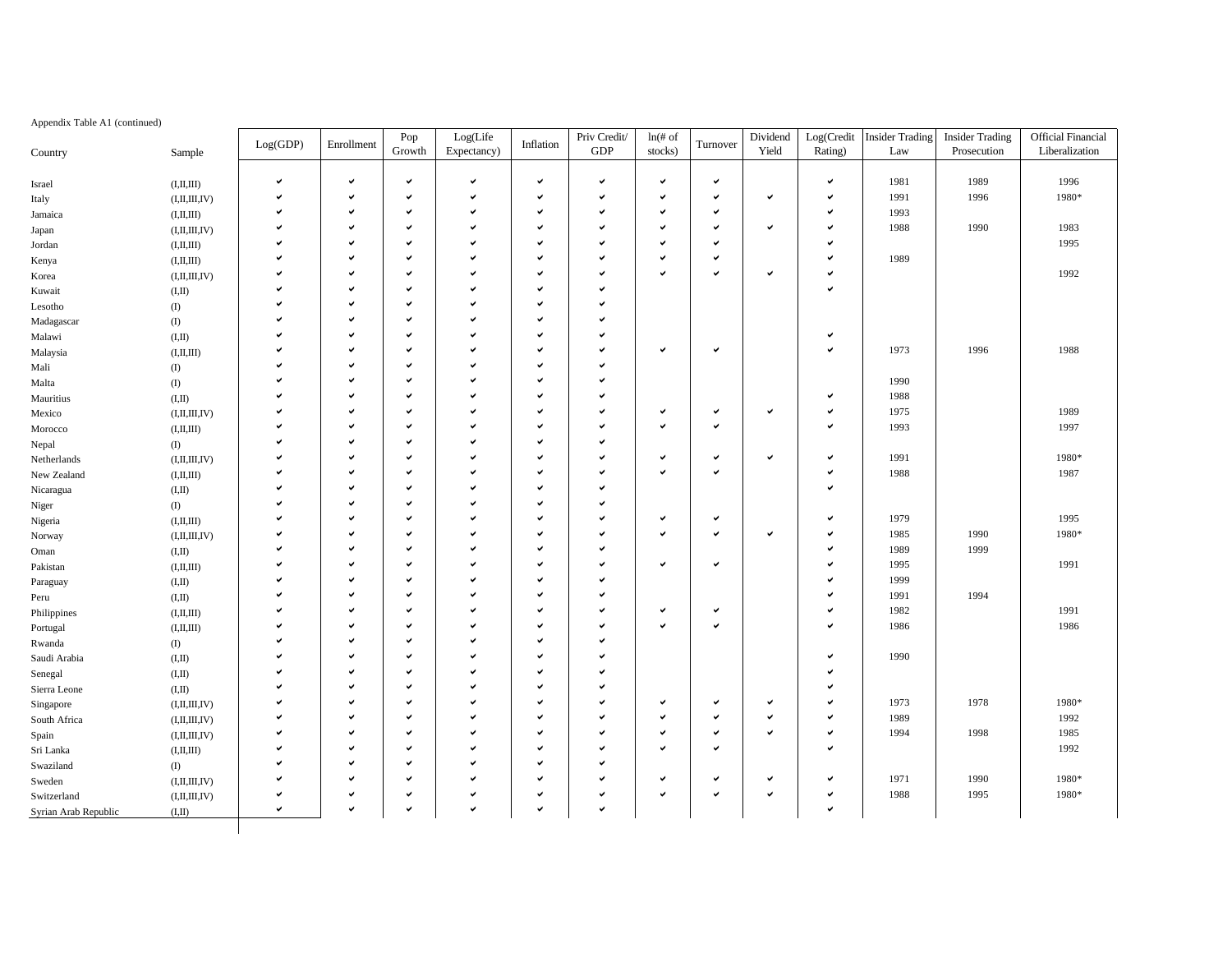| Appendix Table A1 (continued) |                                                  |              |            |               |                          |           |                     |                       |              |                   |                       |                               |                                       |                                             |
|-------------------------------|--------------------------------------------------|--------------|------------|---------------|--------------------------|-----------|---------------------|-----------------------|--------------|-------------------|-----------------------|-------------------------------|---------------------------------------|---------------------------------------------|
| Country                       | Sample                                           | Log(GDP)     | Enrollment | Pop<br>Growth | Log(Life)<br>Expectancy) | Inflation | Priv Credit/<br>GDP | $ln($ # of<br>stocks) | Turnover     | Dividend<br>Yield | Log(Credit<br>Rating) | <b>Insider Trading</b><br>Law | <b>Insider Trading</b><br>Prosecution | <b>Official Financial</b><br>Liberalization |
|                               |                                                  |              |            |               |                          |           |                     |                       |              |                   |                       |                               |                                       |                                             |
| Thailand                      | (I, II, III, IV)                                 |              | ✓          | м             | $\checkmark$             |           | ں                   | $\checkmark$          | ✔            | M                 | $\checkmark$          | 1984                          | 1993                                  | 1987                                        |
| Togo                          | $\left( \mathrm{I}\right)$                       |              | ✓          | ✓             | $\checkmark$             | v         | ✓                   |                       |              |                   |                       |                               |                                       |                                             |
| Trinidad and Tobago           | (I,II,III)                                       |              | ✓          | ◡             | $\checkmark$             |           | ں                   | $\checkmark$          | ✓            |                   | v                     | 1981                          |                                       |                                             |
| Tunisia                       | (I,II,III)                                       |              | ✓          | ч             | $\checkmark$             |           | ں                   | $\checkmark$          | ✓            |                   |                       | 1994                          |                                       |                                             |
| Turkey                        | (I,II,III)                                       |              | ✓          | м             | $\checkmark$             |           | ں                   | $\checkmark$          | ✓            |                   |                       | 1981                          | 1996                                  | 1989                                        |
| <b>United Kingdom</b>         | (I, II, III, IV)                                 |              | ✓          | ◡             | $\checkmark$             |           | ◡                   | $\checkmark$          | ✓            | M                 |                       | 1980                          | 1981                                  | 1980*                                       |
| <b>United States</b>          | (I, II, III, IV)                                 |              | ✔          | м             | $\checkmark$             |           | ◡                   | $\checkmark$          | $\checkmark$ |                   |                       | 1934                          | 1961                                  | 1980*                                       |
| Uruguay                       | (I,II)                                           |              | ✓          | ч             | $\checkmark$             |           | ◡                   |                       |              |                   |                       | 1996                          |                                       |                                             |
| Venezuela                     | (I,II,III)                                       |              | ✔          | ◡             | $\checkmark$             |           | ں                   | $\checkmark$          | ✔            |                   |                       | 1998                          |                                       | 1990                                        |
| Zambia                        | (I,II)                                           | $\checkmark$ | ✓          | ◡             | $\checkmark$             |           | ں                   |                       |              |                   |                       | 1993                          |                                       |                                             |
| Zimbabwe                      | (I, II, III, IV)                                 |              | ✓          |               | $\checkmark$             |           |                     | <b>M</b>              | ✓            |                   |                       |                               |                                       | 1993                                        |
|                               |                                                  |              |            |               |                          |           |                     |                       |              |                   |                       |                               |                                       |                                             |
| Totals                        |                                                  | 95           | 95         | 95            | 95                       | 95        | 95                  | 50                    | 50           | 28                | 75                    | 60                            | 29                                    | 27                                          |
| Notes:                        | Note: 16 full liberalized and 52 not liberalized |              |            |               |                          |           |                     |                       |              |                   |                       |                               |                                       |                                             |

(1) The macroeconomic data are available for all countries from 1980 through 1997 from the World Bank Development Indicators CD-ROM. These are listed in columns (1)-(6)

(2) The financial data are available from 1980 through 1997 from either Morgan Stanley Capital Market International or Standard and Poor's Emerging Stock Markets Factbook. These are listed in columns (7)-(10).

(3) Country Credit Ratings. These are listed in column (11)

 $\overline{\phantom{a}}$ 

(4) Insider trading laws established (column (12)), and the first prosecution under these laws (column (13)). From Bhattacharya and Daouk (2000)

(5) The official liberalization takes a value of one when the equity market is liberalized, and zero otherwise. Liberalization dates are based upon the chronology presented in Bekaert and Harvey (2000).

Developed markets are assumed liberalized before 1980 unless otherwise noted (denoted 1980\*), and frontier markets are assumed not to have liberalized.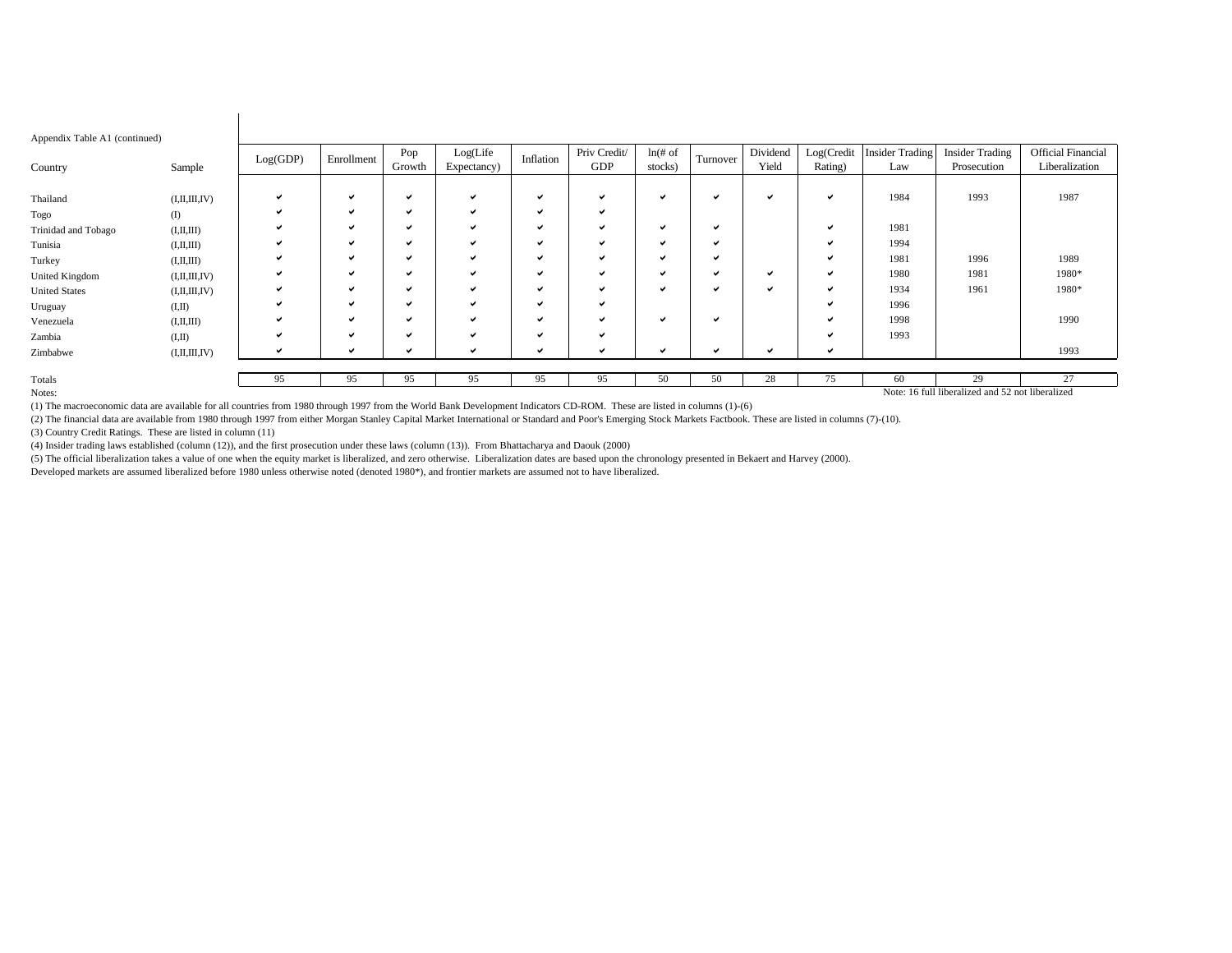# **Appendix Table A2 Control Variables in the Growth Regressions**

|                                                              | <b>Source</b>                 | <b>Expected Effect on Growth</b> |
|--------------------------------------------------------------|-------------------------------|----------------------------------|
| <b>Classic Growth Regression</b>                             |                               |                                  |
| Log(GDP)                                                     | World Bank                    | $\left( -\right)$                |
| Govt/GDP                                                     | World Bank                    | $\left( \cdot \right)$           |
| Enrollment                                                   | World Bank                    | $(+)$                            |
| Pop Growth                                                   | <b>World Bank</b>             | $(-)$                            |
| Log(Life Expectancy)                                         | World Bank                    | $^{(+)}$                         |
| The Liberalization Effect in a Classic Growth Regression     |                               |                                  |
| add Official Financial Liberalization                        | Bekaert and Harvey (2000)     | $^{(+)}$                         |
| Macroeconomic Reforms versus Financial Liberalization        |                               |                                  |
| add Trade/GDP                                                | World Bank                    | $^{(+)}$                         |
| and Inflation or Inflation Spread                            | World Bank                    | $\left( -\right)$                |
| <b>Financial Development versus Financial Liberalization</b> |                               |                                  |
| add Priv Credit/GDP                                          | World Bank                    | $^{(+)}$                         |
| and $ln(\text{\# of stocks})$ (when available)               | <b>S&amp;P EMDB</b>           | $(+)$                            |
| and Turnover (when available)                                | <b>S&amp;P EMDB</b>           | $^{(+)}$                         |
| The Sources of the Liberalization Effect                     |                               |                                  |
| add Log(Credit Rating)                                       | <b>CCR</b>                    | $^{(+)}$                         |
| or Dividend Yield                                            | <b>S&amp;P EMDB</b>           | $(-)$                            |
| or Insider Trading Law                                       | Bhattacharya and Daouk (2000) | $^{(+)}$                         |
| or Insider Trading Prosecution                               | Bhattacharya and Daouk (2000) | $^{(+)}$                         |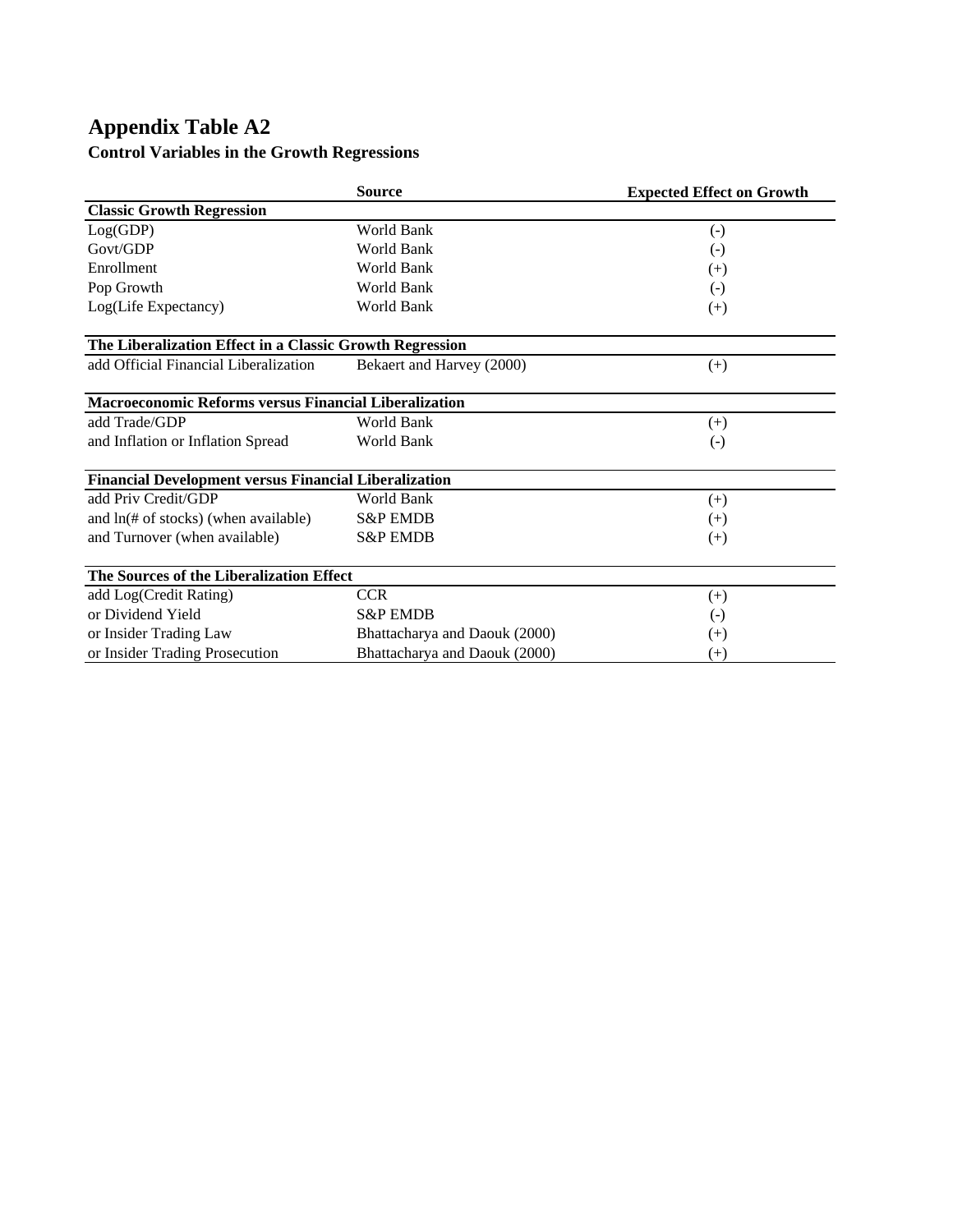## **Appendix Table A3: The Liberalization Effect at Various Horizons**

### **The Liberalization Effect in a Classic Growth Regression**

**Panel A: Annual Average Real GDP Growth Rate**

|                                          | Sample I  |           |           |           | п         |           |           |           | Ш         |           |           |           | IV        |           |           |           |
|------------------------------------------|-----------|-----------|-----------|-----------|-----------|-----------|-----------|-----------|-----------|-----------|-----------|-----------|-----------|-----------|-----------|-----------|
|                                          | $k = 3$   |           |           | 10        | $k = 3$   |           |           | 10        | $k = 3$   |           |           | 10        | $k = 3$   |           |           | 10        |
| Constant                                 | $-0.2033$ | $-0.2281$ | $-0.2395$ | $-0.2266$ | $-0.2006$ | $-0.2374$ | $-0.2399$ | $-0.2242$ | $-0.1102$ | $-0.1493$ | $-0.1468$ | $-0.1518$ | $-0.1819$ | $-0.2018$ | $-0.2257$ | $-0.3264$ |
| Std. error                               | 0.0214    | 0.0179    | 0.0161    | 0.0145    | 0.0273    | 0.0214    | 0.0195    | 0.0183    | 0.0364    | 0.0286    | 0.0240    | 0.0259    | 0.0738    | 0.0658    | 0.0583    | 0.0555    |
| Log(GDP)                                 | $-0.0106$ | $-0.0094$ | $-0.0094$ | $-0.0080$ | $-0.0100$ | $-0.0088$ | $-0.0087$ | $-0.0069$ | $-0.0113$ | $-0.0115$ | $-0.0132$ | $-0.0127$ | $-0.0152$ | $-0.0158$ | $-0.0177$ | $-0.0200$ |
| Std. error                               | 0.0007    | 0.0007    | 0.0006    | 0.0005    | 0.0008    | 0.0007    | 0.0007    | 0.0006    | 0.0008    | 0.0008    | 0.0006    | 0.0006    | 0.0013    | 0.0011    | 0.0011    | 0.0011    |
| Govt/GDP                                 | 0.0089    | $-0.0039$ | $-0.0074$ | $-0.0168$ | $-0.0054$ | $-0.0178$ | $-0.0184$ | $-0.0315$ | $-0.0102$ | $-0.0187$ | $-0.0330$ | $-0.0431$ | $-0.0123$ | $-0.0301$ | $-0.0399$ | $-0.0224$ |
| Std. error                               | 0.0103    | 0.0087    | 0.0074    | 0.0061    | 0.0116    | 0.0098    | 0.0082    | 0.0066    | 0.0130    | 0.0105    | 0.0092    | 0.0077    | 0.0197    | 0.0165    | 0.0146    | 0.0129    |
| Enrollment                               | 0.0348    | 0.0305    | 0.0295    | 0.0403    | 0.0207    | 0.0112    | 0.0144    | 0.0375    | 0.0292    | 0.0243    | 0.0287    | 0.0603    | 0.0552    | 0.0566    | 0.0746    | 0.1232    |
| Std. error                               | 0.0095    | 0.0077    | 0.0066    | 0.0048    | 0.0117    | 0.0097    | 0.0080    | 0.0053    | 0.0135    | 0.0116    | 0.0094    | 0.0068    | 0.0198    | 0.0171    | 0.0150    | 0.0125    |
| <b>Population Growth</b>                 | $-0.6637$ | $-0.5594$ | $-0.6287$ | $-0.4713$ | $-0.6841$ | $-0.5731$ | $-0.6764$ | $-0.5274$ | $-0.8156$ | $-0.8159$ | $-0.9900$ | $-1.0103$ | $-1.1144$ | $-1.1013$ | $-1.0647$ | $-1.0548$ |
| Std. error                               | 0.0682    | 0.0621    | 0.0581    | 0.0446    | 0.0802    | 0.0691    | 0.0649    | 0.0483    | 0.1001    | 0.0835    | 0.0700    | 0.0582    | 0.1384    | 0.1151    | 0.1004    | 0.0914    |
| Log(Life Expectancy)                     | 0.0711    | 0.0755    | 0.0792    | 0.0727    | 0.0706    | 0.0781    | 0.0794    | 0.0712    | 0.0521    | 0.0627    | 0.0665    | 0.0662    | 0.0766    | 0.0838    | 0.0926    | 0.1192    |
| <i>Std. error</i>                        | 0.0058    | 0.0049    | 0.0044    | 0.0040    | 0.0072    | 0.0056    | 0.0051    | 0.0048    | 0.0096    | 0.0076    | 0.0063    | 0.0069    | 0.0188    | 0.0167    | 0.0146    | 0.0140    |
| <b>Official Liberalization Indicator</b> | 0.0123    | 0.0095    | 0.0066    | 0.0071    | 0.0115    | 0.0083    | 0.0049    | 0.0041    | 0.0137    | 0.0113    | 0.0123    | 0.0082    | 0.0146    | 0.0130    | 0.0145    | 0.0089    |
| Std. error                               | 0.0017    | 0.0016    | 0.0015    | 0.0012    | 0.0019    | 0.0017    | 0.0016    | 0.0014    | 0.0022    | 0.0020    | 0.0017    | 0.0016    | 0.0037    | 0.0036    | 0.0034    | 0.0032    |

### **Panel B: Annual Average Investment/GDP**

|                                   | Sample I  |           |           |           |           |           |           |           | Ш         |           |           |           | IV        |           |           |           |
|-----------------------------------|-----------|-----------|-----------|-----------|-----------|-----------|-----------|-----------|-----------|-----------|-----------|-----------|-----------|-----------|-----------|-----------|
|                                   | $k = 3$   |           |           | 10        | $k = ?$   |           |           | 10        | $k = 3$   |           |           | 10        | $k = 3$   |           |           | 10        |
| Constant                          | $-0.2055$ | $-0.3370$ | $-0.3971$ | $-0.4537$ | $-0.2136$ | $-0.3165$ | $-0.4345$ | $-0.4568$ | $-0.3117$ | $-0.4205$ | $-0.4305$ | $-0.5335$ | 0.2280    | 0.1725    | 0.0079    | $-0.2363$ |
| Std. error                        | 0.0211    | 0.0287    | 0.0232    | 0.0230    | 0.0243    | 0.0326    | 0.0267    | 0.0261    | 0.0573    | 0.0632    | 0.0628    | 0.0638    | 0.0906    | 0.1188    | 0.1118    | 0.1187    |
| Log(GDP)                          | $-0.0103$ | $-0.0157$ | $-0.0185$ | $-0.0213$ | $-0.0089$ | $-0.0130$ | $-0.0148$ | $-0.0155$ | $-0.0103$ | $-0.0148$ | $-0.0185$ | $-0.0218$ | $-0.0068$ | $-0.0109$ | $-0.0179$ | $-0.0231$ |
| <i>Std. error</i>                 | 0.0006    | 0.0011    | 0.0008    | 0.0006    | 0.0007    | 0.0010    | 0.0008    | 0.0007    | 0.0011    | 0.0015    | 0.0012    | 0.0012    | 0.0015    | 0.0020    | 0.0023    | 0.0026    |
| Govt/GDP                          | $-0.0362$ | $-0.0147$ | 0.0067    | 0.0166    | $-0.0406$ | $-0.0285$ | $-0.0470$ | $-0.0572$ | $-0.0033$ | 0.0023    | 0.0078    | $-0.0091$ | $-0.0947$ | $-0.1097$ | $-0.1271$ | $-0.1489$ |
| <i>Std. error</i>                 | 0.0107    | 0.0149    | 0.0111    | 0.0086    | 0.0121    | 0.0152    | 0.0125    | 0.0112    | 0.0159    | 0.0207    | 0.0186    | 0.0131    | 0.0253    | 0.0315    | 0.0316    | 0.0138    |
| Enrollment                        | 0.8350    | 0.7288    | 0.6549    | 0.6045    | 0.7878    | 0.6498    | 0.5297    | 0.4812    | 0.8256    | 0.7024    | 0.5995    | 0.5254    | 0.8718    | 0.7951    | 0.7396    | 0.6857    |
| <i>Std. error</i>                 | 0.0138    | 0.0156    | 0.0148    | 0.0123    | 0.0160    | 0.0187    | 0.0184    | 0.0174    | 0.0203    | 0.0232    | 0.0266    | 0.0203    | 0.0254    | 0.0303    | 0.0361    | 0.0311    |
| <b>Population Growth</b>          | 0.1183    | 0.2270    | 0.0867    | $-0.0881$ | 0.2666    | 0.2899    | 0.4689    | 0.2925    | 0.1838    | 0.0554    | $-0.3714$ | $-0.5290$ | $-0.6030$ | $-0.8799$ | $-1.2529$ | $-1.3109$ |
| <i>Std. error</i>                 | 0.1008    | 0.0796    | 0.0797    | 0.0679    | 0.0615    | 0.0759    | 0.0870    | 0.0649    | 0.1611    | 0.1637    | 0.1813    | 0.1155    | 0.1473    | 0.2153    | 0.1934    | 0.1674    |
| Log(Life Expectancy)              | 0.0778    | 0.1230    | 0.1463    | 0.1688    | 0.0791    | 0.1175    | 0.1551    | 0.1666    | 0.1021    | 0.1428    | 0.1592    | 0.1965    | $-0.0296$ | $-0.0029$ | 0.0550    | 0.1280    |
| <i>Std. error</i>                 | 0.0058    | 0.0083    | 0.0068    | 0.0066    | 0.0070    | 0.0092    | 0.0079    | 0.0078    | 0.0148    | 0.0166    | 0.0159    | 0.0169    | 0.0237    | 0.0302    | 0.0289    | 0.0305    |
| Official Liberalization Indicator | 0.0097    | 0.0141    | 0.0141    | 0.0115    | 0.0096    | 0.0116    | 0.0131    | 0.0072    | 0.0071    | 0.0079    | 0.0060    | 0.0015    | 0.0131    | 0.0127    | 0.0123    | 0.0078    |
| <i>Std. error</i>                 | 0.0015    | 0.0025    | 0.0018    | 0.0015    | 0.0015    | 0.0026    | 0.0023    | 0.0017    | 0.0026    | 0.0034    | 0.0038    | 0.0030    | 0.0044    | 0.0053    | 0.0071    | 0.0077    |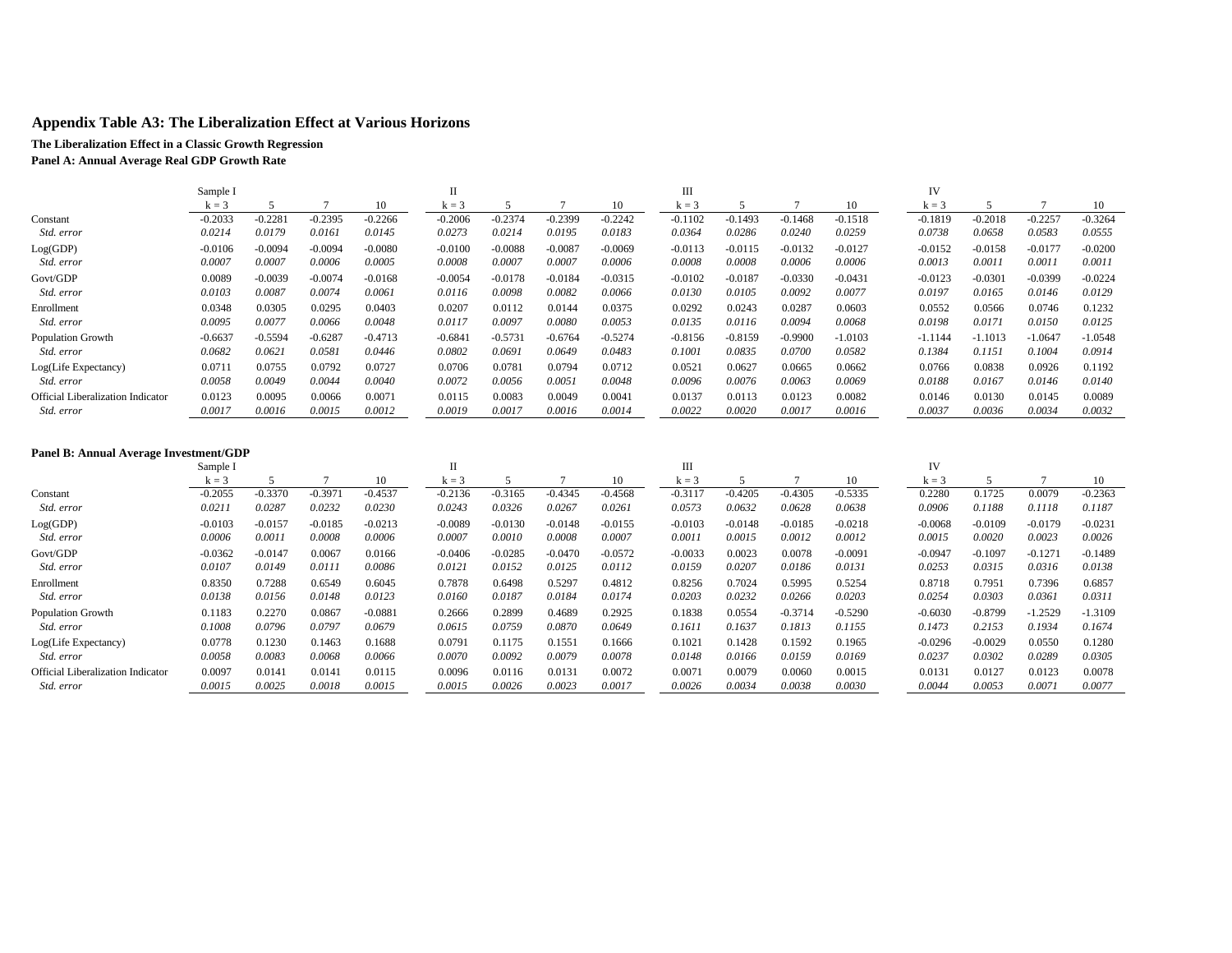# **Appendix Table A3: The Liberalization Effect at Various Horizons (continued)**

### **Panel C: Annual Average Consumption/GDP**

|                                   | Sample I  |           |           |           |           |           |           |           | Ш         |           |           |           | IV        |           |           |           |
|-----------------------------------|-----------|-----------|-----------|-----------|-----------|-----------|-----------|-----------|-----------|-----------|-----------|-----------|-----------|-----------|-----------|-----------|
|                                   | $k = 3$   |           |           | 10        | $k = 3$   |           |           | 10        | $k = 3$   |           |           | 10        | $k = 3$   |           |           |           |
| Constant                          | 1.4604    | .7627     | 1.7613    | 1.6852    | 0.8899    | 0.9759    | 1.0462    | .1279     | 0.5105    | 0.5343    | 0.6491    | 0.6550    | 1.1956    | 0.6856    | 0.9807    | 0.8971    |
| Std. error                        | 0.0272    | 0.0429    | 0.0156    | 0.0109    | 0.0504    | 0.0642    | 0.0348    | 0.0268    | 0.0518    | 0.0811    | 0.0379    | 0.0378    | 0.0488    | 0.1171    | 0.0712    | 0.0863    |
| Log(GDP)                          | $-0.0377$ | $-0.0418$ | $-0.0399$ | $-0.0445$ | $-0.0267$ | $-0.0270$ | $-0.0294$ | $-0.0306$ | $-0.0228$ | $-0.0206$ | $-0.0181$ | $-0.0164$ | $-0.0055$ | $-0.0093$ | $-0.0002$ | 0.0046    |
| Std. error                        | 0.0006    | 0.0017    | 0.0006    | 0.0005    | 0.0011    | 0.0020    | 0.0010    | 0.0010    | 0.0011    | 0.0021    | 0.0012    | 0.0014    | 0.0006    | 0.0017    | 0.0011    | 0.0015    |
| Govt/GDP                          | $-0.5441$ | $-0.4817$ | $-0.4092$ | $-0.2823$ | $-0.5826$ | $-0.4814$ | $-0.4372$ | $-0.3582$ | $-0.4134$ | $-0.4089$ | $-0.3700$ | $-0.3278$ | $-0.7584$ | $-0.8128$ | $-0.7402$ | $-0.7256$ |
| Std. error                        | 0.0099    | 0.0269    | 0.0138    | 0.0110    | 0.0218    | 0.0292    | 0.0198    | 0.0168    | 0.0208    | 0.0259    | 0.0175    | 0.0165    | 0.0160    | 0.0283    | 0.0148    | 0.0164    |
| Enrollment                        | $-0.3266$ | $-0.2665$ | $-0.2455$ | $-0.2503$ | $-0.5782$ | $-0.5038$ | $-0.4829$ | $-0.4902$ | $-0.4446$ | $-0.4503$ | $-0.4103$ | $-0.3525$ | $-0.7241$ | $-0.7622$ | $-0.7245$ | $-0.7224$ |
| Std. error                        | 0.0109    | 0.0227    | 0.0097    | 0.0073    | 0.0180    | 0.0266    | 0.0150    | 0.0143    | 0.0223    | 0.0276    | 0.0156    | 0.0145    | 0.0168    | 0.0376    | 0.0252    | 0.0291    |
| <b>Population Growth</b>          | $-0.9893$ | $-2.5579$ | $-2.7676$ | $-3.1305$ | $-0.7182$ | $-1.8045$ | $-1.8509$ | $-2.2612$ | 0.3717    | 0.4181    | 0.3312    | 0.5175    | $-0.0789$ | 0.0178    | 0.3283    | 0.2671    |
| <i>Std. error</i>                 | 0.1232    | 0.1410    | 0.0523    | 0.0423    | 0.1159    | 0.1917    | 0.1090    | 0.0933    | 0.1113    | 0.1986    | 0.1160    | 0.1256    | 0.0941    | 0.2088    | 0.1007    | 0.1115    |
| Log(Life Expectancy)              | $-0.0802$ | $-0.1442$ | $-0.1491$ | $-0.1244$ | 0.0462    | 0.0247    | 0.0103    | $-0.0064$ | 0.1110    | 0.1006    | 0.0665    | 0.0574    | $-0.0609$ | 0.0692    | $-0.0218$ | $-0.0112$ |
| <i>Std. error</i>                 | 0.0063    | 0.0118    | 0.0040    | 0.0028    | 0.0124    | 0.0168    | 0.0083    | 0.0071    | 0.0125    | 0.0208    | 0.0087    | 0.0086    | 0.0126    | 0.0292    | 0.0175    | 0.0207    |
| Official Liberalization Indicator | 0.0062    | 0.0082    | $-0.0023$ | $-0.0101$ | $-0.0088$ | $-0.0246$ | $-0.0208$ | $-0.0317$ | $-0.0100$ | $-0.0085$ | $-0.0170$ | $-0.0230$ | 0.0084    | 0.0123    | $-0.0035$ | $-0.0162$ |
| Std. error                        | 0.0011    | 0.0043    | 0.0012    | 0.0009    | 0.0016    | 0.0046    | 0.0015    | 0.0018    | 0.0029    | 0.0049    | 0.0025    | 0.0021    | 0.0033    | 0.0071    | 0.0058    | 0.0078    |
|                                   |           |           |           |           |           |           |           |           |           |           |           |           |           |           |           |           |

### **Panel D: Annual Average (Exports-Imports)/GDP**

|                                          | Sample I  |           |           |           |           |           |           |           | Ш         |           |           |           | IV        |           |           |           |
|------------------------------------------|-----------|-----------|-----------|-----------|-----------|-----------|-----------|-----------|-----------|-----------|-----------|-----------|-----------|-----------|-----------|-----------|
|                                          | $k = 3$   |           |           | 10        | $k = 3$   |           |           | 10        | $k = 3$   |           |           | 10        | $k = 3$   |           |           | 10        |
| Constant                                 | $-0.3146$ | $-0.1833$ | $-0.2057$ | $-0.1964$ | 0.3422    | 0.4063    | 0.4321    | 0.4289    | 1.0018    | .0657     | 1.0784    | 1.0559    | $-0.1510$ | 0.1080    | 0.4258    | 0.3702    |
| Std. error                               | 0.0231    | 0.0192    | 0.0154    | 0.0142    | 0.0454    | 0.0350    | 0.0198    | 0.0095    | 0.0731    | 0.0652    | 0.0558    | 0.0602    | 0.0572    | 0.0565    | 0.0513    | 0.0738    |
| Log(GDP)                                 | 0.0387    | 0.0433    | 0.0477    | 0.0496    | 0.0324    | 0.0326    | 0.0365    | 0.0340    | 0.0343    | 0.0354    | 0.0362    | 0.0346    | 0.0156    | 0.0196    | 0.0238    | 0.0207    |
| Std. error                               | 0.0007    | 0.0007    | 0.0006    | 0.0006    | 0.0009    | 0.0008    | 0.0007    | 0.0007    | 0.0010    | 0.0009    | 0.0009    | 0.0009    | 0.0009    | 0.0008    | 0.0006    | 0.0011    |
| Govt/GDP                                 | $-0.2159$ | $-0.2353$ | $-0.3379$ | $-0.3838$ | $-0.1549$ | $-0.1624$ | $-0.2499$ | $-0.2150$ | $-0.3567$ | $-0.3058$ | $-0.3067$ | $-0.2676$ | $-0.0841$ | $-0.0580$ | $-0.0395$ | 0.0043    |
| Std. error                               | 0.0068    | 0.0074    | 0.0096    | 0.0064    | 0.0188    | 0.0173    | 0.0178    | 0.0172    | 0.0281    | 0.0261    | 0.0218    | 0.0268    | 0.0135    | 0.0119    | 0.0091    | 0.0150    |
| Enrollment                               | $-0.4177$ | $-0.3607$ | $-0.3125$ | $-0.2463$ | $-0.0507$ | 0.0080    | 0.0430    | 0.1000    | $-0.2282$ | $-0.1525$ | $-0.1383$ | $-0.1102$ | $-0.0995$ | $-0.0222$ | 0.0294    | 0.0768    |
| Std. error                               | 0.0109    | 0.0102    | 0.0115    | 0.0089    | 0.0133    | 0.0104    | 0.0088    | 0.0058    | 0.0210    | 0.0179    | 0.0145    | 0.0150    | 0.0151    | 0.0146    | 0.0119    | 0.0228    |
| <b>Population Growth</b>                 | 0.5653    | 0.4565    | 1.4112    | 1.5194    | 0.0744    | $-0.0973$ | 0.3062    | 0.2080    | $-0.4449$ | $-0.4199$ | $-0.2451$ | $-0.1708$ | 0.7476    | 0.6206    | 0.5288    | 0.2790    |
| Std. error                               | 0.1413    | 0.1452    | 0.0478    | 0.0420    | 0.1290    | 0.0991    | 0.0747    | 0.0700    | 0.1534    | 0.1428    | 0.1030    | 0.1112    | 0.1287    | 0.1112    | 0.0884    | 0.1319    |
| Log(Life Expectancy)                     | 0.0229    | $-0.0179$ | $-0.0235$ | $-0.0319$ | $-0.1378$ | $-0.1557$ | $-0.1701$ | $-0.1687$ | $-0.2788$ | $-0.3016$ | $-0.3086$ | $-0.3044$ | 0.0161    | $-0.0582$ | $-0.1459$ | $-0.1305$ |
| Std. error                               | 0.0057    | 0.0045    | 0.0044    | 0.0043    | 0.0115    | 0.0090    | 0.0053    | 0.0029    | 0.0178    | 0.0157    | 0.0131    | 0.0144    | 0.0153    | 0.0152    | 0.0135    | 0.0194    |
| <b>Official Liberalization Indicator</b> | $-0.0117$ | $-0.0211$ | $-0.0163$ | $-0.0102$ | $-0.0108$ | $-0.0107$ | $-0.0077$ | $-0.0038$ | $-0.0040$ | $-0.0061$ | $-0.0012$ | 0.0057    | $-0.0251$ | $-0.0231$ | $-0.0171$ | $-0.0146$ |
| Std. error                               | 0.0016    | 0.0017    | 0.0014    | 0.0013    | 0.0015    | 0.0013    | 0.0014    | 0.0019    | 0.0030    | 0.0029    | 0.0029    | 0.0037    | 0.0022    | 0.0024    | 0.0028    | 0.0044    |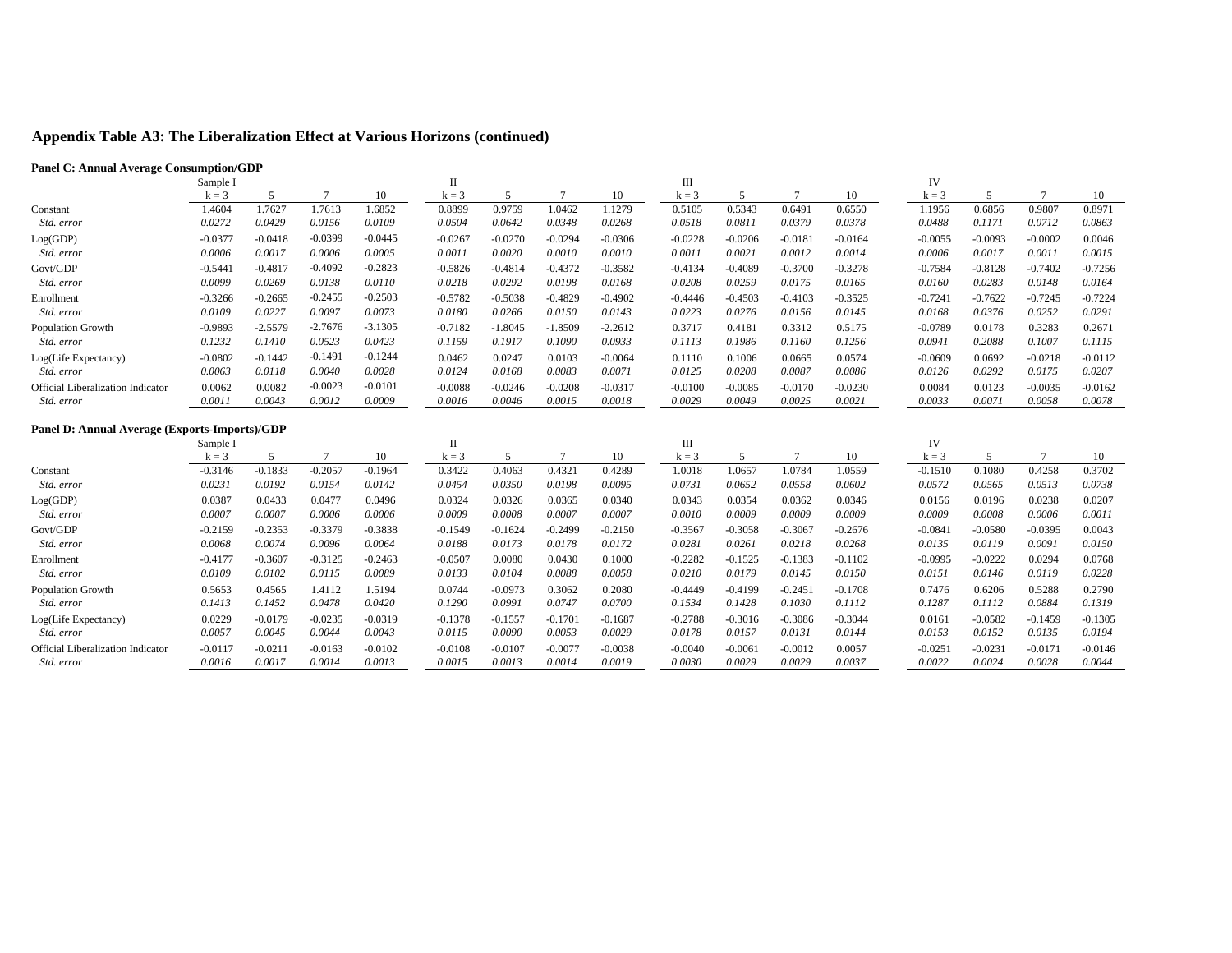# **Appendix Table A3: The Liberalization Effect at Various Horizons (continued)**

### **Panel E: Annual Average Government/GDP**

|                                          | Sample I  |           |           |           |           |           |           |           | Ш         |           |           |           | IV        |           |           |           |  |
|------------------------------------------|-----------|-----------|-----------|-----------|-----------|-----------|-----------|-----------|-----------|-----------|-----------|-----------|-----------|-----------|-----------|-----------|--|
|                                          | $k = 3$   |           |           | 10        | $k = 3$   |           |           | 10        | $k = 3$   |           |           | 10        | $k = 3$   |           |           | 10        |  |
| Constant                                 | 0.0173    | 0.0275    | 0.0076    | $-0.0401$ | 0.0049    | 0.0123    | 0.0125    | $-0.0446$ | 0.0624    | 0.0911    | 0.1287    | 0.2355    | 0.1786    | 0.2702    | 0.4531    | 0.8280    |  |
| Std. error                               | 0.0110    | 0.0109    | 0.0129    | 0.0142    | 0.0128    | 0.0130    | 0.0173    | 0.0192    | 0.0158    | 0.0204    | 0.0229    | 0.0230    | 0.0209    | 0.0292    | 0.0341    | 0.0267    |  |
| Log(GDP)                                 | 0.0038    | 0.0069    | 0.0094    | 0.0113    | 0.0030    | 0.0055    | 0.0076    | 0.0095    | 0.001     | 0.0014    | 0.0016    | 0.0016    | 0.0029    | 0.0040    | 0.0067    | 0.0110    |  |
| Std. error                               | 0.0005    | 0.0006    | 0.0005    | 0.0008    | 0.0005    | 0.0007    | 0.0007    | 0.0011    | 0.0003    | 0.0004    | 0.0006    | 0.0006    | 0.0003    | 0.0005    | 0.0005    | 0.0005    |  |
| Govt/GDP                                 | 0.9045    | 0.8426    | 0.7892    | 0.6969    | 0.9209    | 0.8756    | 0.8380    | 0.7580    | 0.9525    | 0.9187    | 0.8846    | 0.8404    | 0.9816    | 0.9701    | 0.9385    | 0.8983    |  |
| Std. error                               | 0.0099    | 0.0113    | 0.0081    | 0.0097    | 0.0092    | 0.0111    | 0.0070    | 0.0078    | 0.0058    | 0.0072    | 0.0072    | 0.0071    | 0.0076    | 0.0099    | 0.0112    | 0.0053    |  |
| Enrollment                               | 0.0331    | 0.0377    | 0.0225    | 0.0192    | 0.0200    | 0.0258    | 0.0139    | $-0.0018$ | 0.0217    | 0.0169    | 0.0097    | $-0.0181$ | 0.0268    | 0.0330    | 0.0238    | $-0.0019$ |  |
| Std. error                               | 0.0035    | 0.0046    | 0.0049    | 0.0054    | 0.0038    | 0.0052    | 0.0065    | 0.0063    | 0.0055    | 0.0076    | 0.0092    | 0.0087    | 0.0063    | 0.0100    | 0.0127    | 0.0108    |  |
| <b>Population Growth</b>                 | 0.1355    | 0.2806    | 0.5992    | 0.9696    | 0.1303    | 0.2772    | 0.5909    | 1.1894    | $-0.0827$ | $-0.0861$ | $-0.0970$ | $-0.2117$ | 0.0796    | 0.1707    | 0.0808    | $-0.0609$ |  |
| <i>Std. error</i>                        | 0.0862    | 0.0853    | 0.0534    | 0.0649    | 0.1026    | 0.1075    | 0.0608    | 0.0694    | 0.0317    | 0.0309    | 0.0362    | 0.0375    | 0.0448    | 0.0558    | 0.0584    | 0.0287    |  |
| Log(Life Expectancy)                     | $-0.0101$ | $-0.0168$ | $-0.0156$ | $-0.0062$ | $-0.0059$ | $-0.0117$ | $-0.0154$ | $-0.0051$ | $-0.0164$ | $-0.0228$ | $-0.0309$ | $-0.0535$ | $-0.0490$ | $-0.0733$ | $-0.1203$ | $-0.2156$ |  |
| Std. error                               | 0.0024    | 0.0025    | 0.0035    | 0.0040    | 0.0029    | 0.0032    | 0.0048    | 0.0058    | 0.0041    | 0.0054    | 0.0061    | 0.0059    | 0.0053    | 0.0074    | 0.0086    | 0.0069    |  |
| <b>Official Liberalization Indicator</b> | $-0.0016$ | $-0.0027$ | $-0.0012$ | 0.0023    | 0.0004    | 0.0006    | 0.0037    | 0.0124    | 0.0019    | 0.0053    | 0.0088    | 0.0123    | 0.0012    | 0.0041    | 0.0053    | 0.0109    |  |
| Std. error                               | 0.0006    | 0.0006    | 0.0006    | 0.0011    | 0.0008    | 0.0009    | 0.0010    | 0.0019    | 0.0009    | 0.0013    | 0.0017    | 0.0021    | 0.0011    | 0.0019    | 0.0022    | 0.0019    |  |

I, II, III, and IV refer to samples of 95, 75, 50 and 28 countries detailed in appendix table A1. The dependent variable is either the k-year average growth rate of real per capita gross domestic product, investment/GDP, c government/GDP, or trade balance/GDP ratios. Log(GDP) is the log real per capita GDP level in 1980. Govt/GDP is the ratio of government consumption to GDP; Enrollment is the secondary school enrollment ratio; Population gr of total population; Log(Life Expectancy) is the log life expectancy of the total population; and the official liberalization variable takes a value of one when the equity market is liberalized, and zero otherwise. The wei GMM estimation provides a correction for cross-sectional heteroskedasticity. All standard errors account for the overlapping nature of the data.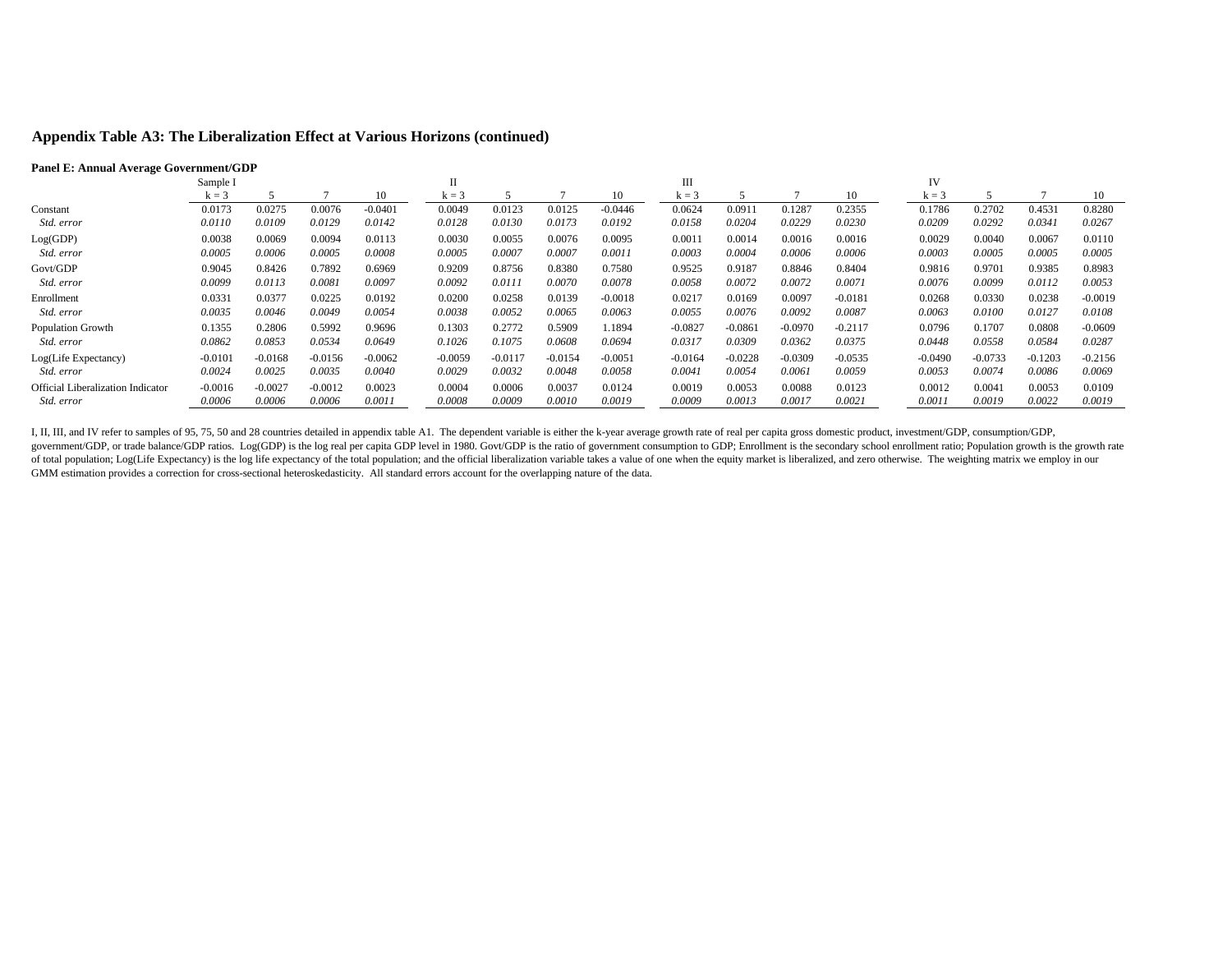# **Appendix Table A4: The Liberalization Effect with Various Weighting Matrices**

### **The Liberalization Effect in a Classic Growth Regression**

**Annual Average Real GDP Growth Rate (k=5)**

|                                          |           | <b>Panel A: Weighting Matrix 1</b> |           |           |  |           | <b>Panel B: Weighting Matrix 2</b> |           |           |           | Panel C: Weighting Matrix 3 |           |           |
|------------------------------------------|-----------|------------------------------------|-----------|-----------|--|-----------|------------------------------------|-----------|-----------|-----------|-----------------------------|-----------|-----------|
|                                          | Sample I  | П                                  | Ш         | IV        |  | Sample I  | П                                  | Ш         | IV        | Sample I  |                             | Ш         | IV        |
| Constant                                 | $-0.1971$ | $-0.1679$                          | $-0.0934$ | $-0.3154$ |  | $-0.2281$ | $-0.2374$                          | $-0.1493$ | $-0.2018$ | $-0.3292$ | $-0.3419$                   | $-0.3063$ | $-0.4314$ |
| Std. error                               | 0.0268    | 0.0313                             | 0.0487    | 0.1040    |  | 0.0179    | 0.0214                             | 0.0286    | 0.0658    | 0.0428    | 0.0535                      | 0.0774    | 0.1457    |
| Log(GDP)                                 | $-0.0080$ | $-0.0077$                          | $-0.0107$ | $-0.0169$ |  | $-0.0094$ | $-0.0088$                          | $-0.0115$ | $-0.0158$ | $-0.0079$ | $-0.0074$                   | $-0.0098$ | $-0.0182$ |
| Std. error                               | 0.0010    | 0.0013                             | 0.0012    | 0.0020    |  | 0.0007    | 0.0007                             | 0.0008    | 0.0011    | 0.0016    | 0.0018                      | 0.0018    | 0.0025    |
| Govt/GDP                                 | 0.0047    | 0.0225                             | $-0.0043$ | $-0.0202$ |  | $-0.0039$ | $-0.0178$                          | $-0.0187$ | $-0.0301$ | $-0.0139$ | $-0.0345$                   | $-0.0459$ | $-0.0069$ |
| Std. error                               | 0.0119    | 0.0135                             | 0.0181    | 0.0286    |  | 0.0087    | 0.0098                             | 0.0105    | 0.0165    | 0.0190    | 0.0223                      | 0.0256    | 0.0359    |
| Enrollment                               | 0.0397    | 0.0083                             | 0.0693    | 0.0601    |  | 0.0305    | 0.0112                             | 0.0243    | 0.0566    | 0.0213    | 0.0041                      | 0.0287    | 0.0913    |
| Std. error                               | 0.0128    | 0.0128                             | 0.0200    | 0.0297    |  | 0.0077    | 0.0097                             | 0.0116    | 0.0171    | 0.0165    | 0.0227                      | 0.0234    | 0.0298    |
| <b>Population Growth</b>                 | $-0.6900$ | $-0.8364$                          | $-0.8771$ | $-1.0310$ |  | $-0.5594$ | $-0.5731$                          | $-0.8159$ | $-1.1013$ | $-0.0276$ | $-0.0701$                   | $-0.2163$ | $-0.8516$ |
| <i>Std. error</i>                        | 0.0798    | 0.0883                             | 0.1149    | 0.1727    |  | 0.0621    | 0.0691                             | 0.0835    | 0.1151    | 0.0444    | 0.0551                      | 0.1420    | 0.2870    |
| Log(Life Expectancy)                     | 0.0655    | 0.0609                             | 0.0457    | 0.1123    |  | 0.0755    | 0.0781                             | 0.0627    | 0.0838    | 0.0954    | 0.0994                      | 0.0957    | 0.1407    |
| <i>Std. error</i>                        | 0.0076    | 0.0090                             | 0.0131    | 0.0270    |  | 0.0049    | 0.0056                             | 0.0076    | 0.0167    | 0.0124    | 0.0148                      | 0.0206    | 0.0367    |
| <b>Official Liberalization Indicator</b> | 0.0055    | 0.0017                             | 0.0091    | 0.0112    |  | 0.0095    | 0.0083                             | 0.0113    | 0.0130    | 0.0117    | 0.0108                      | 0.0104    | 0.0057    |
| <i>Std. error</i>                        | 0.0023    | 0.0027                             | 0.0026    | 0.0046    |  | 0.0016    | 0.0017                             | 0.0020    | 0.0036    | 0.0037    | 0.0040                      | 0.0034    | 0.0044    |
|                                          |           |                                    |           |           |  |           |                                    |           |           |           |                             |           |           |

I, II, III, and IV refer to samples of 95, 75, 50 and 28 countries detailed in appendix table A1. The dependent variable is the 5-year average growth rate of real per capita gross domestic product. Log(GDP) is the log real per capita GDP level in 1980. Govt/GDP is the ratio of government consumption to GDP; Enrollment is the secondary school enrollment ratio; Population growth is the growth rate of total population; Log(Life Expectancy) is the log life expectancy of the total population; and the official liberalization variable takes a value of one when the equity market is liberalized, and zero otherwise. The weighting matrices we employ in our GMM estimation provide a correction for cross-sectional heteroskedasticity and SUR effects (Matrix 1), cross-sectional heteroskedasticity (Matrix 2), and no crosssectional error structure (Matrix 3 –pooled OLS). All standard errors account for the overlapping nature of the data.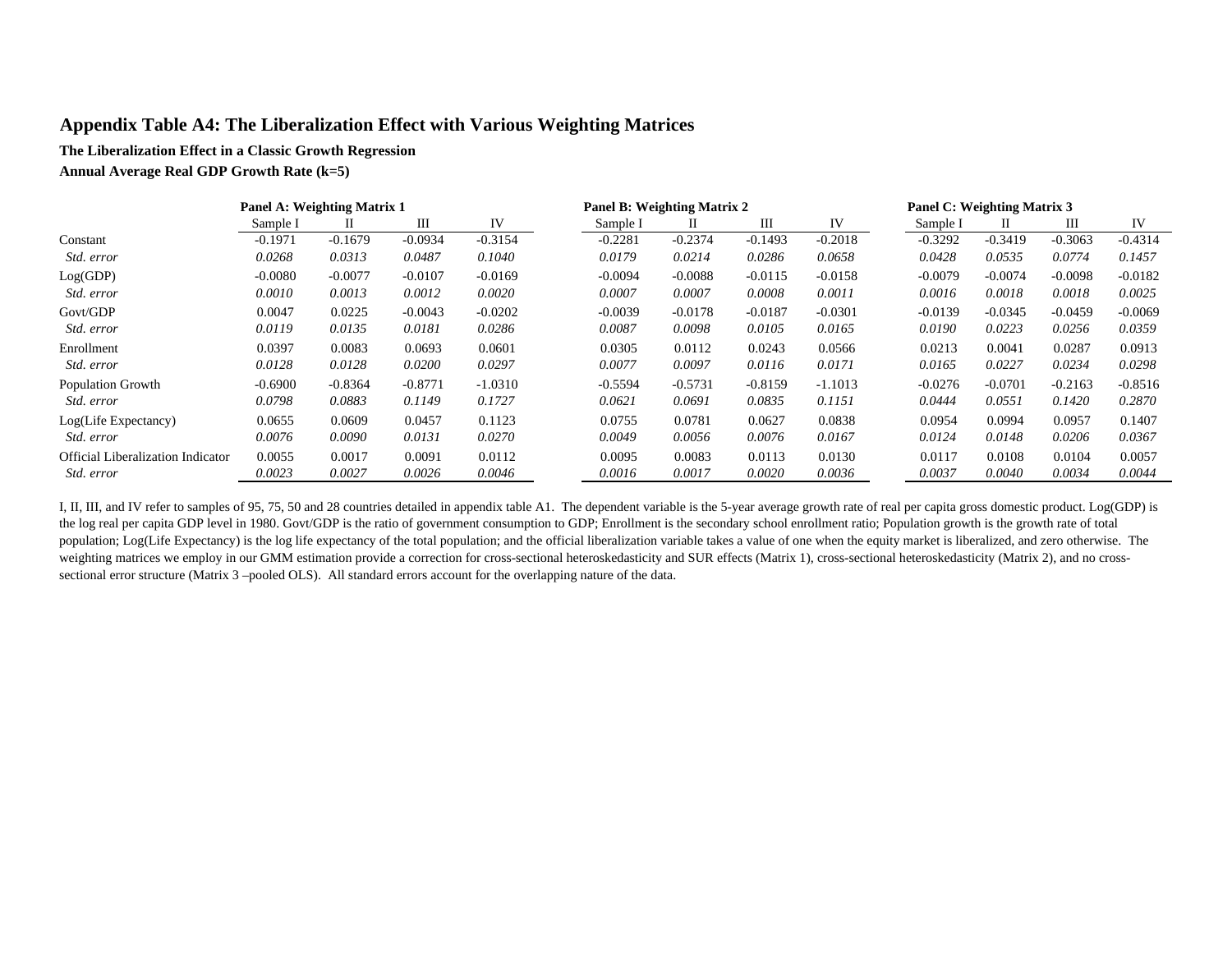# **Table 1: Unconditional Analysis of GDP Growth Before and After Financial Liberalization**

| Years     |           |           |           |                |                  |              |            |               |
|-----------|-----------|-----------|-----------|----------------|------------------|--------------|------------|---------------|
| $-10$     | $-7$      | $-5$      | $-3$      | Country        | 3                | 5            | 7          | 10            |
| $-0.0054$ | $-0.0104$ | $-0.0102$ | 0.0105    | Argentina      | $-0.0100$        | 0.0182       | 0.0143     | $\ast$        |
| $-0.0042$ | 0.0139    | 0.0019    | $-0.0216$ | <b>Brazil</b>  | 0.0031           | 0.0160       | 0.0160     | $\ast$        |
| 0.0237    | 0.0507    | 0.0527    | 0.0541    | Chile          | 0.0631           | 0.0663       | $\ast$     | $\ast$        |
| 0.0126    | 0.0206    | 0.0245    | 0.0179    | Colombia       | 0.0187           | 0.0261       | 0.0204     | $\ast$        |
| 0.0151    | 0.0082    | 0.0116    | 0.0207    | Greece         | 0.0214           | 0.0157       | 0.0105     | 0.0131        |
| 0.0301    | 0.0315    | 0.0323    | 0.0209    | India          | 0.0420           | 0.0468       | $\ast$     | $\ast$        |
| $-0.0185$ | $-0.0294$ | 0.0057    | 0.0498    | Jordan         | $-0.0021$        | *            | $\ast$     | $\ast$        |
| $\ast$    | $\ast$    | 0.0344    | 0.0357    | Japan          | 0.0211           | 0.0265       | 0.0272     | 0.0336        |
| 0.0783    | 0.0800    | 0.0813    | 0.0699    | Korea          | 0.0535           | 0.0580       | $\ast$     | $\ast$        |
| 0.0279    | 0.0176    | 0.0097    | $-0.0114$ | Malaysia       | 0.0583           | 0.0566       | 0.0574     | 0.0575        |
| 0.0010    | $-0.0258$ | $-0.0085$ | $-0.0231$ | Mexico         | 0.0252           | 0.0187       | 0.0054     | *             |
| 0.0207    | 0.0169    | 0.0182    | 0.0102    | New Zealand    | $-0.0025$        | $-0.0097$    | 0.0012     | 0.0052        |
| 0.0152    | 0.0188    | 0.0051    | $-0.0143$ | Nigeria        | 0.0128           | $\ast$       | $\ast$     | *             |
| 0.0343    | 0.0315    | 0.0303    | 0.0294    | Pakistan       | 0.0240           | 0.0221       | 0.0149     | $\ast$        |
| $-0.0092$ | $-0.0156$ | 0.0192    | 0.0249    | Philippines    | $-0.0169$        | $-0.0017$    | 0.0076     | $\ast$        |
| $-0.0174$ | $-0.0161$ | $-0.0074$ | $-0.0177$ | South Africa   | $-0.0152$        | $-0.0045$    | $\ast$     | $\ast$        |
| 0.0412    | 0.0345    | 0.0352    | 0.0359    | Thailand       | 0.0936           | 0.0869       | 0.0808     | 0.0757        |
| $-0.0284$ | $-0.0184$ | $-0.0111$ | $-0.0248$ | Venezuela      | 0.0459           | 0.0144       | 0.0087     | *             |
| $-0.0070$ | $-0.0042$ | 0.0011    | $-0.0186$ | Zimbabwe       | 0.0013           | 0.0131       | $\ast$     | $\ast$        |
| 0.0407    | 0.0341    | 0.0369    | 0.0392    | Indonesia      | 0.0685           | 0.0622       | 0.0614     | $\ast$        |
| 0.0197    | 0.0139    | 0.0039    | $-0.0010$ | Portugal       | 0.0597           | 0.0558       | 0.0472     | 0.0363        |
| 0.0174    | 0.0302    | 0.0354    | 0.0393    | Turkey         | 0.0118           | 0.0268       | 0.0157     | $\ast$        |
| 0.0125    | 0.0083    | 0.0051    | 0.0068    | Spain          | 0.0315           | 0.0374       | 0.0346     | 0.0254        |
| 0.0258    | 0.0229    | 0.0203    | 0.0296    | Sri Lanka      | 0.0427           | 0.0390       | *          | $\ast$        |
|           |           |           |           |                |                  |              |            |               |
| 0.0142    | 0.0136    | 0.0178    | 0.0151    | Average        | 0.0271           | 0.0334       | 0.0277     | 0.0432        |
|           |           |           |           | # of increases | 16 (of 24 valid) | $16($ of 22) | 11 (of 15) | $4($ of 6 $)$ |

### **Panel A: Annual Average Real GDP Growth Rate**

### **Panel B: Cross-Sectional Comparison Annual Average Real GDP Growth Rate**

|                         | $k = 3$   |        |        | 10     |
|-------------------------|-----------|--------|--------|--------|
| <b>Full Liberalized</b> | 0.0234    | 0.0226 | 0.0213 | 0.0204 |
| Never Liberalized       | $-0.0008$ | 0.0014 | 0.0018 | 0.0032 |

The variable we explore in this table is the k-year average growth rate of real per capita gross domestic product. Official liberalization means that the equity market is liberalized. Full Liberalized denotes countries that are fully liberalized throughout our sample, whereas Never Liberalized denotes countries that never undergo financial liberalization.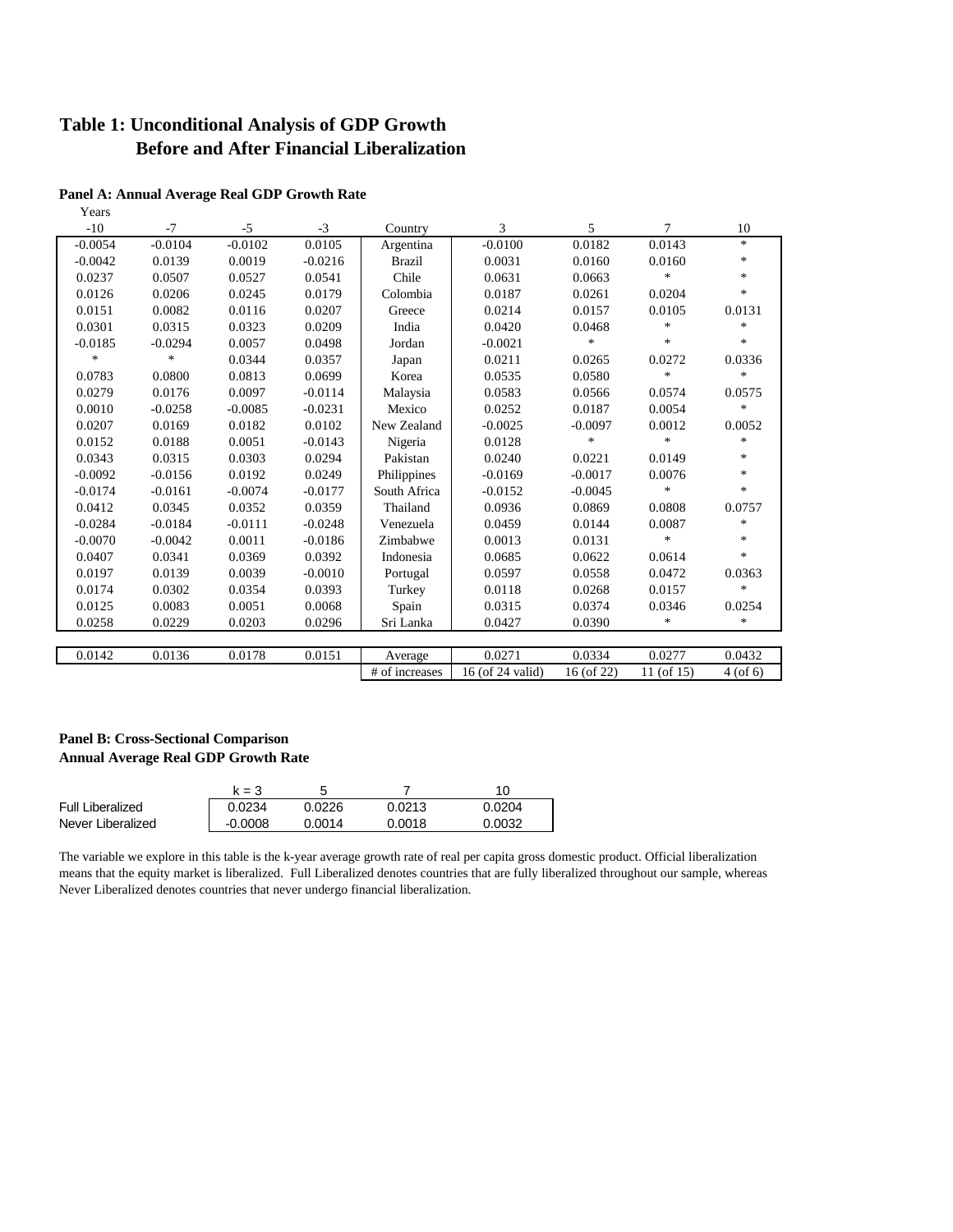## **Table 2: Classic Growth Regression and the Impact of Liberalization Annual Average Real GDP Growth Rate (k=5)**

| <b>Panel A: Classic Growth Regression</b> |           |           |           | Panel B: Classic Growth Regression with Liberalization Indicator |                                   |           |           |           |           |
|-------------------------------------------|-----------|-----------|-----------|------------------------------------------------------------------|-----------------------------------|-----------|-----------|-----------|-----------|
|                                           | Sample I  | П         | Ш         | IV                                                               |                                   | Sample I  | П         | Ш         | IV        |
| Constant                                  | $-0.2369$ | $-0.2581$ | $-0.1559$ | $-0.3438$                                                        | Constant                          | $-0.2281$ | $-0.2374$ | $-0.1493$ | $-0.2018$ |
| Std. error                                | 0.0181    | 0.0216    | 0.0295    | 0.0538                                                           | Std. error                        | 0.0179    | 0.0214    | 0.0286    | 0.0658    |
| Log(GDP)                                  | $-0.0071$ | $-0.0069$ | $-0.0093$ | $-0.0156$                                                        | Log(GDP)                          | $-0.0094$ | $-0.0088$ | $-0.0115$ | $-0.0158$ |
| Std. error                                | 0.0006    | 0.0006    | 0.0007    | 0.0011                                                           | Std. error                        | 0.0007    | 0.0007    | 0.0008    | 0.0011    |
| Govt/GDP                                  | $-0.0044$ | $-0.0175$ | $-0.0212$ | $-0.0158$                                                        | Govt/GDP                          | $-0.0039$ | $-0.0178$ | $-0.0187$ | $-0.0301$ |
| Std. error                                | 0.0085    | 0.0096    | 0.0105    | 0.0164                                                           | Std. error                        | 0.0087    | 0.0098    | 0.0105    | 0.0165    |
| Enrollment                                | 0.0277    | 0.0059    | 0.0162    | 0.0624                                                           | Enrollment                        | 0.0305    | 0.0112    | 0.0243    | 0.0566    |
| Std. error                                | 0.0079    | 0.0098    | 0.0119    | 0.0174                                                           | Std. error                        | 0.0077    | 0.0097    | 0.0116    | 0.0171    |
| <b>Population Growth</b>                  | $-0.5978$ | $-0.6037$ | $-0.9389$ | $-1.2056$                                                        | <b>Population Growth</b>          | $-0.5594$ | $-0.5731$ | $-0.8159$ | $-1.1013$ |
| Std. error                                | 0.0577    | 0.0642    | 0.0791    | 0.1121                                                           | Std. error                        | 0.0621    | 0.0691    | 0.0835    | 0.1151    |
| Log(Life Expectancy)                      | 0.0746    | 0.0806    | 0.0624    | 0.1182                                                           | Log(Life Expectancy)              | 0.0755    | 0.0781    | 0.0627    | 0.0838    |
| Std. error                                | 0.0049    | 0.0057    | 0.0079    | 0.0140                                                           | Std. error                        | 0.0049    | 0.0056    | 0.0076    | 0.0167    |
|                                           |           |           |           |                                                                  | Official Liberalization Indicator | 0.0095    | 0.0083    | 0.0113    | 0.0130    |
|                                           |           |           |           |                                                                  | Std. error                        | 0.0016    | 0.0017    | 0.0020    | 0.0036    |

I, II, III, and IV refer to samples of 95, 75, 50 and 28 countries detailed in appendix table A1. The dependent variable is the 5-year average growth rate of real per capita gross domestic product. Log(GDP) is the log real per capita GDP level in 1980. Govt/GDP is the ratio of government consumption to GDP; Enrollment is the secondary school enrollment ratio; Population growth is the growth rate of total population; Log(Life Expectancy) is the log life expectancy of the total population; and the official liberalization variable takes a value of one when the equity market is liberalized, and zero otherwise. The weighting matrix we employ in our GMM estimation provides a correction for cross-sectional heteroskedasticity. All standard errors account for the overlapping nature of the data.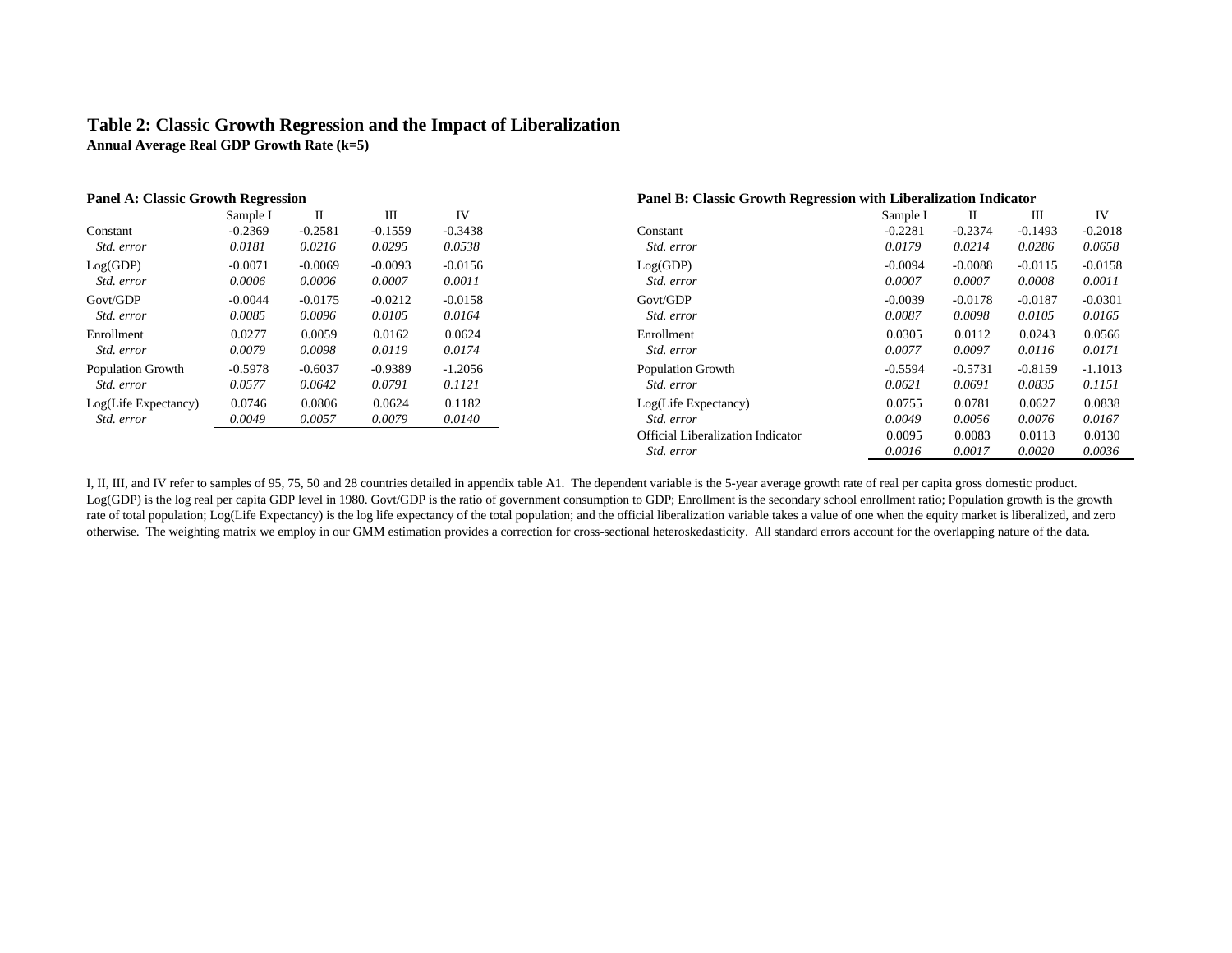# **Table 3: Robustness of the Liberalization Effect**

**Annual Average Real GDP Growth Rate (k=5)**

### **Panel A: Sensitivity to Alternative Liberalization Dates Panel B: Sensitivity to Regional Influences**

|                                     | Sample I  | П         | Ш         | IV        |
|-------------------------------------|-----------|-----------|-----------|-----------|
| Constant                            | $-0.2240$ | $-0.2344$ | $-0.1373$ | $-0.2351$ |
| <i>Std. error</i>                   | 0.0178    | 0.0213    | 0.0290    | 0.0653    |
| Log(GDP)                            | $-0.0093$ | $-0.0088$ | $-0.0105$ | $-0.0150$ |
| Std. error                          | 0.0006    | 0.0006    | 0.0007    | 0.0012    |
| Govt/GDP                            | $-0.0019$ | $-0.0158$ | $-0.0236$ | $-0.0229$ |
| <i>Std. error</i>                   | 0.0088    | 0.0099    | 0.0107    | 0.0165    |
| Enrollment                          | 0.0304    | 0.0108    | 0.0224    | 0.0572    |
| <i>Std. error</i>                   | 0.0078    | 0.0098    | 0.0116    | 0.0173    |
| <b>Population Growth</b>            | $-0.5531$ | $-0.5682$ | $-0.7913$ | $-1.1104$ |
| Std. error                          | 0.0620    | 0.0686    | 0.0838    | 0.1183    |
| Log(Life Expectancy)                | 0.0742    | 0.0772    | 0.0582    | 0.0900    |
| Std. error                          | 0.0048    | 0.0056    | 0.0077    | 0.0170    |
| First Sign Liberalization Indicator | 0.0102    | 0.0091    | 0.0105    | 0.0094    |
| Std. error                          | 0.0015    | 0.0016    | 0.0018    | 0.0033    |

# **Panel C: Sensitivity to Business Cycle: Panel D: Sensitivity to Business Cycle: Panel D: Sensitivity to Business Cycle:**

| ъэ                                       | Sample I  | П         | Ш         | IV        |
|------------------------------------------|-----------|-----------|-----------|-----------|
| Constant                                 | $-0.2334$ | $-0.2453$ | $-0.1654$ | $-0.2437$ |
| Std. error                               | 0.0185    | 0.0220    | 0.0304    | 0.0678    |
| Log(GDP)                                 | $-0.0095$ | $-0.0089$ | $-0.0118$ | $-0.0162$ |
| Std. error                               | 0.0007    | 0.0007    | 0.0008    | 0.0011    |
| Govt/GDP                                 | $-0.0053$ | $-0.0188$ | $-0.0211$ | $-0.0293$ |
| Std. error                               | 0.0088    | 0.0099    | 0.0107    | 0.0165    |
| Enrollment                               | 0.0322    | 0.0117    | 0.0244    | 0.0559    |
| <i>Std. error</i>                        | 0.0077    | 0.0098    | 0.0116    | 0.0169    |
| <b>Population Growth</b>                 | $-0.5503$ | $-0.5553$ | $-0.7864$ | $-1.0202$ |
| <i>Std. error</i>                        | 0.0627    | 0.0701    | 0.0853    | 0.1195    |
| Log(Life Expectancy)                     | 0.0762    | 0.0793    | 0.0656    | 0.0924    |
| <i>Std. error</i>                        | 0.0049    | 0.0057    | 0.0079    | 0.0170    |
| OECD GDP growth (lagged)                 | 0.0614    | 0.0349    | 0.0444    | 0.0424    |
| <i>Std. error</i>                        | 0.0317    | 0.0342    | 0.0334    | 0.0413    |
| World real interest rate (lagged)        | 0.0337    | 0.0473    | 0.0834    | 0.1069    |
| Std. error                               | 0.0325    | 0.0352    | 0.0350    | 0.0434    |
| <b>Official Liberalization Indicator</b> | 0.0101    | 0.0089    | 0.0123    | 0.0133    |
| Std. error                               | 0.0016    | 0.0017    | 0.0020    | 0.0036    |

|                                            | Sample I  | П         | Ш         | IV        |                                               | Sample I  | П         | Ш         | IV        |
|--------------------------------------------|-----------|-----------|-----------|-----------|-----------------------------------------------|-----------|-----------|-----------|-----------|
| Constant                                   | $-0.2240$ | $-0.2344$ | $-0.1373$ | $-0.2351$ | Constant                                      | $-0.2268$ | $-0.2347$ | $-0.1571$ | $-0.2095$ |
| Std. error                                 | 0.0178    | 0.0213    | 0.0290    | 0.0653    | Std. error                                    | 0.0180    | 0.0214    | 0.0288    | 0.0645    |
| Log(GDP)                                   | $-0.0093$ | $-0.0088$ | $-0.0105$ | $-0.0150$ | Log(GDP)                                      | $-0.0096$ | $-0.0090$ | $-0.0117$ | $-0.0158$ |
| Std. error                                 | 0.0006    | 0.0006    | 0.0007    | 0.0012    | Std. error                                    | 0.0007    | 0.0007    | 0.0007    | 0.0011    |
| Govt/GDP                                   | $-0.0019$ | $-0.0158$ | $-0.0236$ | $-0.0229$ | Govt/GDP                                      | $-0.0049$ | $-0.0197$ | $-0.0236$ | $-0.0318$ |
| Std. error                                 | 0.0088    | 0.0099    | 0.0107    | 0.0165    | Std. error                                    | 0.0088    | 0.0099    | 0.0106    | 0.0169    |
| Enrollment                                 | 0.0304    | 0.0108    | 0.0224    | 0.0572    | Enrollment                                    | 0.0305    | 0.0110    | 0.0225    | 0.0553    |
| Std. error                                 | 0.0078    | 0.0098    | 0.0116    | 0.0173    | Std. error                                    | 0.0078    | 0.0098    | 0.0115    | 0.0171    |
| <b>Population Growth</b>                   | $-0.5531$ | $-0.5682$ | $-0.7913$ | $-1.1104$ | <b>Population Growth</b>                      | $-0.5454$ | $-0.5569$ | $-0.7493$ | $-1.0934$ |
| Std. error                                 | 0.0620    | 0.0686    | 0.0838    | 0.1183    | Std. error                                    | 0.0631    | 0.0706    | 0.0857    | 0.1158    |
| Log(Life Expectancy)                       | 0.0742    | 0.0772    | 0.0582    | 0.0900    | Log(Life Expectancy)                          | 0.0754    | 0.0777    | 0.0649    | 0.0854    |
| Std. error                                 | 0.0048    | 0.0056    | 0.0077    | 0.0170    | Std. error                                    | 0.0049    | 0.0057    | 0.0077    | 0.0164    |
| <b>First Sign Liberalization Indicator</b> | 0.0102    | 0.0091    | 0.0105    | 0.0094    | Official Liberalization Indicator (Latin)     | 0.0089    | 0.0075    | 0.0068    | 0.0138    |
| Std. error                                 | 0.0015    | 0.0016    | 0.0018    | 0.0033    | Std. error                                    | 0.0034    | 0.0034    | 0.0035    | 0.0071    |
|                                            |           |           |           |           | Official Liberalization Indicator (Not-Latin) | 0.0108    | 0.0099    | 0.0136    | 0.0133    |
|                                            |           |           |           |           | Std. error                                    | 0.0016    | 0.0017    | 0.0019    | 0.0035    |

**Lagged World Growth and Real Interest Rates Contemporaneous World Growth and Real Interest Rates**

| Constant<br>$-0.2437$<br>$-0.2334$<br>$-0.2453$<br>$-0.1654$<br>$-0.2241$<br>$-0.2371$<br>$-0.1536$<br>Constant<br>0.0678<br>0.0309<br>0.0185<br>0.0220<br>0.0304<br>Std. error<br>0.0185<br>0.0220<br>Std. error<br>Log(GDP)<br>$-0.0115$<br>Log(GDP)<br>$-0.0095$<br>$-0.0089$<br>$-0.0118$<br>$-0.0162$<br>$-0.0093$<br>$-0.0087$<br>0.0008<br>0.0007<br>0.0008<br>0.0011<br>0.0007<br><i>Std. error</i><br>0.0007<br>0.0007<br>Std. error |           |
|-----------------------------------------------------------------------------------------------------------------------------------------------------------------------------------------------------------------------------------------------------------------------------------------------------------------------------------------------------------------------------------------------------------------------------------------------|-----------|
|                                                                                                                                                                                                                                                                                                                                                                                                                                               | $-0.2240$ |
|                                                                                                                                                                                                                                                                                                                                                                                                                                               | 0.0670    |
|                                                                                                                                                                                                                                                                                                                                                                                                                                               | $-0.0161$ |
|                                                                                                                                                                                                                                                                                                                                                                                                                                               | 0.0011    |
| Govt/GDP<br>$-0.0233$<br>Govt/GDP<br>$-0.0053$<br>$-0.0188$<br>$-0.0211$<br>$-0.0293$<br>$-0.0084$<br>$-0.0203$                                                                                                                                                                                                                                                                                                                               | $-0.0307$ |
| 0.0099<br>0.0107<br>0.0098<br>0.0107<br>0.0088<br>0.0165<br>Std. error<br>0.0087<br>Std. error                                                                                                                                                                                                                                                                                                                                                | 0.0165    |
| 0.0322<br>0.0117<br>0.0244<br>0.0559<br>0.0302<br>Enrollment<br>0.0367<br>0.0174<br>Enrollment                                                                                                                                                                                                                                                                                                                                                | 0.0634    |
| 0.0077<br>0.0115<br>0.0098<br>0.0116<br>0.0169<br>Std. error<br>0.0076<br>0.0098<br>Std. error                                                                                                                                                                                                                                                                                                                                                | 0.0164    |
| $-0.7824$<br>$-0.7864$<br>$-1.0202$<br>Population Growth<br><b>Population Growth</b><br>$-0.5503$<br>$-0.5553$<br>$-0.5574$<br>$-0.5619$                                                                                                                                                                                                                                                                                                      | $-1.0136$ |
| 0.0627<br>0.0701<br>0.0853<br>0.1195<br>0.0855<br>0.0623<br>0.0699<br>Std. error<br><i>Std. error</i>                                                                                                                                                                                                                                                                                                                                         | 0.1240    |
| 0.0793<br>0.0924<br>Log(Life Expectancy)<br>0.0778<br>0.0762<br>0.0656<br>0.0744<br>0.0631<br>Log(Life Expectancy)                                                                                                                                                                                                                                                                                                                            | 0.0883    |
| 0.0170<br>0.0057<br>0.0049<br>0.0057<br>0.0079<br><i>Std. error</i><br>0.0050<br>0.0081<br><i>Std. error</i>                                                                                                                                                                                                                                                                                                                                  | 0.0168    |
| OECD GDP growth (lagged)<br>0.0614<br>0.0349<br>0.0424<br>0.1435<br>0.0444<br>OECD GDP growth (contemporaneous)<br>0.1177<br>0.1469                                                                                                                                                                                                                                                                                                           | 0.1695    |
| 0.0317<br>0.0342<br>0.0334<br>0.0413<br>0.0328<br>0.0315<br>Std. error<br>0.0301<br><i>Std. error</i>                                                                                                                                                                                                                                                                                                                                         | 0.0394    |
| World real interest rate (lagged)<br>0.0337<br>0.0473<br>0.0834<br>$-0.0484$<br>$-0.0132$<br>0.1069<br>$-0.0625$<br>World real interest rate (contemporaneous)                                                                                                                                                                                                                                                                                | $-0.0182$ |
| 0.0325<br>0.0352<br>0.0309<br>0.0300<br>0.0350<br>0.0434<br>Std. error<br>0.0282<br><i>Std. error</i>                                                                                                                                                                                                                                                                                                                                         | 0.0372    |
| Official Liberalization Indicator<br>0.0101<br>0.0089<br>0.0133<br>Official Liberalization Indicator<br>0.0085<br>0.0124<br>0.0123<br>0.0097                                                                                                                                                                                                                                                                                                  | 0.0141    |
| 0.0036<br>0.0016<br>0.0017<br>0.0020<br>0.0016<br>0.0017<br>0.0020<br>Std. error<br>Std. error                                                                                                                                                                                                                                                                                                                                                | 0.0036    |

I, II, III, and IV refer to samples of 95, 75, 50 and 28 countries detailed in appendix table A1. The dependent variable is the 5-year average growth rate of real per capita gross domestic product. Log(GDP) is the log real per capita GDP level in 1980. Govt/GDP is the ratio of government consumption to GDP; Enrollment is the secondary school enrollment ratio; Population growth is the growth rate of total population; Log(Life Expectancy) is the log life expectancy of the total population; and the official liberalization variable takes a value of one when the equity market is liberalized, and zero otherwise. The first sign liberalization indicator takes the value of one after the first of the following events: the officially liberalization date, the introduction of an ADR, or the introduction of a country fund. Latin refers to an indicator that takes the value of one if the country is in Latin America. The weighting matrix we employ in our GMM estimation provides a correction for cross-sectional heteroskedasticity. All standard errors account for the overlapping nature of the data.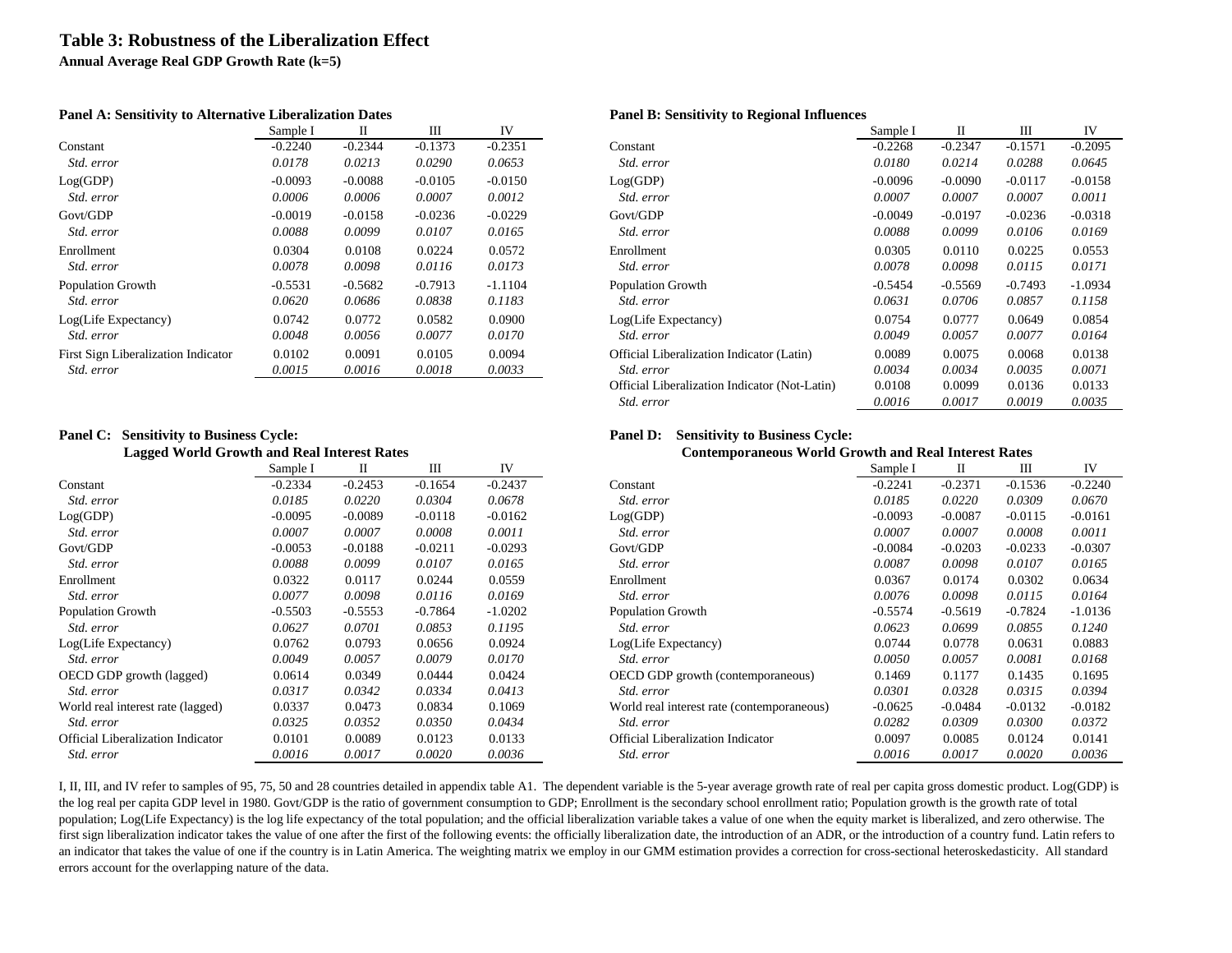# **Table 4: Monte Carlo Analysis of the Liberalization Effect**

**Annual Average Real GDP Growth Rate (k=5) 1000 Replications**

|        | <b>Randomized Lib Indicator</b> |           | <b>Intercept</b> |            |
|--------|---------------------------------|-----------|------------------|------------|
|        | Coefficient                     | T-stat    | Coefficient      | T-stat     |
| Mean   | $-0.0002$                       | $-0.1305$ | $-0.2396$        | $-10.7595$ |
| Median | $-0.0003$                       | $-0.1924$ | $-0.2389$        | $-10.7420$ |
| 2.50%  | $-0.0057$                       | $-3.1250$ | $-0.2626$        | $-11.6792$ |
| 5.00%  | $-0.0048$                       | $-2.8700$ | $-0.2555$        | $-11.4214$ |
| 95.00% | 0.0043                          | 2.8300    | $-0.2267$        | $-10.1928$ |
| 97.50% | 0.0051                          | 3.1353    | $-0.2219$        | $-10.0328$ |

| Intercept   |            |
|-------------|------------|
| Coefficient | T-stat     |
| $-0.2396$   | $-10.7595$ |
| $-0.2389$   | $-10.7420$ |
| $-0.2626$   | $-11.6792$ |
| $-0.2555$   | $-11.4214$ |
| $-0.2267$   | $-10.1928$ |
| $-0.2219$   | $-10.0328$ |

|        | Log(GDP)    |            | Gov/GDP     |           |
|--------|-------------|------------|-------------|-----------|
|        | Coefficient | T-stat     | Coefficient | T-stat    |
| Mean   | $-0.0069$   | $-11.4466$ | $-0.0077$   | $-0.6372$ |
| Median | $-0.0069$   | $-11.4953$ | $-0.0078$   | $-0.6453$ |
| 2.50%  | $-0.0074$   | $-12.5111$ | $-0.0162$   | $-1.0363$ |
| 5.00%  | $-0.0073$   | $-12.1652$ | $-0.0111$   | $-0.9087$ |
| 95.00% | $-0.0066$   | $-10.6587$ | $-0.0033$   | $-0.2659$ |
| 97.50% | $-0.0065$   | $-10.3595$ | $-0.0025$   | $-0.2101$ |

|        | <b>Enrollment</b> |        | <b>Population Growth</b> |            |  |  |
|--------|-------------------|--------|--------------------------|------------|--|--|
|        | Coefficient       | T-stat | Coefficient              | T-stat     |  |  |
| Mean   | 0.0272            | 4.5188 | $-0.5897$                | $-13.5067$ |  |  |
| Median | 0.0273            | 4.5373 | $-0.5920$                | $-13.5972$ |  |  |
| 2.50%  | 0.0222            | 3.6523 | $-0.6247$                | $-14.5933$ |  |  |
| 5.00%  | 0.0233            | 3.8723 | $-0.6158$                | $-14.1923$ |  |  |
| 95.00% | 0.0305            | 5.1040 | $-0.5594$                | $-12.5882$ |  |  |
| 97.50% | 0.0318            | 5.3153 | $-0.5491$                | $-12.2674$ |  |  |

|        | Log(Life Expectancy) |         |  |  |  |  |
|--------|----------------------|---------|--|--|--|--|
|        | Coefficient          | T-stat  |  |  |  |  |
| Mean   | 0.0753               | 12.9693 |  |  |  |  |
| Median | 0.0751               | 12.9638 |  |  |  |  |
| 2.50%  | 0.0705               | 12.1558 |  |  |  |  |
| 5.00%  | 0.0716               | 12.3863 |  |  |  |  |
| 95.00% | 0.0797               | 13.6292 |  |  |  |  |
| 97.50% | 0.0806               | 13.9367 |  |  |  |  |

This Table presents evidence from a Monte Carlo procedure (with 1000 replications) that mimics the GMM estimation presented in Table 2, for our largest sample of 95 countries. The dependent variable is the 5-year average growth rate of real per capita gross domestic product. Log(GDP) is the log real per capita GDP level in 1980. Govt/GDP is the ratio of government consumption to GDP; Enrollment is the secondary school enrollment ratio; Population growth is the growth rate of total population; Log(Life Expectancy) is the log life expectancy of the total population; and the randomized "liberalization" variable is simulated based upon the procedure documented in the text. The weighting matrix we employ in our GMM estimation provides a correction for cross-sectional heteroskedasticity. We present the 2.5%, 5.0%, 50%, 95%, and 97.5% percentile for the estimated coefficients and t-statistics.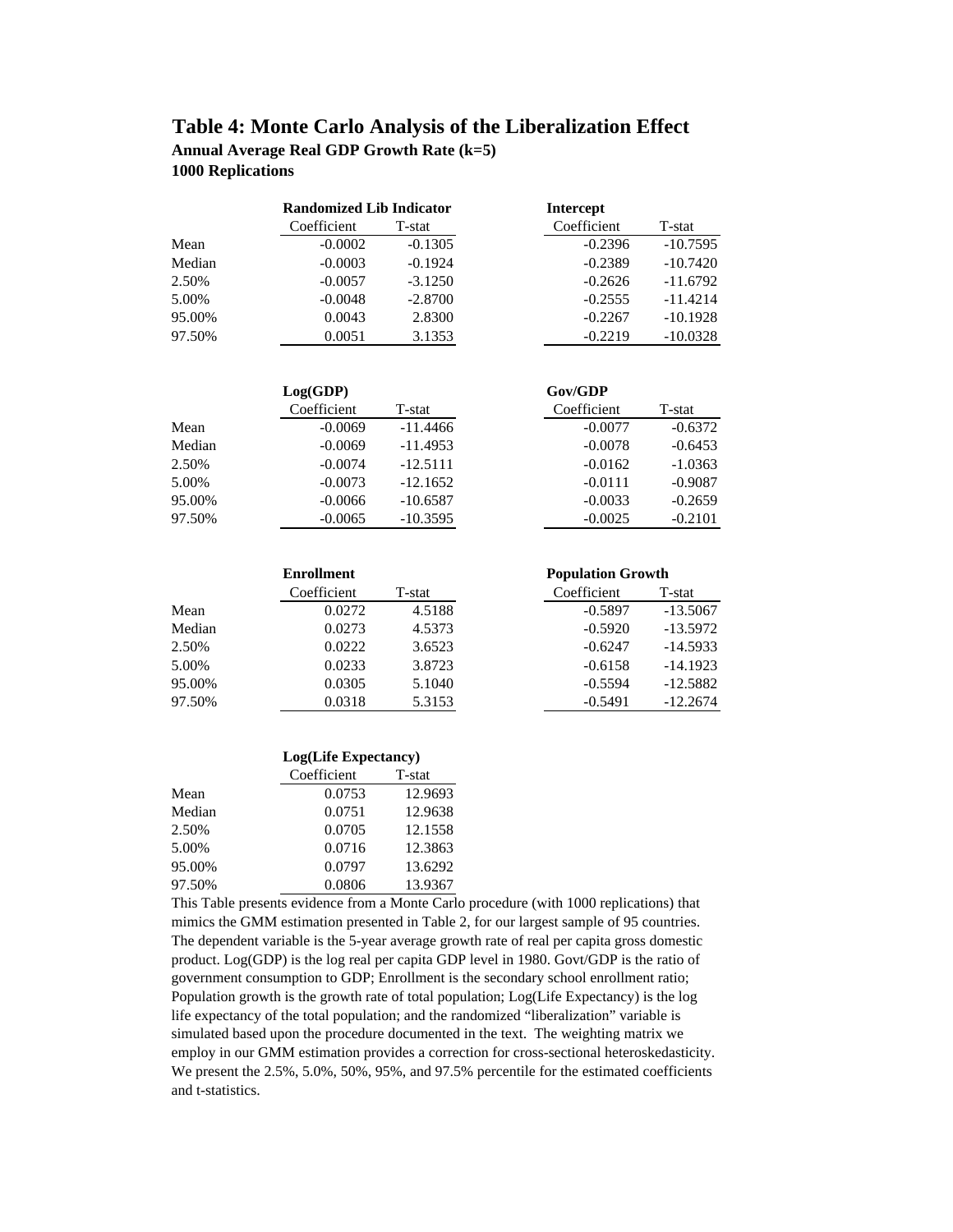# **Table 5: Macroeconomic Reforms and Financial Liberalization**

**Annual Average Real GDP Growth Rate (k=5)**

### **Panel A: Inflation Panel B: Inflation High-Low Spread**

|                                   | Sample I  | П         | Ш         | IV        |                                   |           | П         | Ш         | IV        |
|-----------------------------------|-----------|-----------|-----------|-----------|-----------------------------------|-----------|-----------|-----------|-----------|
| Constant                          | $-0.2447$ | $-0.2628$ | $-0.1494$ | $-0.1717$ | Constant                          | $-0.2368$ | $-0.2549$ | $-0.1564$ | $-0.3184$ |
| Std. error                        | 0.0181    | 0.0216    | 0.0294    | 0.0631    | Std. error                        | 0.0183    | 0.0218    | 0.0292    | 0.0708    |
| Log(GDP)                          | $-0.0094$ | $-0.0088$ | $-0.0120$ | $-0.0167$ | Log(GDP)                          | $-0.0095$ | $-0.0089$ | $-0.0120$ | $-0.0170$ |
| Std. error                        | 0.0007    | 0.0007    | 0.0008    | 0.0011    | Std. error                        | 0.0007    | 0.0007    | 0.0008    | 0.0011    |
| Govt/GDP                          | $-0.0122$ | $-0.0263$ | $-0.0303$ | $-0.0344$ | Govt/GDP                          | $-0.0207$ | $-0.0339$ | $-0.0318$ | $-0.0251$ |
| Std. error                        | 0.0091    | 0.0103    | 0.0109    | 0.0134    | Std. error                        | 0.0093    | 0.0104    | 0.0107    | 0.0169    |
| Enrollment                        | 0.0100    | $-0.0167$ | 0.0057    | 0.0574    | Enrollment                        | 0.0128    | $-0.0146$ | 0.0066    | 0.0364    |
| Std. error                        | 0.0083    | 0.0103    | 0.0121    | 0.0169    | Std. error                        | 0.0083    | 0.0104    | 0.0119    | 0.0171    |
| Population Growth                 | $-0.4966$ | $-0.4954$ | $-0.8100$ | $-1.1441$ | <b>Population Growth</b>          | $-0.5210$ | $-0.5098$ | $-0.8138$ | $-1.1565$ |
| Std. error                        | 0.0589    | 0.0684    | 0.0842    | 0.1167    | Std. error                        | 0.0595    | 0.0686    | 0.0839    | 0.1207    |
| Log(Life Expectancy)              | 0.0789    | 0.0840    | 0.0638    | 0.0775    | Log(Life Expectancy)              | 0.0775    | 0.0825    | 0.0656    | 0.1133    |
| Std. error                        | 0.0049    | 0.0057    | 0.0078    | 0.0159    | Std. error                        | 0.0050    | 0.0057    | 0.0078    | 0.0180    |
| Trade                             | 0.0095    | 0.0108    | 0.0090    | 0.0084    | Trade                             | 0.0092    | 0.0105    | 0.0087    | 0.0089    |
| Std. error                        | 0.0011    | 0.0012    | 0.0012    | 0.0013    | Std. error                        | 0.0011    | 0.0012    | 0.0012    | 0.0013    |
| Inflation (Latin)                 | 0.0001    | 0.0001    | 0.0005    | 0.0003    | Inflation Spread (Latin)          | 0.0002    | 0.0002    | 0.0005    | 0.0006    |
| Std. error                        | 0.0002    | 0.0002    | 0.0003    | 0.0004    | Std. error                        | 0.0001    | 0.0001    | 0.0002    | 0.0003    |
| Inflation (Non-Latin)             | 0.0030    | 0.0021    | 0.0042    | $-0.0492$ | Inflation Spread (Non-Latin)      | 0.0050    | 0.0041    | 0.0081    | 0.0651    |
| Std. error                        | 0.0022    | 0.0024    | 0.0039    | 0.0134    | Std. error                        | 0.0019    | 0.0020    | 0.0030    | 0.0207    |
| Official Liberalization Indicator | 0.0102    | 0.0084    | 0.0112    | 0.0088    | Official Liberalization Indicator | 0.0113    | 0.0094    | 0.0115    | 0.0074    |
| Std. error                        | 0.0016    | 0.0017    | 0.0020    | 0.0034    | Std. error                        | 0.0016    | 0.0017    | 0.0019    | 0.0036    |

I, II, III, and IV refer to samples of 95, 75, 50 and 28 countries detailed in appendix table A1. The dependent variable is the 5-year average growth rate of real per capita gross domestic product. Log(GDP) is the log real per capita GDP level in 1980. Govt/GDP is the ratio of government consumption to GDP; Enrollment is the secondary school enrollment ratio; Population growth is the growth rate of total population; Log(Life Expectancy) is the log life expectancy of the total population; Trade/GDP is the sum of exports and imports of goods and services measured as a share of GDP; Inflation as measured by the annual growth rate of the GDP implicit deflator; Inflation Spread is the high-low spread of observed annual inflation over the previous 5-years; and the official liberalization variable takes a value of one when the equity market is liberalized, and zero otherwise. Latin refers to an indicator that takes the value of one if the country is in Latin America. The weighting matrix we employ in our GMM estimation provides a correction for cross-sectional heteroskedasticity. All standard errors account for the overlapping nature of the data.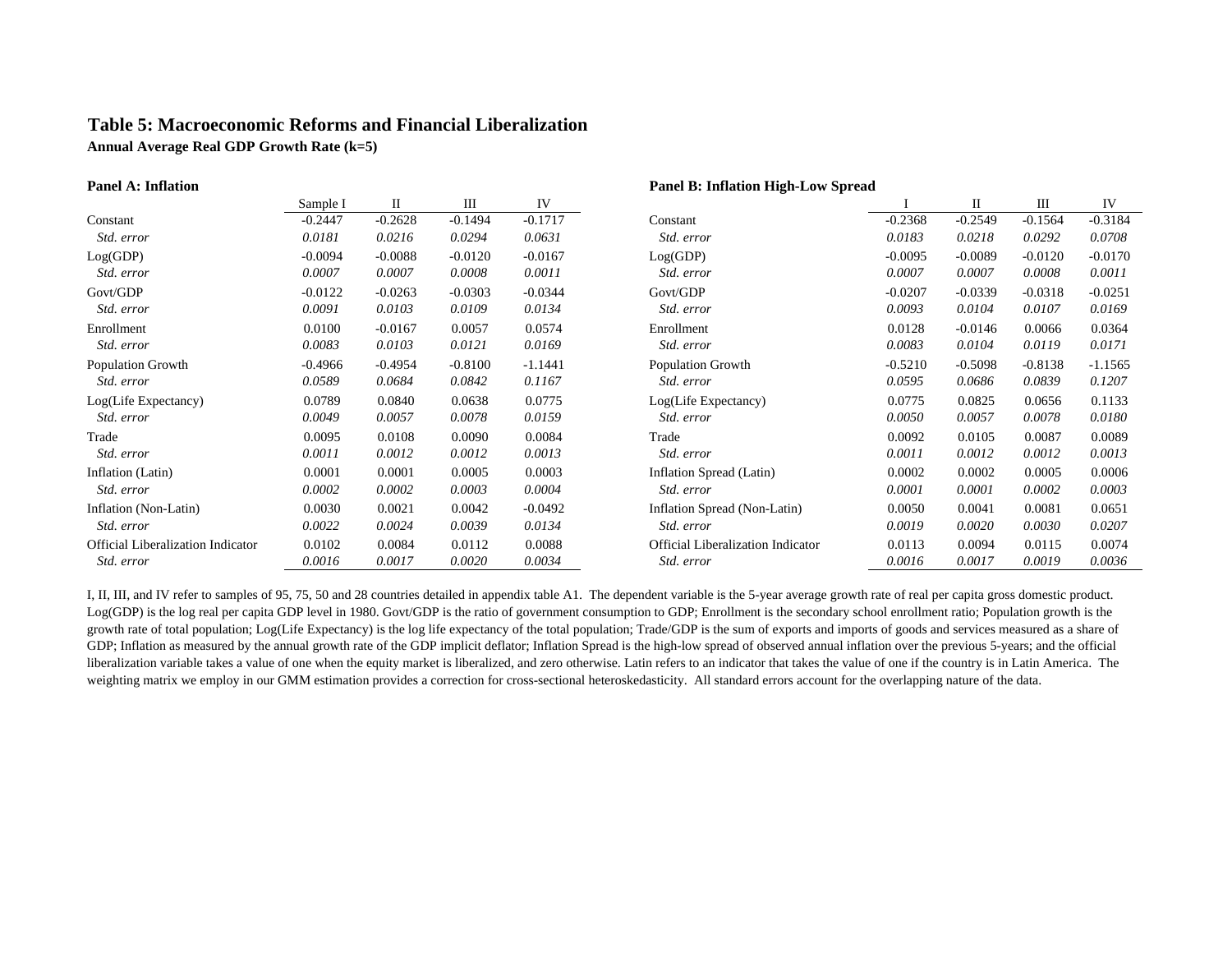## **Table 6: Financial Development versus Financial Liberalization Annual Average Real GDP Growth Rate (k=5)**

|                                   | Sample I  | П         | Ш         | IV        |                              | Sample III | IV        |
|-----------------------------------|-----------|-----------|-----------|-----------|------------------------------|------------|-----------|
| Constant                          | $-0.2288$ | $-0.2481$ | $-0.1450$ | $-0.3366$ | Constant                     | $-0.1373$  | $-0.3304$ |
| Std. error                        | 0.0182    | 0.0216    | 0.0291    | 0.0708    | Std. error                   | 0.0309     | 0.0746    |
| Log(GDP)                          | $-0.0104$ | $-0.0099$ | $-0.0133$ | $-0.0186$ | Log(GDP)                     | $-0.0126$  | $-0.0180$ |
| Std. error                        | 0.0007    | 0.0008    | 0.0008    | 0.0013    | Std. error                   | 0.0008     | 0.0013    |
| Govt/GDP                          | $-0.0233$ | $-0.0371$ | $-0.0323$ | $-0.0124$ | Govt/GDP                     | $-0.0387$  | $-0.0127$ |
| Std. error                        | 0.0095    | 0.0108    | 0.0110    | 0.0188    | Std. error                   | 0.0109     | 0.0185    |
| Enrollment                        | 0.0067    | $-0.0248$ | $-0.0080$ | 0.0226    | Enrollment                   | $-0.0069$  | 0.0143    |
| Std. error                        | 0.0086    | 0.0107    | 0.0126    | 0.0182    | Std. error                   | 0.0127     | 0.0184    |
| <b>Population Growth</b>          | $-0.5323$ | $-0.5195$ | $-0.8594$ | $-1.2297$ | <b>Population Growth</b>     | $-0.8127$  | $-1.3198$ |
| Std. error                        | 0.0587    | 0.0684    | 0.0848    | 0.1290    | Std. error                   | 0.0901     | 0.1419    |
| Log(Life Expectancy)              | 0.0768    | 0.0825    | 0.0651    | 0.1203    | Log(Life Expectancy)         | 0.0606     | 0.1155    |
| Std. error                        | 0.0050    | 0.0058    | 0.0077    | 0.0180    | Std. error                   | 0.0083     | 0.0187    |
| Trade                             | 0.0092    | 0.0107    | 0.0096    | 0.0102    | Trade                        | 0.0110     | 0.0119    |
| Std. error                        | 0.0011    | 0.0011    | 0.0012    | 0.0014    | Std. error                   | 0.0012     | 0.0015    |
| Inflation Spread (Latin)          | 0.0002    | 0.0002    | 0.0006    | 0.0008    | Inflation Spread (Latin)     | 0.0005     | 0.0009    |
| Std. error                        | 0.0001    | 0.0001    | 0.0002    | 0.0003    | Std. error                   | 0.0002     | 0.0003    |
| Inflation Spread (Non-Latin)      | 0.0053    | 0.0042    | 0.0087    | 0.0736    | Inflation Spread (Non-Latin) | 0.0075     | 0.0961    |
| Std. error                        | 0.0019    | 0.0020    | 0.0031    | 0.0215    | Std. error                   | 0.0024     | 0.0226    |
| Private Credit                    | 0.0086    | 0.0100    | 0.0087    | 0.0066    | Private Credit               | 0.0051     | 0.0059    |
| Std. error                        | 0.0020    | 0.0021    | 0.0022    | 0.0026    | Std. error                   | 0.0022     | 0.0026    |
| Official Liberalization Indicator | 0.0098    | 0.0076    | 0.0104    | 0.0061    | Turnover                     | 0.0076     | 0.0078    |
| Std. error                        | 0.0016    | 0.0017    | 0.0019    | 0.0036    | Std. error                   | 0.0023     | 0.0023    |
|                                   |           |           |           |           |                              |            |           |

| <b>Panel A: Banking Sector Development</b> |           |           |              |           | <b>Panel B: Banking Sector and Equity Market Development</b> |            |           |
|--------------------------------------------|-----------|-----------|--------------|-----------|--------------------------------------------------------------|------------|-----------|
|                                            | Sample I  | $\rm II$  | $\mathbf{I}$ | IV        |                                                              | Sample III | IV        |
| Constant                                   | $-0.2288$ | $-0.2481$ | $-0.1450$    | $-0.3366$ | Constant                                                     | $-0.1373$  | $-0.3304$ |
| Std. error                                 | 0.0182    | 0.0216    | 0.0291       | 0.0708    | Std. error                                                   | 0.0309     | 0.0746    |
| Log(GDP)                                   | $-0.0104$ | $-0.0099$ | $-0.0133$    | $-0.0186$ | Log(GDP)                                                     | $-0.0126$  | $-0.0180$ |
| Std. error                                 | 0.0007    | 0.0008    | 0.0008       | 0.0013    | Std. error                                                   | 0.0008     | 0.0013    |
| Govt/GDP                                   | $-0.0233$ | $-0.0371$ | $-0.0323$    | $-0.0124$ | Govt/GDP                                                     | $-0.0387$  | $-0.0127$ |
| Std. error                                 | 0.0095    | 0.0108    | 0.0110       | 0.0188    | Std. error                                                   | 0.0109     | 0.0185    |
| Enrollment                                 | 0.0067    | $-0.0248$ | $-0.0080$    | 0.0226    | Enrollment                                                   | $-0.0069$  | 0.0143    |
| Std. error                                 | 0.0086    | 0.0107    | 0.0126       | 0.0182    | Std. error                                                   | 0.0127     | 0.0184    |
| Population Growth                          | $-0.5323$ | $-0.5195$ | $-0.8594$    | $-1.2297$ | Population Growth                                            | $-0.8127$  | $-1.3198$ |
| Std. error                                 | 0.0587    | 0.0684    | 0.0848       | 0.1290    | Std. error                                                   | 0.0901     | 0.1419    |
| Log(Life Expectancy)                       | 0.0768    | 0.0825    | 0.0651       | 0.1203    | Log(Life Expectancy)                                         | 0.0606     | 0.1155    |
| Std. error                                 | 0.0050    | 0.0058    | 0.0077       | 0.0180    | Std. error                                                   | 0.0083     | 0.0187    |
| Trade                                      | 0.0092    | 0.0107    | 0.0096       | 0.0102    | Trade                                                        | 0.0110     | 0.0119    |
| Std. error                                 | 0.0011    | 0.0011    | 0.0012       | 0.0014    | Std. error                                                   | 0.0012     | 0.0015    |
| Inflation Spread (Latin)                   | 0.0002    | 0.0002    | 0.0006       | 0.0008    | Inflation Spread (Latin)                                     | 0.0005     | 0.0009    |
| Std. error                                 | 0.0001    | 0.0001    | 0.0002       | 0.0003    | Std. error                                                   | 0.0002     | 0.0003    |
| Inflation Spread (Non-Latin)               | 0.0053    | 0.0042    | 0.0087       | 0.0736    | Inflation Spread (Non-Latin)                                 | 0.0075     | 0.0961    |
| Std. error                                 | 0.0019    | 0.0020    | 0.0031       | 0.0215    | Std. error                                                   | 0.0024     | 0.0226    |
| Private Credit                             | 0.0086    | 0.0100    | 0.0087       | 0.0066    | Private Credit                                               | 0.0051     | 0.0059    |
| Std. error                                 | 0.0020    | 0.0021    | 0.0022       | 0.0026    | Std. error                                                   | 0.0022     | 0.0026    |
| <b>Official Liberalization Indicator</b>   | 0.0098    | 0.0076    | 0.0104       | 0.0061    | Turnover                                                     | 0.0076     | 0.0078    |
| Std. error                                 | 0.0016    | 0.0017    | 0.0019       | 0.0036    | Std. error                                                   | 0.0023     | 0.0023    |
|                                            |           |           |              |           | Log(f# of dom companies)                                     | 0.0010     | 0.0014    |
|                                            |           |           |              |           | Std. error                                                   | 0.0004     | 0.0006    |
|                                            |           |           |              |           | <b>Official Liberalization Indicator</b>                     | 0.0083     | 0.0036    |
|                                            |           |           |              |           | Std. error                                                   | 0.0019     | 0.0036    |

I, II, III, and IV refer to samples of 95, 75, 50 and 28 countries detailed in appendix table A1. The dependent variable is the 5-year average growth rate of real per capita gross domestic product. Log(GDP) is the log real per capita GDP level in 1980. Govt/GDP is the ratio of government consumption to GDP; Enrollment is the secondary school enrollment ratio; Population growth is the growth rate of total population; Log(Life Expectancy) is the log life expectancy of the total population; Trade/GDP is the sum of exports and imports of goods and services measured as a share of GDP; Inflation as measured by the annual growth rate of the GDP implicit deflator; Inflation Spread is the high-low spread of observed annual inflation over the previous 5-years; PrivCredit/GDP is private credit divided by GDP;  $log(f + \sigma)$  is the log of the number of domestic companies; Turnover is the ratio of equity market value traded to the MCAP; and the official liberalization variable takes a value of one when the equity market is liberalized, and zero otherwise. Latin refers to an indicator that takes the value of one if the country is in Latin America.

The weighting matrix we employ in our GMM estimation provides a correction for cross-sectional heteroskedasticity. All standard errors account for the overlapping nature of the data.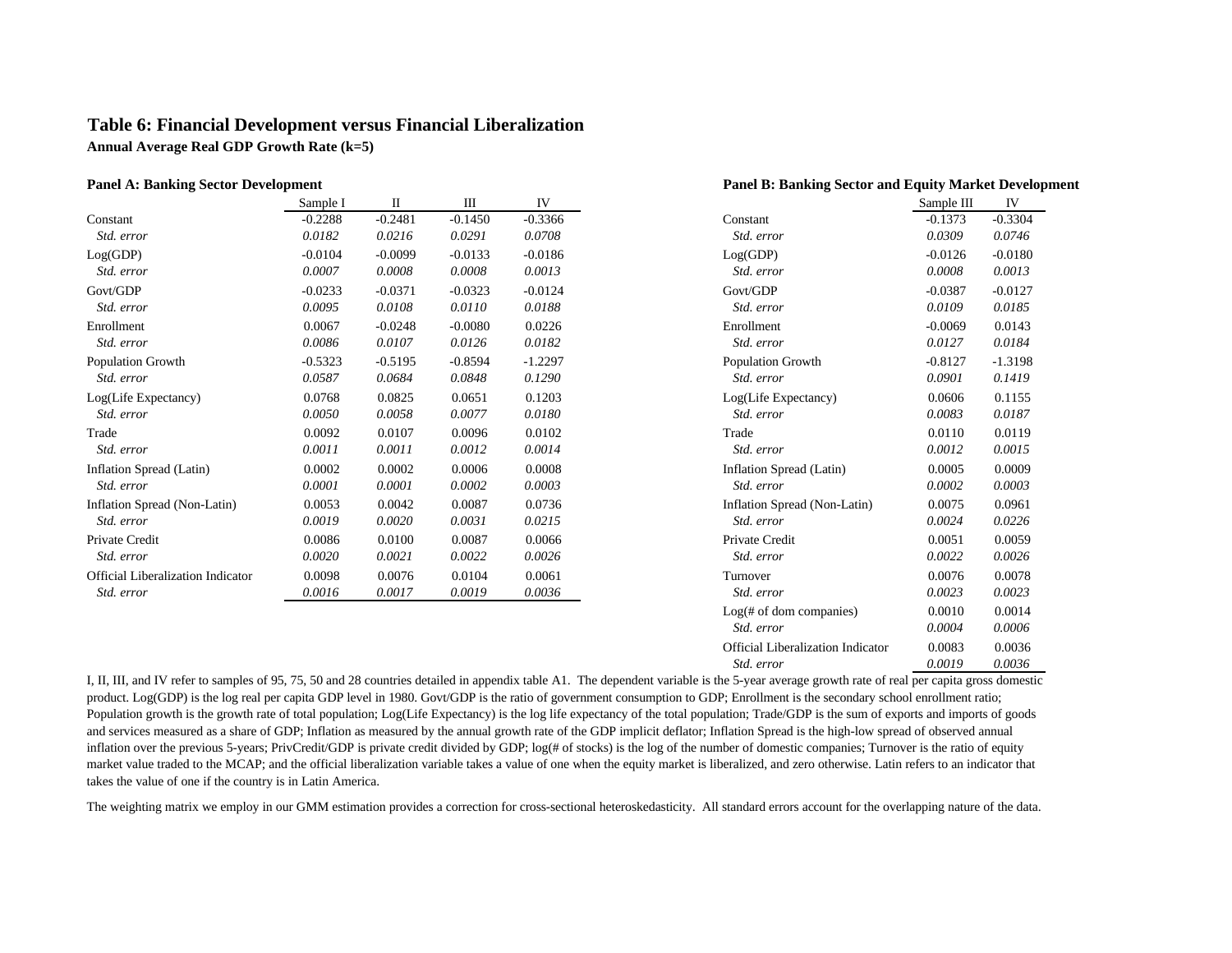# **Table 7: Financial Liberalization and Financial Development**

# **Panel A: Effects of Financial Liberalization on Financial Development**

| Sample III: 50 countries                                                 |           |                |           | Sample III: 50 countries                                                   |           |                |           |
|--------------------------------------------------------------------------|-----------|----------------|-----------|----------------------------------------------------------------------------|-----------|----------------|-----------|
| Dependent Variable: Average Turnover                                     | $k = 1$   | $\sqrt{2}$     | 3         | Dependent Variable: Average Log(# of stocks)                               | $k = 1$   | $\overline{2}$ | 3         |
| Constant                                                                 | $-1.3634$ | $-1.4573$      | $-1.5860$ | Constant                                                                   | $-1.2640$ | $-1.1084$      | $-0.9963$ |
| Std. error                                                               | 0.2319    | 0.2121         | 0.1982    | Std. error                                                                 | 1.0370    | 1.0100         | 0.9699    |
| Log(GDP)                                                                 | 0.0211    | 0.0200         | 0.0161    | Log(GDP)                                                                   | 0.0058    | 0.0048         | 0.0017    |
| Std. error                                                               | 0.0062    | 0.0058         | 0.0057    | Std. error                                                                 | 0.0261    | 0.0260         | 0.0259    |
| Govt/GDP                                                                 | $-0.3103$ | $-0.3185$      | $-0.3387$ | Govt/GDP                                                                   | $-1.2926$ | $-1.3743$      | $-1.4821$ |
| Std. error                                                               | 0.1012    | 0.0909         | 0.0843    | Std. error                                                                 | 0.3406    | 0.3320         | 0.3160    |
| Enrollment                                                               | 0.1094    | 0.1109         | 0.0808    | Enrollment                                                                 | 0.1441    | 0.0992         | $-0.0221$ |
| Std. error                                                               | 0.0903    | 0.0819         | 0.0805    | Std. error                                                                 | 0.3707    | 0.3682         | 0.3593    |
| Population Growth                                                        | 0.9376    | 1.1719         | 1.3368    | Population Growth                                                          | $-3.5210$ | $-4.0686$      | $-4.2086$ |
| Std. error                                                               | 0.7442    | 0.6752         | 0.6314    | Std. error                                                                 | 2.5320    | 2.4068         | 2.1532    |
| Log(Life Expectancy)                                                     | 0.3183    | 0.3431         | 0.3839    | Log(Life Expectancy)                                                       | 1.5207    | 1.4988         | 1.4925    |
| Std. error                                                               | 0.0606    | 0.0558         | 0.0530    | Std. error                                                                 | 0.2681    | 0.2609         | 0.2515    |
| <b>Official Liberalization Indicator</b>                                 | 0.1611    | 0.1605         | 0.1660    | <b>Official Liberalization Indicator</b>                                   | 0.4675    | 0.4566         | 0.4681    |
| Std. error                                                               | 0.0157    | 0.0147         | 0.0144    | Std. error                                                                 | 0.0585    | 0.0589         | 0.0599    |
| Sample I: 95 countries<br>Dependent Variable: Average Private Credit/GDP | $k = 1$   | $\overline{2}$ | 3         | Sample III: 50 countries<br>Dependent Variable: Average Private Credit/GDP | $k = 1$   | $\overline{c}$ | 3         |
| Constant                                                                 | $-0.9338$ | $-0.8889$      | $-0.8891$ | Constant                                                                   | $-0.7842$ | $-0.7317$      | $-0.7002$ |
| Std. error                                                               | 0.0699    | 0.0718         | 0.0721    | Std. error                                                                 | 0.2572    | 0.2517         | 0.2475    |
| Log(GDP)                                                                 | 0.0850    | 0.0878         | 0.0870    | Log(GDP)                                                                   | 0.1303    | 0.1300         | 0.1291    |
| Std. error                                                               | 0.0041    | 0.0041         | 0.0042    | Std. error                                                                 | 0.0066    | 0.0066         | 0.0066    |
| Govt/GDP                                                                 | 0.2554    | 0.2068         | 0.1757    | Govt/GDP                                                                   | 0.2000    | 0.1869         | 0.1703    |
| Std. error                                                               | 0.0478    | 0.0465         | 0.0454    | Std. error                                                                 | 0.1127    | 0.1096         | 0.1062    |
| Enrollment                                                               | 0.5231    | 0.5822         | 0.5971    | Enrollment                                                                 | 1.2484    | 1.2502         | 1.2397    |
| Std. error                                                               | 0.0445    | 0.0452         | 0.0457    | Std. error                                                                 | 0.0916    | 0.0902         | 0.0904    |
| Population Growth                                                        | $-0.1110$ | 0.0049         | 0.0848    | Population Growth                                                          | 2.4165    | 2.5392         | 2.6223    |
| Std. error                                                               | 0.1996    | 0.2000         | 0.2002    | Std. error                                                                 | 0.7425    | 0.7276         | 0.7205    |
| Log(Life Expectancy)                                                     | 0.1196    | 0.1025         | 0.1039    | Log(Life Expectancy)                                                       | $-0.0262$ | $-0.0386$      | $-0.0438$ |
| Std. error                                                               | 0.0223    | 0.0229         | 0.0231    | Std. error                                                                 | 0.0665    | 0.0651         | 0.0640    |
| Official Liberalization Indicator                                        | 0.2223    | 0.2226         | 0.2285    | Official Liberalization Indicator                                          | 0.1144    | 0.1227         | 0.1290    |
| Std. error                                                               | 0.0091    | 0.0093         | 0.0095    | Std. error                                                                 | 0.0139    | 0.0142         | 0.0146    |

| Sample III: 50 countries                                                 |           |           |           | Sample III: 50 countries                                                   |           |           |           |
|--------------------------------------------------------------------------|-----------|-----------|-----------|----------------------------------------------------------------------------|-----------|-----------|-----------|
| Dependent Variable: Average Turnover                                     | $k = 1$   | 2         | 3         | Dependent Variable: Average Log(# of stocks)                               | $k = 1$   | 2         | 3         |
| Constant                                                                 | $-1.3634$ | $-1.4573$ | $-1.5860$ | Constant                                                                   | $-1.2640$ | $-1.1084$ | $-0.9963$ |
| Std. error                                                               | 0.2319    | 0.2121    | 0.1982    | Std. error                                                                 | 1.0370    | 1.0100    | 0.9699    |
| Log(GDP)                                                                 | 0.0211    | 0.0200    | 0.0161    | Log(GDP)                                                                   | 0.0058    | 0.0048    | 0.0017    |
| Std. error                                                               | 0.0062    | 0.0058    | 0.0057    | Std. error                                                                 | 0.0261    | 0.0260    | 0.0259    |
| Govt/GDP                                                                 | $-0.3103$ | $-0.3185$ | $-0.3387$ | Govt/GDP                                                                   | $-1.2926$ | $-1.3743$ | $-1.4821$ |
| Std. error                                                               | 0.1012    | 0.0909    | 0.0843    | Std. error                                                                 | 0.3406    | 0.3320    | 0.3160    |
| Enrollment                                                               | 0.1094    | 0.1109    | 0.0808    | Enrollment                                                                 | 0.1441    | 0.0992    | $-0.0221$ |
| Std. error                                                               | 0.0903    | 0.0819    | 0.0805    | Std. error                                                                 | 0.3707    | 0.3682    | 0.3593    |
| Population Growth                                                        | 0.9376    | 1.1719    | 1.3368    | Population Growth                                                          | $-3.5210$ | $-4.0686$ | $-4.2086$ |
| Std. error                                                               | 0.7442    | 0.6752    | 0.6314    | Std. error                                                                 | 2.5320    | 2.4068    | 2.1532    |
| Log(Life Expectancy)                                                     | 0.3183    | 0.3431    | 0.3839    | Log(Life Expectancy)                                                       | 1.5207    | 1.4988    | 1.4925    |
| Std. error                                                               | 0.0606    | 0.0558    | 0.0530    | Std. error                                                                 | 0.2681    | 0.2609    | 0.2515    |
| <b>Official Liberalization Indicator</b>                                 | 0.1611    | 0.1605    | 0.1660    | Official Liberalization Indicator                                          | 0.4675    | 0.4566    | 0.4681    |
| Std. error                                                               | 0.0157    | 0.0147    | 0.0144    | Std. error                                                                 | 0.0585    | 0.0589    | 0.0599    |
| Sample I: 95 countries<br>Dependent Variable: Average Private Credit/GDP | $k = 1$   | 2         | 3         | Sample III: 50 countries<br>Dependent Variable: Average Private Credit/GDP | $k = 1$   | 2         | 3         |
|                                                                          |           |           |           |                                                                            |           |           |           |
| Constant                                                                 | $-0.9338$ | $-0.8889$ | $-0.8891$ | Constant                                                                   | $-0.7842$ | $-0.7317$ | $-0.7002$ |
| Std. error                                                               | 0.0699    | 0.0718    | 0.0721    | Std. error                                                                 | 0.2572    | 0.2517    | 0.2475    |
| Log(GDP)                                                                 | 0.0850    | 0.0878    | 0.0870    | Log(GDP)                                                                   | 0.1303    | 0.1300    | 0.1291    |
| Std. error                                                               | 0.0041    | 0.0041    | 0.0042    | Std. error                                                                 | 0.0066    | 0.0066    | 0.0066    |
| Govt/GDP                                                                 | 0.2554    | 0.2068    | 0.1757    | Govt/GDP                                                                   | 0.2000    | 0.1869    | 0.1703    |
| Std. error                                                               | 0.0478    | 0.0465    | 0.0454    | Std. error                                                                 | 0.1127    | 0.1096    | 0.1062    |
| Enrollment                                                               | 0.5231    | 0.5822    | 0.5971    | Enrollment                                                                 | 1.2484    | 1.2502    | 1.2397    |
| Std. error                                                               | 0.0445    | 0.0452    | 0.0457    | Std. error                                                                 | 0.0916    | 0.0902    | 0.0904    |
| Population Growth                                                        | $-0.1110$ | 0.0049    | 0.0848    | Population Growth                                                          | 2.4165    | 2.5392    | 2.6223    |
| Std. error                                                               | 0.1996    | 0.2000    | 0.2002    | Std. error                                                                 | 0.7425    | 0.7276    | 0.7205    |
| Log(Life Expectancy)                                                     | 0.1196    | 0.1025    | 0.1039    | Log(Life Expectancy)                                                       | $-0.0262$ | $-0.0386$ | $-0.0438$ |
| Std. error                                                               | 0.0223    | 0.0229    | 0.0231    | Std. error                                                                 | 0.0665    | 0.0651    | 0.0640    |
| Official Liberalization Indicator                                        | 0.2223    | 0.2226    | 0.2285    | Official Liberalization Indicator                                          | 0.1144    | 0.1227    | 0.1290    |
| Std. error                                                               | 0.0091    | 0.0093    | 0.0095    | Std. error                                                                 | 0.0139    | 0.0142    | 0.0146    |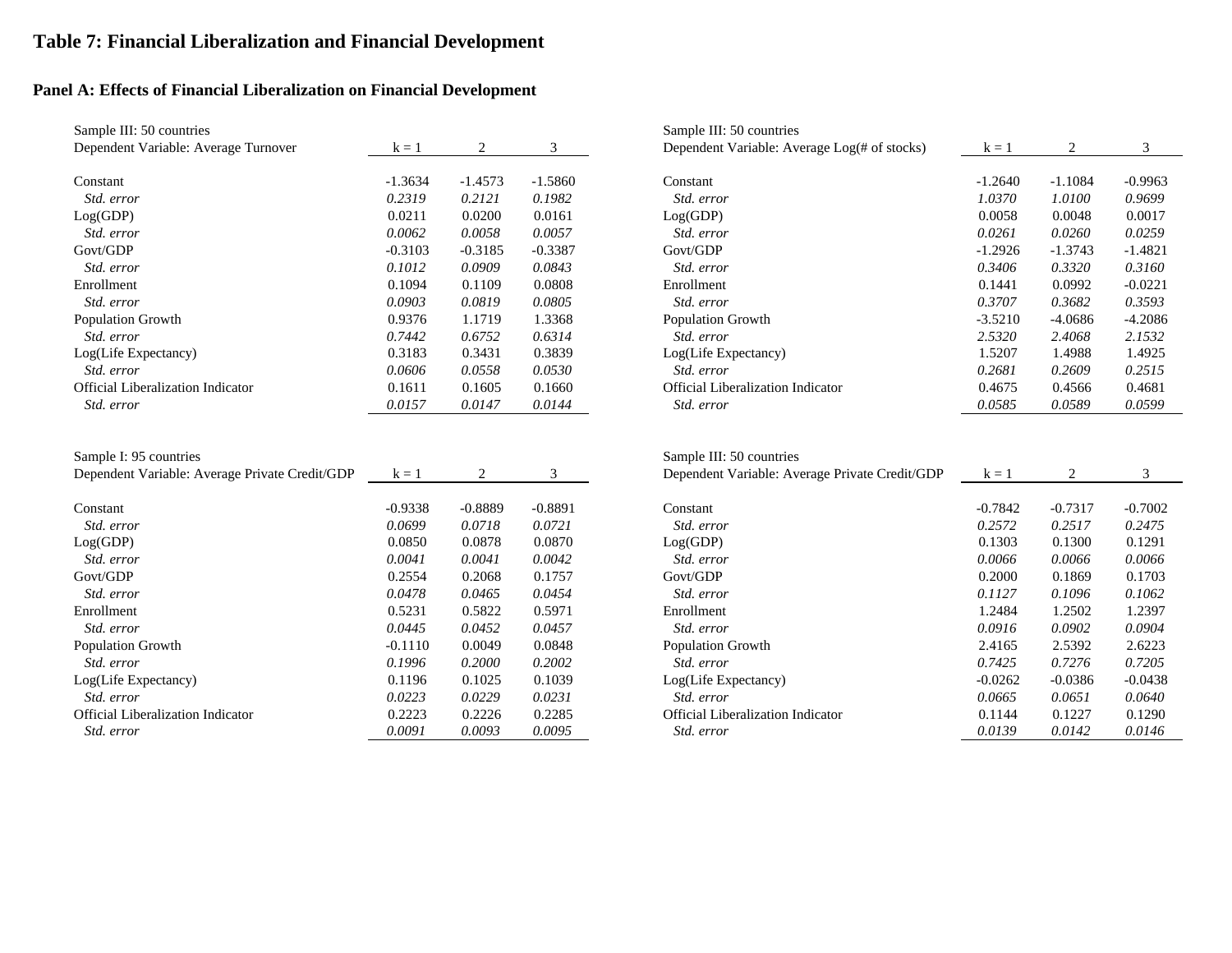### **Table 7 (continued) Panel B: Effects of Financial Development on Probability of Financial Liberalization Dependent Variable: 1996 Official Liberalization Indicator Independent Variables are average of previous 5 years 50 countries**

| Constant                   | $-11.773$ | Constant                   | $-6.044$  |
|----------------------------|-----------|----------------------------|-----------|
| Std. error                 | 16.468    | Std. error                 | 4.260     |
| Log(GDP)                   | 0.669     | Log(GDP)                   | 0.720     |
| Std. error                 | 1.484     | Std. error                 | 0.654     |
| Govt/GDP                   | 14.476    | Govt/GDP                   | $-11.585$ |
| Std. error                 | 23.590    | Std. error                 | 4.929     |
| Private Credit             | $-2.561$  | Private Credit             | 0.438     |
| Std. error                 | 6.957     | Std. error                 | 3.111     |
| Turnover                   | 7.376     | Turnover                   | 0.175     |
| <i>Std. error</i>          | 11.816    | Std. error                 | 1.848     |
| $Log(f)$ of dom companies) | 0.939     | $Log(f)$ of dom companies) | 0.537     |
| <i>Std. error</i>          | 0.862     | Std. error                 | 0.300     |

### Dependent Variable: 1990 Official Lib Indicator Dependent Variable: 1987 Official Lib Indicator

### Constant -11.137  *Std. error 2.507 Std. error 3.909* Log(GDP) 1.370 1.370 Log(GDP) 1.405  *Std. error 0.741 Std. error 0.515* Govt/GDP -14.068 -14.068 Govt/GDP -4.910  *Std. error 12.733 Std. error 7.734* Private Credit 1.774 **Private Credit** 1.264 **Private Credit** 1.774  *Std. error 1.829 Std. error 3.091* Turnover and the contract of the contract of the contract of the contract of the contract of the contract of the contract of the contract of the contract of the contract of the contract of the contract of the contract of t  *Std. error 1.291 Std. error 2.327* Log( $\#$  of dom companies)  $-0.360$  *Std. error 0.451 Std. error 0.429*

I and III refers to samples of 95 and 50 countries detailed in appendix table A1. In Panel A, the dependent variable is the 1, 2, or 3-year average of either equity markets turnover, log number of companies, or private credit to GDP ratio. The weighting matrix we employ in our GMM estimation provides a correction for cross-sectional heteroskedasticity. All standard errors are robust, accounting for the overlapping nature of the data. In Panel B, the dependent variable is the official liberalization indicator. A cross-sectional Probit model is estimated for 1987, 1990, 1993, 1996 using Quasi-Maximum Likelihood Methods (BHHH algorithm), with QMLE-adjusted robust standard errors. In this case, each right-hand side variables is the preceding 5-year average of the relevant quantities.

Log(GDP) is the log real per capita GDP level in 1980. Govt/GDP is the ratio of government consumption to GDP; Enrollment is the secondary school enrollment ratio; Population growth is the growth rate of total population; Log(Life Expectancy) is the log life expectancy of the total population; PrivCredit/GDP is private credit divided by GDP; log(# of stocks) is the log of the number of domestic companies; Turnover is the ratio of equity market value traded to the MCAP; and the official liberalization variable takes a value of one when the equity market is liberalized, and zero otherwise.

### Dependent Variable: 1996 Official Liberalization Indicator Dependent Variable: 1993 Official Liberalization Indicator

| Constant                        | $-6.044$  |
|---------------------------------|-----------|
| <i>Std. error</i>               | 4.260     |
| Log(GDP)                        | 0.720     |
| Std. error                      | 0.654     |
| Govt/GDP                        | $-11.585$ |
| Std. error                      | 4.929     |
| Private Credit                  | 0.438     |
| Std. error                      | 3.111     |
| Turnover                        | 0.175     |
| Std. error                      | 1.848     |
| Log( <i>#</i> of dom companies) | 0.537     |
| Std. error                      | 0.300     |

| Constant                   | $-11.137$ |
|----------------------------|-----------|
| <i>Std. error</i>          | 3.909     |
| Log(GDP)                   | 1.405     |
| Std. error                 | 0.515     |
| Govt/GDP                   | $-4.910$  |
| <i>Std. error</i>          | 7.734     |
| Private Credit             | 1.774     |
| <i>Std. error</i>          | 3.091     |
| Turnover                   | $-0.335$  |
| <i>Std. error</i>          | 2.327     |
| $Log(f)$ of dom companies) | $-0.145$  |
| Std. error                 | 0.429     |
|                            |           |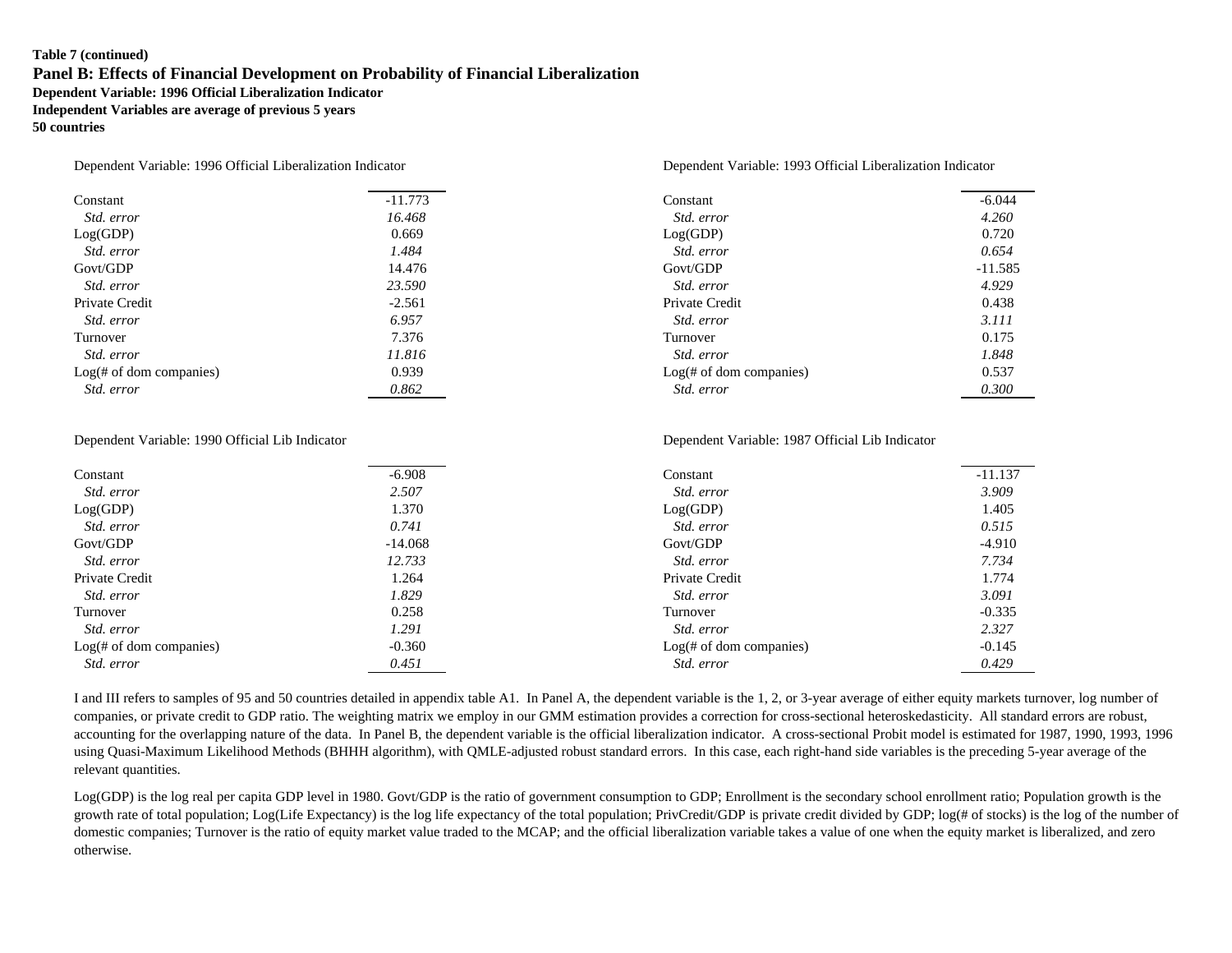# **Table 8: The Sources of the Liberalization Effect Liberalization and the Components of GDP**

**Panel A: Annual Average Investment/GDP Ratio (k=5) Panel B: Annual Average Consumption/GDP Ratio (k=5)**

|                                          | Sample I  |           | Ш         | IV        |                                   | Sample I  |           | Ш         | IV        |
|------------------------------------------|-----------|-----------|-----------|-----------|-----------------------------------|-----------|-----------|-----------|-----------|
| Constant                                 | $-0.3370$ | $-0.3165$ | $-0.4205$ | 0.1725    | Constant                          | 1.7627    | 0.9759    | 0.5343    | 0.6856    |
| Std. error                               | 0.0287    | 0.0326    | 0.0632    | 0.1188    | Std. error                        | 0.0429    | 0.0642    | 0.0811    | 0.1171    |
| Log(GDP)                                 | $-0.0157$ | $-0.0130$ | $-0.0148$ | $-0.0109$ | Log(GDP)                          | $-0.0418$ | $-0.0270$ | $-0.0206$ | $-0.0093$ |
| Std. error                               | 0.0011    | 0.0010    | 0.0015    | 0.0020    | Std. error                        | 0.0017    | 0.0020    | 0.0021    | 0.0017    |
| Govt/GDP                                 | $-0.0147$ | $-0.0285$ | 0.0023    | $-0.1097$ | Govt/GDP                          | $-0.4817$ | $-0.4814$ | $-0.4089$ | $-0.8128$ |
| Std. error                               | 0.0149    | 0.0152    | 0.0207    | 0.0315    | Std. error                        | 0.0269    | 0.0292    | 0.0259    | 0.0283    |
| Enrollment                               | 0.7288    | 0.6498    | 0.7024    | 0.7951    | Enrollment                        | $-0.2665$ | $-0.5038$ | $-0.4503$ | $-0.7622$ |
| Std. error                               | 0.0156    | 0.0187    | 0.0232    | 0.0303    | Std. error                        | 0.0227    | 0.0266    | 0.0276    | 0.0376    |
| <b>Population Growth</b>                 | 0.2270    | 0.2899    | 0.0554    | $-0.8799$ | <b>Population Growth</b>          | $-2.5579$ | $-1.8045$ | 0.4181    | 0.0178    |
| Std. error                               | 0.0796    | 0.0759    | 0.1637    | 0.2153    | Std. error                        | 0.1410    | 0.1917    | 0.1986    | 0.2088    |
| Log(Life Expectancy)                     | 0.1230    | 0.1175    | 0.1428    | $-0.0029$ | $Log(Life$ Expectancy)            | $-0.1442$ | 0.0247    | 0.1006    | 0.0692    |
| Std. error                               | 0.0083    | 0.0092    | 0.0166    | 0.0302    | Std. error                        | 0.0118    | 0.0168    | 0.0208    | 0.0292    |
| <b>Official Liberalization Indicator</b> | 0.0141    | 0.0116    | 0.0079    | 0.0127    | Official Liberalization Indicator | 0.0082    | $-0.0246$ | $-0.0085$ | 0.0123    |
| Std. error                               | 0.0025    | 0.0026    | 0.0034    | 0.0053    | Std. error                        | 0.0043    | 0.0046    | 0.0049    | 0.0071    |

|                                          | Sample I  | П         | Ш         | IV        |                                          | Sample I  | П         | Ш         | IV        |
|------------------------------------------|-----------|-----------|-----------|-----------|------------------------------------------|-----------|-----------|-----------|-----------|
| Constant                                 | 0.0275    | 0.0123    | 0.0911    | 0.2702    | Constant                                 | $-0.1833$ | 0.4063    | 1.0657    | 0.1080    |
| Std. error                               | 0.0109    | 0.0130    | 0.0204    | 0.0292    | Std. error                               | 0.0192    | 0.0350    | 0.0652    | 0.0565    |
| Log(GDP)                                 | 0.0069    | 0.0055    | 0.0014    | 0.0040    | Log(GDP)                                 | 0.0433    | 0.0326    | 0.0354    | 0.0196    |
| Std. error                               | 0.0006    | 0.0007    | 0.0004    | 0.0005    | Std. error                               | 0.0007    | 0.0008    | 0.0009    | 0.0008    |
| Govt/GDP                                 | 0.8426    | 0.8756    | 0.9187    | 0.9701    | Govt/GDP                                 | $-0.2353$ | $-0.1624$ | $-0.3058$ | $-0.0580$ |
| Std. error                               | 0.0113    | 0.0111    | 0.0072    | 0.0099    | Std. error                               | 0.0074    | 0.0173    | 0.0261    | 0.0119    |
| Enrollment                               | 0.0377    | 0.0258    | 0.0169    | 0.0330    | Enrollment                               | $-0.3607$ | 0.0080    | $-0.1525$ | $-0.0222$ |
| Std. error                               | 0.0046    | 0.0052    | 0.0076    | 0.0100    | Std. error                               | 0.0102    | 0.0104    | 0.0179    | 0.0146    |
| <b>Population Growth</b>                 | 0.2806    | 0.2772    | $-0.0861$ | 0.1707    | <b>Population Growth</b>                 | 0.4565    | $-0.0973$ | $-0.4199$ | 0.6206    |
| Std. error                               | 0.0853    | 0.1075    | 0.0309    | 0.0558    | Std. error                               | 0.1452    | 0.0991    | 0.1428    | 0.1112    |
| Log(Life Expectancy)                     | $-0.0168$ | $-0.0117$ | $-0.0228$ | $-0.0733$ | Log(Life Expectancy)                     | $-0.0179$ | $-0.1557$ | $-0.3016$ | $-0.0582$ |
| Std. error                               | 0.0025    | 0.0032    | 0.0054    | 0.0074    | Std. error                               | 0.0045    | 0.0090    | 0.0157    | 0.0152    |
| <b>Official Liberalization Indicator</b> | $-0.0027$ | 0.0006    | 0.0053    | 0.0041    | <b>Official Liberalization Indicator</b> | $-0.0211$ | $-0.0107$ | $-0.0061$ | $-0.0231$ |
| Std. error                               | 0.0006    | 0.0009    | 0.0013    | 0.0019    | <i>Std. error</i>                        | 0.0017    | 0.0013    | 0.0029    | 0.0024    |

| Sample I  | П         | Ш         | IV        |                                          | Sample I  | П         | Ш         | IV        |
|-----------|-----------|-----------|-----------|------------------------------------------|-----------|-----------|-----------|-----------|
| $-0.3370$ | $-0.3165$ | $-0.4205$ | 0.1725    | Constant                                 | 1.7627    | 0.9759    | 0.5343    | 0.6856    |
| 0.0287    | 0.0326    | 0.0632    | 0.1188    | Std. error                               | 0.0429    | 0.0642    | 0.0811    | 0.1171    |
| $-0.0157$ | $-0.0130$ | $-0.0148$ | $-0.0109$ | Log(GDP)                                 | $-0.0418$ | $-0.0270$ | $-0.0206$ | $-0.0093$ |
| 0.0011    | 0.0010    | 0.0015    | 0.0020    | Std. error                               | 0.0017    | 0.0020    | 0.0021    | 0.0017    |
| $-0.0147$ | $-0.0285$ | 0.0023    | $-0.1097$ | Govt/GDP                                 | $-0.4817$ | $-0.4814$ | $-0.4089$ | $-0.8128$ |
| 0.0149    | 0.0152    | 0.0207    | 0.0315    | Std. error                               | 0.0269    | 0.0292    | 0.0259    | 0.0283    |
| 0.7288    | 0.6498    | 0.7024    | 0.7951    | Enrollment                               | $-0.2665$ | $-0.5038$ | $-0.4503$ | $-0.7622$ |
| 0.0156    | 0.0187    | 0.0232    | 0.0303    | Std. error                               | 0.0227    | 0.0266    | 0.0276    | 0.0376    |
| 0.2270    | 0.2899    | 0.0554    | $-0.8799$ | <b>Population Growth</b>                 | $-2.5579$ | $-1.8045$ | 0.4181    | 0.0178    |
| 0.0796    | 0.0759    | 0.1637    | 0.2153    | <i>Std. error</i>                        | 0.1410    | 0.1917    | 0.1986    | 0.2088    |
| 0.1230    | 0.1175    | 0.1428    | $-0.0029$ | Log(Life Expectancy)                     | $-0.1442$ | 0.0247    | 0.1006    | 0.0692    |
| 0.0083    | 0.0092    | 0.0166    | 0.0302    | <i>Std. error</i>                        | 0.0118    | 0.0168    | 0.0208    | 0.0292    |
| 0.0141    | 0.0116    | 0.0079    | 0.0127    | <b>Official Liberalization Indicator</b> | 0.0082    | $-0.0246$ | $-0.0085$ | 0.0123    |
| 0.0025    | 0.0026    | 0.0034    | 0.0053    | <i>Std. error</i>                        | 0.0043    | 0.0046    | 0.0049    | 0.0071    |

### **Panel C: Annual Average Government/GDP Ratio (k=5) Panel D: Annual Average (Export-Imports)/GDP Ratio (k=5)**

| Sample I  | П         | Ш         | IV        |                                          | Sample I  | П         | Ш         | IV        |
|-----------|-----------|-----------|-----------|------------------------------------------|-----------|-----------|-----------|-----------|
| 0.0275    | 0.0123    | 0.0911    | 0.2702    | Constant                                 | $-0.1833$ | 0.4063    | 1.0657    | 0.1080    |
| 0.0109    | 0.0130    | 0.0204    | 0.0292    | Std. error                               | 0.0192    | 0.0350    | 0.0652    | 0.0565    |
| 0.0069    | 0.0055    | 0.0014    | 0.0040    | Log(GDP)                                 | 0.0433    | 0.0326    | 0.0354    | 0.0196    |
| 0.0006    | 0.0007    | 0.0004    | 0.0005    | Std. error                               | 0.0007    | 0.0008    | 0.0009    | 0.0008    |
| 0.8426    | 0.8756    | 0.9187    | 0.9701    | Govt/GDP                                 | $-0.2353$ | $-0.1624$ | $-0.3058$ | $-0.0580$ |
| 0.0113    | 0.0111    | 0.0072    | 0.0099    | Std. error                               | 0.0074    | 0.0173    | 0.0261    | 0.0119    |
| 0.0377    | 0.0258    | 0.0169    | 0.0330    | Enrollment                               | $-0.3607$ | 0.0080    | $-0.1525$ | $-0.0222$ |
| 0.0046    | 0.0052    | 0.0076    | 0.0100    | <i>Std. error</i>                        | 0.0102    | 0.0104    | 0.0179    | 0.0146    |
| 0.2806    | 0.2772    | $-0.0861$ | 0.1707    | <b>Population Growth</b>                 | 0.4565    | $-0.0973$ | $-0.4199$ | 0.6206    |
| 0.0853    | 0.1075    | 0.0309    | 0.0558    | Std. error                               | 0.1452    | 0.0991    | 0.1428    | 0.1112    |
| $-0.0168$ | $-0.0117$ | $-0.0228$ | $-0.0733$ | Log(Life Expectancy)                     | $-0.0179$ | $-0.1557$ | $-0.3016$ | $-0.0582$ |
| 0.0025    | 0.0032    | 0.0054    | 0.0074    | Std. error                               | 0.0045    | 0.0090    | 0.0157    | 0.0152    |
| $-0.0027$ | 0.0006    | 0.0053    | 0.0041    | <b>Official Liberalization Indicator</b> | $-0.0211$ | $-0.0107$ | $-0.0061$ | $-0.0231$ |
| 0.0006    | 0.0009    | 0.0013    | 0.0019    | Std. error                               | 0.0017    | 0.0013    | 0.0029    | 0.0024    |

I, II, III, and IV refer to samples of 95, 75, 50 and 28 countries detailed in appendix table A1. The dependent variable is either the 5-year average investment/GDP, consumption/GDP, government/GDP, or trade balance/GDP ratios. Log(GDP) is the log real per capita GDP level in 1980. Govt/GDP is the ratio of government consumption to GDP; Enrollment is the secondary school enrollment ratio; Population growth is the growth rate of total population; Log(Life Expectancy) is the log life expectancy of the total population; and the official liberalization variable takes a value of one when the equity market is liberalized, and zero otherwise. The weighting matrix we employ in our GMM estimation provides a correction for cross-sectional heteroskedasticity. All standard errors account for the overlapping nature of the data.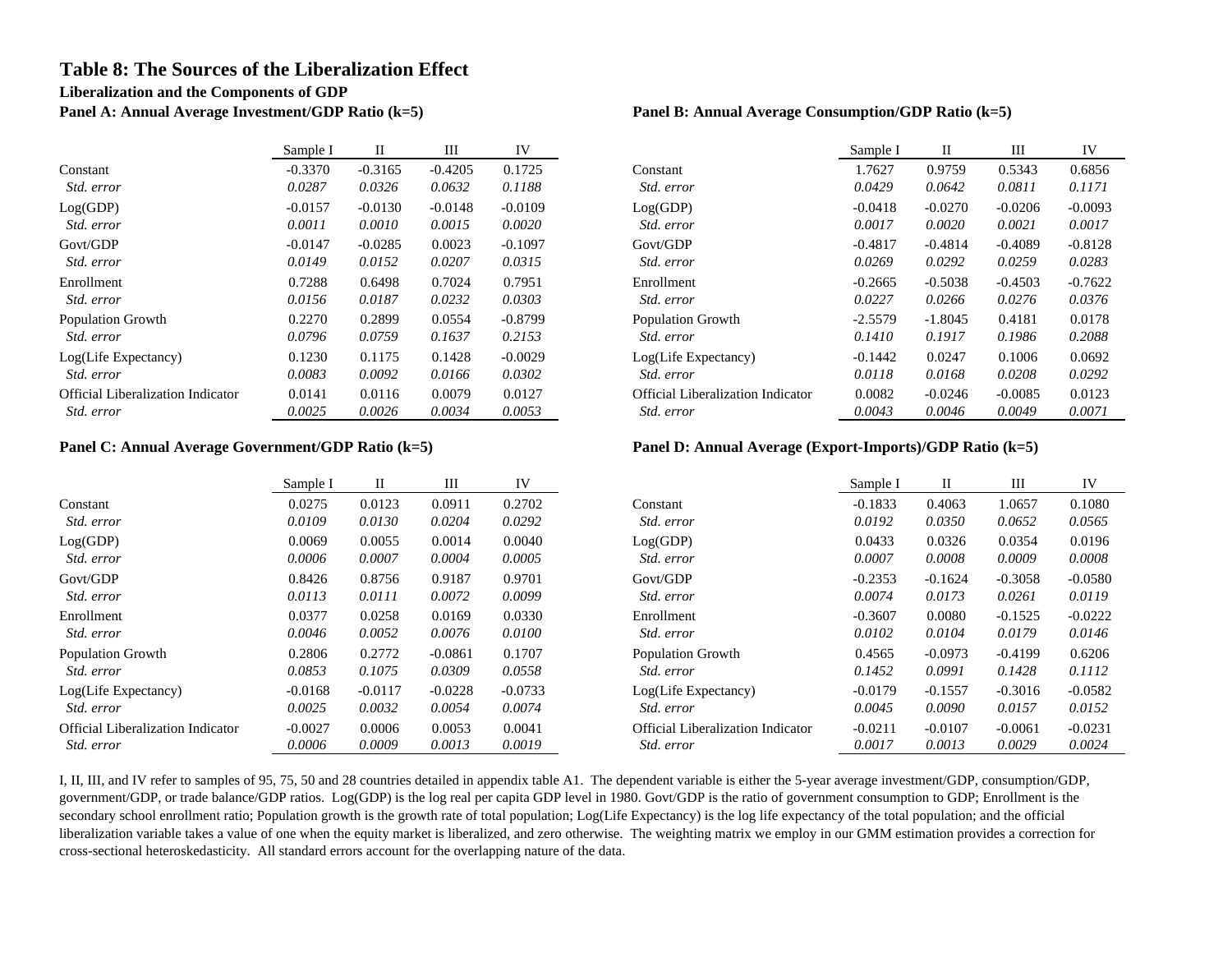## **Table 9: The Cost of Capital and the Liberalization Effect**

### **Panel A: Growth, Liberalization and the Cost of Capital (Credit Rating) Panel B: Growth, Liberalization and the Cost of Capital (Dividend Yield)**

|                                          | Sample II | Ш         | IV        |                                          | Sample I  |
|------------------------------------------|-----------|-----------|-----------|------------------------------------------|-----------|
| Constant                                 | $-0.2877$ | $-0.1304$ | $-0.2026$ | Constant                                 | $-0.2025$ |
| Std. error                               | 0.0145    | 0.0247    | 0.0671    | Std. error                               | 0.0671    |
| Log(GDP)                                 | $-0.0104$ | $-0.0121$ | $-0.0160$ | Log(GDP)                                 | $-0.0159$ |
| Std. error                               | 0.0005    | 0.0005    | 0.0011    | Std. error                               | 0.0010    |
| Govt/GDP                                 | $-0.0263$ | $-0.0271$ | $-0.0304$ | Govt/GDP                                 | $-0.0355$ |
| Std. error                               | 0.0082    | 0.0083    | 0.0120    | Std. error                               | 0.0122    |
| Enrollment                               | $-0.0306$ | 0.0173    | 0.0547    | Enrollment                               | 0.0499    |
| Std. error                               | 0.0067    | 0.0093    | 0.0163    | Std. error                               | 0.0181    |
| <b>Population Growth</b>                 | $-0.4485$ | $-0.8004$ | $-1.0901$ | <b>Population Growth</b>                 | $-1.1259$ |
| Std. error                               | 0.1027    | 0.1013    | 0.0860    | Std. error                               | 0.0884    |
| Log(Life Expectancy)                     | 0.0871    | 0.0551    | 0.0831    | Log(Life Expectancy)                     | 0.0842    |
| Std. error                               | 0.0035    | 0.0066    | 0.0174    | Std. error                               | 0.0175    |
| <b>Official Liberalization Indicator</b> | 0.0010    | 0.0105    | 0.0127    | <b>Official Liberalization Indicator</b> | 0.0163    |
| <i>Std. error</i>                        | 0.0013    | 0.0017    | 0.0047    | Std. error                               | 0.0049    |
| Log(Credit Rating)                       | 0.0102    | 0.0054    | 0.0014    | Dividend Yield                           | 0.0376    |
| Std. error                               | 0.0010    | 0.0013    | 0.0032    | Std. error                               | 0.0412    |
|                                          |           |           |           |                                          |           |

| Sample II | Ш         | IV        |                                          | Sample IV |
|-----------|-----------|-----------|------------------------------------------|-----------|
| $-0.2877$ | $-0.1304$ | $-0.2026$ | Constant                                 | $-0.2025$ |
| 0.0145    | 0.0247    | 0.0671    | Std. error                               | 0.0671    |
| $-0.0104$ | $-0.0121$ | $-0.0160$ | Log(GDP)                                 | $-0.0159$ |
| 0.0005    | 0.0005    | 0.0011    | Std. error                               | 0.0010    |
| $-0.0263$ | $-0.0271$ | $-0.0304$ | Govt/GDP                                 | $-0.0355$ |
| 0.0082    | 0.0083    | 0.0120    | Std. error                               | 0.0122    |
| $-0.0306$ | 0.0173    | 0.0547    | Enrollment                               | 0.0499    |
| 0.0067    | 0.0093    | 0.0163    | Std. error                               | 0.0181    |
| $-0.4485$ | $-0.8004$ | $-1.0901$ | <b>Population Growth</b>                 | $-1.1259$ |
| 0.1027    | 0.1013    | 0.0860    | Std. error                               | 0.0884    |
| 0.0871    | 0.0551    | 0.0831    | Log(Life Expectancy)                     | 0.0842    |
| 0.0035    | 0.0066    | 0.0174    | Std. error                               | 0.0175    |
| 0.0010    | 0.0105    | 0.0127    | <b>Official Liberalization Indicator</b> | 0.0163    |
| 0.0013    | 0.0017    | 0.0047    | Std. error                               | 0.0049    |
| 0.0102    | 0.0054    | 0.0014    | Dividend Yield                           | 0.0376    |
| 0.0010    | 0.0013    | 0.0032    | Std. error                               | 0.0412    |
|           |           |           | Div Yield*Lib Indicator                  | $-0.0682$ |
|           |           |           | Std. error                               | 0.0440    |
|           |           |           |                                          |           |

# **Panel C: Investment, Liberalization and the Cost of Capital (Credit Rating) Panel D: Investment, Liberalization and the Cost of Capital (Dividend Yield)**

|                                          | Sample II | Ш         | IV        |                                          | Sample IV |
|------------------------------------------|-----------|-----------|-----------|------------------------------------------|-----------|
| Constant                                 | $-0.3678$ | $-0.4247$ | 0.2109    | Constant                                 | 0.2246    |
| Std. error                               | 0.0264    | 0.0571    | 0.1139    | Std. error                               | 0.0992    |
| Log(GDP)                                 | $-0.0142$ | $-0.0157$ | $-0.0123$ | Log(GDP)                                 | $-0.0107$ |
| Std. error                               | 0.0008    | 0.0011    | 0.0024    | Std. error                               | 0.0021    |
| Govt/GDP                                 | $-0.0305$ | 0.0035    | $-0.1002$ | Govt/GDP                                 | $-0.1305$ |
| Std. error                               | 0.0109    | 0.0177    | 0.0316    | Std. error                               | 0.0283    |
| Enrollment                               | 0.6134    | 0.6876    | 0.8051    | Enrollment                               | 0.7497    |
| Std. error                               | 0.0203    | 0.0259    | 0.0336    | Std. error                               | 0.0329    |
| Population Growth                        | 0.2600    | 0.1188    | $-0.8640$ | <b>Population Growth</b>                 | $-0.9631$ |
| Std. error                               | 0.0406    | 0.1831    | 0.1715    | Std. error                               | 0.1638    |
| Log(Life Expectancy)                     | 0.1342    | 0.1374    | $-0.0193$ | Log(Life Expectancy)                     | $-0.0112$ |
| Std. error                               | 0.0079    | 0.0154    | 0.0293    | Std. error                               | 0.0262    |
| <b>Official Liberalization Indicator</b> | 0.0098    | 0.0051    | 0.0132    | <b>Official Liberalization Indicator</b> | 0.0213    |
| Std. error                               | 0.0020    | 0.0032    | 0.0066    | Std. error                               | 0.0071    |
| Log(Credit Rating)                       | 0.0003    | 0.0097    | 0.0095    | Dividend Yield                           | $-0.0719$ |
| Std. error                               | 0.0014    | 0.0024    | 0.0069    | Std. error                               | 0.0403    |
|                                          |           |           |           | Div Yield*Lib Indicator                  | $-0.2209$ |
|                                          |           |           |           | Std. error                               | 0.0538    |

I, II, III, and IV refer to samples of 95, 75, 50 and 28 countries detailed in appendix table A1. The dependent variable in panels A and B is the 5-year average growth rate of real per capita gross domestic product. In panels C and D, the dependent variable is the Investment to GDP ratio. Log(GDP) is the log real per capita GDP level in 1980. Govt/GDP is the ratio of government consumption to GDP; Enrollment is the secondary school enrollment ratio; Population growth is the growth rate of total population; Log(Life Expectancy) is the log life expectancy of the total population; Log(Credit Rating) is the log of the Institutional Investor country credit rating; and Dividend yield is the equity market dividend yield. The weighting matrix we employ in our GMM estimation provides a correction for cross-sectional heteroskedasticity. All standard errors account for the overlapping nature of the data.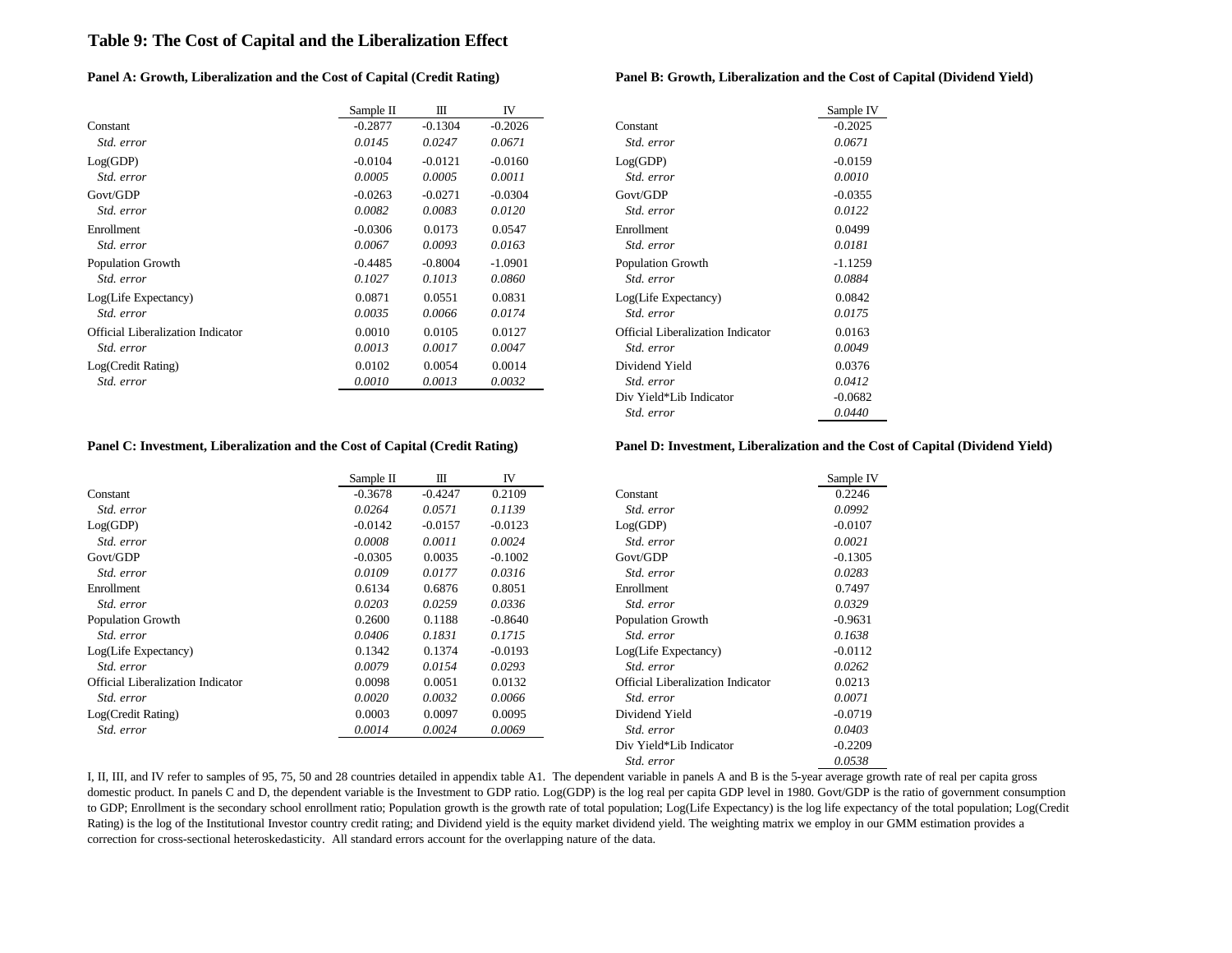# **Table 10: Insider Trading and the Liberalization Effect**

**Annual Average Real GDP Growth Rate (k=5)**

|                                   | Sample I  | П         | Ш         | IV        |                                          | Sample I  | П         | Ш         | IV        |
|-----------------------------------|-----------|-----------|-----------|-----------|------------------------------------------|-----------|-----------|-----------|-----------|
| Constant                          | $-0.2340$ | $-0.2465$ | $-0.1616$ | $-0.2138$ | Constant                                 | $-0.2319$ | $-0.2413$ | $-0.1584$ | $-0.1971$ |
| Std. error                        | 0.0190    | 0.0237    | 0.0238    | 0.0689    | Std. error                               | 0.0181    | 0.0228    | 0.0226    | 0.0680    |
| Log(GDP)                          | $-0.0093$ | $-0.0086$ | $-0.0114$ | $-0.0157$ | Log(GDP)                                 | $-0.0096$ | $-0.0090$ | $-0.0119$ | $-0.0158$ |
| Std. error                        | 0.0005    | 0.0006    | 0.0006    | 0.0010    | Std. error                               | 0.0005    | 0.0006    | 0.0005    | 0.0010    |
| Govt/GDP                          | $-0.0009$ | $-0.0149$ | $-0.0191$ | $-0.0306$ | Govt/GDP                                 | $-0.0011$ | $-0.0143$ | $-0.0178$ | $-0.0314$ |
| Std. error                        | 0.0074    | 0.0095    | 0.0080    | 0.0128    | Std. error                               | 0.0075    | 0.0100    | 0.0079    | 0.0124    |
| Enrollment                        | 0.0301    | 0.0104    | 0.0241    | 0.0584    | Enrollment                               | 0.0315    | 0.0135    | 0.0292    | 0.0564    |
| Std. error                        | 0.0061    | 0.0080    | 0.0102    | 0.0183    | Std. error                               | 0.0058    | 0.0077    | 0.0095    | 0.0164    |
| <b>Population Growth</b>          | $-0.5312$ | $-0.5340$ | $-0.7517$ | $-1.0438$ | <b>Population Growth</b>                 | $-0.5544$ | $-0.5710$ | $-0.8047$ | $-1.0766$ |
| <i>Std. error</i>                 | 0.1329    | 0.1593    | 0.1036    | 0.0949    | <i>Std. error</i>                        | 0.1378    | 0.1722    | 0.1011    | 0.0864    |
| Log(Life Expectancy)              | 0.0765    | 0.0796    | 0.0654    | 0.0861    | Log(Life Expectancy)                     | 0.0765    | 0.0791    | 0.0653    | 0.0824    |
| Std. error                        | 0.0043    | 0.0053    | 0.0061    | 0.0181    | <i>Std. error</i>                        | 0.0040    | 0.0049    | 0.0057    | 0.0179    |
| Official Liberalization Indicator | 0.0093    | 0.0079    | 0.0117    | 0.0129    | <b>Official Liberalization Indicator</b> | 0.0092    | 0.0080    | 0.0116    | 0.0138    |
| Std. error                        | 0.0016    | 0.0019    | 0.0018    | 0.0046    | Std. error                               | 0.0016    | 0.0019    | 0.0017    | 0.0044    |
| <b>Insider Trading Law</b>        | 0.0001    | 0.0004    | $-0.0005$ | $-0.0004$ | <b>Insider Trading Prosecution</b>       | 0.0036    | 0.0031    | 0.0037    | 0.0015    |
| Std. error                        | 0.0006    | 0.0006    | 0.0008    | 0.0009    | Std. error                               | 0.0008    | 0.0009    | 0.0010    | 0.0012    |

### **Panel A: Liberalization and Insider Trading Law Panel B: Liberalization and Insider Trading Prosecution**

| Sample I  | П         | Ш         | IV        |                                          | Sample I  | П         | Ш         | IV        |
|-----------|-----------|-----------|-----------|------------------------------------------|-----------|-----------|-----------|-----------|
| $-0.2340$ | $-0.2465$ | $-0.1616$ | $-0.2138$ | Constant                                 | $-0.2319$ | $-0.2413$ | $-0.1584$ | $-0.1971$ |
| 0.0190    | 0.0237    | 0.0238    | 0.0689    | Std. error                               | 0.0181    | 0.0228    | 0.0226    | 0.0680    |
| $-0.0093$ | $-0.0086$ | $-0.0114$ | $-0.0157$ | Log(GDP)                                 | $-0.0096$ | $-0.0090$ | $-0.0119$ | $-0.0158$ |
| 0.0005    | 0.0006    | 0.0006    | 0.0010    | Std. error                               | 0.0005    | 0.0006    | 0.0005    | 0.0010    |
| $-0.0009$ | $-0.0149$ | $-0.0191$ | $-0.0306$ | Govt/GDP                                 | $-0.0011$ | $-0.0143$ | $-0.0178$ | $-0.0314$ |
| 0.0074    | 0.0095    | 0.0080    | 0.0128    | Std. error                               | 0.0075    | 0.0100    | 0.0079    | 0.0124    |
| 0.0301    | 0.0104    | 0.0241    | 0.0584    | Enrollment                               | 0.0315    | 0.0135    | 0.0292    | 0.0564    |
| 0.0061    | 0.0080    | 0.0102    | 0.0183    | <i>Std. error</i>                        | 0.0058    | 0.0077    | 0.0095    | 0.0164    |
| $-0.5312$ | $-0.5340$ | $-0.7517$ | $-1.0438$ | <b>Population Growth</b>                 | $-0.5544$ | $-0.5710$ | $-0.8047$ | $-1.0766$ |
| 0.1329    | 0.1593    | 0.1036    | 0.0949    | <i>Std. error</i>                        | 0.1378    | 0.1722    | 0.1011    | 0.0864    |
| 0.0765    | 0.0796    | 0.0654    | 0.0861    | Log(Life Expectancy)                     | 0.0765    | 0.0791    | 0.0653    | 0.0824    |
| 0.0043    | 0.0053    | 0.0061    | 0.0181    | Std. error                               | 0.0040    | 0.0049    | 0.0057    | 0.0179    |
| 0.0093    | 0.0079    | 0.0117    | 0.0129    | <b>Official Liberalization Indicator</b> | 0.0092    | 0.0080    | 0.0116    | 0.0138    |
| 0.0016    | 0.0019    | 0.0018    | 0.0046    | Std. error                               | 0.0016    | 0.0019    | 0.0017    | 0.0044    |
| 0.0001    | 0.0004    | $-0.0005$ | $-0.0004$ | <b>Insider Trading Prosecution</b>       | 0.0036    | 0.0031    | 0.0037    | 0.0015    |
| 0.0006    | 0.0006    | 0.0008    | 0.0009    | Std. error                               | 0.0008    | 0.0009    | 0.0010    | 0.0012    |

I, II, III, and IV refer to samples of 95, 75, 50 and 28 countries detailed in appendix table A1. The dependent variable is the 5-year average growth rate of real per capita gross domestic product. Log(GDP) is the log real per capita GDP level in 1980. Govt/GDP is the ratio of government consumption to GDP; Enrollment is the secondary school enrollment ratio; Population growth is the growth rate of total population; Log(Life Expectancy) is the log life expectancy of the total population; Insider Trading Law and Insider Trading Prosecution are indicators representing either the introduction of laws prohibiting insider trading or actual prosecutions, respectively; and the official liberalization variable takes a value of one when the equity market is liberalized, and zero otherwise. The weighting matrix we employ in our GMM estimation provides a correction for cross-sectional heteroskedasticity. All standard errors account for the overlapping nature of the data.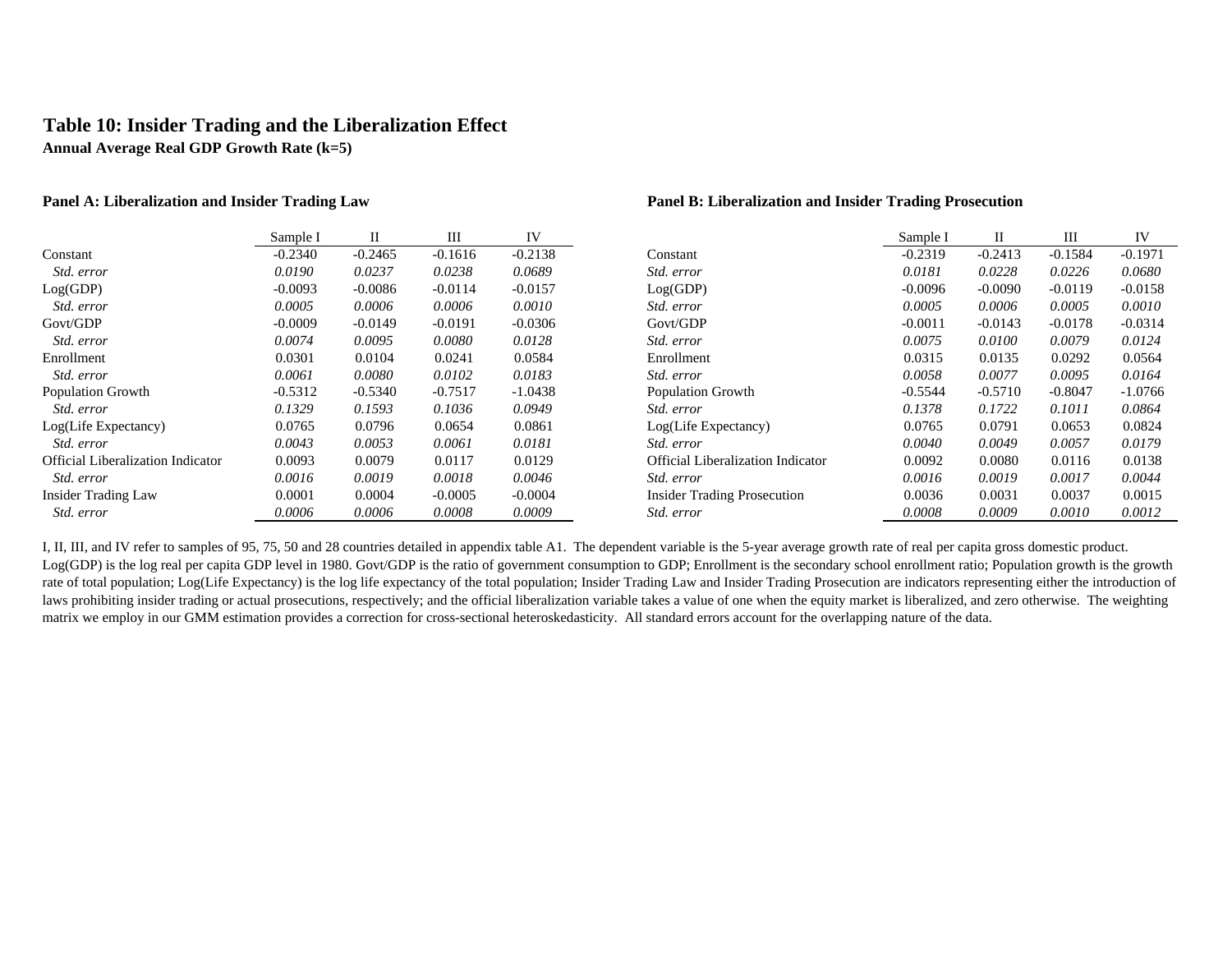## **Table 11: Financial Liberalization and Preconditions**

**Annual Average Real GDP Growth Rate (k=5)**

### **Panel A: Financial Liberalization and Education Panel B: Financial Liberalization and Government Size**

|                                                     | Sample I  |           | Ш         | IV        |                                                     | Sample I  |           | Ш         | IV        |
|-----------------------------------------------------|-----------|-----------|-----------|-----------|-----------------------------------------------------|-----------|-----------|-----------|-----------|
| Constant                                            | $-0.2453$ | $-0.2619$ | $-0.1624$ | $-0.3074$ | Constant                                            | $-0.2312$ | $-0.2454$ | $-0.1505$ | $-0.3059$ |
| Std. error                                          | 0.0181    | 0.0216    | 0.0296    | 0.0617    | Std. error                                          | 0.0180    | 0.0215    | 0.0295    | 0.0618    |
| Log(GDP)                                            | $-0.0094$ | $-0.0087$ | $-0.0111$ | $-0.0161$ | Log(GDP)                                            | $-0.0089$ | $-0.0081$ | $-0.0108$ | $-0.0163$ |
| Std. error                                          | 0.0007    | 0.0007    | 0.0008    | 0.0012    | Std. error                                          | 0.0007    | 0.0007    | 0.0008    | 0.0012    |
| Govt/GDP                                            | 0.0051    | $-0.0064$ | $-0.0170$ | $-0.0214$ | Govt/GDP                                            | $-0.001$  | $-0.0134$ | $-0.0202$ | $-0.0261$ |
| Std. error                                          | 0.0088    | 0.0098    | 0.0106    | 0.0179    | Std. error                                          | 0.0088    | 0.0100    | 0.0109    | 0.0182    |
| Enrollment                                          | 0.0216    | $-0.0029$ | $-0.0029$ | 0.0410    | Enrollment                                          | 0.0294    | 0.0087    | 0.0173    | 0.0584    |
| Std. error                                          | 0.0081    | 0.0102    | 0.0121    | 0.0181    | Std. error                                          | 0.0078    | 0.0099    | 0.0118    | 0.0178    |
| Population Growth                                   | $-0.5288$ | $-0.5281$ | $-0.8576$ | $-1.1904$ | <b>Population Growth</b>                            | -0.5696   | $-0.5821$ | $-0.9180$ | $-1.2250$ |
| Std. error                                          | 0.0607    | 0.0673    | 0.0792    | 0.1129    | Std. error                                          | 0.0624    | 0.0697    | 0.0819    | 0.1141    |
| Log(Life Expectancy)                                | 0.0798    | 0.0840    | 0.0672    | 0.1115    | Log(Life Expectancy)                                | 0.0755    | 0.0790    | 0.0631    | 0.1111    |
| <i>Std. error</i>                                   | 0.0050    | 0.0057    | 0.0080    | 0.0157    | Std. error                                          | 0.0049    | 0.0057    | 0.0079    | 0.0158    |
| Official Liberalization Indicator*Fully Liberalized | 0.0085    | 0.0066    | 0.0081    | 0.0037    | Official Liberalization Indicator*Fully Liberalized | 0.0072    | 0.0053    | 0.0072    | 0.0038    |
| <i>Std. error</i>                                   | 0.0017    | 0.0018    | 0.0017    | 0.0022    | Std. error                                          | 0.0017    | 0.0019    | 0.0018    | 0.0023    |
| Official Liberalization Indicator*High Enrollment   | 0.0165    | 0.0157    | 0.0150    | 0.0103    | Official Liberalization Indicator*Big Government    | 0.0039    | 0.0028    | 0.0017    | $-0.0027$ |
| <i>Std. error</i>                                   | 0.0029    | 0.0030    | 0.0028    | 0.0043    | <i>Std. error</i>                                   | 0.0024    | 0.0026    | 0.0024    | 0.0036    |
| Official Liberalization Indicator*Low Enrollment    | $-0.0019$ | $-0.0030$ | $-0.0034$ | $-0.0061$ | Official Liberalization Indicator*Small Government  | 0.0103    | 0.0090    | 0.0086    | 0.0049    |
| <i>Std. error</i>                                   | 0.0021    | 0.0022    | 0.0024    | 0.0036    | Std. error                                          | 0.0026    | 0.0026    | 0.0027    | 0.0045    |
| Wald Test: High Enrollment = Low Enrollment         | 97.475    | 93.284    | 66.317    | 14.643    | Wald Test: Big Government $=$ Small Government      | 5.397     | 3.892     | 4.308     | 4.796     |
| p-value                                             | 0.000     | 0.000     | 0.000     | 0.000     | p-value                                             | 0.020     | 0.049     | 0.038     | 0.029     |

| Sample I  | П         | Ш         | IV        |                                                     | Sample I  | П         | Ш         | IV        |
|-----------|-----------|-----------|-----------|-----------------------------------------------------|-----------|-----------|-----------|-----------|
| $-0.2453$ | $-0.2619$ | $-0.1624$ | $-0.3074$ | Constant                                            | $-0.2312$ | $-0.2454$ | $-0.1505$ | $-0.3059$ |
| 0.0181    | 0.0216    | 0.0296    | 0.0617    | Std. error                                          | 0.0180    | 0.0215    | 0.0295    | 0.0618    |
| $-0.0094$ | $-0.0087$ | $-0.0111$ | $-0.0161$ | Log(GDP)                                            | $-0.0089$ | $-0.0081$ | $-0.0108$ | $-0.0163$ |
| 0.0007    | 0.0007    | 0.0008    | 0.0012    | Std. error                                          | 0.0007    | 0.0007    | 0.0008    | 0.0012    |
| 0.0051    | $-0.0064$ | $-0.0170$ | $-0.0214$ | Govt/GDP                                            | $-0.0012$ | $-0.0134$ | $-0.0202$ | $-0.0261$ |
| 0.0088    | 0.0098    | 0.0106    | 0.0179    | Std. error                                          | 0.0088    | 0.0100    | 0.0109    | 0.0182    |
| 0.0216    | $-0.0029$ | $-0.0029$ | 0.0410    | Enrollment                                          | 0.0294    | 0.0087    | 0.0173    | 0.0584    |
| 0.0081    | 0.0102    | 0.0121    | 0.0181    | Std. error                                          | 0.0078    | 0.0099    | 0.0118    | 0.0178    |
| $-0.5288$ | $-0.5281$ | $-0.8576$ | $-1.1904$ | <b>Population Growth</b>                            | $-0.5696$ | $-0.5821$ | $-0.9180$ | $-1.2250$ |
| 0.0607    | 0.0673    | 0.0792    | 0.1129    | Std. error                                          | 0.0624    | 0.0697    | 0.0819    | 0.1141    |
| 0.0798    | 0.0840    | 0.0672    | 0.1115    | Log(Life Expectancy)                                | 0.0755    | 0.0790    | 0.0631    | 0.1111    |
| 0.0050    | 0.0057    | 0.0080    | 0.0157    | Std. error                                          | 0.0049    | 0.0057    | 0.0079    | 0.0158    |
| 0.0085    | 0.0066    | 0.0081    | 0.0037    | Official Liberalization Indicator*Fully Liberalized | 0.0072    | 0.0053    | 0.0072    | 0.0038    |
| 0.0017    | 0.0018    | 0.0017    | 0.0022    | Std. error                                          | 0.0017    | 0.0019    | 0.0018    | 0.0023    |
| 0.0165    | 0.0157    | 0.0150    | 0.0103    | Official Liberalization Indicator*Big Government    | 0.0039    | 0.0028    | 0.0017    | $-0.0027$ |
| 0.0029    | 0.0030    | 0.0028    | 0.0043    | Std. error                                          | 0.0024    | 0.0026    | 0.0024    | 0.0036    |
| $-0.0019$ | $-0.0030$ | $-0.0034$ | $-0.0061$ | Official Liberalization Indicator*Small Government  | 0.0103    | 0.0090    | 0.0086    | 0.0049    |
| 0.0021    | 0.0022    | 0.0024    | 0.0036    | Std. error                                          | 0.0026    | 0.0026    | 0.0027    | 0.0045    |
|           |           |           |           |                                                     |           |           |           |           |
| 97.475    | 93.284    | 66.317    | 14.643    | Wald Test: Big Government $=$ Small Government      | 5.397     | 3.892     | 4.308     | 4.796     |
| 0.000     | 0.000     | 0.000     | 0.000     | p-value                                             | 0.020     | 0.049     | 0.038     | 0.029     |

|                                             | Sample I  | п         | Ш         | IV        |
|---------------------------------------------|-----------|-----------|-----------|-----------|
| Constant                                    | $-0.2327$ | $-0.2445$ | $-0.1625$ | $-0.2639$ |
| <i>Std. error</i>                           | 0.0179    | 0.0214    | 0.0283    | 0.0606    |
| Log(GDP)                                    | $-0.0091$ | $-0.0084$ | $-0.0116$ | $-0.0162$ |
| Std. error                                  | 0.0007    | 0.0007    | 0.0008    | 0.0012    |
| Govt/GDP                                    | $-0.0058$ | $-0.0193$ | $-0.0191$ | $-0.0267$ |
| <i>Std. error</i>                           | 0.0087    | 0.0097    | 0.0105    | 0.0165    |
| Enrollment                                  | 0.0305    | 0.0108    | 0.0250    | 0.0621    |
| <i>Std. error</i>                           | 0.0078    | 0.0098    | 0.0118    | 0.0173    |
| <b>Population Growth</b>                    | $-0.5818$ | $-0.5941$ | $-0.8692$ | $-1.1447$ |
| <i>Std. error</i>                           | 0.0614    | 0.0681    | 0.0825    | 0.1146    |
| Log(Life Expectancy)                        | 0.0765    | 0.0795    | 0.0666    | 0.0996    |
| Std. error                                  | 0.0049    | 0.0057    | 0.0076    | 0.0154    |
| Official Liberalization Indicator*Democracy | 0.0079    | 0.0063    | 0.0099    | 0.0087    |
| <i>Std. error</i>                           | 0.0017    | 0.0018    | 0.0020    | 0.0033    |

### **Panel C: Financial Liberalization and Democracy Panel D: Financial Liberalization and Legal Origin**

|                                             | Sample I  | П         | Ш         | IV        |                                                   | Sample I  | П         | Ш         | IV        |
|---------------------------------------------|-----------|-----------|-----------|-----------|---------------------------------------------------|-----------|-----------|-----------|-----------|
| Constant                                    | $-0.2327$ | $-0.2445$ | $-0.1625$ | $-0.2639$ | Constant                                          | $-0.2320$ | $-0.2475$ | $-0.1638$ | $-0.2960$ |
| Std. error                                  | 0.0179    | 0.0214    | 0.0283    | 0.0606    | Std. error                                        | 0.0206    | 0.0261    | 0.0249    | 0.0696    |
| Log(GDP)                                    | $-0.0091$ | $-0.0084$ | $-0.0116$ | $-0.0162$ | Log(GDP)                                          | $-0.0089$ | $-0.0081$ | $-0.0107$ | $-0.0148$ |
| Std. error                                  | 0.0007    | 0.0007    | 0.0008    | 0.0012    | Std. error                                        | 0.0005    | 0.0006    | 0.0006    | 0.0009    |
| Govt/GDP                                    | $-0.0058$ | $-0.0193$ | $-0.0191$ | $-0.0267$ | Govt/GDP                                          | $-0.0095$ | $-0.0269$ | $-0.0296$ | $-0.0525$ |
| Std. error                                  | 0.0087    | 0.0097    | 0.0105    | 0.0165    | Std. error                                        | 0.0080    | 0.0109    | 0.0080    | 0.0152    |
| Enrollment                                  | 0.0305    | 0.0108    | 0.0250    | 0.0621    | Enrollment                                        | 0.0280    | 0.0037    | 0.0131    | 0.0342    |
| Std. error                                  | 0.0078    | 0.0098    | 0.0118    | 0.0173    | Std. error                                        | 0.0063    | 0.0087    | 0.0105    | 0.0223    |
| Population Growth                           | $-0.5818$ | $-0.5941$ | $-0.8692$ | $-1.1447$ | Population Growth                                 | $-0.5742$ | $-0.5793$ | $-0.8941$ | $-1.3499$ |
| Std. error                                  | 0.0614    | 0.0681    | 0.0825    | 0.1146    | Std. error                                        | 0.1528    | 0.1897    | 0.1183    | 0.1016    |
| Log(Life Expectancy)                        | 0.0765    | 0.0795    | 0.0666    | 0.0996    | Log(Life Expectancy)                              | 0.0761    | 0.0803    | 0.0666    | 0.1087    |
| Std. error                                  | 0.0049    | 0.0057    | 0.0076    | 0.0154    | Std. error                                        | 0.0045    | 0.0057    | 0.0062    | 0.0180    |
| Official Liberalization Indicator*Democracy | 0.0079    | 0.0063    | 0.0099    | 0.0087    | Official Liberalization Indicator*French Law      | 0.0050    | 0.0031    | 0.0029    | $-0.0057$ |
| Std. error                                  | 0.0017    | 0.0018    | 0.0020    | 0.0033    | Std. error                                        | 0.0018    | 0.0021    | 0.0020    | 0.0052    |
|                                             |           |           |           |           | Official Liberalization Indicator*English Law     | 0.0091    | 0.0077    | 0.0098    | 0.0046    |
|                                             |           |           |           |           | Std. error                                        | 0.0015    | 0.0018    | 0.0018    | 0.0048    |
|                                             |           |           |           |           | Official Liberalization Indicator*Law (Other)     | 0.0081    | 0.0072    | 0.0079    | 0.0000    |
|                                             |           |           |           |           | Std. error                                        | 0.0022    | 0.0028    | 0.0022    | 0.0052    |
|                                             |           |           |           |           | Wald Test: French Law = English Law = Law (Other) | 28.356    | 37.564    | 36.985    | 29.073    |
|                                             |           |           |           |           | p-value                                           | 0.000     | 0.000     | 0.000     | 0.000     |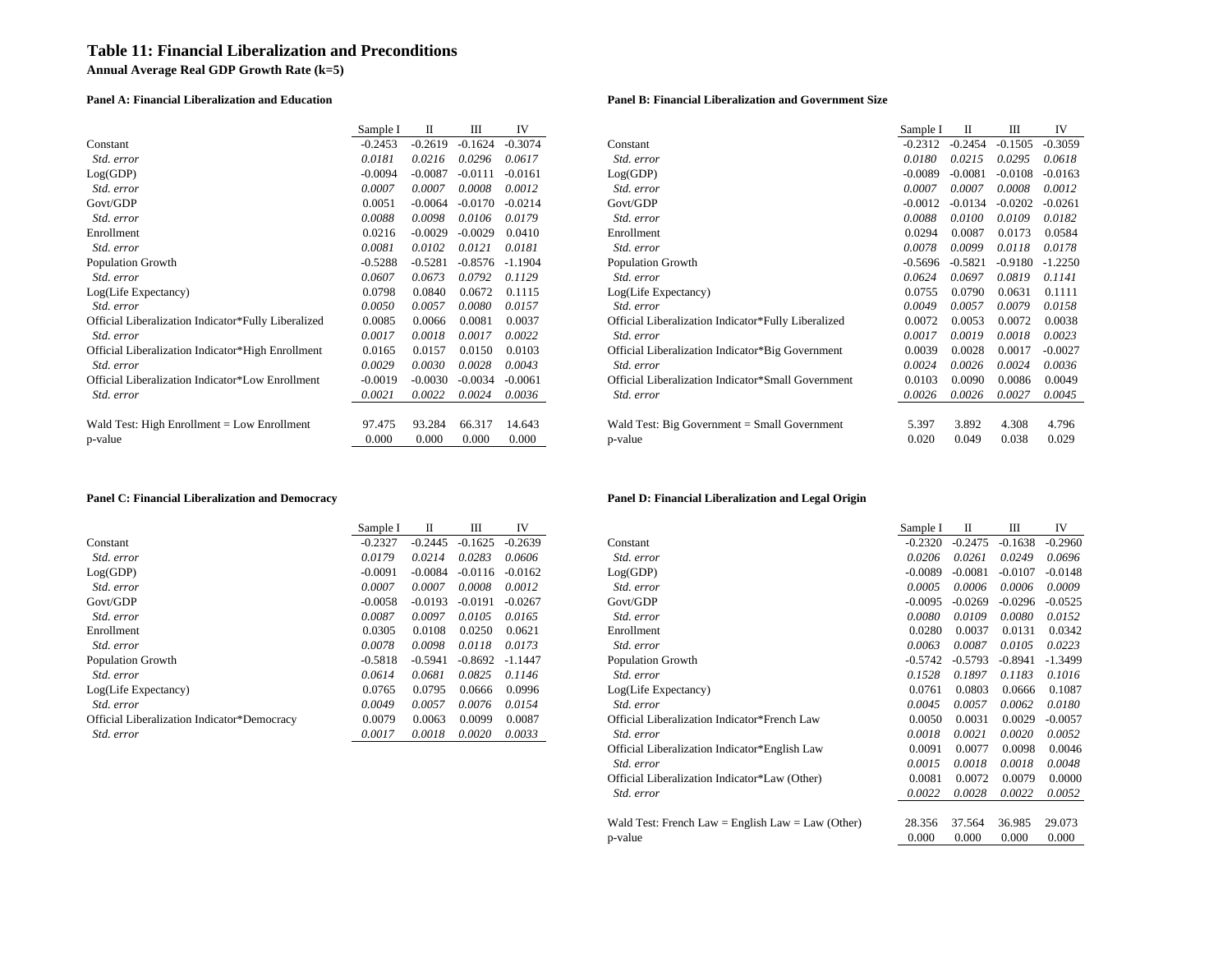### **Table 11: Financial Liberalization and Preconditions (continued)**

**Annual Average Real GDP Growth Rate (k=5)**

### **Panel E: Financial Liberalization and U.S. Holdings/GDP Panel F: Financial Liberalization and U.S. Holdings/MCAP**

|                                                       | Sample I  | Н         | Ш         | IV        |
|-------------------------------------------------------|-----------|-----------|-----------|-----------|
| Constant                                              | $-0.2333$ | $-0.2543$ | $-0.1583$ | $-0.3505$ |
| <i>Std. error</i>                                     | 0.0181    | 0.0218    | 0.0298    | 0.0582    |
| Log(GDP)                                              | $-0.0075$ | $-0.0071$ | $-0.0097$ | $-0.0157$ |
| <i>Std. error</i>                                     | 0.0006    | 0.0006    | 0.0008    | 0.0012    |
| Govt/GDP                                              | $-0.0047$ | $-0.0182$ | $-0.0196$ | $-0.0142$ |
| Std. error                                            | 0.0088    | 0.0099    | 0.0110    | 0.0177    |
| Enrollment                                            | 0.0297    | 0.0077    | 0.0215    | 0.0663    |
| Std. error                                            | 0.0079    | 0.0099    | 0.0121    | 0.0187    |
| <b>Population Growth</b>                              | $-0.6007$ | $-0.6061$ | $-0.9259$ | $-1.1828$ |
| Std. error                                            | 0.0587    | 0.0650    | 0.0813    | 0.1196    |
| Log(Life Expectancy)                                  | 0.0742    | 0.0799    | 0.0633    | 0.1197    |
| Std. error                                            | 0.0049    | 0.0057    | 0.0080    | 0.0151    |
| Official Liberalization Indicator*(U.S. Holdings/GDP) | 0.0118    | 0.0051    | 0.0103    | 0.0021    |
| Std. error                                            | 0.0075    | 0.0074    | 0.0073    | 0.0065    |

|                                                       | Sample I  |           | Ш         | IV        |                                                        | Sample I  |           | Ш         | IV        |
|-------------------------------------------------------|-----------|-----------|-----------|-----------|--------------------------------------------------------|-----------|-----------|-----------|-----------|
| Constant                                              | $-0.2333$ | $-0.2543$ | $-0.1583$ | $-0.3505$ | Constant                                               | $-0.2320$ | $-0.2487$ | $-0.1487$ | $-0.3031$ |
| Std. error                                            | 0.0181    | 0.0218    | 0.0298    | 0.0582    | Std. error                                             | 0.0180    | 0.0216    | 0.0295    | 0.0578    |
| Log(GDP)                                              | $-0.0075$ | $-0.0071$ | $-0.0097$ | $-0.0157$ | Log(GDP)                                               | $-0.0082$ | $-0.0077$ | $-0.0099$ | $-0.0152$ |
| Std. error                                            | 0.0006    | 0.0006    | 0.0008    | 0.0012    | Std. error                                             | 0.0006    | 0.0006    | 0.0007    | 0.0011    |
| Govt/GDP                                              | $-0.0047$ | $-0.0182$ | -0.0196   | $-0.0142$ | Govt/GDP                                               | $-0.0037$ | $-0.0184$ | $-0.0192$ | $-0.0140$ |
| Std. error                                            | 0.0088    | 0.0099    | 0.0110    | 0.0177    | Std. error                                             | 0.0088    | 0.0099    | 0.0108    | 0.0166    |
| Enrollment                                            | 0.0297    | 0.0077    | 0.0215    | 0.0663    | Enrollment                                             | 0.0283    | 0.0064    | 0.0195    | 0.0667    |
| Std. error                                            | 0.0079    | 0.0099    | 0.0121    | 0.0187    | Std. error                                             | 0.0078    | 0.0098    | 0.0119    | 0.0180    |
| Population Growth                                     | $-0.6007$ | $-0.6061$ | $-0.9259$ | -1.1828   | <b>Population Growth</b>                               | $-0.5741$ | -0.5780   | -0.8795   | $-1.1750$ |
| Std. error                                            | 0.0587    | 0.0650    | 0.0813    | 0.1196    | Std. error                                             | 0.0600    | 0.0664    | 0.0825    | 0.1148    |
| Log(Life Expectancy)                                  | 0.0742    | 0.0799    | 0.0633    | 0.1197    | Log(Life Expectancy)                                   | 0.0747    | 0.0795    | 0.0609    | 0.1071    |
| Std. error                                            | 0.0049    | 0.0057    | 0.0080    | 0.0151    | Std. error                                             | 0.0049    | 0.0057    | 0.0079    | 0.0151    |
| Official Liberalization Indicator*(U.S. Holdings/GDP) | 0.0118    | 0.0051    | 0.0103    | 0.0021    | Official Liberalization Indicator*(U.S. Holdings/MCAP) | 0.0352    | 0.0325    | 0.0291    | 0.0173    |
| Std. error                                            | 0.0075    | 0.0074    | 0.0073    | 0.0065    | Std. error                                             | 0.0067    | 0.0067    | 0.0067    | 0.0073    |

### **Panel G: Financial Liberalization and Equity Market Correlation**

|                                                                   | Sample IV |
|-------------------------------------------------------------------|-----------|
| Constant                                                          | $-0.3418$ |
| Std. error                                                        | 0.0549    |
| Log(GDP)                                                          | $-0.0155$ |
| Std. error                                                        | 0.0011    |
| Govt/GDP                                                          | $-0.0168$ |
| Std. error                                                        | 0.0174    |
| Enrollment                                                        | 0.0612    |
| Std. error                                                        | 0.0185    |
| <b>Population Growth</b>                                          | $-1.1952$ |
| Std. error                                                        | 0.1241    |
| Log(Life Expectancy)                                              | 0.1177    |
| Std. error                                                        | 0.0142    |
| Official Liberalization Indicator*(market correlation with world) | 0.0010    |
| Std. error                                                        | 0.0051    |

I, II, III, and IV refer to samples of 95, 75, 50 and 28 countries detailed in appendix table A1. The dependent variable is the 5-year average growth rate of real per capita gross domestic product. Log(GDP) is the log real per capita GDP level in 1980. Govt/GDP is the ratio of government consumption to GDP; Enrollment is the secondary school enrollment ratio; Population growth is the growth rate of total population; Log(Life Expectancy) is the log life expectancy of the total population; and the official liberalization variable takes a value of one when the equity market is liberalized, and zero otherwise. Fully Liberalized takes the value of one for countries that are liberalized throughout the sample. Of those countries that liberalize in sample, Big Government takes the value of one for the country has a larger than median gov/GDP ratio and High Enrollment takes the value of one for the country has a larger than median secondary school enrollment ratio. Democracy is a [0,1] indicator reflecting the degree of institutional democracy.

French and English Law take the value of one if the legal tradition of the country is either French civil or common law, respectively; whereas Other takes the value of one with the legal tradition is German, Scandinavian or any others. U.S. Holdings/MCAP and U.S. Holdings/GDP are the amount of 1997 U.S. holdings of local equities as a percentage of either local market capitalization or local GDP. For the U.S, we take the total amount of foreign holding of equities divided by either U.S. MCAP or GDP. Market correlations is the scaled ln(rho-2)/ln(3) correlation between the local equity market and world returns; for liberalizing countries this is computed in the five years before liberalization and for fully liberalized this is computed in the first five years of the sample. The weighting matrix we employ in our GMM estimation provides a correction for cross-sectional heteroskedasticity. All standard errors account for the overlapping nature of the data.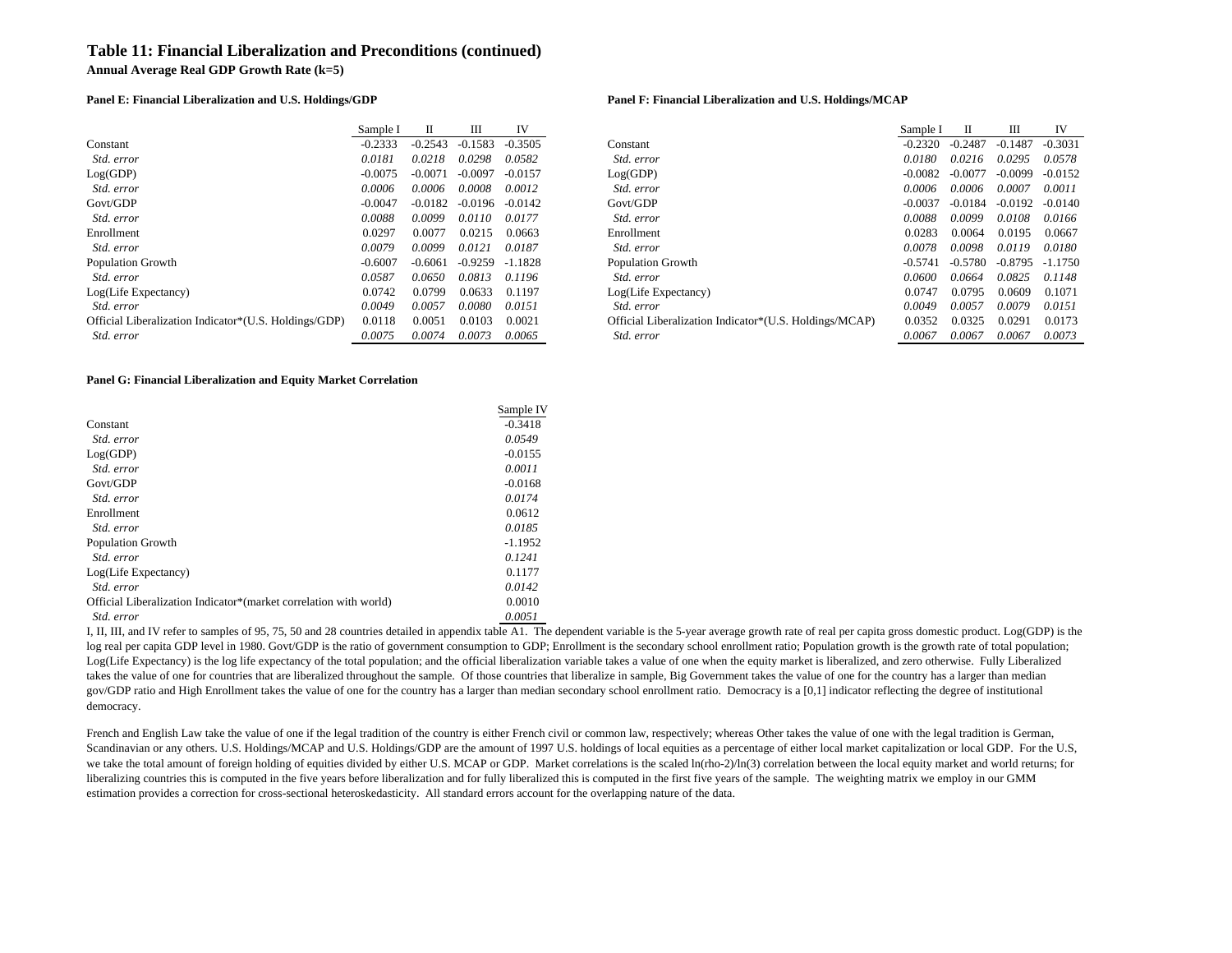# **Table 12: Convergence Summary of l Parameter**

|                                                         | Sample I | $\mathbf{I}$ | III    | IV     |
|---------------------------------------------------------|----------|--------------|--------|--------|
| Max <sub>λ</sub>                                        | 0.0104   | 0.0099       | 0.0133 | 0.0193 |
| Mean $\lambda$                                          | 0.0091   | 0.0086       | 0.0114 | 0.0163 |
| Min $\lambda$                                           | 0.0071   | 0.0069       | 0.0093 | 0.0148 |
| <b>Classic Growth Regression</b>                        | 0.0071   | 0.0069       | 0.0093 | 0.0156 |
| Classic Growth Regression with Liberalization Indicator | 0.0094   | 0.0088       | 0.0115 | 0.0158 |
| Inflation                                               | 0.0094   | 0.0088       | 0.0120 | 0.0167 |
| <b>Inflation High-Low Spread</b>                        | 0.0095   | 0.0089       | 0.0120 | 0.0170 |
| Sensitivity to Alternative Liberalization Dates         | 0.0093   | 0.0088       | 0.0105 | 0.0150 |
| Sensitivity to Regional Influences                      | 0.0096   | 0.0090       | 0.0117 | 0.0158 |
| <b>Banking Sector Development</b>                       | 0.0104   | 0.0099       | 0.0133 | 0.0186 |
| Banking Sector and Equity Market Development            |          |              | 0.0126 | 0.0180 |
| Liberalization and the Cost of Capital (Credit Rating)  |          | 0.0093       | 0.0128 | 0.0160 |
| Liberalization and the Cost of Capital (Dividend Yield) |          |              |        | 0.0159 |
| Liberalization and Insider Trading Law                  | 0.0093   | 0.0086       | 0.0114 | 0.0157 |
| Liberalization and Insider Trading Prosecution          | 0.0096   | 0.0090       | 0.0119 | 0.0158 |
| Financial Liberalization and Education                  | 0.0094   | 0.0087       | 0.0111 | 0.0161 |
| Financial Liberalization and Government Size            | 0.0089   | 0.0081       | 0.0108 | 0.0163 |
| Financial Liberalization and Democracy                  | 0.0091   | 0.0084       | 0.0116 | 0.0162 |
| Financial Liberalization and Legal Origin               | 0.0089   | 0.0081       | 0.0107 | 0.0148 |
| Financial Liberalization and U.S. Holdings/GDP          | 0.0075   | 0.0071       | 0.0097 | 0.0157 |
| Financial Liberalization and U.S. Holdings/MCAP         | 0.0082   | 0.0077       | 0.0099 | 0.0152 |
| Financial Liberalization and Equity Market Correlation  |          |              |        | 0.0155 |
| log(GDP) --- 1980 or 1990                               | 0.0096   | 0.0093       | 0.0118 | 0.0179 |
| log(GDP) --- 1980 or liberaliation year                 | 0.0096   | 0.0094       | 0.0125 | 0.0193 |

This Table presents our estimates for the degree of convergence in each experiment we consider throughout the paper as measured by the estimated coefficients on log initial (1980) GDP.